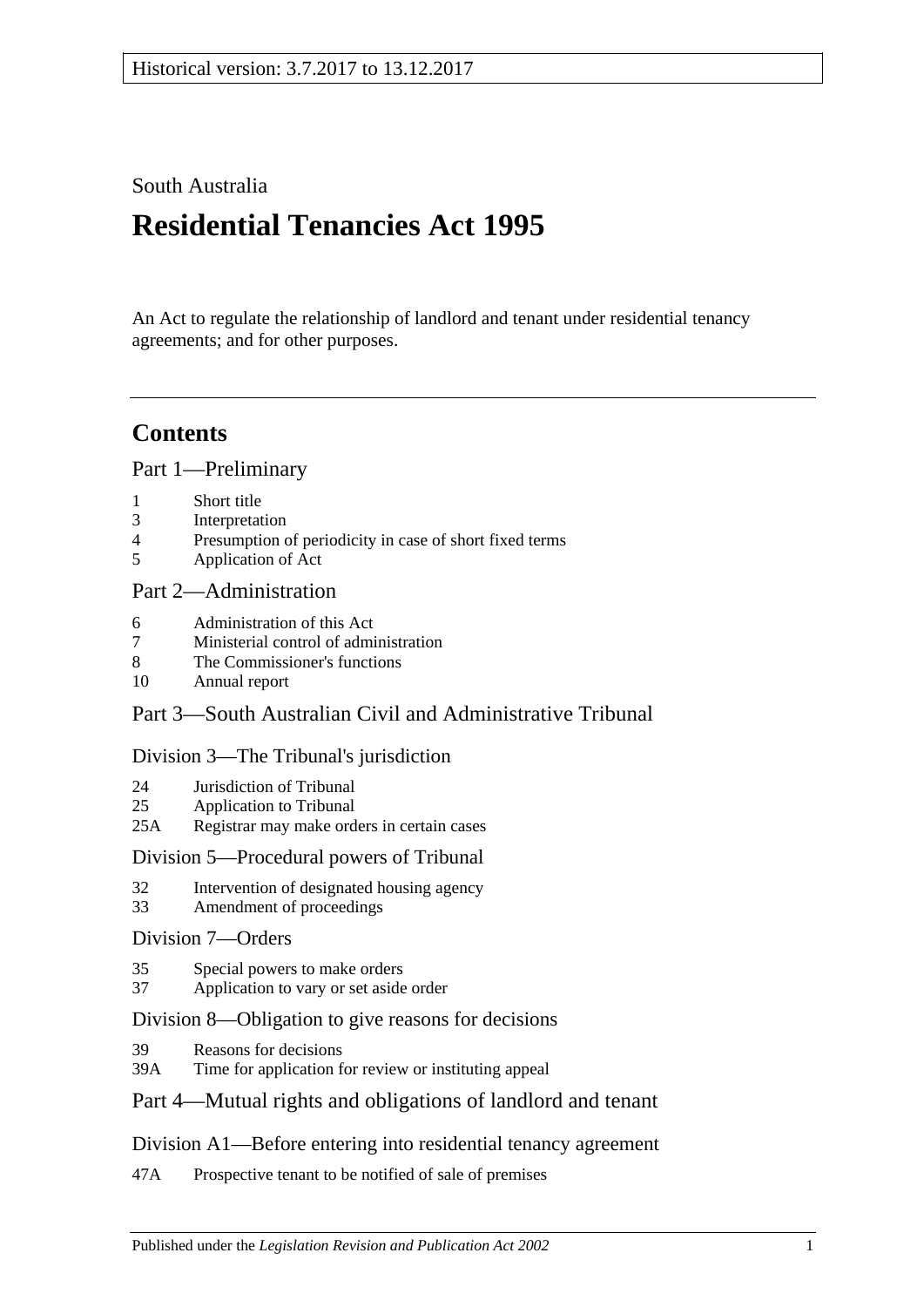## [Division 1—Entering into residential tenancy agreement](#page-15-0)

- [Information to be provided by landlords to tenants](#page-15-1)
- [Residential tenancy agreements](#page-16-0)
- [Cost of preparing agreement](#page-17-0)
- False [information from tenant](#page-17-1)

[Division 2—Discrimination against tenants with children](#page-18-0)

[Discrimination against tenants with children](#page-18-1)

#### [Division 3—Rent](#page-18-2)

- [Permissible consideration for residential tenancy](#page-18-3)
- [Rent in advance](#page-19-0)
- [Variation of rent](#page-19-1)
- [Excessive rent](#page-20-0)
- 56A [Manner of payment of rent](#page-21-0)
- [Landlord's duty to keep proper records of rent and other payments](#page-21-1)
- [Duty to provide statement or give receipt for rent](#page-22-0)
- 58A [Payment of rent by electronic transaction](#page-22-1)
- [Accrual and apportionment of rent](#page-22-2)
- [Abolition of distress for rent](#page-22-3)

## [Division 4—Bonds](#page-22-4)

- [Bond](#page-22-5)
- [Receipt of bond and transmission to Commissioner](#page-23-0)
- [Repayment of bond](#page-23-1)

## [Division 5—Tenant's entitlement to possession and quiet enjoyment](#page-26-0)

- [Vacant possession etc](#page-26-1)
- [Quiet enjoyment](#page-26-2)

#### [Division 6—Security of premises](#page-26-3)

[Security of premises](#page-26-4)

## [Division 7—Landlord's obligation in regard to condition of the premises](#page-27-0)

- [Cleanliness](#page-27-1)
- [Landlord's obligation to repair](#page-27-2)

#### [Division 8—Tenant's obligations in relation to the premises and ancillary property](#page-28-0)

- [Tenant's responsibility for cleanliness, damage and loss](#page-28-1)
- [Alteration of premises](#page-29-0)

## [Division 9—Tenant's conduct on the premises](#page-29-1)

[Tenant's conduct](#page-29-2)

## [Division 9A—Landlord's obligation to advise of sale of premises](#page-29-3)

71A [Sale of residential premises](#page-29-4)

## [Division 10—Landlord's right of entry](#page-30-0)

[Right of entry](#page-30-1)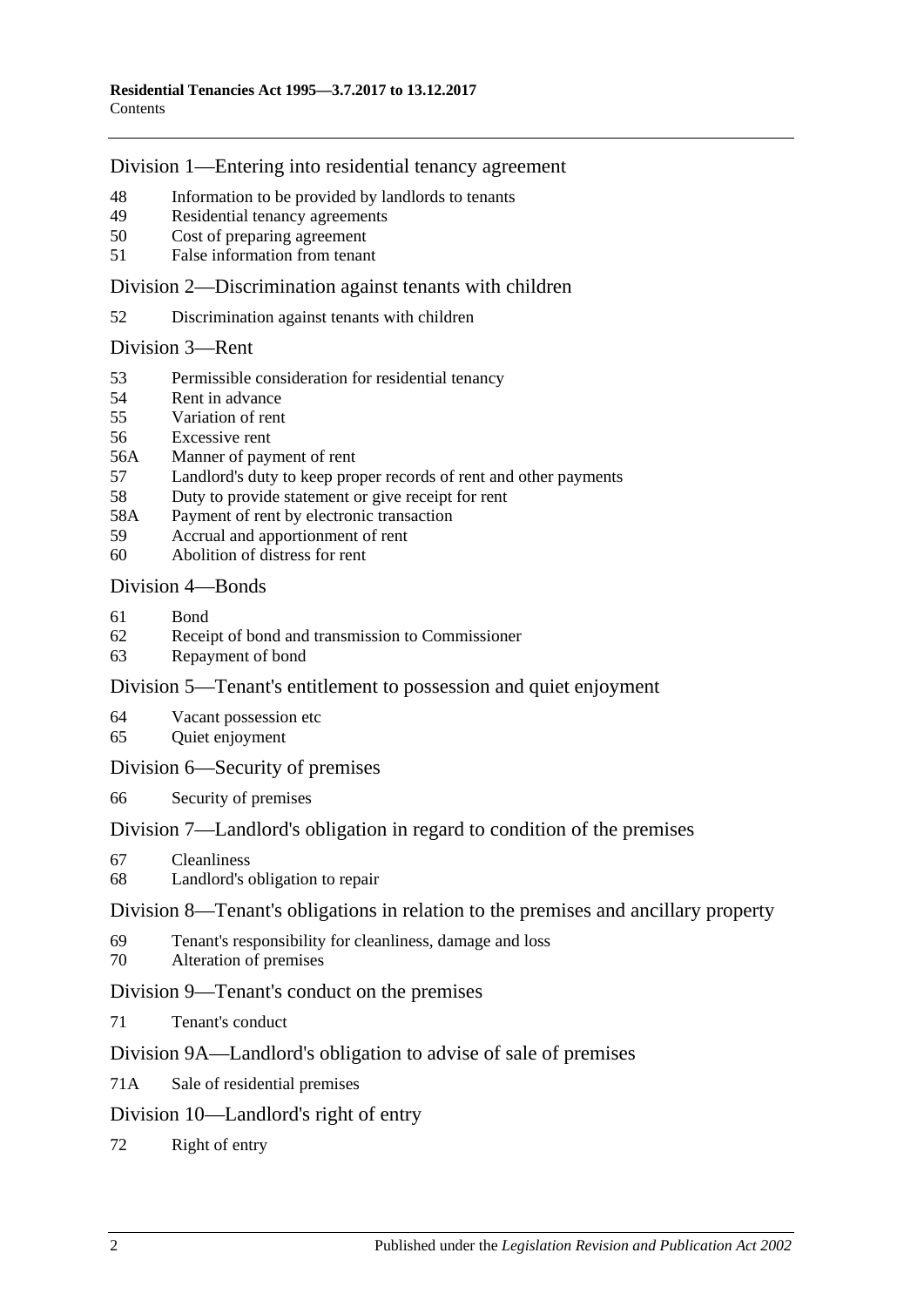[Division 11—Statutory charges](#page-32-0)

73 [Statutory charges](#page-32-1)

[Division 12—Assignment](#page-33-0)

74 [Assignment of tenant's rights under residential tenancy agreement](#page-33-1)

#### [Division 13—Tenant's vicarious liability](#page-34-0)

75 [Vicarious liability](#page-34-1)

#### [Division 14—Harsh or unconscionable terms](#page-34-2)

76 [Harsh or unconscionable terms](#page-34-3)

#### [Division 15—Miscellaneous](#page-34-4)

- 77 [Accelerated rent and liquidated damages](#page-34-5)
- 78 [Duty of mitigation](#page-35-0)
- 78A [Compensation for expenses](#page-35-1)

## [Part 5—Termination of residential tenancy agreements](#page-35-2)

#### [Division 1—Termination generally](#page-35-3)

- 79 [Termination of residential tenancy](#page-35-4)
- 79A [Agreement for fixed term continues if not terminated](#page-36-0)

#### [Division 2—Termination by the landlord](#page-36-1)

- 80 [Notice of termination by landlord on ground of breach of agreement](#page-36-2)
- 81 [Termination because possession is required by landlord for certain purposes](#page-37-0)
- 82 [Termination of residential tenancy by community housing providers with members who](#page-38-0)  [are tenants](#page-38-0)
- 83 [Termination by landlord without specifying a ground of termination](#page-38-1)
- 83A [Notice to be given at end of fixed term](#page-39-0)
- 83B [Termination where agreement frustrated](#page-39-1)
- 84 [Limitation of right to terminate](#page-39-2)

#### [Division 3—Termination by tenant](#page-40-0)

- 85 [Notice of termination by tenant on ground of breach of the agreement](#page-40-1)
- 85A [Termination by tenant if residential premises for sale](#page-40-2)
- 86 [Termination by tenant without specifying a ground of termination](#page-41-0)
- 86A [Notice to be given at end of fixed term](#page-41-1)
- 86B [Termination where agreement frustrated](#page-41-2)

#### [Division 4—Termination by the Tribunal](#page-41-3)

- 87 [Termination on application by landlord](#page-41-4)
- 88 [Termination on application by tenant](#page-42-0)
- 89 [Termination based on hardship](#page-42-1)
- 89A [Termination based on domestic abuse](#page-42-2)
- 90 [Tribunal may terminate tenancy if tenant's conduct unacceptable](#page-45-0)

#### [Division 5—Notices of termination](#page-46-0)

- 91 [Form of notice of termination](#page-46-1)
- 92 [Termination of periodic tenancy](#page-47-0)
- 92A [Notice of termination void if no action taken](#page-47-1)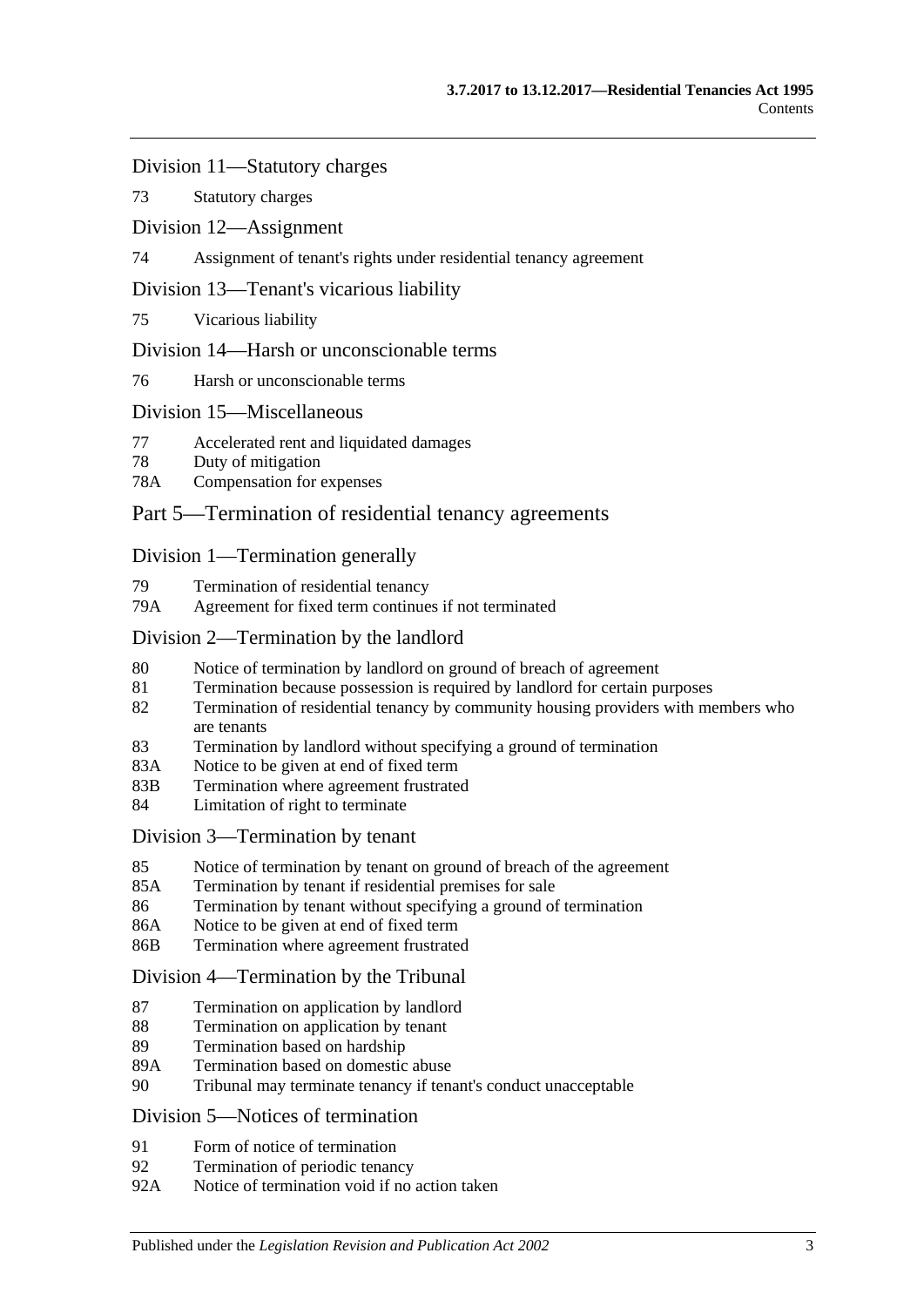#### [Division 6—Repossession of premises](#page-47-2)

- 93 [Order for possession](#page-47-3)<br>94 Abandoned premises
- [Abandoned premises](#page-48-0)
- 95 [Repossession of premises](#page-48-1)
- 96 [Forfeiture of head tenancy not to result automatically in destruction of right to possession](#page-49-0)  [under residential tenancy agreement](#page-49-0)

#### [Division 7—Abandoned property](#page-49-1)

- 97 [Abandoned property](#page-49-2)
- 97A [Offence to deal with abandoned property in unauthorised way](#page-49-3)
- 97B [Action to deal with abandoned property other than personal documents](#page-49-4)
- 97C [Action to deal with abandoned personal documents](#page-50-0)

#### [Division 8—Enforcement of orders for possession](#page-51-0)

99 [Enforcement of orders for possession](#page-51-1)

#### [Part 5A—Residential tenancy databases](#page-52-0)

- 99A [Definitions](#page-52-1)
- 99B [Application](#page-53-0)
- 99C [Extra-territorial operation of Part](#page-53-1)
- 99D [Notice of usual use of database](#page-53-2)
- 99E [Notice of listing if database used](#page-54-0)
- 99F [Listing can be made only for particular breaches by particular persons](#page-54-1)
- 99G [Further restriction on listing](#page-55-0)<br>99H Ensuring quality of listing—
- [Ensuring quality of listing—landlord's or agent's obligation](#page-56-0)
- 99I [Ensuring quality of listing—database operator's obligation](#page-56-1)
- 99J [Providing copy of personal information listed](#page-57-0)
- 99K [Keeping personal information listed](#page-57-1)
- 99L [Powers of Tribunal](#page-58-0)
- 99M [Notifying relevant non-parties of Tribunal order about listing](#page-58-1)

#### [Part 6—Residential Tenancies Fund](#page-58-2)

- 100 [Residential Tenancies Fund](#page-58-3)
- 101 [Application of income](#page-58-4)
- 102 [Accounts and audit](#page-59-0)

#### [Part 7—Rooming houses](#page-59-1)

#### Division [1—Interpretation](#page-59-2)

103 [Interpretation](#page-59-3)

#### Division [2—Rooming house agreements](#page-60-0)

- 104 [Standard terms of rooming house agreements](#page-60-1)
- 105 [Copies of written agreements](#page-60-2)

#### Division [3—House rules](#page-60-3)

- 105A [House rules](#page-60-4)
- 105B [Amendment of house rules](#page-60-5)
- 105C [Application to Tribunal if house rules are considered unreasonable](#page-61-0)
- 105D [Availability of house rules](#page-61-1)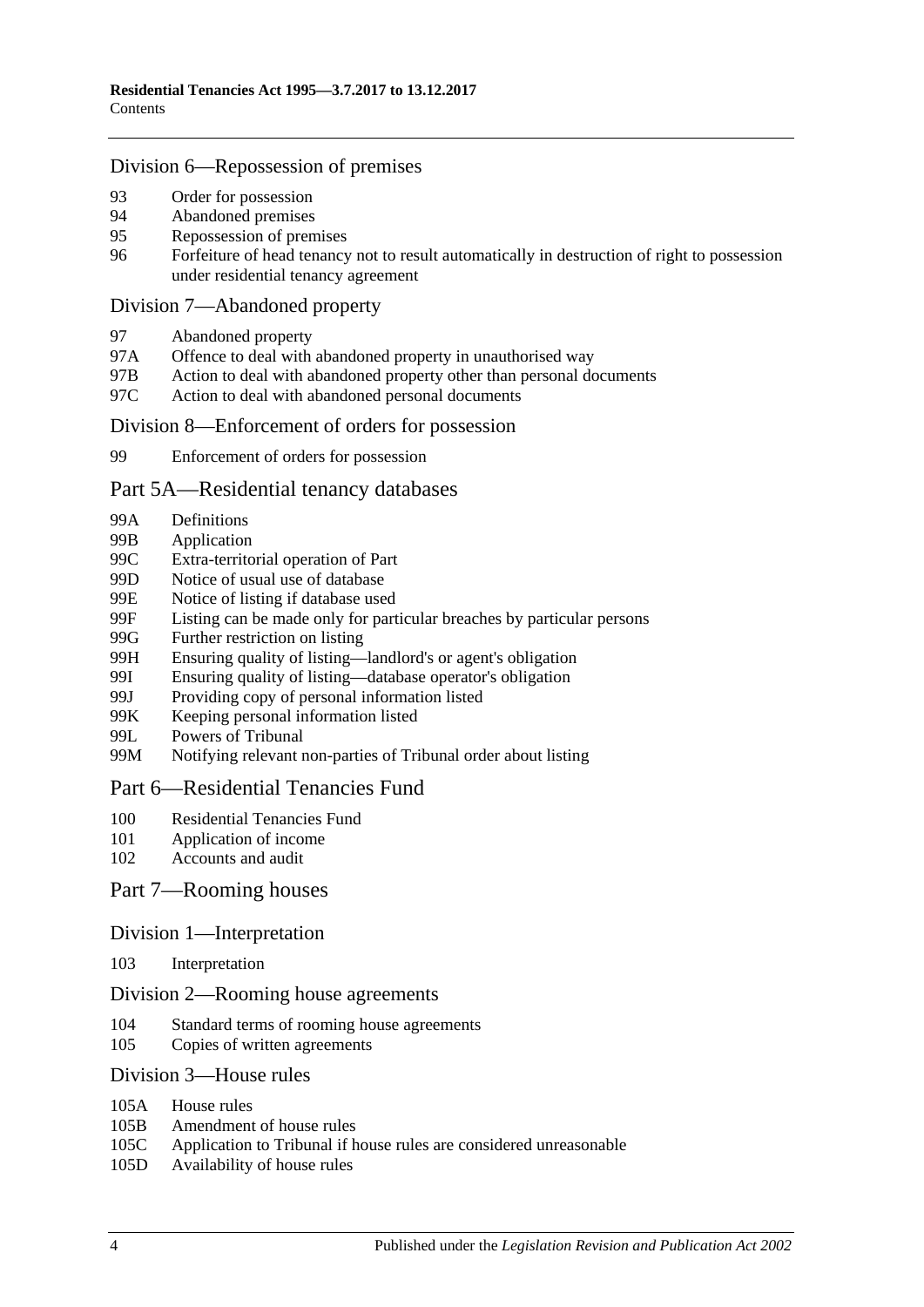#### Division [4—Mutual rights and obligations of proprietors and residents](#page-61-2)

Subdivision [1—Rent and other charges](#page-61-3)

- 105E [Permissible consideration and statutory charges](#page-61-4)
- 105F [Rent in advance](#page-62-0)
- 105G [Duty to provide statement or give receipt for payments](#page-62-1)
- 105H [Payment of rent by electronic transaction](#page-63-0)
- 105I [Rent increases](#page-63-1)
- 105J [Rent decreases](#page-64-0)

#### [Subdivision](#page-64-1) 2—Bonds

- [105K](#page-64-2) Bond
- 105L [Receipt of bond and transmission to Commissioner](#page-64-3)
- 105M [Repayment of bond](#page-65-0)

Subdivision [3—Other obligations of proprietor](#page-67-0)

- 105N [Use and enjoyment of room and facilities](#page-67-1)
- 105O [Security of premises and personal property](#page-67-2)
- 105P [Obligation to repair and keep room and premises clean](#page-68-0)
- 105Q [Sale of rooming house](#page-68-1)

Subdivision [4—Other obligations of resident](#page-69-0)

105R [General obligations of resident](#page-69-1)

Subdivision [5—Miscellaneous](#page-69-2)

105S [Accelerated rent and liquidated damages](#page-69-3)

105T [Goods not to be taken in lieu of amounts owing to proprietor](#page-69-4)

Division [5—Termination of rooming house agreement](#page-70-0)

- 105U [Termination of rooming house agreement](#page-70-1)
- 105UA [Termination based on abuse of rooming house resident](#page-71-0)
- 105V [Abandoned room](#page-73-0)<br>105W Abandoned prope
- [Abandoned property](#page-73-1)

[Part 8—Dispute resolution](#page-74-0)

[Division 1—Conciliation](#page-74-1)

#### Subdivision [1—Definitions for this Division](#page-74-2)

106 [Definitions](#page-74-3)

Subdivision [2—Conciliation of dispute by Commissioner](#page-74-4)

- 107 [Conciliation of dispute by Commissioner](#page-74-5)
- Subdivision [4—Duties and procedure](#page-75-0)
- 108A [Functions of Commissioner in conciliation of dispute](#page-75-1)<br>108B Procedure
- [Procedure](#page-75-2)
- 108C [Restriction on evidence](#page-75-3)

#### [Division 2—Intervention](#page-75-4)

109 [Power to intervene](#page-75-5)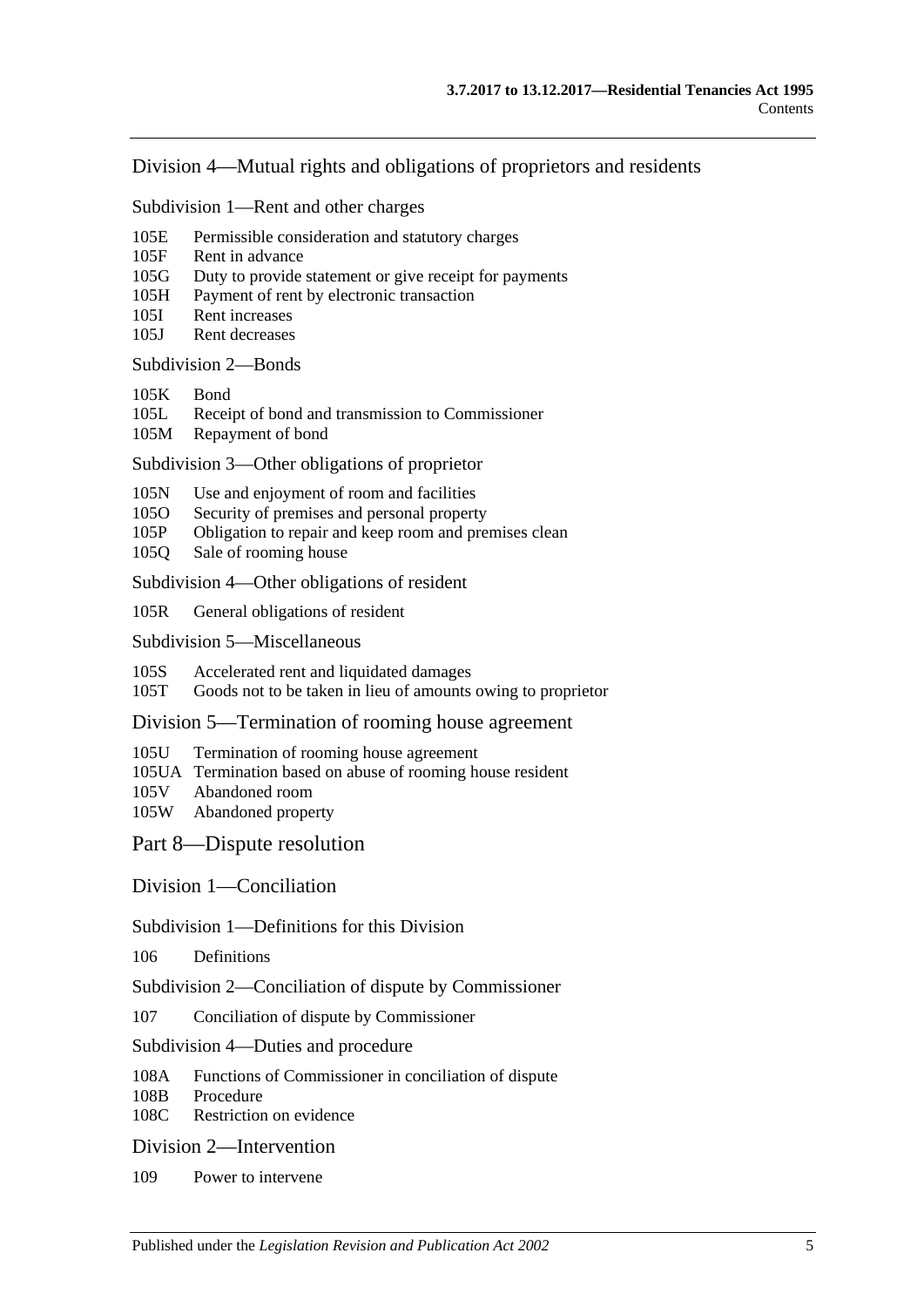#### [Division 3—Powers of the Tribunal](#page-76-0)

- 110 [Powers of Tribunal](#page-76-1)
- 111 [Conditional and alternative orders](#page-76-2)
- 112 [Restraining orders](#page-77-0)

#### [Division 4—Representation](#page-77-1)

- 113 [Representation](#page-77-2)
- 114 [Remuneration of representative](#page-78-0)

#### [Part 9—Miscellaneous](#page-79-0)

- 115 [Contract to avoid Act](#page-79-1)
- 117 [Notice by landlord not waived by acceptance of rent](#page-79-2)
- 117A [Liability to prosecution not to derogate from civil liability](#page-79-3)
- 118 [Exemptions](#page-79-4)
- 119 [Tribunal may exempt agreement or premises from provision of Act](#page-79-5)
- 120 [Service](#page-79-6)
- 121 [Regulations](#page-80-0)

## Schedule 1—Transitional provisions—*[Residential Tenancies \(Miscellaneous\)](#page-80-1)  [Amendment Act](#page-80-1) 2013*

- 1 [Interpretation](#page-80-2)
- 2 [Operation of amendments](#page-80-3)
- 3 [Registrar and deputy registrars](#page-81-0)
- 4 [Jurisdiction of Tribunal](#page-81-1)
- 5 [Interest payable on repayment of bond](#page-81-2)
- 6 [Abandoned property](#page-81-3)<br>7 Application to existin
- [Application to existing house rules](#page-81-4)
- 8 [Other provisions](#page-82-0)

## Schedule 2—Transitional provisions—*[Residential Tenancies \(Miscellaneous\)](#page-82-1)  [Amendment Act](#page-82-1) 2016*

- 1 [Interpretation](#page-82-2)
- 2 [Operation of amendments](#page-82-3)

[Legislative history](#page-83-0)

## <span id="page-5-0"></span>**The Parliament of South Australia enacts as follows:**

## **Part 1—Preliminary**

#### <span id="page-5-1"></span>**1—Short title**

This Act may be cited as the *Residential Tenancies Act 1995*.

#### <span id="page-5-2"></span>**3—Interpretation**

(1) In this Act, unless the contrary intention appears—

*abuse* and *act of abuse* have the same meaning as in the *[Intervention Orders](http://www.legislation.sa.gov.au/index.aspx?action=legref&type=act&legtitle=Intervention%20Orders%20(Prevention%20of%20Abuse)%20Act%202009)  [\(Prevention of Abuse\) Act](http://www.legislation.sa.gov.au/index.aspx?action=legref&type=act&legtitle=Intervention%20Orders%20(Prevention%20of%20Abuse)%20Act%202009) 2009*;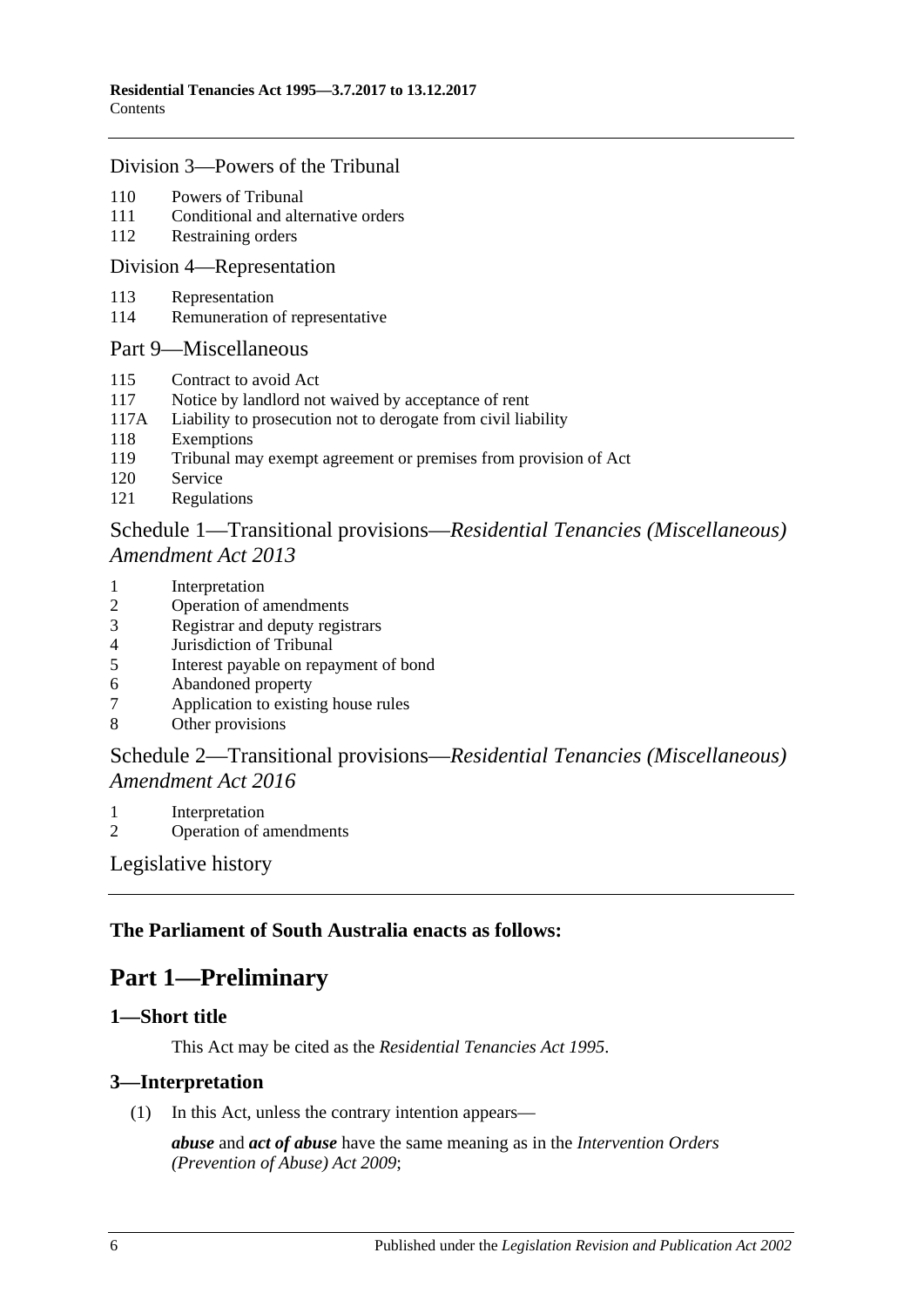*ancillary property* means property (not forming part of premises subject to a residential tenancy agreement) that is provided by the landlord, either under the residential tenancy agreement or independently of the agreement, for use by the tenant;

*bailiff* means a bailiff appointed under the *[South Australian Civil and Administrative](http://www.legislation.sa.gov.au/index.aspx?action=legref&type=act&legtitle=South%20Australian%20Civil%20and%20Administrative%20Tribunal%20Act%202013)  [Tribunal Act](http://www.legislation.sa.gov.au/index.aspx?action=legref&type=act&legtitle=South%20Australian%20Civil%20and%20Administrative%20Tribunal%20Act%202013) 2013*;

*bond* means an amount a tenant is required to pay under a residential tenancy agreement, or an agreement collateral to a residential tenancy agreement, as security for the performance of obligations under a residential tenancy agreement;

*collateral agreement*, in relation to a residential tenancy agreement for residential premises in a no premium retirement village, includes a domestic services agreement that a tenant of the premises is required to enter into as a condition of the residential tenancy agreement or otherwise as a condition of admission as a resident of the village;

*Commissioner* means the Commissioner for Consumer Affairs;

*co-tenant* means a tenant who is 1 of 2 or more tenants under a residential tenancy agreement;

*decision*, of the Tribunal, has the same meaning as in the *[South Australian Civil and](http://www.legislation.sa.gov.au/index.aspx?action=legref&type=act&legtitle=South%20Australian%20Civil%20and%20Administrative%20Tribunal%20Act%202013)  [Administrative Tribunal Act](http://www.legislation.sa.gov.au/index.aspx?action=legref&type=act&legtitle=South%20Australian%20Civil%20and%20Administrative%20Tribunal%20Act%202013) 2013*;

*Deputy President* means a Deputy President of the Tribunal appointed under the *[South](http://www.legislation.sa.gov.au/index.aspx?action=legref&type=act&legtitle=South%20Australian%20Civil%20and%20Administrative%20Tribunal%20Act%202013)  [Australian Civil and Administrative Tribunal Act](http://www.legislation.sa.gov.au/index.aspx?action=legref&type=act&legtitle=South%20Australian%20Civil%20and%20Administrative%20Tribunal%20Act%202013) 2013*;

*Deputy Registrar* means a Deputy Registrar of the Tribunal appointed under the *[South](http://www.legislation.sa.gov.au/index.aspx?action=legref&type=act&legtitle=South%20Australian%20Civil%20and%20Administrative%20Tribunal%20Act%202013)  [Australian Civil and Administrative Tribunal Act](http://www.legislation.sa.gov.au/index.aspx?action=legref&type=act&legtitle=South%20Australian%20Civil%20and%20Administrative%20Tribunal%20Act%202013) 2013*;

*domestic abuse* means an act of abuse committed by a person against a domestic associate or a former domestic associate of the person;

<span id="page-6-1"></span><span id="page-6-0"></span>*domestic associate*—2 persons are domestic associates, 1 of the other, if—

- (a) they are married to each other; or
- (b) they are domestic partners; or
- <span id="page-6-2"></span>(c) they are in some other form of intimate personal relationship in which their lives are interrelated and the actions of 1 affect the other; or
- (d) 1 is the child, stepchild or grandchild, or is under the guardianship, of the other (regardless of age); or
- (e) 1 is a child, stepchild or grandchild, or is under the guardianship, of a person who is or was formerly in a relationship with the other under [paragraph](#page-6-0) (a), [\(b\)](#page-6-1) or [\(c\)](#page-6-2) (regardless of age); or
- (f) 1 is a child and the other is a person who acts in *loco parentis* in relation to the child; or
- (g) 1 is a child who normally or regularly resides or stays with the other; or
- (h) they are brothers or sisters or brother and sister; or
- (i) they are otherwise related to each other by or through blood, marriage, a domestic partnership or adoption; or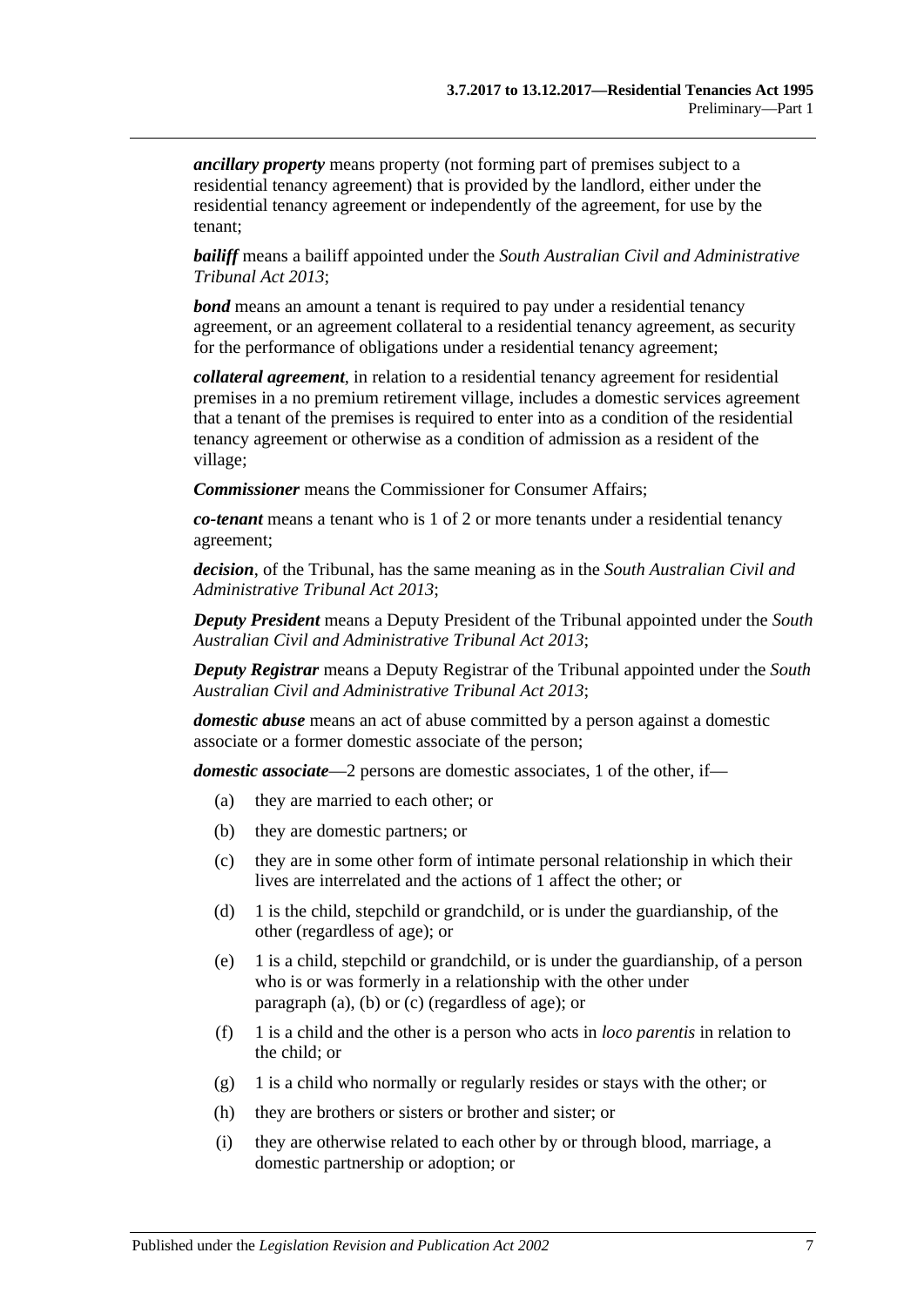- (j) they are related according to Aboriginal or Torres Strait Islander kinship rules or are both members of some other culturally recognised family group; or
- (k) 1 is the carer (within the meaning of the *[Carers Recognition Act](http://www.legislation.sa.gov.au/index.aspx?action=legref&type=act&legtitle=Carers%20Recognition%20Act%202005) 2005*) of the other;

*domestic facility requiring instructions* means an appliance or device provided by a landlord for the use of a tenant for which it would be reasonable to expect the tenant to require instructions;

*domestic partner* means a person who is a domestic partner within the meaning of the *[Family Relationships Act](http://www.legislation.sa.gov.au/index.aspx?action=legref&type=act&legtitle=Family%20Relationships%20Act%201975) 1975*, whether declared as such under that Act or not;

*domestic services agreement* means an agreement with a tenant of residential premises in a no premium retirement village for the provision of domestic services (such as meals, cleaning, gardening and laundry of linen);

*Fund* means the Residential Tenancies Fund;

*housing assessment order* has the same meaning as in the *[Housing Improvement](http://www.legislation.sa.gov.au/index.aspx?action=legref&type=act&legtitle=Housing%20Improvement%20Act%202016)  Act [2016](http://www.legislation.sa.gov.au/index.aspx?action=legref&type=act&legtitle=Housing%20Improvement%20Act%202016)*;

*housing demolition order* has the same meaning as in the *[Housing Improvement](http://www.legislation.sa.gov.au/index.aspx?action=legref&type=act&legtitle=Housing%20Improvement%20Act%202016)  Act [2016](http://www.legislation.sa.gov.au/index.aspx?action=legref&type=act&legtitle=Housing%20Improvement%20Act%202016)*;

*housing improvement order* has the same meaning as in the *[Housing Improvement](http://www.legislation.sa.gov.au/index.aspx?action=legref&type=act&legtitle=Housing%20Improvement%20Act%202016)  Act [2016](http://www.legislation.sa.gov.au/index.aspx?action=legref&type=act&legtitle=Housing%20Improvement%20Act%202016)*;

*intervention order* means an intervention order issued by a court under the *[Intervention Orders \(Prevention of Abuse\) Act](http://www.legislation.sa.gov.au/index.aspx?action=legref&type=act&legtitle=Intervention%20Orders%20(Prevention%20of%20Abuse)%20Act%202009) 2009*;

*landlord* means—

- (a) the person who grants the right of occupancy under a residential tenancy agreement; or
- (b) a successor in title to the tenanted premises whose title is subject to the tenant's interest,

and includes a prospective landlord and a former landlord;

*lawyer* means a person entitled to practise the profession of the law under the *[Legal](http://www.legislation.sa.gov.au/index.aspx?action=legref&type=act&legtitle=Legal%20Practitioners%20Act%201981)  [Practitioners Act](http://www.legislation.sa.gov.au/index.aspx?action=legref&type=act&legtitle=Legal%20Practitioners%20Act%201981) 1981*;

*no premium retirement village* means a complex of residential premises or a number of separate complexes of residential premises that would be a retirement village within the meaning of the *[Retirement Villages Act](http://www.legislation.sa.gov.au/index.aspx?action=legref&type=act&legtitle=Retirement%20Villages%20Act%201987) 1987* except that no resident or prospective resident of the village pays a premium (within the meaning of that Act) in consideration for, or in contemplation of, admission as a resident of the village;

*notice to vacate* has the same meaning as in the *[Housing Improvement Act](http://www.legislation.sa.gov.au/index.aspx?action=legref&type=act&legtitle=Housing%20Improvement%20Act%202016) 2016*;

*personal documents* means official documents, photographs, correspondence or other documents that it would be reasonable to expect a person might wish to keep;

*preliminary rent control notice* has the same meaning as in the *[Housing Improvement](http://www.legislation.sa.gov.au/index.aspx?action=legref&type=act&legtitle=Housing%20Improvement%20Act%202016)  Act [2016](http://www.legislation.sa.gov.au/index.aspx?action=legref&type=act&legtitle=Housing%20Improvement%20Act%202016)*;

*premises* includes a part of premises;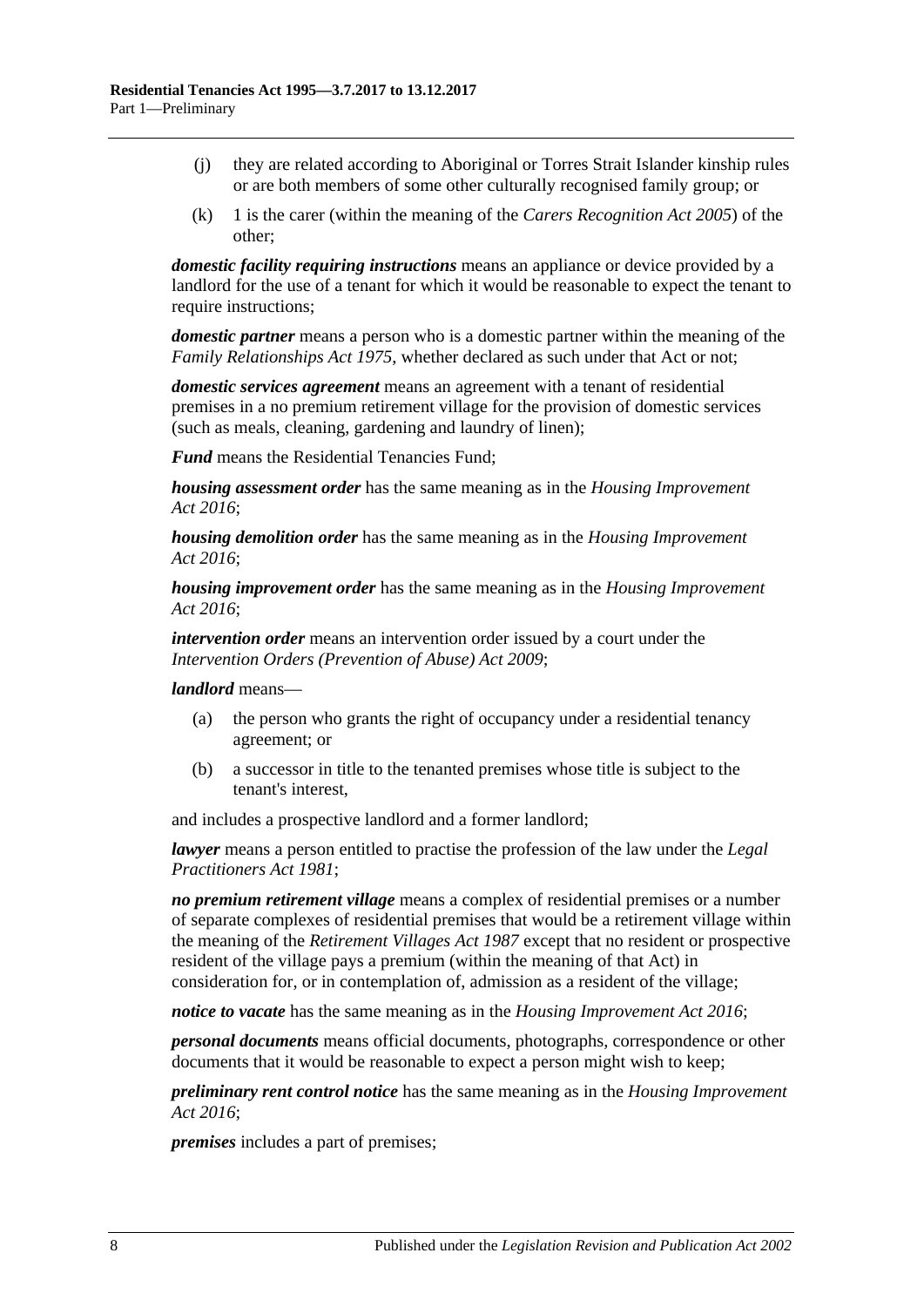*President* means the President of the Tribunal appointed under the *[South Australian](http://www.legislation.sa.gov.au/index.aspx?action=legref&type=act&legtitle=South%20Australian%20Civil%20and%20Administrative%20Tribunal%20Act%202013)  [Civil and Administrative Tribunal Act](http://www.legislation.sa.gov.au/index.aspx?action=legref&type=act&legtitle=South%20Australian%20Civil%20and%20Administrative%20Tribunal%20Act%202013) 2013*;

*registered community housing provider* means a community housing provider registered under the *Community Housing Providers National Law*;

*Registrar* means the Registrar of the Tribunal appointed under the *[South Australian](http://www.legislation.sa.gov.au/index.aspx?action=legref&type=act&legtitle=South%20Australian%20Civil%20and%20Administrative%20Tribunal%20Act%202013)  [Civil and Administrative Tribunal Act](http://www.legislation.sa.gov.au/index.aspx?action=legref&type=act&legtitle=South%20Australian%20Civil%20and%20Administrative%20Tribunal%20Act%202013) 2013*;

<span id="page-8-0"></span>*rent* consists of—

- (a) the amount payable under a residential tenancy agreement for the right to occupy premises for a period of the tenancy; and
- (b) if the residential tenancy agreement is for residential premises in a no premium retirement village and there is a domestic services agreement collateral to the residential tenancy agreement—the amount payable under the domestic services agreement for the period of the tenancy referred to in [paragraph](#page-8-0) (a);

*rent control notice* means a notice under Part 3 Division 3 of the *[Housing](http://www.legislation.sa.gov.au/index.aspx?action=legref&type=act&legtitle=Housing%20Improvement%20Act%202016)  [Improvement Act](http://www.legislation.sa.gov.au/index.aspx?action=legref&type=act&legtitle=Housing%20Improvement%20Act%202016) 2016* fixing the maximum rent payable for premises;

*residential premises* means premises for occupation as a place of residence;

*residential tenancy agreement* means an agreement (other than a rooming house agreement) under which a person grants another person, for valuable consideration, a right (which may, but need not, be an exclusive right<sup>1</sup>) to occupy premises for the purpose of residence;

*rooming house* means residential premises in which—

- (a) rooms are available, on a commercial basis, for residential occupation; and
- (b) accommodation is available for at least three persons on a commercial basis;

*rooming house agreement* means an agreement under which accommodation is provided (with or without meals, or other facilities or services) in a rooming house;

*rooming house proprietor* means a person who carries on a business involving the provision of accommodation under rooming house agreements;

*rooming house resident* means a person who boards or lodges in a rooming house;

*statutory charges* means—

- (a) rates or charges imposed under the *[Local Government Act](http://www.legislation.sa.gov.au/index.aspx?action=legref&type=act&legtitle=Local%20Government%20Act%201999) 1999*; and
- (b) rates or charges imposed under the *[Water Industry Act](http://www.legislation.sa.gov.au/index.aspx?action=legref&type=act&legtitle=Water%20Industry%20Act%202012) 2012*; and
- (c) land tax under the *[Land Tax Act](http://www.legislation.sa.gov.au/index.aspx?action=legref&type=act&legtitle=Land%20Tax%20Act%201936) 1936*; and
- (d) levies under the *[Emergency Services Funding Act](http://www.legislation.sa.gov.au/index.aspx?action=legref&type=act&legtitle=Emergency%20Services%20Funding%20Act%201998) 1998*; and
- (e) levies under the *[Natural Resources Management Act](http://www.legislation.sa.gov.au/index.aspx?action=legref&type=act&legtitle=Natural%20Resources%20Management%20Act%202004) 2004*; and
- (f) any charges of a kind imposed under an Act and declared by regulation to be statutory charges;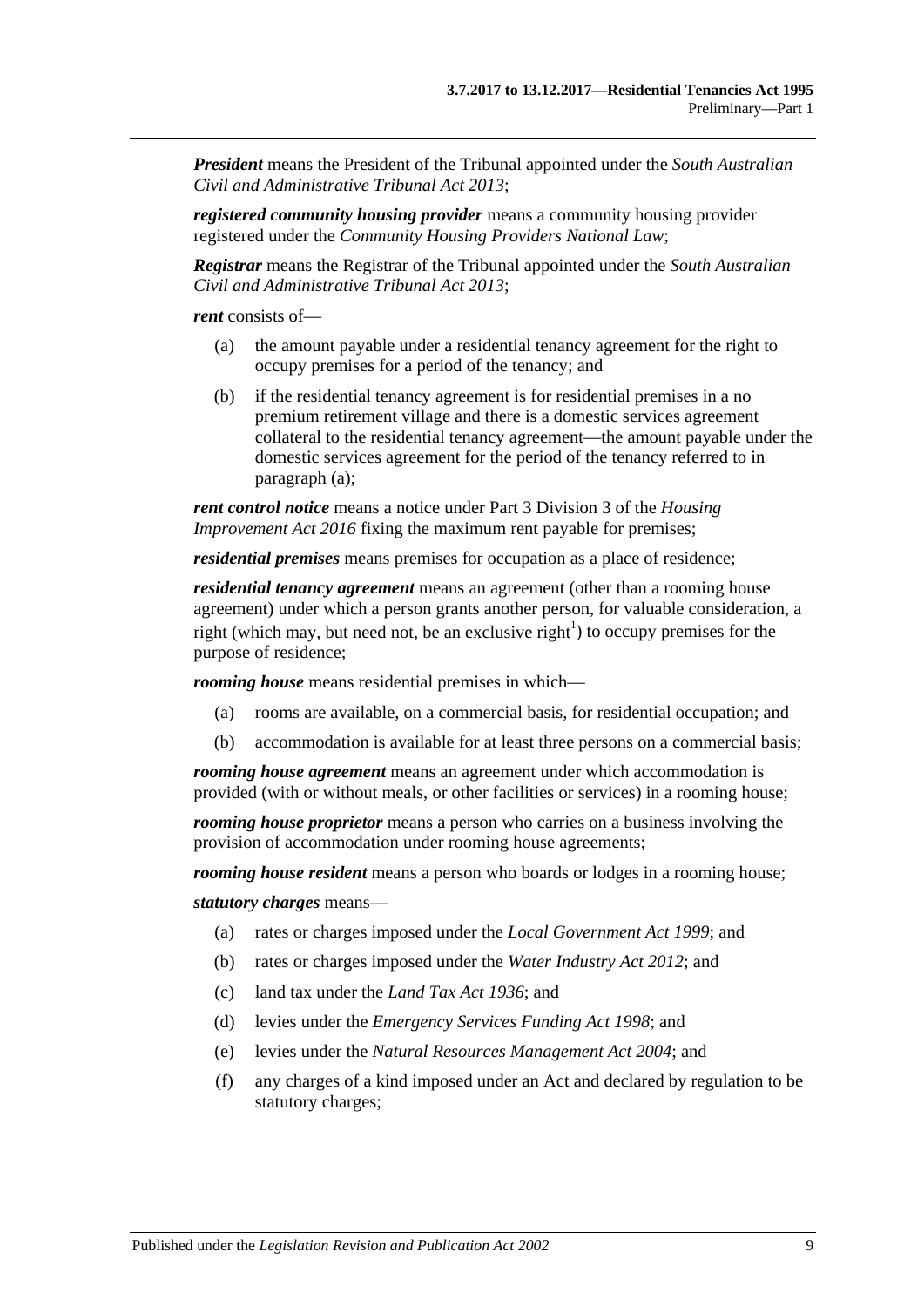#### *tenancy dispute* means—

- (a) a claim under a residential tenancy agreement, a rooming house agreement, or an agreement collateral to a residential tenancy agreement or a rooming house agreement; or
- (b) a dispute between parties or former parties to a residential tenancy agreement, a rooming house agreement, or an agreement collateral to a residential tenancy agreement or a rooming house agreement, about matters arising under the agreement or this Act; or
- (c) any matter that may be the subject of an application under this Act to the Tribunal;

*tenant* means the person who is granted a right of occupancy under a residential tenancy agreement or a person to whom the right passes by assignment or operation of law and includes a prospective tenant or a former tenant;

*Tribunal* means the South Australian Civil and Administrative Tribunal established under the *[South Australian Civil and Administrative Tribunal Act](http://www.legislation.sa.gov.au/index.aspx?action=legref&type=act&legtitle=South%20Australian%20Civil%20and%20Administrative%20Tribunal%20Act%202013) 2013*.

- (2) If this Act provides for something to be done within a specified period from a particular day, the period will be taken not to include the particular day.
- (3) If this Act provides that action may be taken after the expiration of a specified period of days, the period will be taken to be a period of clear days.
- (4) For the purposes of this Act, a residential tenancy agreement includes an agreement granting a corporation the right to occupy premises that are occupied, or that are intended to be occupied, as a place of residence by a natural person.
- **Note—**
	- 1 However, it should be noted that the Act confers certain protections against intrusion on the premises by the landlord. Hence, even if the agreement does not, in its terms, confer an exclusive right to occupation, the Act will (at least in some respects) assimilate the right of occupation to the exclusive right conferred by a lease.

## <span id="page-9-0"></span>**4—Presumption of periodicity in case of short fixed terms**

- (1) If a residential tenancy agreement is entered into for a short fixed term, the agreement is taken to be an agreement for a periodic tenancy with a period equivalent to the length of the fixed term unless the landlord establishes that—
	- (a) the tenant genuinely wanted a tenancy ending at the end of the short fixed term and the term was fixed at the tenant's request; or
	- (b) before the residential tenancy agreement was entered into—
		- (i) the landlord gave the tenant a notice containing a warning in the form required by regulation; and
		- (ii) the tenant signed a statement in the form required by regulation acknowledging that the tenant did not expect to continue in possession of the premises after the end of the term stated in the agreement.
- (2) A *short fixed term* is a term of 90 days or less.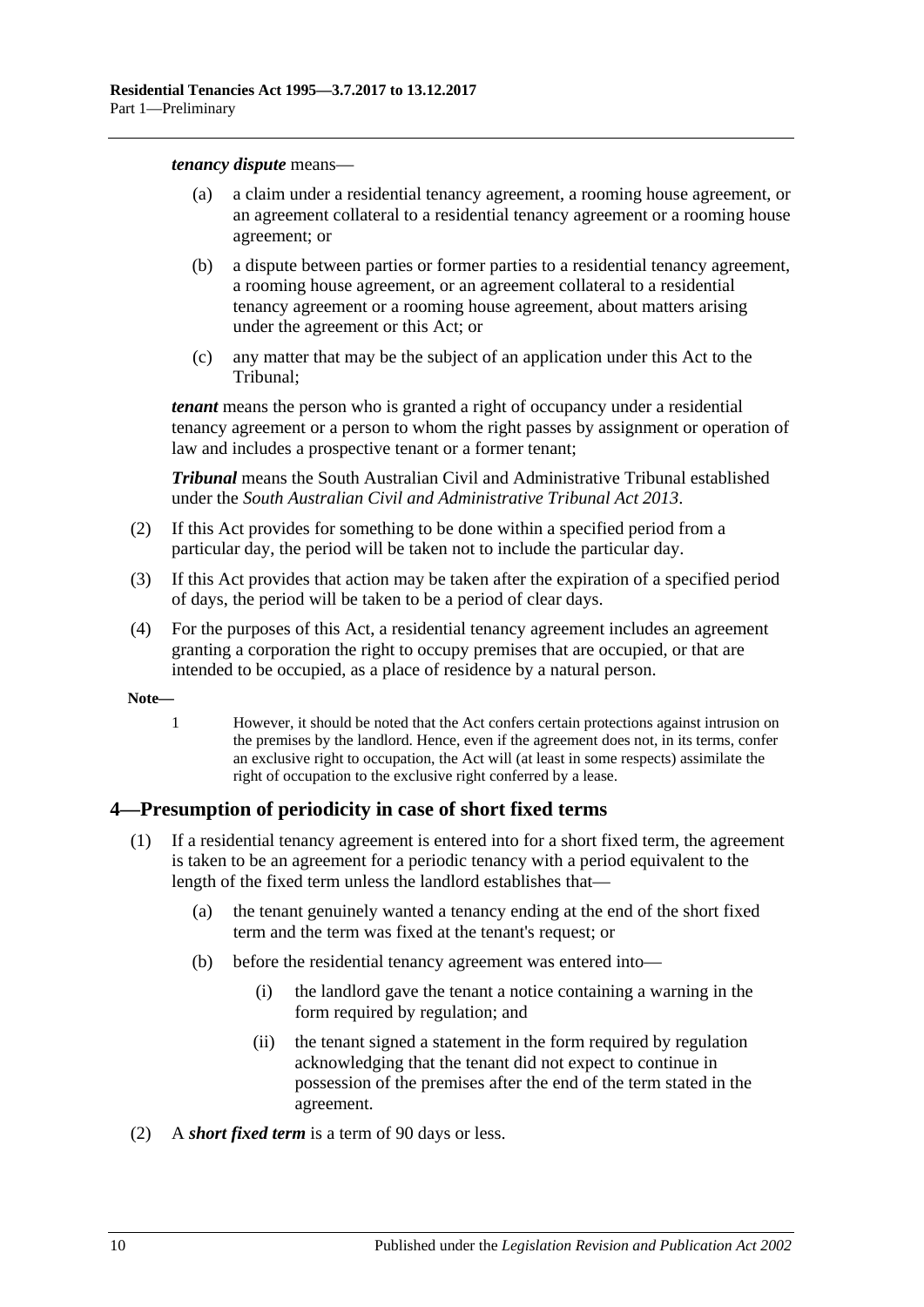## <span id="page-10-0"></span>**5—Application of Act**

- (1) This Act does not apply to—
	- (a) an agreement giving a right of occupancy in—
		- (i) a hotel or motel; or
		- (ii) an educational institution, college, hospital or nursing home; or

#### **Example—**

An agreement under which a right of occupancy is given to a student in accommodation provided within an educational institution or college would not be an agreement to which this Act applies (but this Act would apply, subject to this Act, to an agreement under which a right of occupancy is given to a student in accommodation that is not within an educational institution or college).

- (iii) club premises; or
- (iv) a home for aged or disabled persons administered by an eligible organisation under the *Aged or Disabled Persons Care Act 1954* of the Commonwealth; or
- (v) a retirement village within the meaning of the *[Retirement Villages](http://www.legislation.sa.gov.au/index.aspx?action=legref&type=act&legtitle=Retirement%20Villages%20Act%201987)  Act [1987](http://www.legislation.sa.gov.au/index.aspx?action=legref&type=act&legtitle=Retirement%20Villages%20Act%201987)*; or
- (vi) a supported residential facility within the meaning of the *[Supported](http://www.legislation.sa.gov.au/index.aspx?action=legref&type=act&legtitle=Supported%20Residential%20Facilities%20Act%201992)  [Residential Facilities Act](http://www.legislation.sa.gov.au/index.aspx?action=legref&type=act&legtitle=Supported%20Residential%20Facilities%20Act%201992) 1992*; or
- (vii) prescribed premises, or premises of a prescribed class; or
- (ab) an agreement to which the *[Residential Parks Act](http://www.legislation.sa.gov.au/index.aspx?action=legref&type=act&legtitle=Residential%20Parks%20Act%202007) 2007* applies; or
- (b) an agreement (other than a rooming house agreement) under which a person boards or lodges with another; or
- <span id="page-10-2"></span>(c) an agreement genuinely entered into for the purpose of conferring on a person a right to occupy premises for a holiday; or
- (d) an agreement conferring a right to occupy premises for the purpose of residence but under which no rent is payable; or

#### **Example—**

An agreement under which families exchange houses for an agreed period would not be a residential tenancy agreement if no rent were payable under the agreement.

- <span id="page-10-1"></span>(e) an agreement for the sale of land that confers a right to occupy premises for a period of 28 days or less on a party to the agreement; or
- (f) a mortgage; or
- (g) an agreement arising under a scheme in which—
	- (i) a complex of adjacent premises is owned by a company; and
	- (ii) the premises are let by the company to persons who jointly have a controlling interest in the company; or
- (h) a prescribed agreement or an agreement of a prescribed class.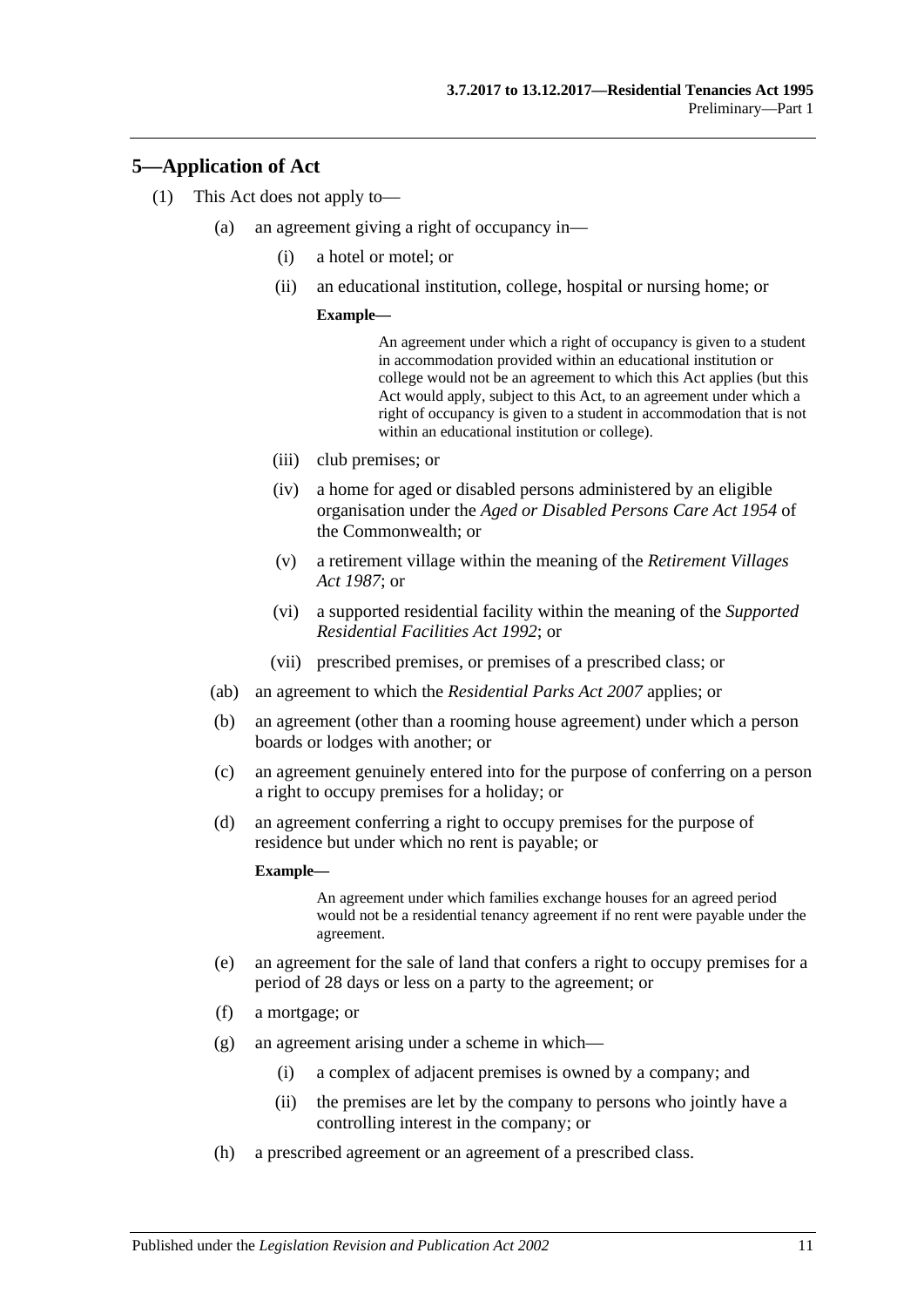- (1a) The regulations may exclude prescribed classes of agreements that relate to land owned (wholly or in part) by the South Australian Housing Trust, or by a subsidiary of the South Australian Housing Trust, from the operation of [subsection](#page-10-1) (1)(e).
- (1b) For the purposes of this Act, an agreement conferring a right to occupy premises for a fixed term of 60 days or longer is to be taken, in the absence of proof to the contrary, not to be an agreement referred to in [subsection](#page-10-2)  $(1)(c)$ .
- (1c) For the purposes of this Act, a residential tenancy agreement for residential premises in a no premium retirement village is to be taken not to be an agreement under which a person boards or lodges with another.
- (2) The following provisions of this Act (and only those provisions) apply to residential tenancy agreements under which the South Australian Housing Trust or a subsidiary of the South Australian Housing Trust is the landlord, to residential tenancies arising under those agreements and to related disputes—
	- (a) [Part 3](#page-12-1) (*South Australian Civil and Administrative Tribunal*);
	- (ab) [Section](#page-26-2) 65 (*Quiet enjoyment*);
	- (b) [Section](#page-26-4) 66 (*Security of premises*);
	- (c) [Section](#page-29-2) 71 (*Tenant's conduct*);
	- (ca) [Section](#page-41-4) 87 (*Termination on application by landlord*);
	- (cb) [Section](#page-42-2) 89A (*Termination based on domestic abuse*);
	- (d) [Section](#page-45-0) 90 (*Tribunal may terminate tenancy where tenant's conduct unacceptable*);
	- (e) [Section](#page-47-3) 93 (*Order for possession*);
	- (f) [Section](#page-51-1) 99 (*Enforcement orders for possession*);
	- (g) [Division 3](#page-76-0) of [Part 8](#page-74-0) (*Powers of the tribunal*);
	- (h) [Division 4](#page-77-1) of [Part 8](#page-74-0) (*Representation*).

## <span id="page-11-0"></span>**Part 2—Administration**

#### <span id="page-11-1"></span>**6—Administration of this Act**

The Commissioner is responsible for the administration of this Act.

#### <span id="page-11-2"></span>**7—Ministerial control of administration**

The Commissioner is, in the administration of this Act, subject to control and direction by the Minister.

#### <span id="page-11-3"></span>**8—The Commissioner's functions**

The Commissioner has the following functions:

- (a) investigating and researching matters affecting the interests of parties to residential tenancy agreements and rooming house agreements; and
- (b) publishing reports and information on subjects of interest to the parties to residential tenancy agreements and rooming house agreements; and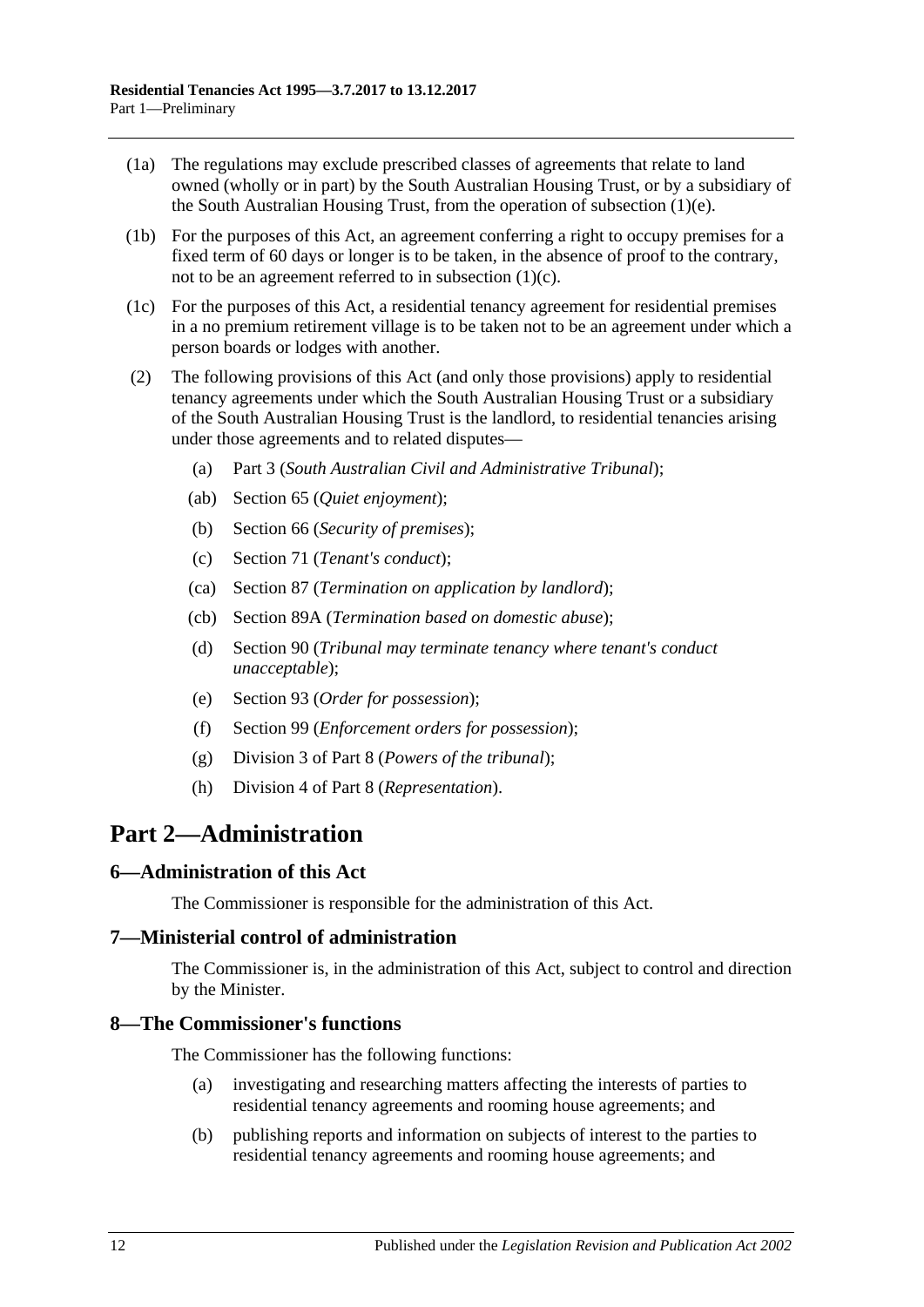- (c) giving advice (to an appropriate extent) on the provisions of this Act and other subjects of interest to the parties to residential tenancy agreements and rooming house agreements; and
- (d) investigating suspected infringements of this Act and taking appropriate action to enforce the Act; and
- (e) making reports to the Minister on questions referred to the Commissioner by the Minister and other questions of importance affecting the administration of this Act; and
- (f) administering the Fund.

#### <span id="page-12-0"></span>**10—Annual report**

- (1) The Commissioner must, on or before 31 October in each year, prepare and forward to the Minister a report on the administration of this Act for the year ending on the preceding 30 June.
- (2) The report must include a report on the administration of the Fund.
- (3) The Minister must, within six sitting days after receiving a report under this section, have copies of the report laid before both Houses of Parliament.

## <span id="page-12-1"></span>**Part 3—South Australian Civil and Administrative Tribunal**

## <span id="page-12-2"></span>**Division 3—The Tribunal's jurisdiction**

## <span id="page-12-3"></span>**24—Jurisdiction of Tribunal**

- (1) The Tribunal has—
	- (a) exclusive jurisdiction to hear and determine a tenancy dispute;
	- (b) subject to the regulations—jurisdiction to hear and determine claims or disputes arising from tenancies granted for residential purposes by the South Australian Housing Trust or a subsidiary of the South Australian Housing Trust, or arising under agreements collateral to such tenancies (including such agreements that may involve a third party).
- (2) However, the Tribunal does not have jurisdiction to hear and determine a monetary claim if the amount claimed exceeds \$40 000 unless the parties to the proceedings consent in writing to the claim being heard and determined by the Tribunal (and if consent is given, it is irrevocable).
- <span id="page-12-4"></span>(3) If a monetary claim is above the Tribunal's jurisdictional limit, the claim and any other claims related to the same tenancy may be brought in a court competent to hear and determine a claim founded on contract for the amount of the claim.
- (4) A court in which proceedings are brought under [subsection](#page-12-4) (3) may exercise the powers of the Tribunal under this Act and, to such extent as may be necessary and appropriate, the powers of the Tribunal under the *[South Australian Civil and](http://www.legislation.sa.gov.au/index.aspx?action=legref&type=act&legtitle=South%20Australian%20Civil%20and%20Administrative%20Tribunal%20Act%202013)  [Administrative Tribunal Act](http://www.legislation.sa.gov.au/index.aspx?action=legref&type=act&legtitle=South%20Australian%20Civil%20and%20Administrative%20Tribunal%20Act%202013) 2013*.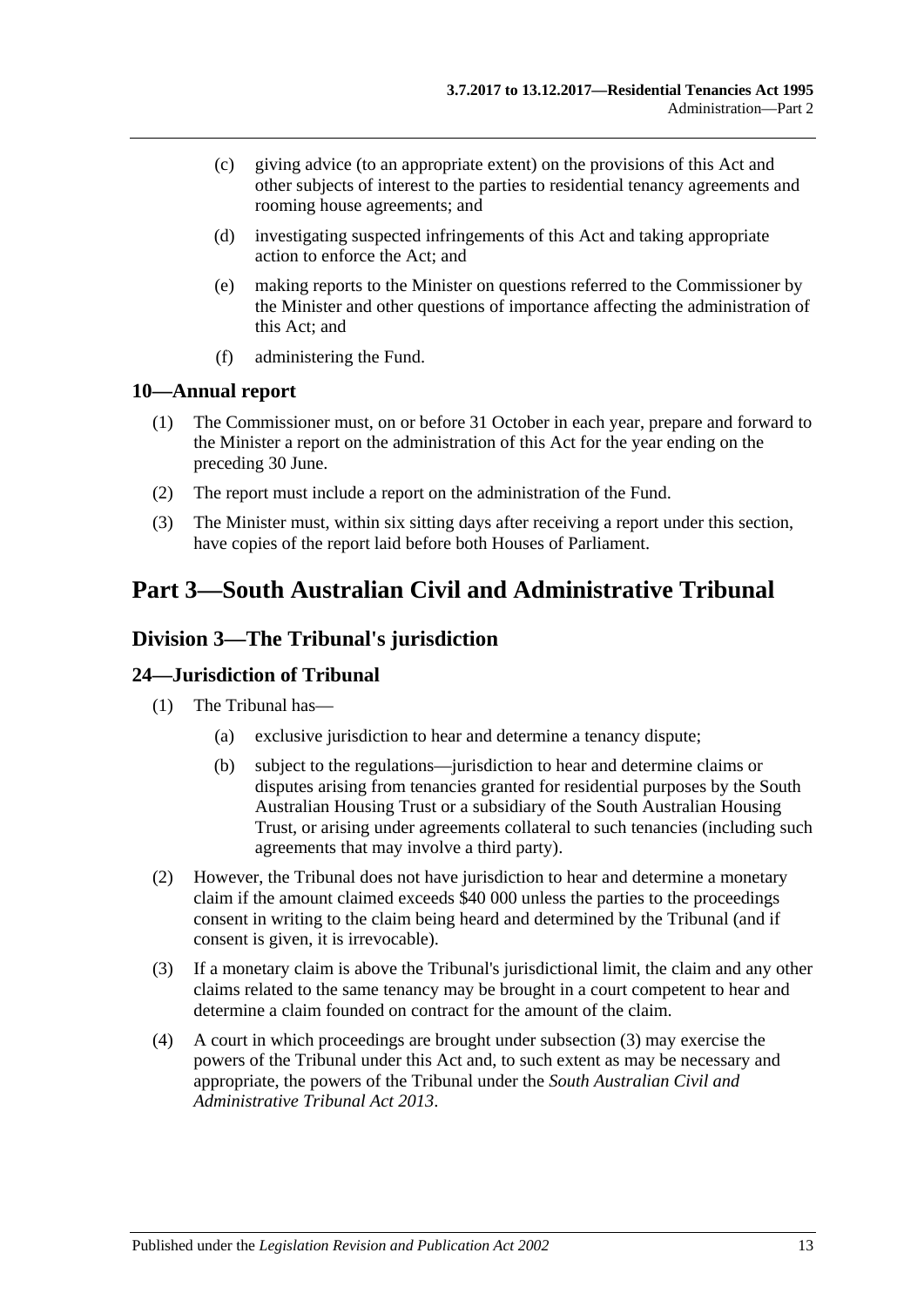(5) If the plaintiff in proceedings brought in a court under this section recovers less than \$40 000, the plaintiff is not entitled to costs unless the court is satisfied that there were reasonable grounds for the plaintiff to believe that the plaintiff was entitled to \$40 000 or more.

## <span id="page-13-7"></span><span id="page-13-0"></span>**25—Application to Tribunal**

Despite any requirement under the *[South Australian Civil and Administrative Tribunal](http://www.legislation.sa.gov.au/index.aspx?action=legref&type=act&legtitle=South%20Australian%20Civil%20and%20Administrative%20Tribunal%20Act%202013)  Act [2013](http://www.legislation.sa.gov.au/index.aspx?action=legref&type=act&legtitle=South%20Australian%20Civil%20and%20Administrative%20Tribunal%20Act%202013)*, a requirement to give notice of an application under this Act—

- (a) may, if relevant, be directed to an occupier or subtenant of premises; and
- (b) if [paragraph](#page-13-7) (a) applies, need not address the occupier or subtenant by name.

## <span id="page-13-1"></span>**25A—Registrar may make orders in certain cases**

The Registrar or a Deputy Registrar of the Tribunal may make an order in relation to a tenancy dispute with the written consent of the parties to the dispute (and such an order operates as an order of the Tribunal).

## <span id="page-13-2"></span>**Division 5—Procedural powers of Tribunal**

## <span id="page-13-3"></span>**32—Intervention of designated housing agency**

- (3) The Tribunal may, on the application of a designated housing agency, allow the designated housing agency to intervene in proceedings before the Tribunal when a registered community housing provider is a party to the proceedings.
- (4) If a designated housing agency is allowed to intervene in proceedings, it may intervene in the manner and to the extent directed by the Tribunal, and on other conditions determined by the Tribunal.
- (5) In this section—

#### *designated housing agency* means—

- (a) the Minister responsible for the administration of the *[Community Housing](http://www.legislation.sa.gov.au/index.aspx?action=legref&type=act&legtitle=Community%20Housing%20Providers%20(National%20Law)%20(South%20Australia)%20Act%202013)  [Providers \(National Law\) \(South Australia\) Act](http://www.legislation.sa.gov.au/index.aspx?action=legref&type=act&legtitle=Community%20Housing%20Providers%20(National%20Law)%20(South%20Australia)%20Act%202013) 2013*; or
- (b) the South Australian Housing Trust.

## <span id="page-13-4"></span>**33—Amendment of proceedings**

The Tribunal may amend proceedings if satisfied that the amendment will contribute to the expeditious and just resolution of the questions in issue between the parties.

## <span id="page-13-5"></span>**Division 7—Orders**

## <span id="page-13-8"></span><span id="page-13-6"></span>**35—Special powers to make orders**

- (1) The Tribunal may make an order in the nature of an injunction (including an interim injunction) or an order for specific performance.
- (2) However, a member of the Tribunal who is not legally qualified cannot make an order under [subsection](#page-13-8) (1) without the approval of the President or a Deputy President of the Tribunal.
- (6) The Tribunal may, in the exercise of its jurisdiction, make ancillary or incidental orders.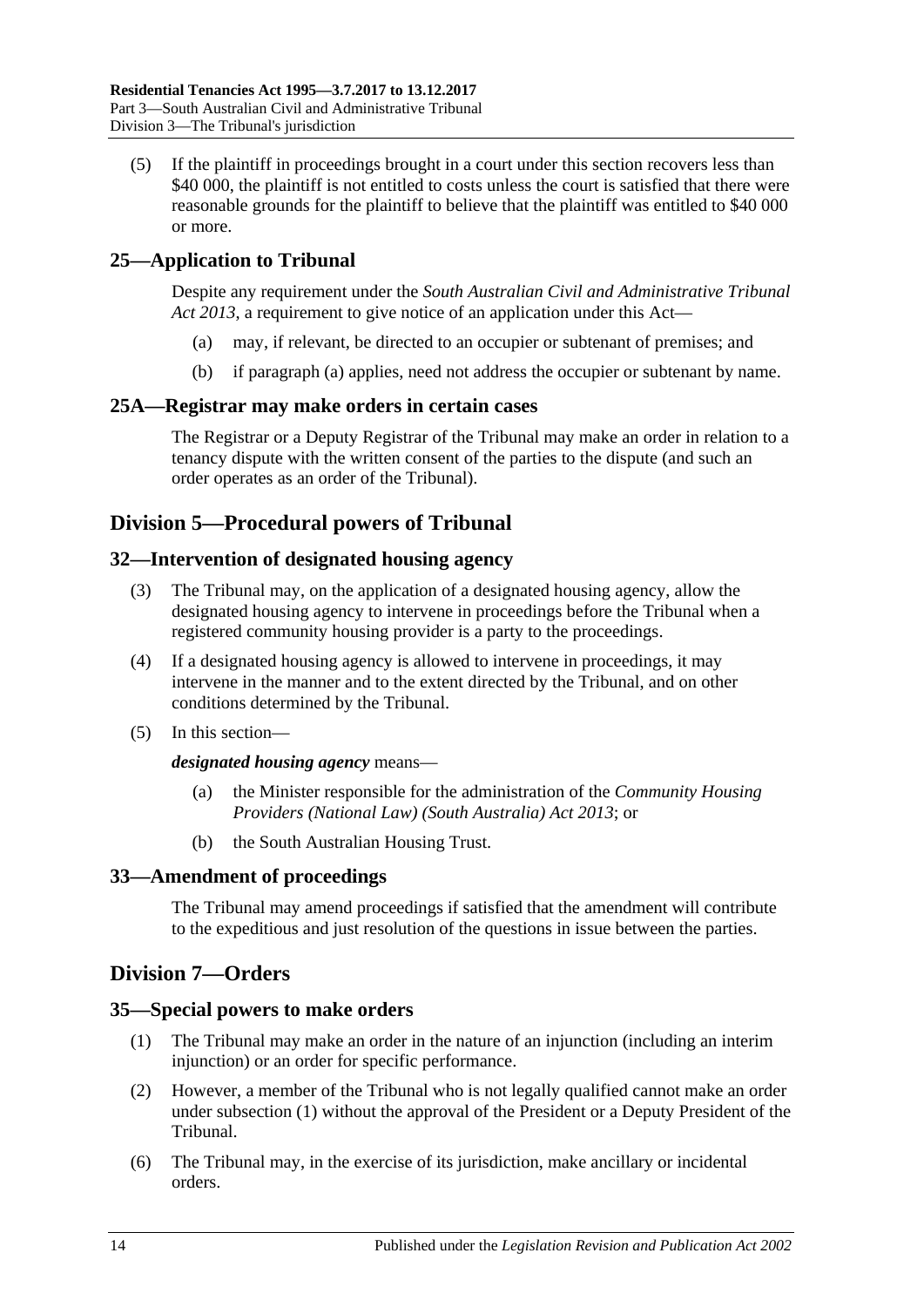#### <span id="page-14-0"></span>**37—Application to vary or set aside order**

- (1) A party to proceedings before the Tribunal may apply to the Tribunal for an order varying or setting aside an order made in the proceedings.
- (2) An application to vary or set aside an order must be made within 1 month of the making of the order (unless the Tribunal allows an extension of time).
- (3) If the reasons of the Tribunal are not given in writing at the time of making an order and the applicant for an order varying or setting aside the order then requests the Tribunal to state its reasons in writing, the time for making the application runs from the time when the applicant receives the written statement of the reasons.
- (4) This section does not limit any provision of the *[South Australian Civil and](http://www.legislation.sa.gov.au/index.aspx?action=legref&type=act&legtitle=South%20Australian%20Civil%20and%20Administrative%20Tribunal%20Act%202013)  [Administrative Tribunal Act](http://www.legislation.sa.gov.au/index.aspx?action=legref&type=act&legtitle=South%20Australian%20Civil%20and%20Administrative%20Tribunal%20Act%202013) 2013*.
- (5) Proceedings under this section do not constitute a review of a decision for the purposes of sections 34 or 70 of the *[South Australian Civil and Administrative](http://www.legislation.sa.gov.au/index.aspx?action=legref&type=act&legtitle=South%20Australian%20Civil%20and%20Administrative%20Tribunal%20Act%202013)  [Tribunal Act](http://www.legislation.sa.gov.au/index.aspx?action=legref&type=act&legtitle=South%20Australian%20Civil%20and%20Administrative%20Tribunal%20Act%202013) 2013*.

## <span id="page-14-1"></span>**Division 8—Obligation to give reasons for decisions**

#### <span id="page-14-2"></span>**39—Reasons for decisions**

The Tribunal must, if requested by a person affected by a decision of the Tribunal, where written reasons have not been given, state in writing the reasons for the Tribunal's decision.

#### <span id="page-14-3"></span>**39A—Time for application for review or instituting appeal**

Furthermore, if the reasons for a decision of the Tribunal have not been given in writing and—

- (a) an applicant for review of the decision of the Tribunal under section 70 of the *[South Australian Civil and Administrative Tribunal Act](http://www.legislation.sa.gov.au/index.aspx?action=legref&type=act&legtitle=South%20Australian%20Civil%20and%20Administrative%20Tribunal%20Act%202013) 2013*; or
- (b) a person appealing against a decision of the Tribunal under section 71 of the *[South Australian Civil and Administrative Tribunal Act](http://www.legislation.sa.gov.au/index.aspx?action=legref&type=act&legtitle=South%20Australian%20Civil%20and%20Administrative%20Tribunal%20Act%202013) 2013*,

requests the Tribunal within 1 month of the making of the decision to state the reasons in writing, the time for making the application for review or instituting the appeal (as the case may be) runs from the time when the person receives the written statement of reasons.

## <span id="page-14-5"></span><span id="page-14-4"></span>**Part 4—Mutual rights and obligations of landlord and tenant**

## **Division A1—Before entering into residential tenancy agreement**

#### <span id="page-14-6"></span>**47A—Prospective tenant to be notified of sale of premises**

A landlord must ensure that a prospective tenant is advised, before entering into a residential tenancy agreement, if the landlord has advertised, or intends to advertise, the residential premises for sale and of any existing sales agency agreement for the sale of the residential premises.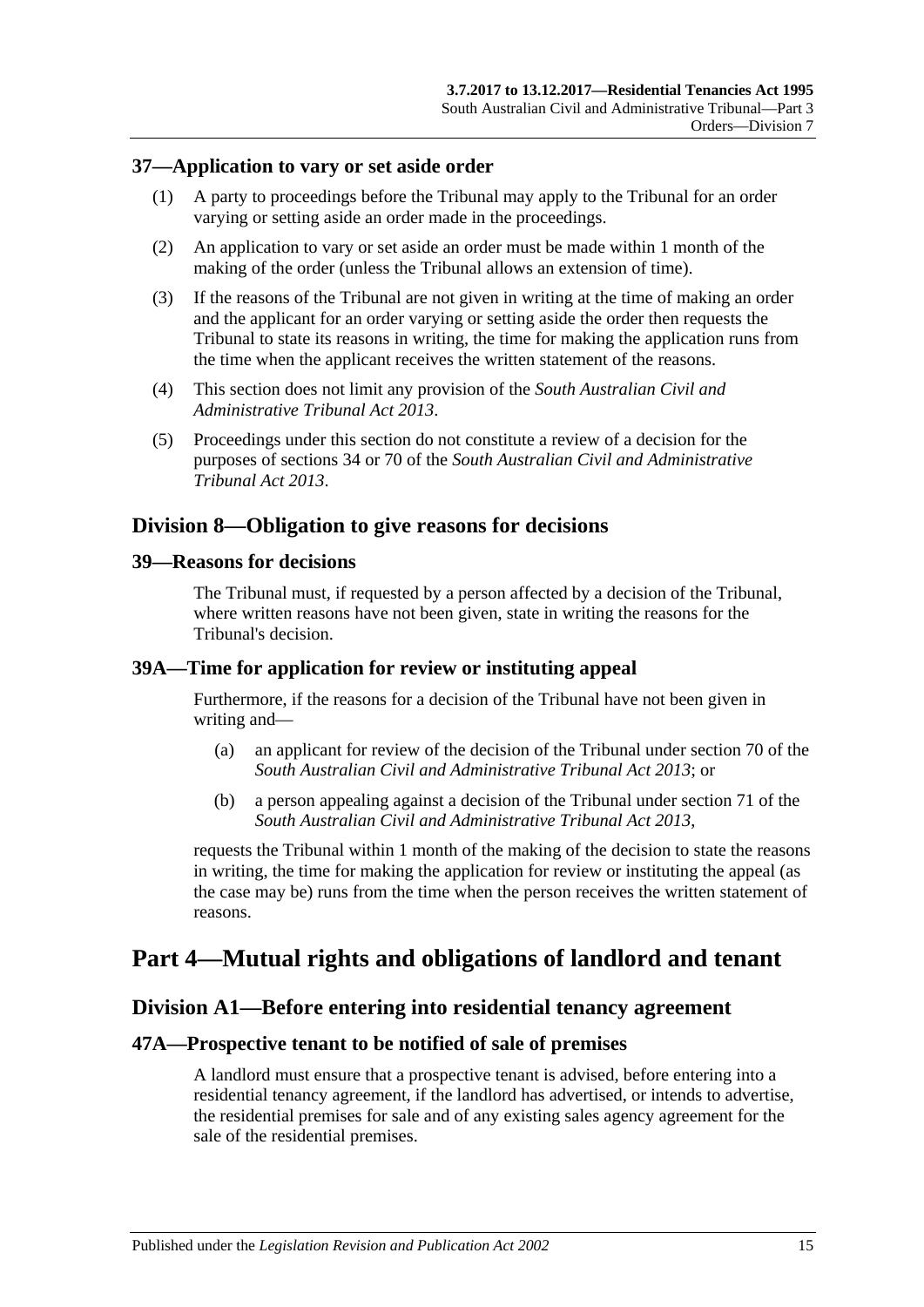## <span id="page-15-0"></span>**Division 1—Entering into residential tenancy agreement**

## <span id="page-15-1"></span>**48—Information to be provided by landlords to tenants**

- (1) A landlord must ensure that a tenant is given, before or at the time the landlord and tenant enter into a residential tenancy agreement, a written notice setting out—
	- (a) if an agent is acting for the landlord—the agent's name, telephone number and address for service of documents; and
	- (b) the landlord's full name and address for service of documents (which must not be the agent's address for service); and
	- (c) if no agent is acting for the landlord—the landlord's telephone number; and
	- (d) the full name and address of any person with superior title to the landlord; and
	- (e) if the landlord is a company—the address of the registered office of the company; and
	- (f) any other information required by the Commissioner.

Maximum penalty: \$1 250.

Expiation fee: \$210.

<span id="page-15-2"></span>(2) A landlord must take reasonable steps to ensure that a tenant is given, before or at the time the tenant commences occupation of the premises under a residential tenancy agreement, manufacturers' manuals, or written or oral instructions, about the operation of any domestic facilities requiring instructions.

**Note—**

Domestic facilities requiring instructions should also be listed in the tenancy agreement—see [section](#page-28-2) 69(3a).

- (3) If a person succeeds another as the landlord, the new landlord must, within 14 days, ensure that the tenant is given a written notice setting out—
	- (a) if an agent is acting for the new landlord—the agent's name, telephone number and address for service of documents; and
	- (b) the new landlord's full name and address for service of documents (which must not be the agent's address for service); and
	- (c) if no agent is acting for the new landlord—the new landlord's telephone number; and
	- (d) if the new landlord is a company—the address of the registered office of the company; and
	- (e) any other information required by the Commissioner.

Maximum penalty: \$1 250.

Expiation fee: \$210.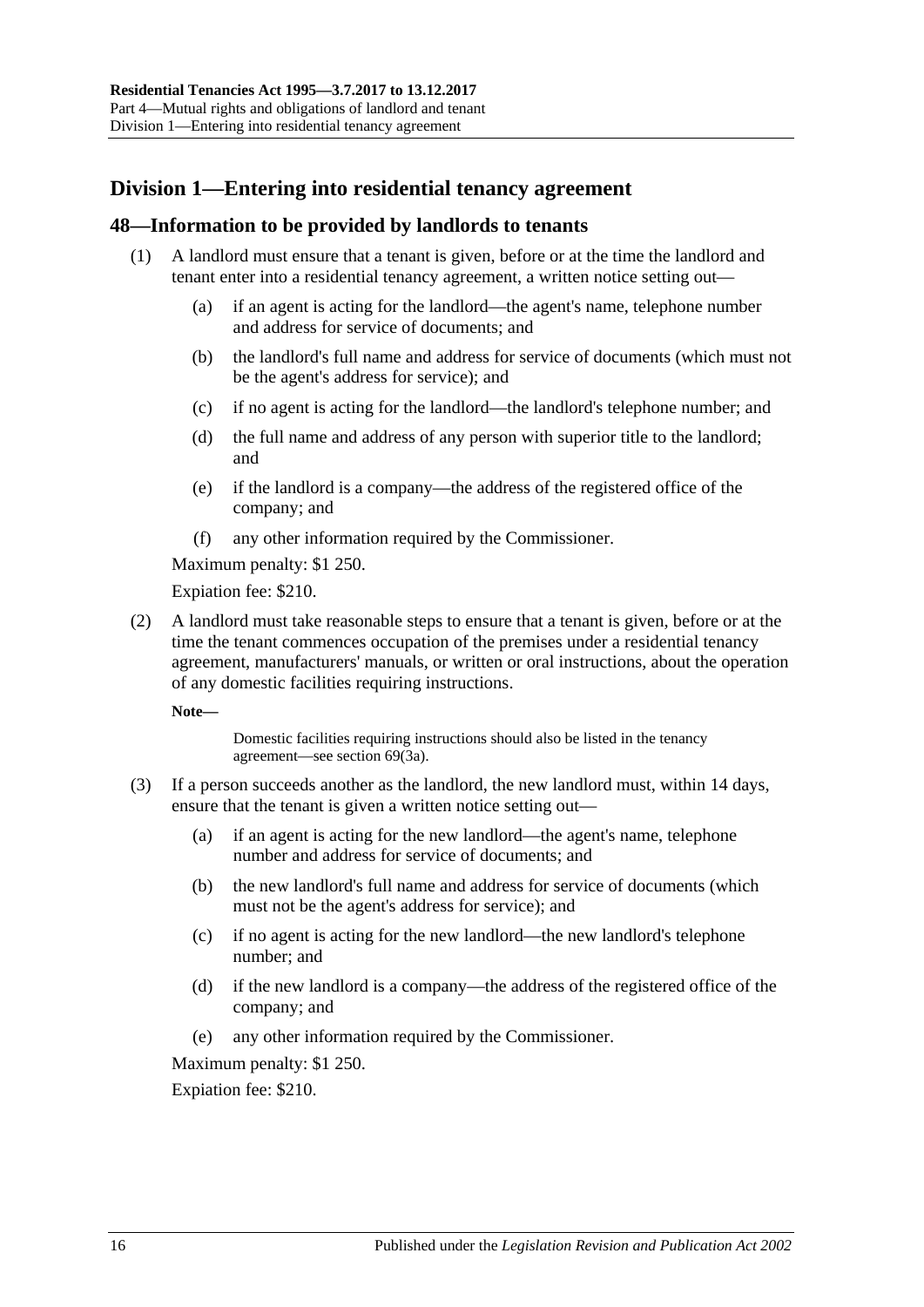(4) If a name, address or telephone number of which the landlord is required to notify the tenant under this section changes, the landlord must, within 14 days of becoming aware of the change, notify the tenant in writing of the change.

Maximum penalty: \$1 250.

Expiation fee: \$210.

#### <span id="page-16-1"></span><span id="page-16-0"></span>**49—Residential tenancy agreements**

- (1) A written residential tenancy agreement entered into after the commencement of this section must—
	- (a) state clearly in a prominent position at the beginning of the agreement that—
		- (i) the agreement is a residential tenancy agreement; and
		- (ii) the parties to the agreement should consider obtaining legal advice about their rights and obligations under the agreement; and
	- (b) set out—
		- (i) if an agent is acting for the landlord—the agent's name, address and telephone number, and, if the agent is registered as an agent under the *[Land Agents Act](http://www.legislation.sa.gov.au/index.aspx?action=legref&type=act&legtitle=Land%20Agents%20Act%201994) 1994*, his or her registration number under that Act; and
		- (ii) the landlord's full name and address for service of documents (which must not be the agent's address for service); and
		- (iii) if no agent is acting for the landlord—the landlord's telephone number; and
		- (iv) the tenant's name; and
		- (v) the address of the residential premises; and
		- (vi) the terms of the agreement, including—
			- (A) the amount of rent payable; and
			- (B) the interval between rental payment times; and
			- (C) the method by which rent is to be paid; and
			- (D) the amount of the bond; and
			- (E) any agreement reached as to responsibility for rates and charges for water supply; and
			- (F) responsibility for insurance of the premises and the contents of the premises; and
			- (G) any other terms of the agreement (including, for example, terms in relation to pets or responsibility for repairs); and
	- (c) be dated and signed by the parties to the agreement; and
	- (d) comply with any other requirements prescribed by the regulations.
- <span id="page-16-2"></span>(2) A provision of a residential tenancy agreement that does not comply with [subsection](#page-16-1) (1) that requires the tenant to pay a bond is unenforceable.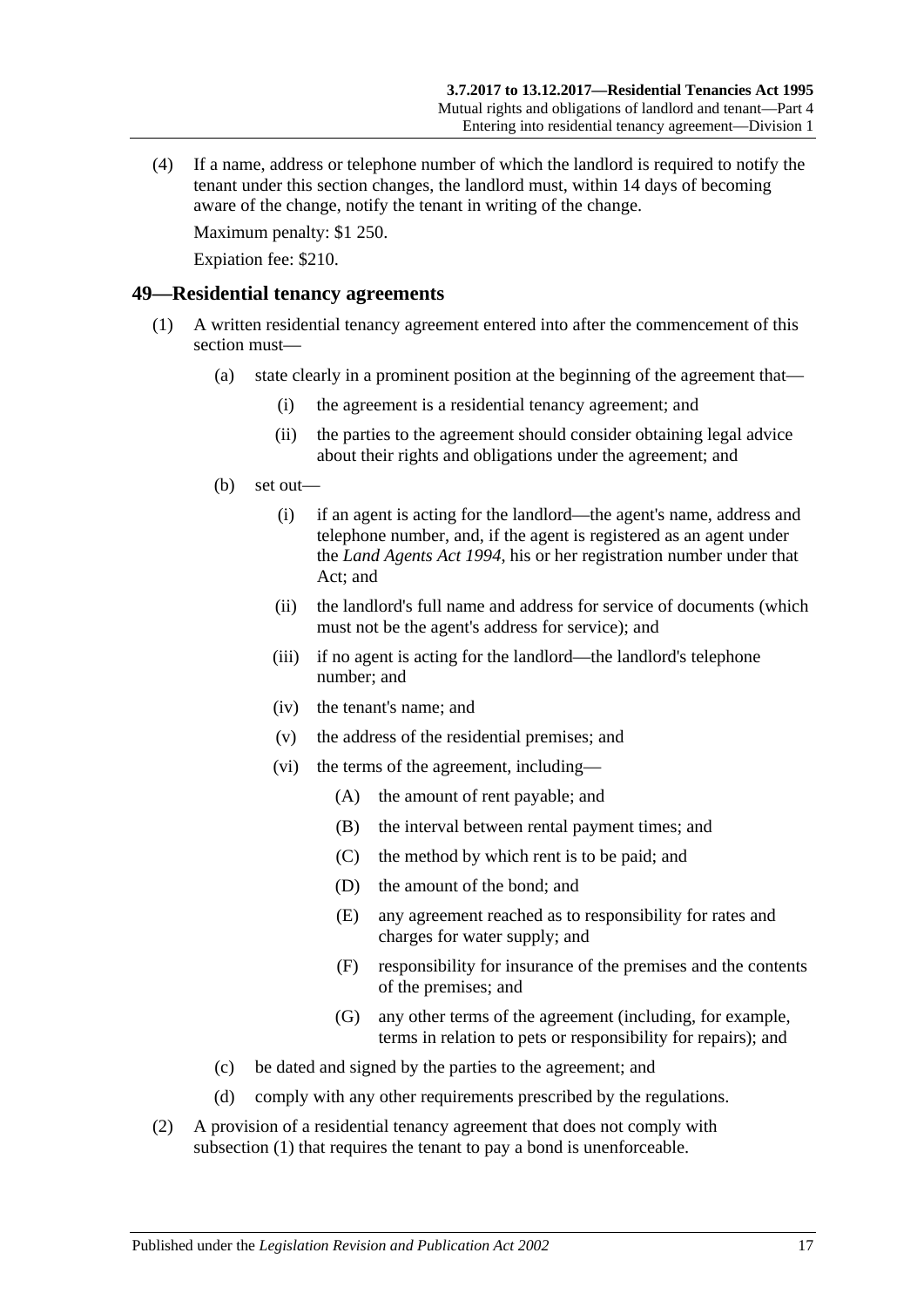(3) A landlord must not enter into a residential tenancy agreement unless the landlord or an agent acting for the landlord has first given the tenant a written guide that explains the tenant's rights and obligations under such an agreement and is in the form approved by the Commissioner for the purposes of this section.

Maximum penalty: \$2 500.

Expiation fee: \$210.

- (4) The matters specified or agreed in a written residential tenancy agreement entered into after the commencement of this section may not be varied unless the variation is in writing and dated and signed by the landlord and tenant.
- (5) A landlord under a written residential tenancy agreement must keep a copy of the agreement, and any variation of the agreement, whether in paper or electronic form, for at least 2 years following termination of the agreement.

Maximum penalty: \$2 500.

Expiation fee: \$210.

- (6) If a landlord (or an agent acting for a landlord) invites or requires a tenant or prospective tenant to sign a written residential tenancy agreement, the landlord must ensure that—
	- (a) the tenant receives a copy of the residential tenancy agreement when the tenant signs it; and
	- (b) if the agreement has not then been signed by the landlord, a copy of the agreement, as executed by all parties, is delivered to the tenant within 21 days after the tenant gives the agreement back to the landlord or the landlord's agent to complete its execution.

Maximum penalty: \$5 000.

Expiation fee: \$315.

(7) Subject to [subsection](#page-16-2) (2), a failure to comply with this section does not make the residential tenancy agreement illegal, invalid or unenforceable.

## <span id="page-17-0"></span>**50—Cost of preparing agreement**

The cost of preparing a written residential tenancy agreement must be borne by the landlord.

**Note—**

Residential tenancy agreements are exempt from stamp duty.

#### <span id="page-17-1"></span>**51—False information from tenant**

A tenant must not give a landlord false information about the tenant's identity or place of occupation.

Maximum penalty: \$1 250.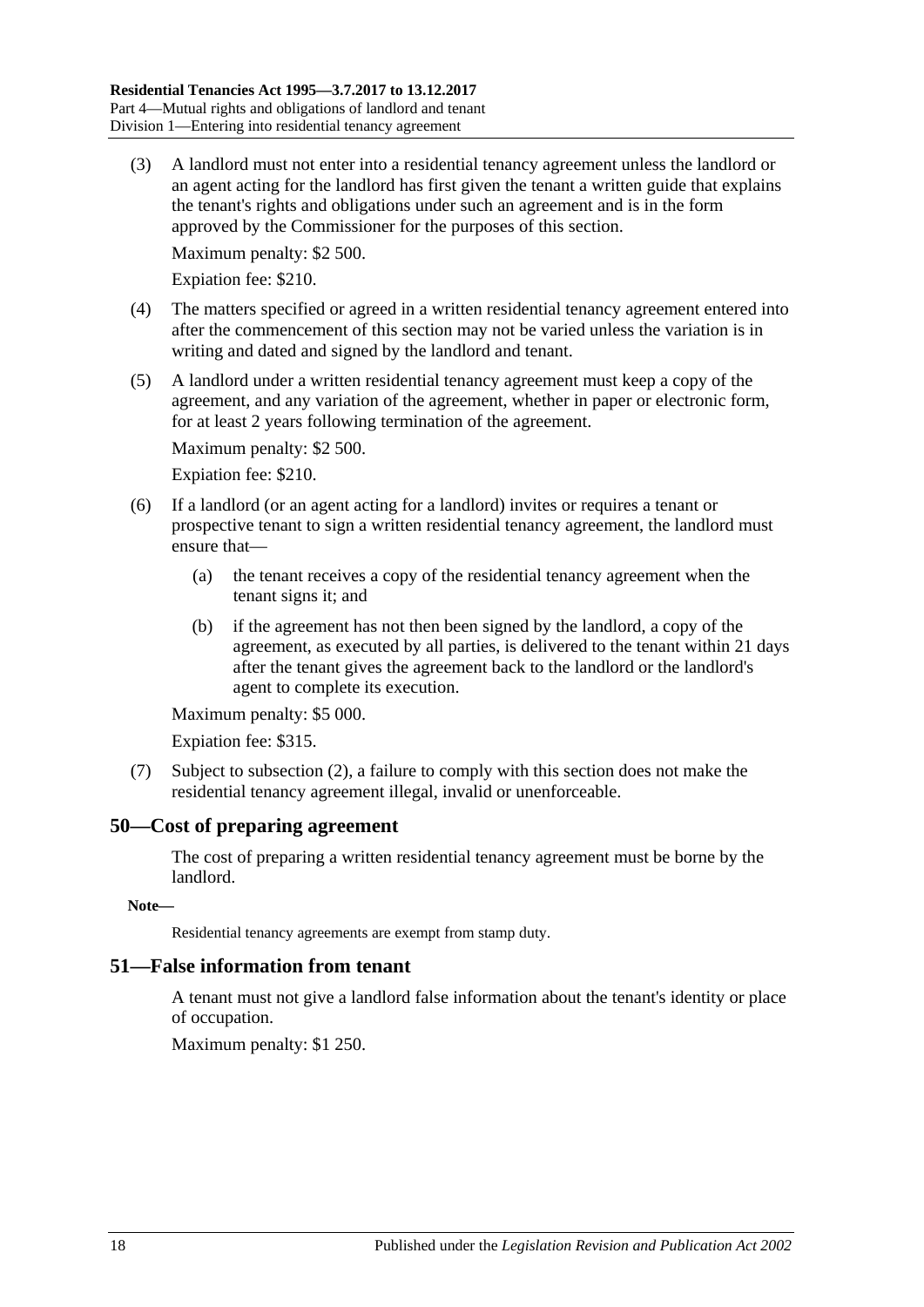## <span id="page-18-0"></span>**Division 2—Discrimination against tenants with children**

#### <span id="page-18-1"></span>**52—Discrimination against tenants with children**

(1) A person must not refuse to grant a tenancy to another on the ground that it is intended that a child should live on the premises.

Maximum penalty: \$2 500.

- (2) A person must not—
	- (a) instruct a person not to grant; or
	- (b) state an intention (by advertisement or in any other way) not to grant,

a tenancy on the ground that it is intended that a child should live on the premises. Maximum penalty: \$2 500.

(3) However, this section does not apply if the landlord, or an agent appointed by the landlord to manage the premises, resides in the premises to which the tenancy relates.

## <span id="page-18-2"></span>**Division 3—Rent**

#### <span id="page-18-3"></span>**53—Permissible consideration for residential tenancy**

(1) A person must not require or receive from a tenant or prospective tenant a payment, other than rent or a bond (or both), for a residential tenancy or the renewal or extension of a residential tenancy.

Maximum penalty: \$2 500.

- (2) However—
	- (a) the landlord may lawfully require or receive consideration for an option to enter into a residential tenancy agreement but, in that case, the following condition applies:
		- (i) if the prospective tenant enters into the residential tenancy agreement, the landlord must apply the consideration towards rent payable under the agreement;
		- (ii) if the prospective tenant does not exercise the option to enter into the residential tenancy agreement, the landlord may retain the consideration; and
	- (b) the landlord may require the tenant to reimburse the landlord for rates and charges for water supply that are to be borne by the tenant under the residential tenancy agreement or a collateral agreement; and
	- (c) the landlord may lawfully require or receive a payment of a class the landlord is authorised to require or receive by another provision of this Act or under the regulations.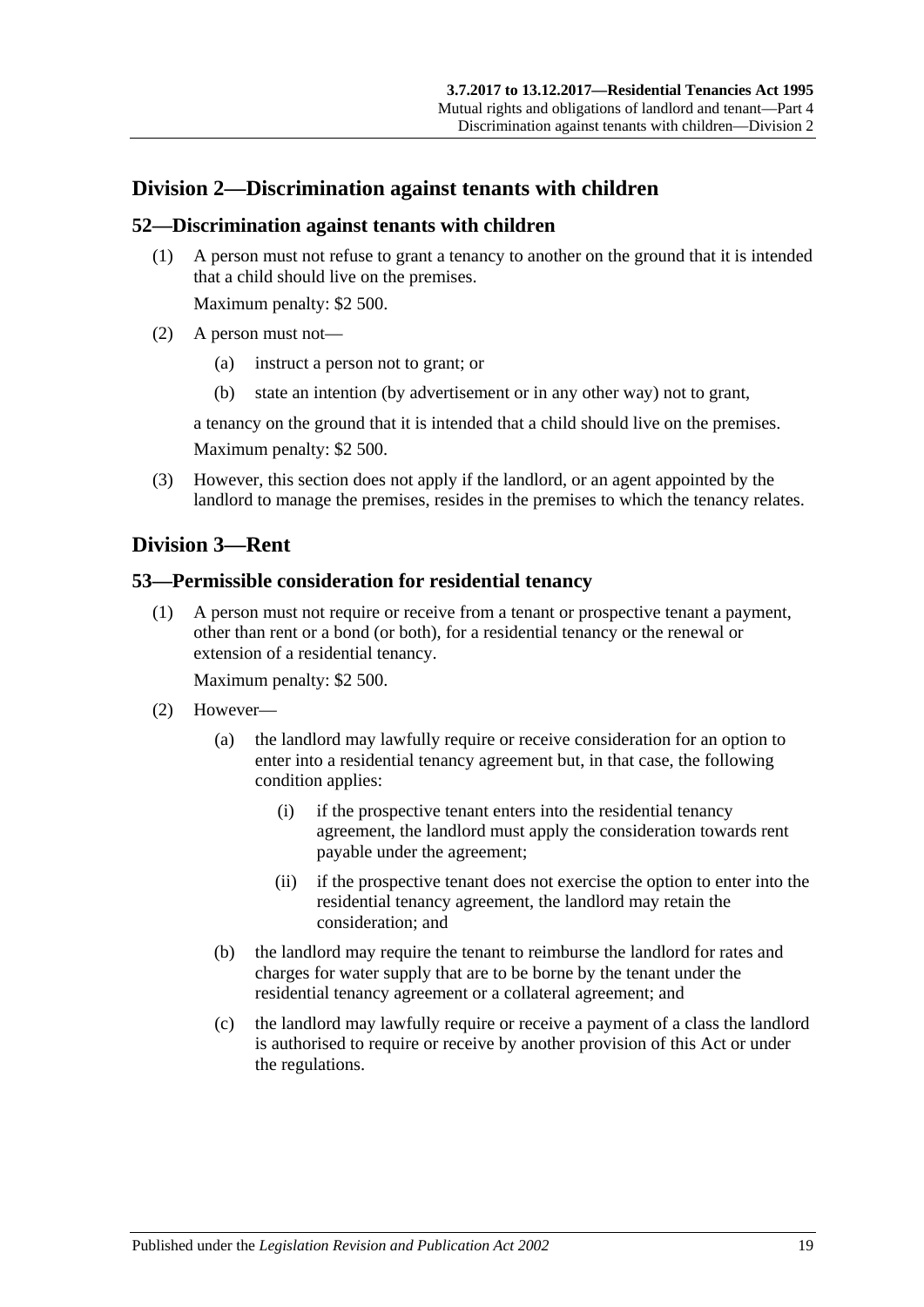## <span id="page-19-0"></span>**54—Rent in advance**

- (1) A person must not require<sup>1</sup> the payment of more than two weeks' rent under a residential tenancy agreement before the end of the first two weeks of the tenancy. Maximum penalty: \$2 500. Expiation fee: \$210.
- (2) If rent has been paid under a residential tenancy agreement, a person must not require<sup>1</sup> a further payment of rent until the end of the last period for which rent has been paid. Maximum penalty: \$2 500.

Expiation fee: \$210.

(3) A person must not require another to give a post-dated cheque or other post-dated negotiable instrument in payment of rent under a residential tenancy agreement.

Maximum penalty: \$2 500.

Expiation fee: \$210.

**Note—**

1 The prohibition is against *requiring* payment of rent for more than two weeks in advance. Hence, if a tenant voluntarily elects to pay rent for more than two weeks in advance, the landlord (or the landlord's agent) may lawfully accept the payment.

## <span id="page-19-2"></span><span id="page-19-1"></span>**55—Variation of rent**

- (1) The landlord may increase the rent payable under a residential tenancy agreement by giving written notice to the tenant specifying the date as from which the increase takes effect.
- (2) However—
	- (a) the right to increase the rent may be excluded or limited by the terms of the residential tenancy agreement; and
	- (b) if the tenancy is for a fixed term, the residential tenancy agreement is taken to exclude an increase in rent during the term unless it specifically allows for an increase in rent; and
	- (c) the date fixed for an increase of rent must be at least 12 months after the date of the agreement or, if there has been a previous increase of rent under this section, the last increase and at least 60 days after the notice is given but—
		- (i) if a rent control notice that has applied in respect of the rented property ceases to be in force, the landlord may, by notice given under this section within 60 days after the rent control notice ceases to be in force, increase the rent for the premises from a date falling at least 14 days after the notice is given; and
		- (ii) if the landlord is a registered community housing provider, and the residential tenancy agreement provides for variation of rent in accordance with the tenant's income, the landlord may increase the rent on the ground of a variation in the tenant's income from a date falling at least 14 days after the notice of the increased rent is given; and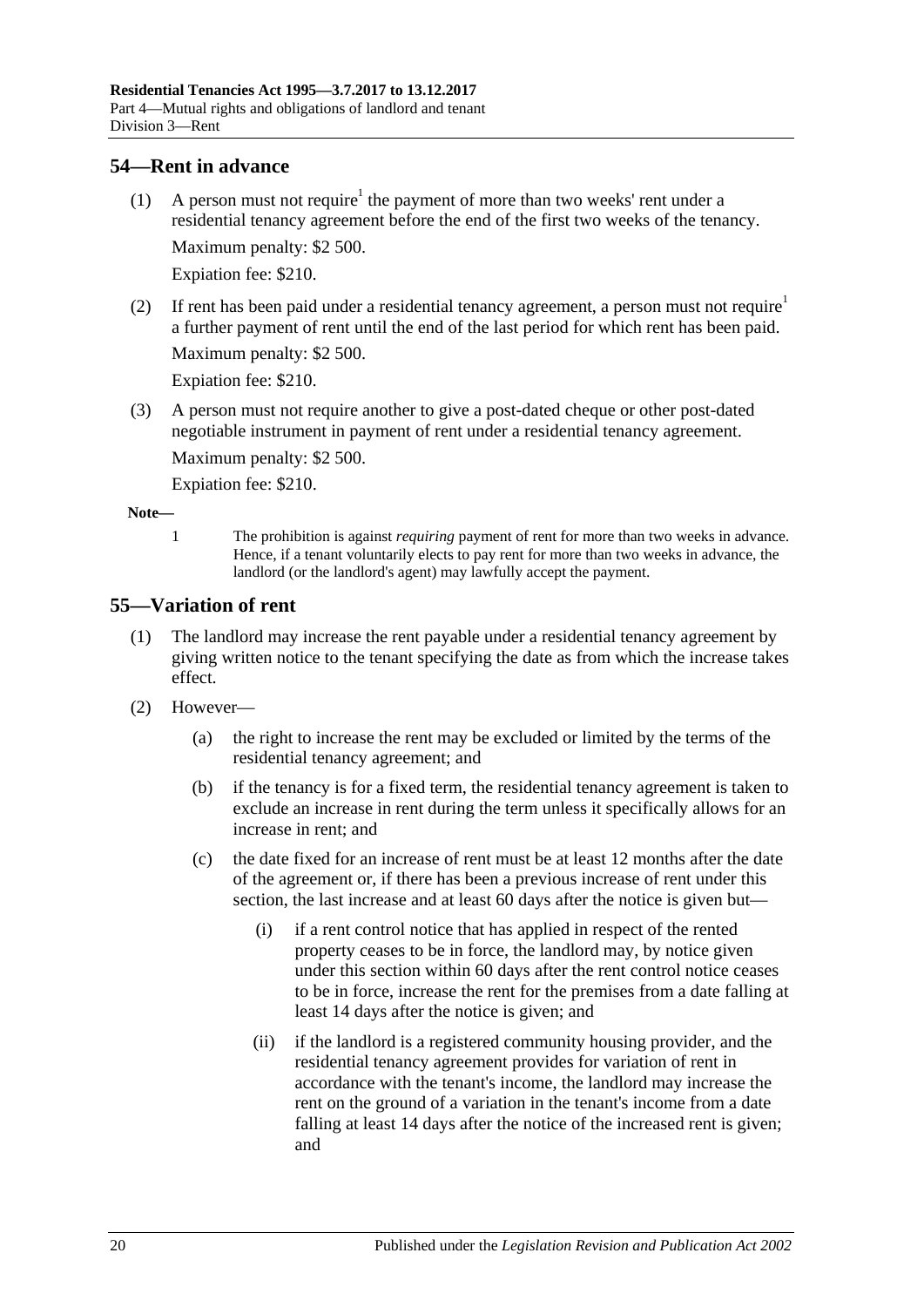- (iii) if the landlord is a registered community housing provider under a residential tenancy agreement that allows the landlord to change the basis of calculating the rent payable under the agreement, and the landlord gives the tenant written notice that there is to be a change in the basis of calculating rent as from a specified date (which must be at least 60 days after the notice is given and at least 12 months from the date of the agreement, or if there has been a previous change in the basis of rent calculation, at least 12 months from the date of the last such change), the rent may be increased to accord with the new basis of rent calculation as from the specified date without further notice under this section.
- <span id="page-20-2"></span>(2a) Despite [subsections](#page-19-2) (1) and [\(2\),](#page-20-1) the rent payable under a residential tenancy agreement may be increased at any time by mutual agreement between the landlord and the tenant.
- (3) The rent payable under a residential tenancy agreement may be reduced by mutual agreement between the landlord and the tenant.
- (4) A reduction of rent may be made on a temporary basis so that the rent reverts to the level that would have been otherwise applicable at the end of a specified period.
- (5) If the rent payable under a residential tenancy agreement is increased or reduced under this section, the terms of the agreement are varied accordingly.
- (6) This section does not affect the operation of a provision of a residential tenancy agreement under which the rent payable under the agreement changes automatically at stated intervals on a basis set out in the agreement.
- (7) For the purposes of this section, a series of residential tenancy agreements between the same parties and relating to the same premises is treated as a single residential tenancy agreement unless at least 12 months have elapsed since rent for the premises was fixed or last increased.

#### <span id="page-20-0"></span>**56—Excessive rent**

- (1) The Tribunal may, on application by a tenant, declare that the rent payable under a residential tenancy agreement is excessive.
- <span id="page-20-1"></span>(2) In deciding whether the rent payable under a residential tenancy agreement is excessive, the Tribunal must have regard to—
	- (a) the general level of rents for comparable premises in the same or similar localities; and
	- (b) the estimated capital value of the premises at the date of the application; and
	- (c) the outgoings for which the landlord is liable under the agreement; and
	- (d) the estimated cost of services provided by the landlord and the tenant under the agreement; and
	- (e) the nature and value of furniture, equipment and other personal property provided by the landlord for the tenant's use; and
	- (f) the state of repair and general condition of the premises; and
	- (fa) the estimated cost of goods and services provided under any domestic services agreement collateral to the residential tenancy agreement; and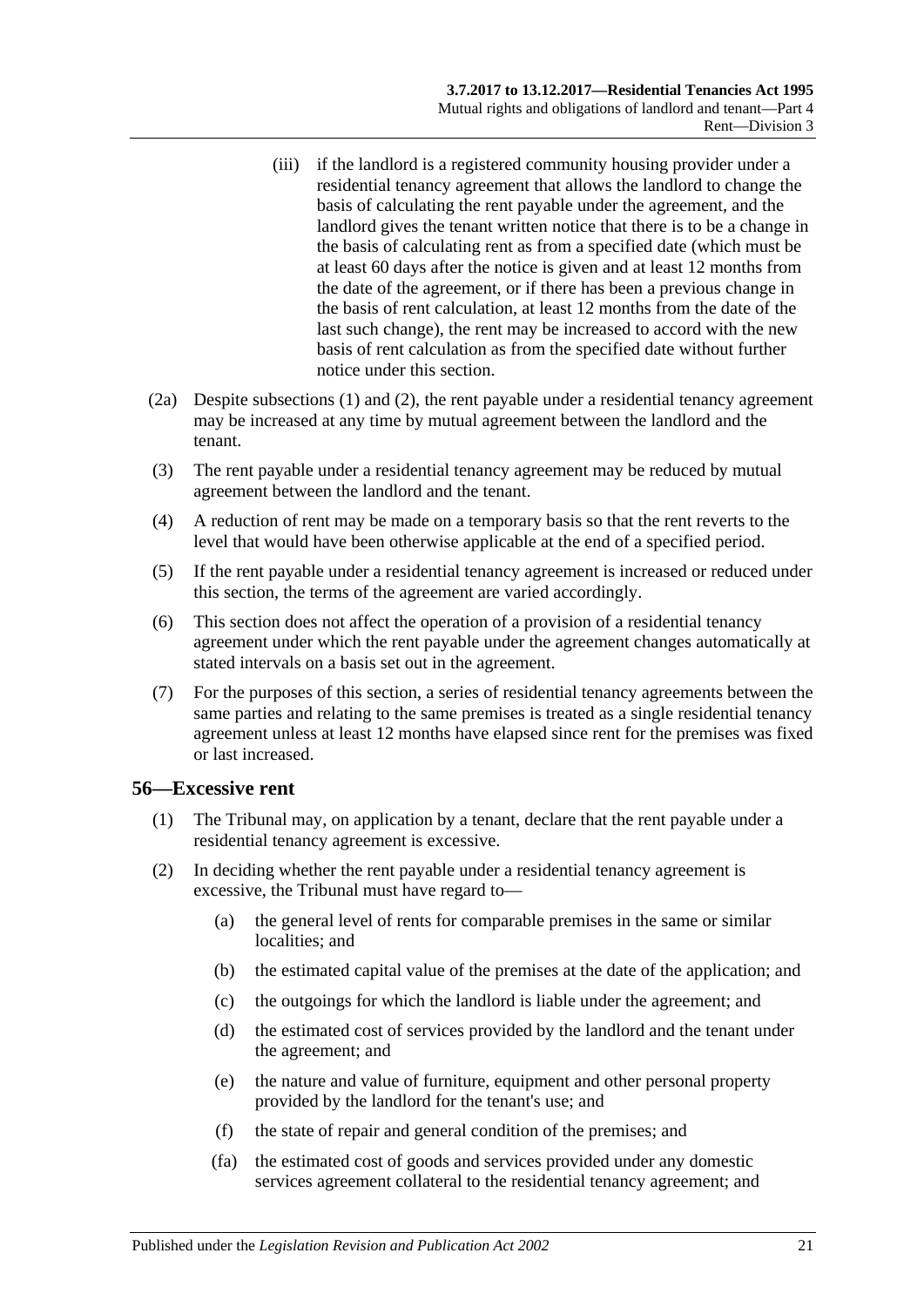- (fb) if the rent was purportedly increased under [section](#page-20-2) 55(2a)—whether the tenant was put under undue pressure to agree to the increase; and
- (g) other relevant matters.
- (3) If the Tribunal finds, on an application under this section, that the rent payable under a residential tenancy agreement is excessive, the Tribunal may, by order—
	- (a) fix the rent payable for the premises and vary the agreement by reducing the rent payable under the agreement accordingly; and
	- (b) fix a date (which cannot be before the date of the application) from which the variation takes effect; and
	- (c) fix a period (which cannot exceed one year) for which the order is to remain in force.
- (4) The Tribunal may, on application by the landlord, vary or revoke an order under this section if satisfied that it is just to do so.
- (5) If, while an order remains in force under this section, a landlord asks for or receives rent for the premises to which the order relates exceeding the amount fixed by the order, the landlord is guilty of an offence.

Maximum penalty: \$2 500.

#### <span id="page-21-0"></span>**56A—Manner of payment of rent**

A landlord under a residential tenancy agreement must permit a tenant to pay rent under the agreement by at least 1 means that does not involve the payment of cash by the tenant or the collection of rent from the tenant by a third party who charges a fee, payable by the tenant, for the collection service.

Maximum penalty: \$5 000.

Expiation fee: \$315.

## <span id="page-21-2"></span><span id="page-21-1"></span>**57—Landlord's duty to keep proper records of rent and other payments**

- (1) A landlord under a residential tenancy agreement must ensure that the following information is recorded in respect of payments received under the agreement:
	- (a) the date on which the payment was received;
	- (b) the name of the person making the payment;
	- (c) the amount paid;
	- (d) the address of the premises to which the payment relates;
	- (e) if the payment is for rent—the period of the tenancy to which the payment relates;
	- (f) if the payment is a bond—a statement of that fact;
	- (g) if the payment is not for rent or a bond—a description of the purpose of the payment, including, if applicable, the period of time to which the payment relates.

Maximum penalty: \$1 250.

Expiation fee: \$210.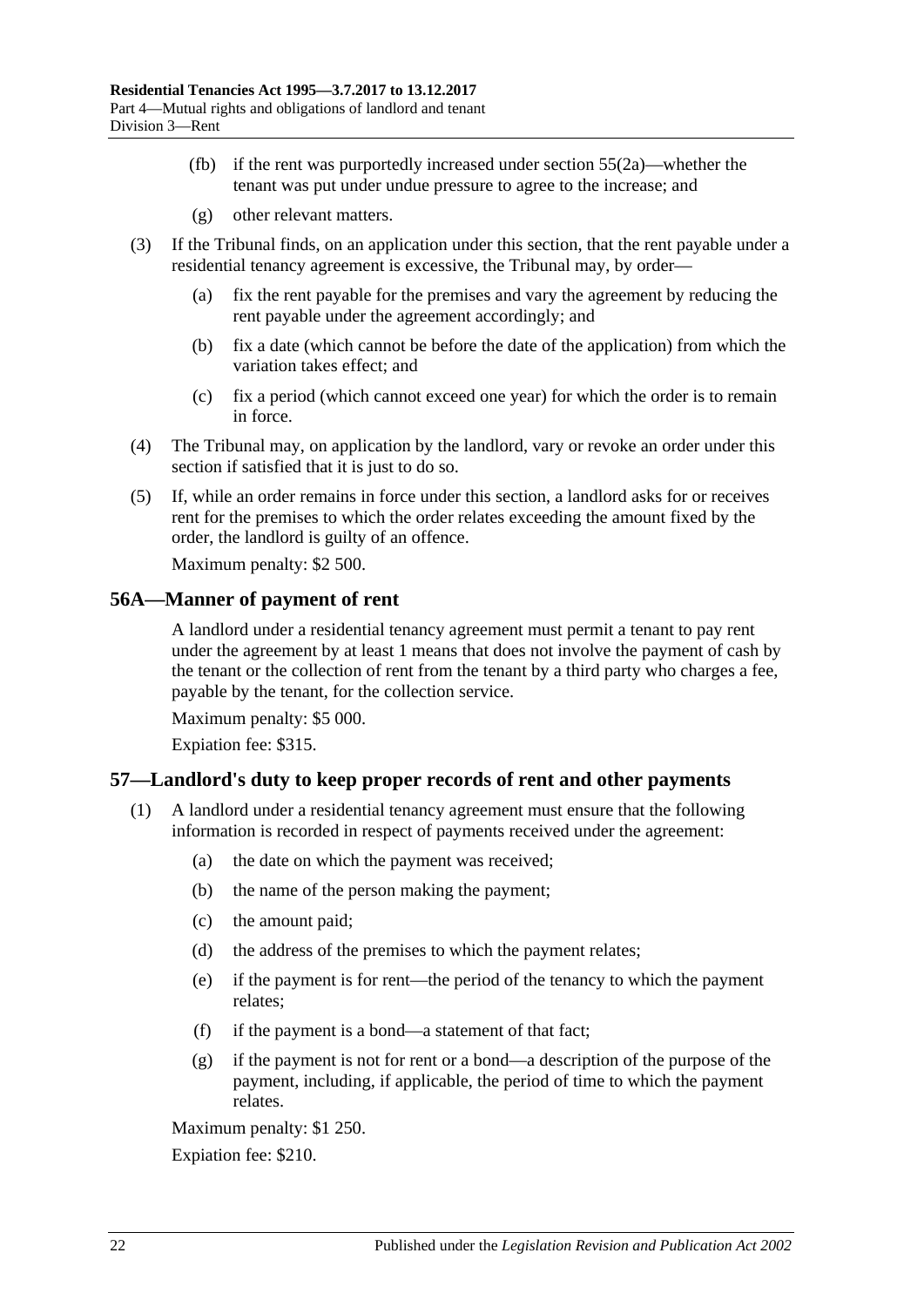#### (2) A person must not—

- (a) make a false entry in a record of a payment received under a residential tenancy agreement; or
- (b) falsify the record in any other way.

Maximum penalty: \$2 500.

## <span id="page-22-0"></span>**58—Duty to provide statement or give receipt for rent**

(1) A landlord under a residential tenancy agreement must, at the written request of the tenant, give the tenant a statement of the information recorded by the landlord under [section](#page-21-2) 57(1) in respect of the rent received during the period specified in the request (and such statement must be given to the tenant within 7 days of the making of the request).

Maximum penalty: \$2 500.

Expiation fee: \$210.

(2) If a tenant pays rent other than into an ADI account, the person who receives the rent must, within 48 hours after receiving the rent, give the tenant a receipt setting out the information required to be recorded by the landlord under [section](#page-21-2) 57(1) in respect of the rent received.

Maximum penalty: \$2 500.

Expiation fee: \$210.

#### <span id="page-22-1"></span>**58A—Payment of rent by electronic transaction**

If a tenant pays rent into an ADI account kept by the landlord or the landlord's agent, the payment will be taken to have been made when it is credited to the ADI account.

## <span id="page-22-2"></span>**59—Accrual and apportionment of rent**

- (1) The rent payable under a residential tenancy agreement accrues from day to day.
- (2) If rent is paid in advance, and the tenancy ends before the end of the period for which rent has been paid, the landlord must refund the appropriate proportion of the amount paid to the tenant or apply it towards other liabilities of the tenant to the landlord.

#### <span id="page-22-3"></span>**60—Abolition of distress for rent**

A landlord is not entitled to distrain goods of a tenant for non-payment of the rent payable under a residential tenancy agreement.

## <span id="page-22-4"></span>**Division 4—Bonds**

#### <span id="page-22-5"></span>**61—Bond**

- (1) A person must not—
	- (a) require more than one bond for the same residential tenancy agreement; or
	- (b) require the payment of a bond exceeding the relevant limit.

Maximum penalty: \$5 000.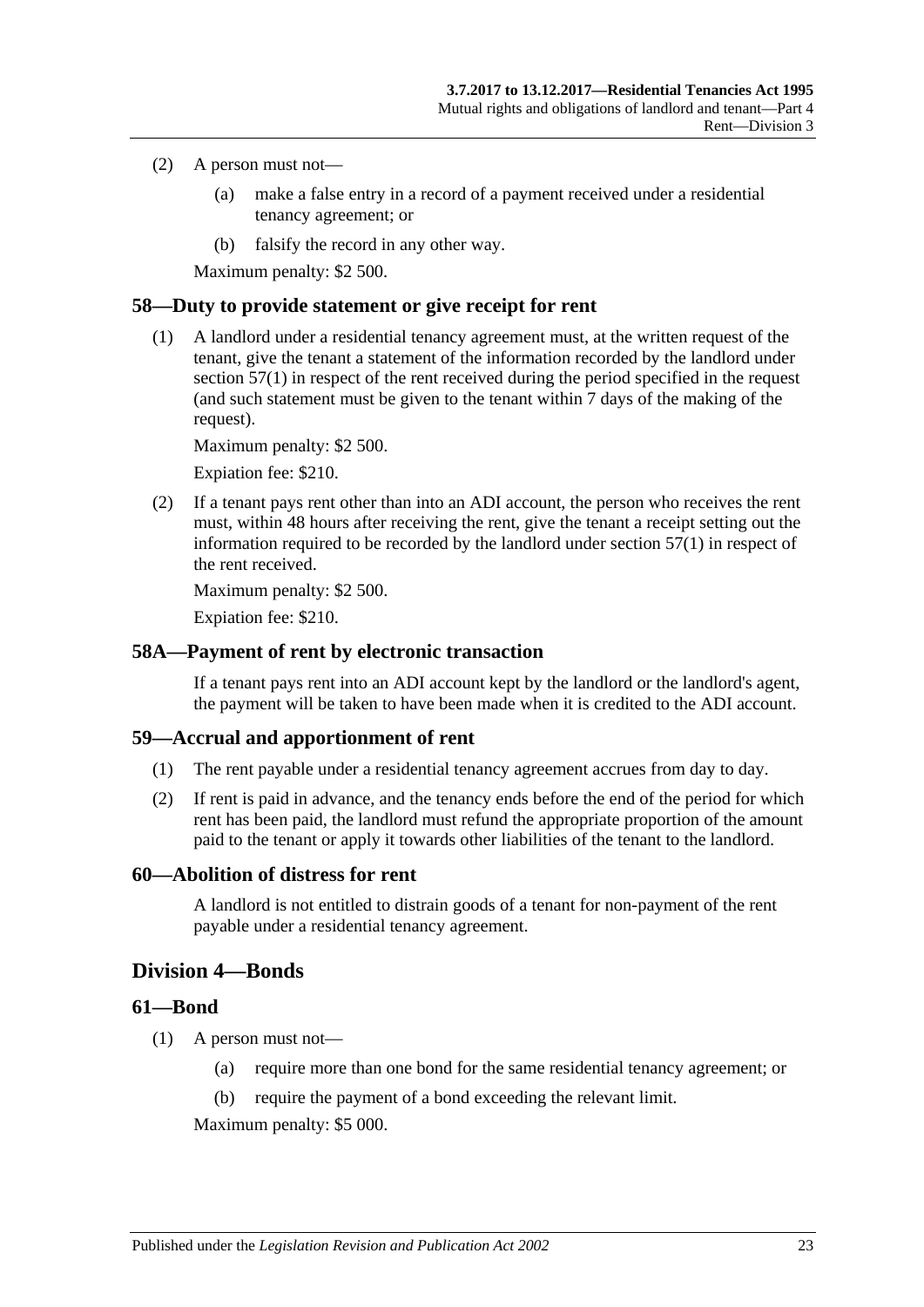- <span id="page-23-2"></span>(2) If at least two years have elapsed since a bond was given or last increased, the landlord may by written notice to the tenant require the tenant to increase the bond by a specified additional amount, within a specified period (which must be at least 60 days from the date of the notice), but not so that the total amount of the bond exceeds the relevant limit.
- (2a) A requirement under [subsection](#page-23-2) (2) has effect as if it were a term of the residential tenancy agreement.
- (3) The *relevant limit* is—
	- (a) if the rent payable under the agreement does not exceed an amount (which must be at least \$250 per week) prescribed by regulation for the purposes of this paragraph—four weeks rent under the agreement;
	- (b) if the rent payable under the agreement exceeds an amount prescribed by regulation for the purposes of this paragraph—six weeks rent under the agreement.
- (4) The relevant limit is, in the first instance, calculated by reference to the rent—or if the rent varies, the lowest rent—payable during the first six months of the tenancy (expressed as a weekly rent) and if there is to be an increase in the amount of the bond, the relevant limit is calculated by reference to the rent (expressed as a weekly rent) payable when the notice of increase is given.
- (5) For the purposes of determining the relevant limit, any amount payable under a domestic services agreement collateral to the residential tenancy agreement is not to be regarded as rent.

## <span id="page-23-0"></span>**62—Receipt of bond and transmission to Commissioner**

(1) A person must, within 48 hours after receiving an amount paid by way of a bond, give the person who paid a receipt stating the date payment was received, the name of the person from whom the payment was received, the amount paid, and the address of the premises to which the payment relates.

Maximum penalty: \$2 500.

Expiation fee: \$210.

(2) A person who receives an amount by way of a bond must pay the amount of the bond to the Commissioner within the period allowed by regulation.

Maximum penalty: \$5 000.

Expiation fee: \$315.

## <span id="page-23-1"></span>**63—Repayment of bond**

- (1) An application may be made to the Commissioner for—
	- (a) payment of the whole amount of the bond either to the landlord or the tenant; or
	- (b) payment of a specified amount of the bond to the landlord and the balance to the tenant.
- (2) The application—
	- (a) must be in a form approved by the Commissioner; and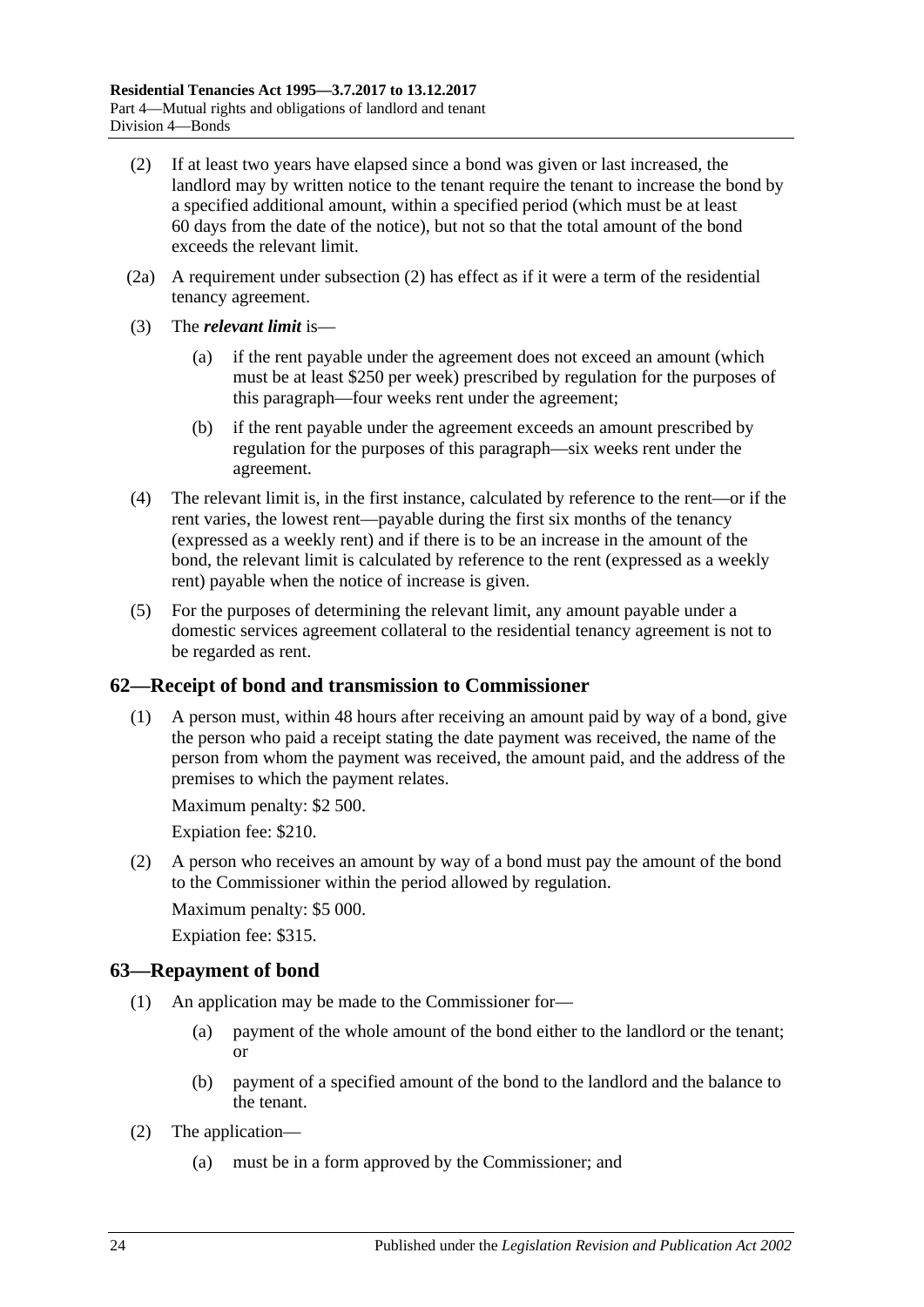- (b) may be made jointly by the landlord and the tenant or by either the landlord or the tenant.
- (3) If the application is undisputed, the Commissioner must pay out the amount of the bond as specified in the application.
- <span id="page-24-0"></span>(4) If an application is liable to be disputed, the Commissioner must give the respondent written notice of the application (in a form the Commissioner considers appropriate) and inform the respondent that, if the respondent wants to dispute the application, a written notice of dispute must be lodged with the Commissioner within ten days after the date the notice is given to the respondent.
- <span id="page-24-1"></span>(5) If the respondent does not give the Commissioner written notice of dispute within 10 days after the day on which the Commissioner's notice under [subsection](#page-24-0) (4) is given to the respondent, the Commissioner may pay out the amount of the bond as proposed in the application.
- (5a) However, if the application is made by the landlord alone more than 12 months after the termination of the residential tenancy agreement—
	- (a) the Commissioner must refer the application to the Tribunal for determination; and
	- (b) the Tribunal may authorise payment of the amount of the bond as proposed in the application if the Tribunal is satisfied, on the basis of information provided by the landlord, that the landlord is entitled to the payment.
- (6) If the Commissioner receives a written notice of dispute before the amount of the bond is paid out under [subsection](#page-24-1) (5), the Commissioner must refer the dispute to the Tribunal for determination.
- <span id="page-24-2"></span>(7) Despite a preceding subsection, if—
	- (a) the bond has been provided or paid on behalf of the tenant by a third party prescribed by the regulations, or in circumstances prescribed by the regulations; and
	- (b) the Commissioner is given notice of the third party's interest in accordance with the regulations,

then—

- (c) the third party is entitled to make application to the Commissioner for the payment of the whole, or a specified part, of the bond; and
- $(d)$
- (i) if the application is made with the consent of the landlord—the Commissioner must pay out the amount of the bond as specified in the application;
- (ii) in any other case—the Commissioner must give the landlord and, if the tenant is still in possession of the premises, the tenant, written notice of the application (in a form the Commissioner considers appropriate) and—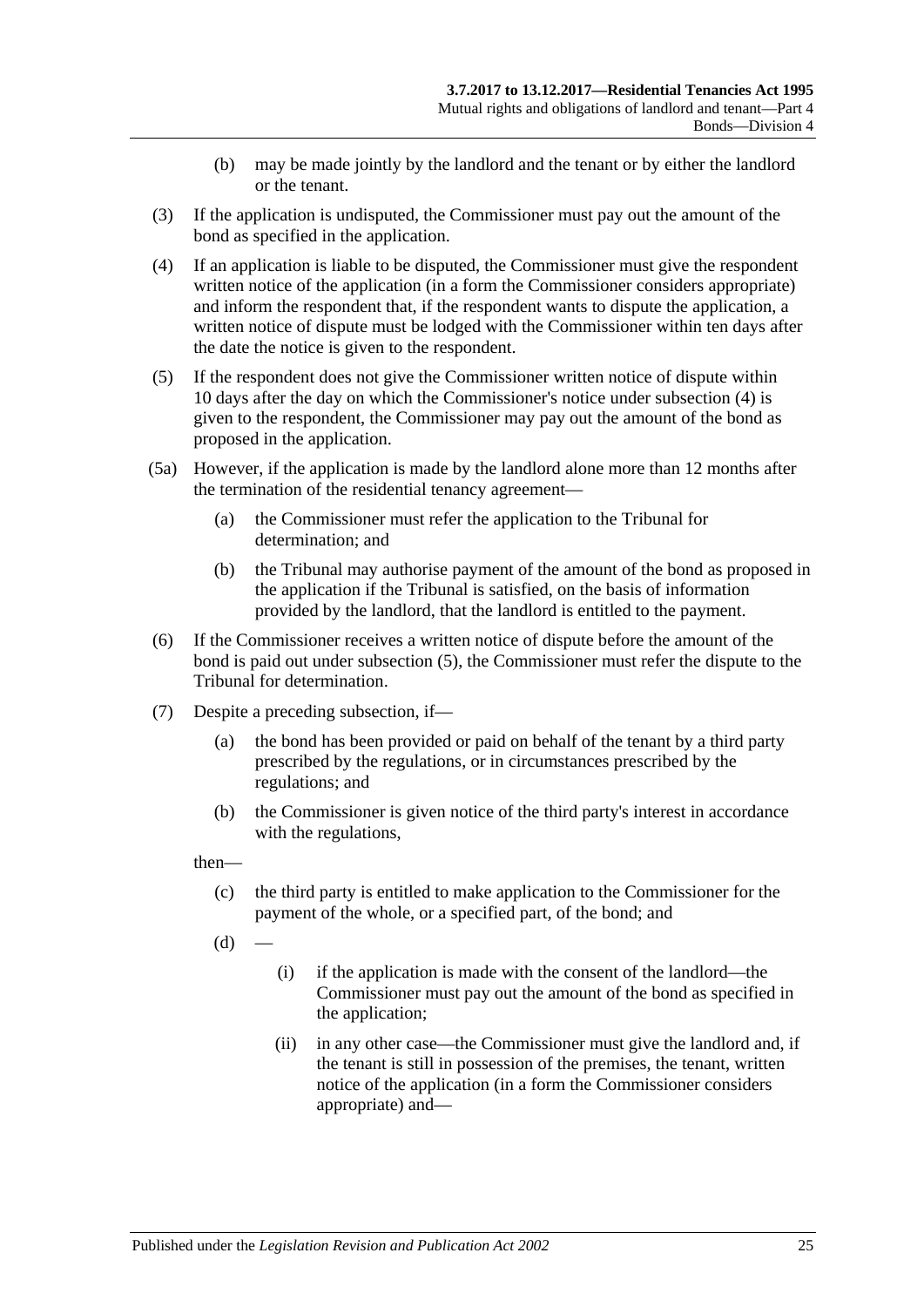- (A) if the Commissioner does not receive a written notice of dispute from the party or parties to whom the notice of the application was given within ten days after the date on which the original notice is given—the Commissioner may pay out the amount of the bond as proposed in the application;
- (B) in any other case—the Commissioner must refer the matter to the Tribunal for determination.
- (8) If a payment is made under [subsection](#page-24-2) (7) and the tenant is still in possession of the premises, the landlord may require the tenant to provide a new bond in accordance with [section](#page-22-5) 61.
- <span id="page-25-0"></span> $(9)$  If—
	- (a) a bond is provided on behalf of the tenant by a third party prescribed by the regulations in circumstances prescribed by the regulations; and
	- (b) the landlord makes application to the Commissioner for the payment of the whole, or a specified part, of the amount payable under the bond,

then—

- (c) if the application is made with the consent of the third party—the Commissioner must pay out the amount as specified in the application;
- (d) in any other case—the Commissioner must give the third party and, if the tenant is still in possession of the premises, the tenant, written notice of the application (in a form the Commissioner considers appropriate) and—
	- (i) if the Commissioner does not receive a written notice of dispute from the party or parties to whom the notice of the application was given within ten days after the date on which the original notice is given—the Commissioner may pay out the amount as proposed in the application;
	- (ii) in any other case—the Commissioner must refer the matter to the Tribunal for determination.
- (10) If a payment is made under [subsection](#page-25-0) (9), the third party must reimburse the Fund to the extent of the payment.
- (11) A payment under this section will be made from the Fund.
- (13) For the purposes of this section—
	- (a) an application is undisputed if it is a joint application by the landlord and the tenant; or an application by the landlord that the whole of the amount of the bond be paid to the tenant; or an application by the tenant that the whole of the amount of the bond be paid to the landlord;
	- (b) an application that does not fall into any of those categories is liable to be disputed;
	- (c) if the application was made by the landlord, the tenant is the respondent; if the application was made by the tenant, the landlord is the respondent.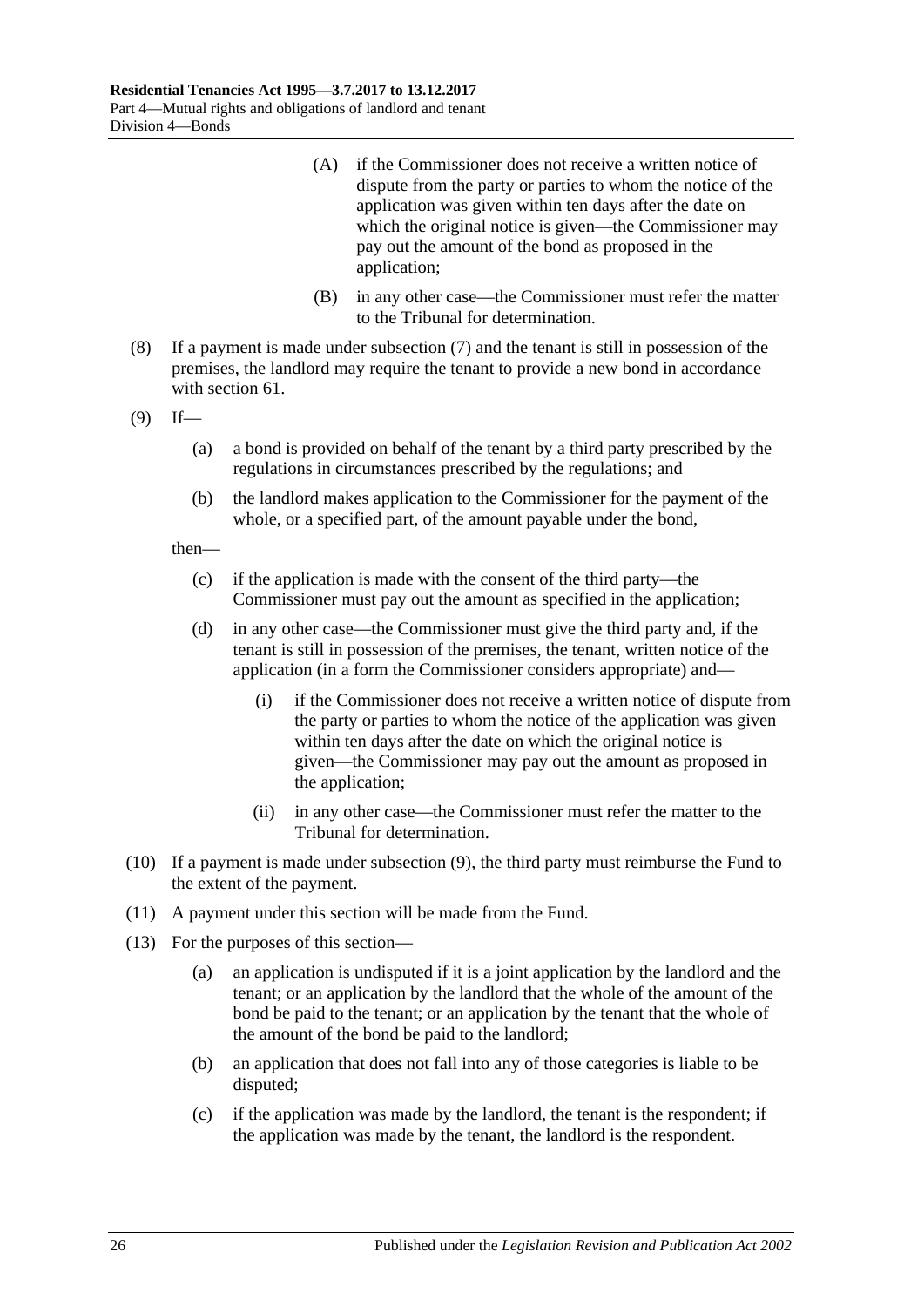## <span id="page-26-0"></span>**Division 5—Tenant's entitlement to possession and quiet enjoyment**

#### <span id="page-26-1"></span>**64—Vacant possession etc**

- (1) It is a term of a residential tenancy agreement that the tenant is entitled to vacant possession of the premises (except for a part of the premises in respect of which a right to exclusive possession is not given by the agreement) from the day the tenancy begins.
- (2) It is a term of a residential tenancy agreement that there is no legal impediment of which the landlord has, or ought to have knowledge, to the tenant's occupation of the premises for the period of the tenancy as a place of residence.

## <span id="page-26-2"></span>**65—Quiet enjoyment**

- (1) It is a term of a residential tenancy agreement that—
	- (a) the tenant is entitled to quiet enjoyment of the premises without interruption by the landlord or a person claiming under the landlord or with superior title to the landlord's title; and
	- (b) the landlord will not cause or permit an interference with the reasonable peace, comfort or privacy of the tenant in the tenant's use of the premises; and
	- (c) the landlord will take reasonable steps to prevent other tenants of the landlord in occupation of adjacent premises from causing or permitting interference with the reasonable peace, comfort or privacy of the tenant in the tenant's use of the premises.
- (2) If the landlord causes or permits interference with the reasonable peace, comfort or privacy of the tenant in the tenant's use of the premises in circumstances that amount to harassment of the tenant, the landlord is guilty of an offence.

Maximum penalty: \$5 000.

## <span id="page-26-3"></span>**Division 6—Security of premises**

## <span id="page-26-4"></span>**66—Security of premises**

- <span id="page-26-5"></span>(1) It is a term of a residential tenancy agreement that—
	- (a) the landlord will take reasonable steps to provide and maintain the locks and other devices that are necessary to ensure the premises are reasonably secure; and
	- (b) neither the landlord nor the tenant will alter or remove a lock or security device or add a lock or security device without the consent of the other; and
	- (c) neither the landlord nor the tenant will unreasonably withhold his or her consent to the alteration, removal or addition of a lock or security device by, and at the expense of, the other.
- (2) A landlord or tenant who, without reasonable excuse, contravenes the term of the agreement arising under [subsection](#page-26-5) (1)(b) is guilty of an offence. Maximum penalty: \$5 000.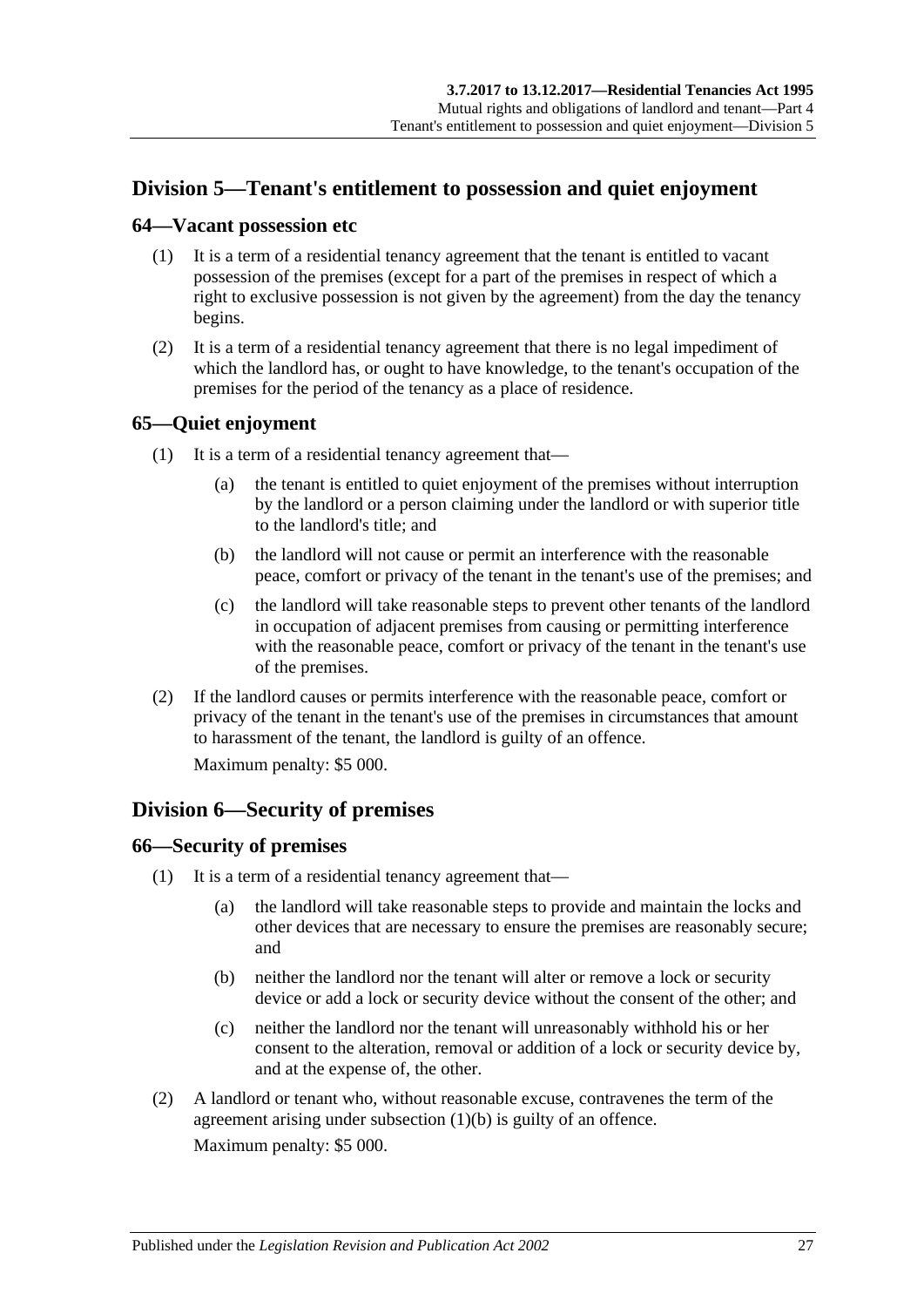(3) If the landlord's agent, without reasonable excuse, alters or removes a lock or security device, or adds a lock or security device, without the tenant's consent, the agent is guilty of an offence.

Maximum penalty: \$5 000.

## <span id="page-27-0"></span>**Division 7—Landlord's obligation in regard to condition of the premises**

#### <span id="page-27-1"></span>**67—Cleanliness**

It is a term of a residential tenancy agreement that the landlord will ensure that the premises, and ancillary property, are in a reasonable state of cleanliness when the tenant goes into occupation of the premises.

#### <span id="page-27-3"></span><span id="page-27-2"></span>**68—Landlord's obligation to repair**

- (1) It is a term of a residential tenancy agreement that the landlord—
	- (a) will ensure that the premises, and ancillary property, are in a reasonable state of repair at the beginning of the tenancy and will keep them in a reasonable state of repair having regard to their age, character and prospective life; and
	- (b) will comply with statutory requirements affecting the premises.
- (1a) The obligation to repair applies even though the tenant had notice of the state of disrepair before entering into occupation.
- (2) However—
	- (a) the landlord will not be regarded as being in breach of the obligation to repair unless—
		- (i) the landlord has notice of the defect requiring repair; and
		- (ii) the landlord fails to act with reasonable diligence to have the defect repaired; and
	- (b) if the landlord is a registered community housing provider, the regulations may limit the extent of the obligation imposed by [subsection](#page-27-3) (1).
- $(3)$  If—
	- (a) premises or ancillary property are in a state of disrepair that does not arise from a contravention of the residential tenancy agreement by the tenant; and
	- (b) the state of disrepair is, unless remedied, likely to result in personal injury or damage to property or undue inconvenience; and
	- (c) the landlord—
		- (i) has been notified of the state of disrepair by the tenant but has failed to take reasonable action to remedy the state of disrepair; or
		- (ii) has not been notified of the state of disrepair despite the tenant's reasonable attempts to do so,

then the tenant is entitled—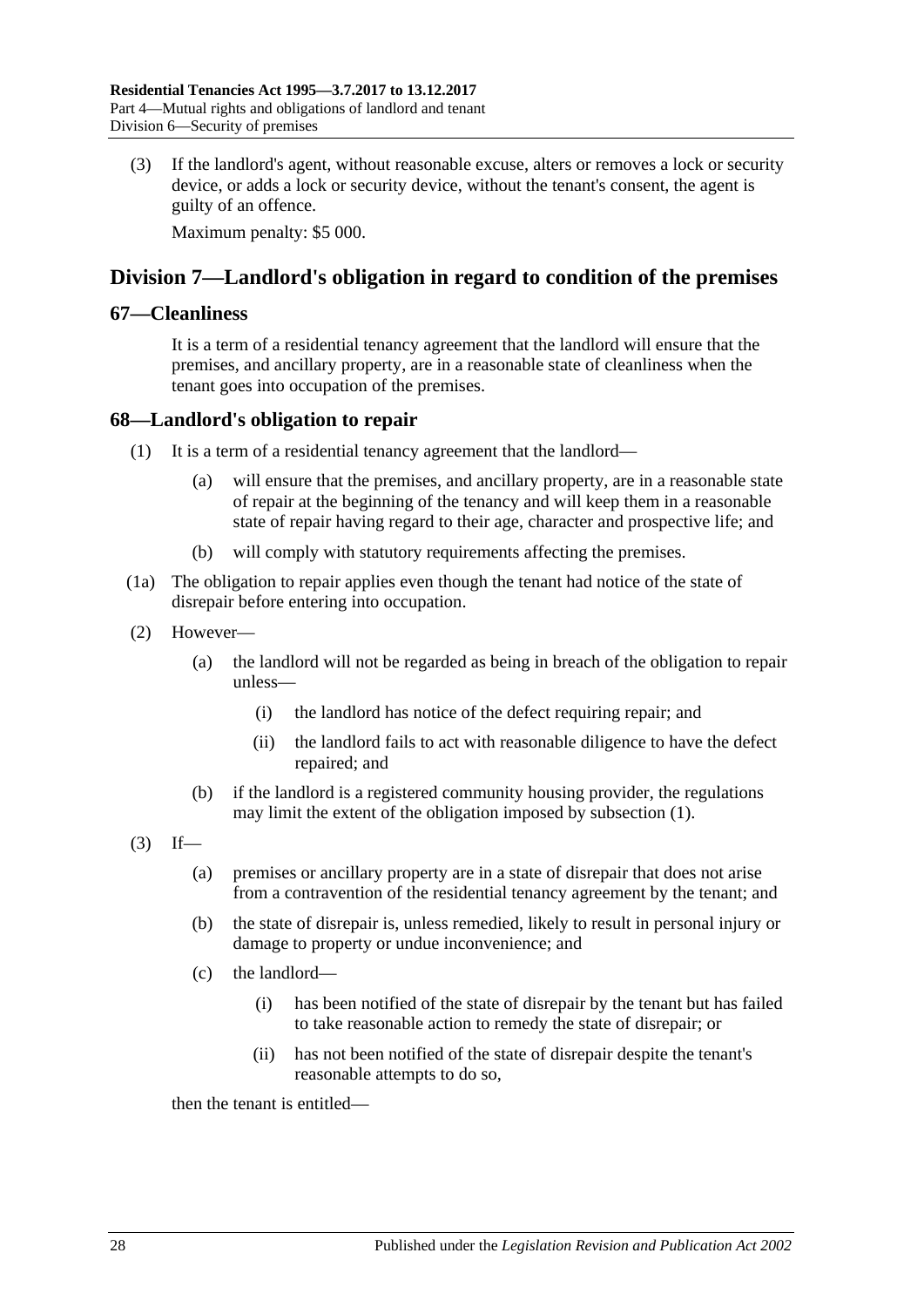- (d) to reasonable compensation from the landlord in respect of any damage to property resulting from the state of disrepair after the tenant has notified, or made a reasonable attempt to notify, the landlord of the state of disrepair (however, the tenant must take reasonable steps to mitigate any loss and is not entitled to compensation for damage that could have been avoided by those steps); and
- (e) to recover from the landlord reasonable costs incurred by the tenant in having the state of disrepair remedied, but only if the repairs are carried out by a person who is licensed to carry out the necessary work and the person provides the landlord with a report on the work carried out and the apparent cause of the state of disrepair.
- (5) The Tribunal may, on application by the tenant, order the landlord to pay to the tenant compensation to which the tenant is entitled under this section.

## <span id="page-28-0"></span>**Division 8—Tenant's obligations in relation to the premises and ancillary property**

## <span id="page-28-1"></span>**69—Tenant's responsibility for cleanliness, damage and loss**

- (1) It is a term of a residential tenancy agreement that the tenant—
	- (a) must keep the premises and ancillary property in a reasonable state of cleanliness; and
	- (ab) must replace, or compensate the landlord for the reasonable cost of replacing, any ancillary property lost or destroyed while in the care of the tenant; and
	- (b) must notify the landlord of damage to the premises or ancillary property; and
	- (c) must not intentionally or negligently cause or permit damage to the premises or ancillary property.
- (2) A tenant who intentionally causes serious damage to the premises or ancillary property is guilty of an offence.

Maximum penalty: \$2 500.

- (3) It is a term of a residential tenancy agreement that, at the end of the tenancy, the tenant must give the premises and ancillary property back to the landlord in reasonable condition and in a reasonable state of cleanliness.
- <span id="page-28-2"></span>(3a) If a tenant unintentionally causes damage to the premises or ancillary property as a result of the use of a domestic facility requiring instruction, the landlord is not entitled to compensation for the damage unless—
	- (a) the domestic facility is listed in the residential tenancy agreement as a domestic facility requiring instruction; and
	- (b) the landlord complied with [section](#page-15-2) 48(2) in relation to the domestic facility.
- (4) In deciding whether premises or other property is in reasonable condition, its condition when the tenant took possession of it, and the probable effect of reasonable wear and tear since that time, must be taken into account.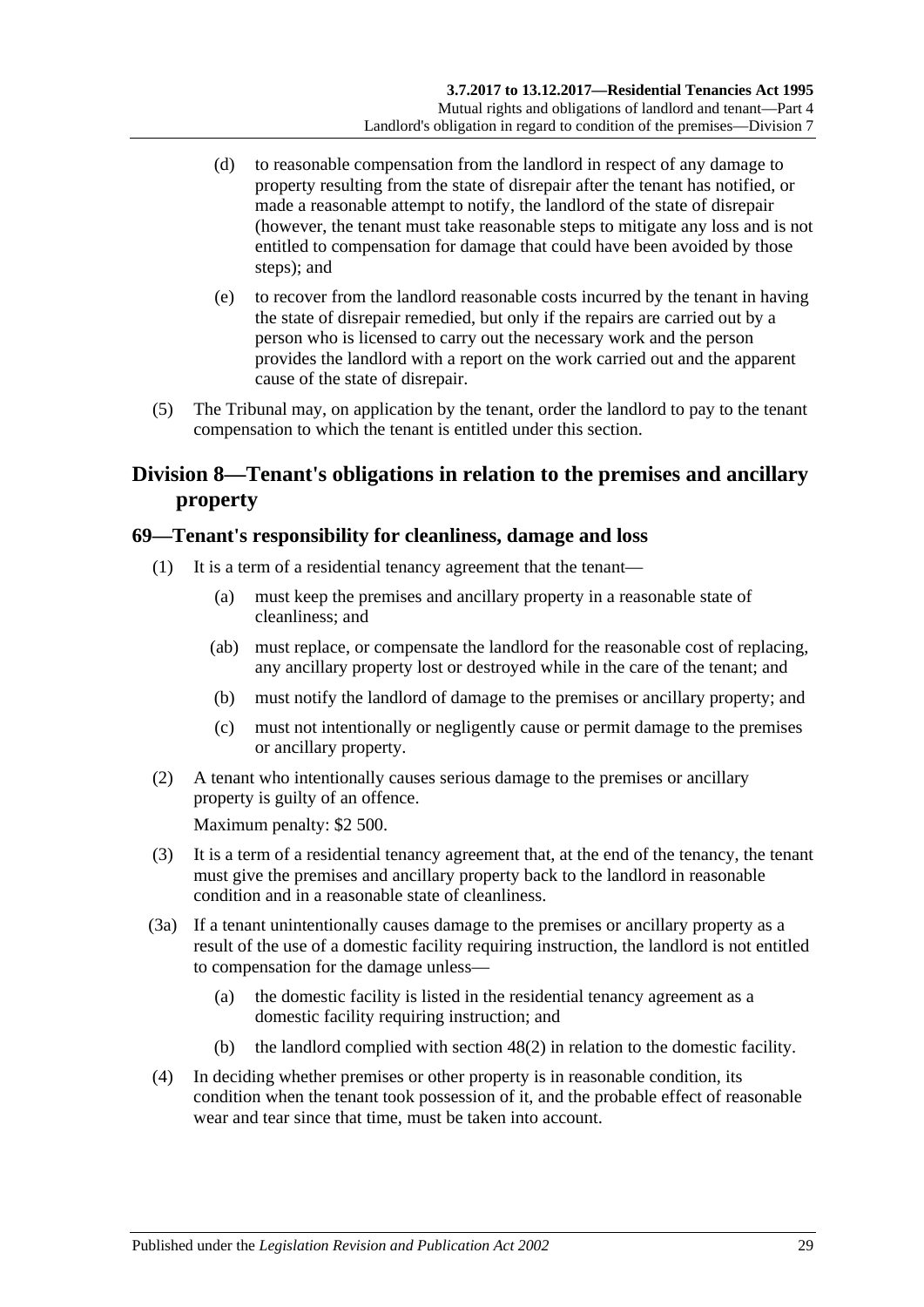## <span id="page-29-5"></span><span id="page-29-0"></span>**70—Alteration of premises**

- (1) It is a term of a residential tenancy agreement that a tenant must not, without the landlord's written consent, make an alteration or addition to the premises.
- (1a) It is a term of a residential tenancy agreement that a landlord will not unreasonably withhold his or her consent to an alteration or addition to the premises that is necessary to ensure the provision of infrastructure or a service of a prescribed kind.
- (1b) [Subsection](#page-29-5) (1) does not apply in relation to an alteration or addition required under a housing improvement order or a housing demolition order that the tenant has been authorised to carry out under section 19 of the *[Housing Improvement Act](http://www.legislation.sa.gov.au/index.aspx?action=legref&type=act&legtitle=Housing%20Improvement%20Act%202016) 2016* by the Minister responsible for the administration of that Act.
- (2) A tenant may remove a fixture affixed to the premises by the tenant unless its removal would cause damage to the premises.
- (3) If a tenant causes damage to the premises by making an alteration or addition to the premises or by removing a fixture, the tenant must notify the landlord and, at the option of the landlord, repair the damage or compensate the landlord for the reasonable cost of repairing the damage.

## <span id="page-29-1"></span>**Division 9—Tenant's conduct on the premises**

## <span id="page-29-2"></span>**71—Tenant's conduct**

It is a term of a residential tenancy agreement that—

- (a) the tenant must not use the premises, or cause or permit the premises to be used, for an illegal purpose; and
- (b) the tenant must not cause or permit a nuisance; and
- (c) the tenant must not cause or permit an interference with the reasonable peace, comfort or privacy of another person who resides in the immediate vicinity of the premises.

## <span id="page-29-3"></span>**Division 9A—Landlord's obligation to advise of sale of premises**

## <span id="page-29-4"></span>**71A—Sale of residential premises**

- (1) It is a term of a residential tenancy agreement that—
	- (a) the landlord will give the tenant written notice of the landlord's intention to sell the residential premises not later than 14 days after the landlord enters into a sales agency agreement for the sale of the premises or determines to make the premises available for inspection by prospective purchasers; and
	- (b) the residential premises will not be advertised for sale or made available for inspection by prospective purchasers before the day falling 14 days after the tenant is given notice of the landlord's intention to sell the premises.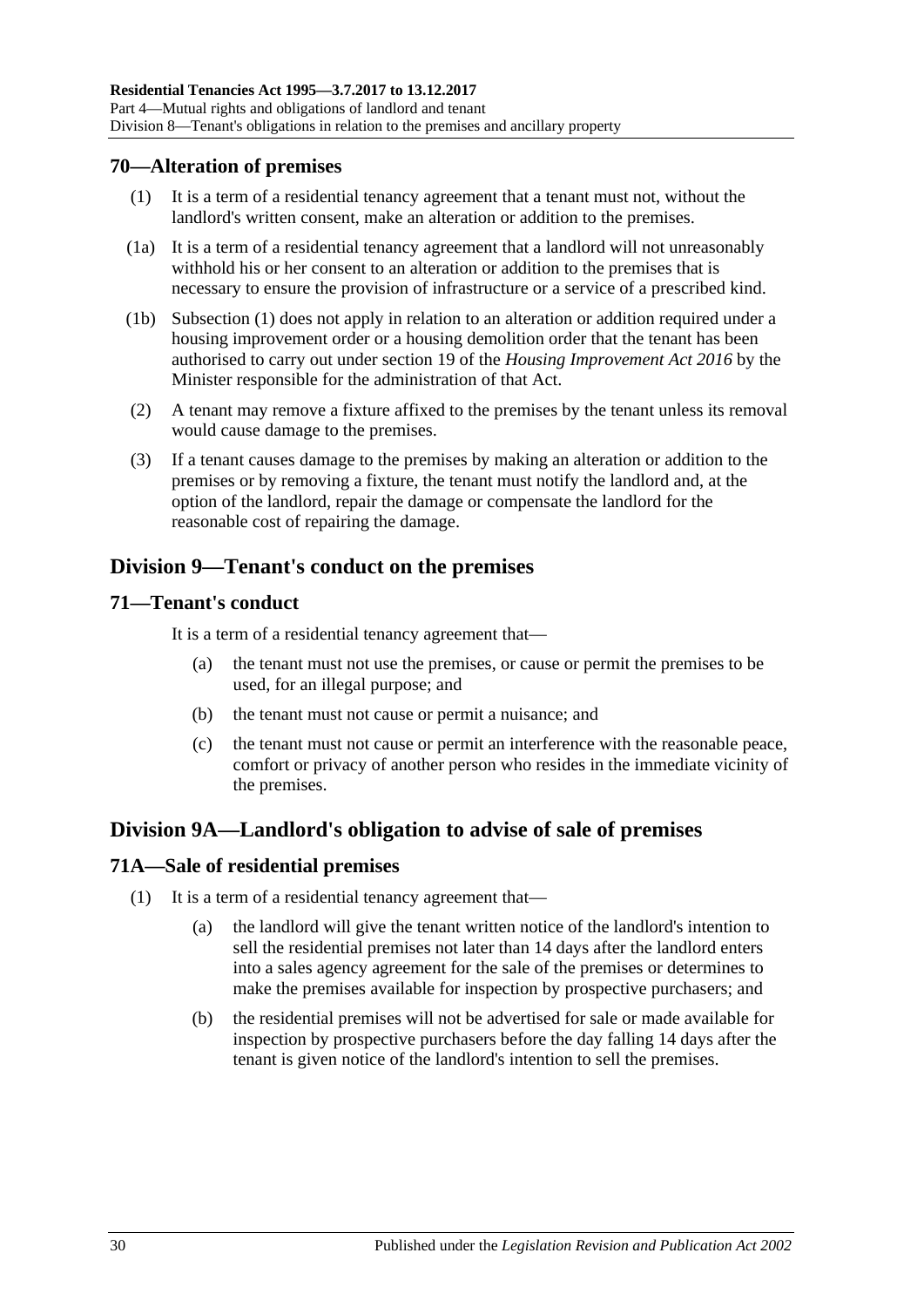(2) It is a term of a residential tenancy agreement that, if a contract is entered into for the sale of the residential premises, the landlord must, not less than 14 days before the day of settlement under the contract or, if the day of settlement is less than 14 days after the day on which the contract is entered into, as soon as possible after the contract is entered into, give the tenant written notice of the name of the purchaser under the contract and the date from which rent is to be paid to him or her.

## <span id="page-30-0"></span>**Division 10—Landlord's right of entry**

## <span id="page-30-1"></span>**72—Right of entry**

- <span id="page-30-2"></span>(1) It is a term of a residential tenancy agreement that the landlord (or an agent of the landlord) may enter the premises—
	- (a) in an emergency; or
	- (b) to collect rent (if a reasonable alternative method of payment of rent not involving attendance at the premises has been offered to, but not accepted by, the tenant)—
		- (i) not more than once each week; and
		- (ii) only at a time previously arranged with the tenant (which may only be outside normal hours if the arrangement has been made no more than 7 days before the day of entry); or
	- (c) to inspect the premises—
		- (i) not more than once each 4 weeks; and
		- (ii) only in accordance with a written notice given to the tenant no less than 7 and no more than 14 days before the day of entry—
			- (A) stating the purpose of the proposed entry and the date of the proposed entry; and
			- (B) specifying a period of up to 2 hours (which must be within normal hours) within which the proposed entry will occur,

(however, if the premises are in a remote location or it is necessary for the landlord or agent to be accompanied by a person for the purposes of the inspection, the notice need not specify a 2 hour period within which the proposed entry is to occur, but the entry must occur within normal hours); or

- (ca) to inspect the premises in accordance with an order of the Tribunal under section  $89A(4)(b)$ ; or
- (d) to carry out garden maintenance, but only—
	- (i) at a time previously arranged with the tenant no more than 7 days before the day of entry; or
	- (ii) in accordance with a written notice given to the tenant no less than 7 and no more than 14 days before the day of entry stating the purpose of the proposed entry and the date and time (which must be within normal hours) of the proposed entry; or
	- (iii) at the request of the tenant; or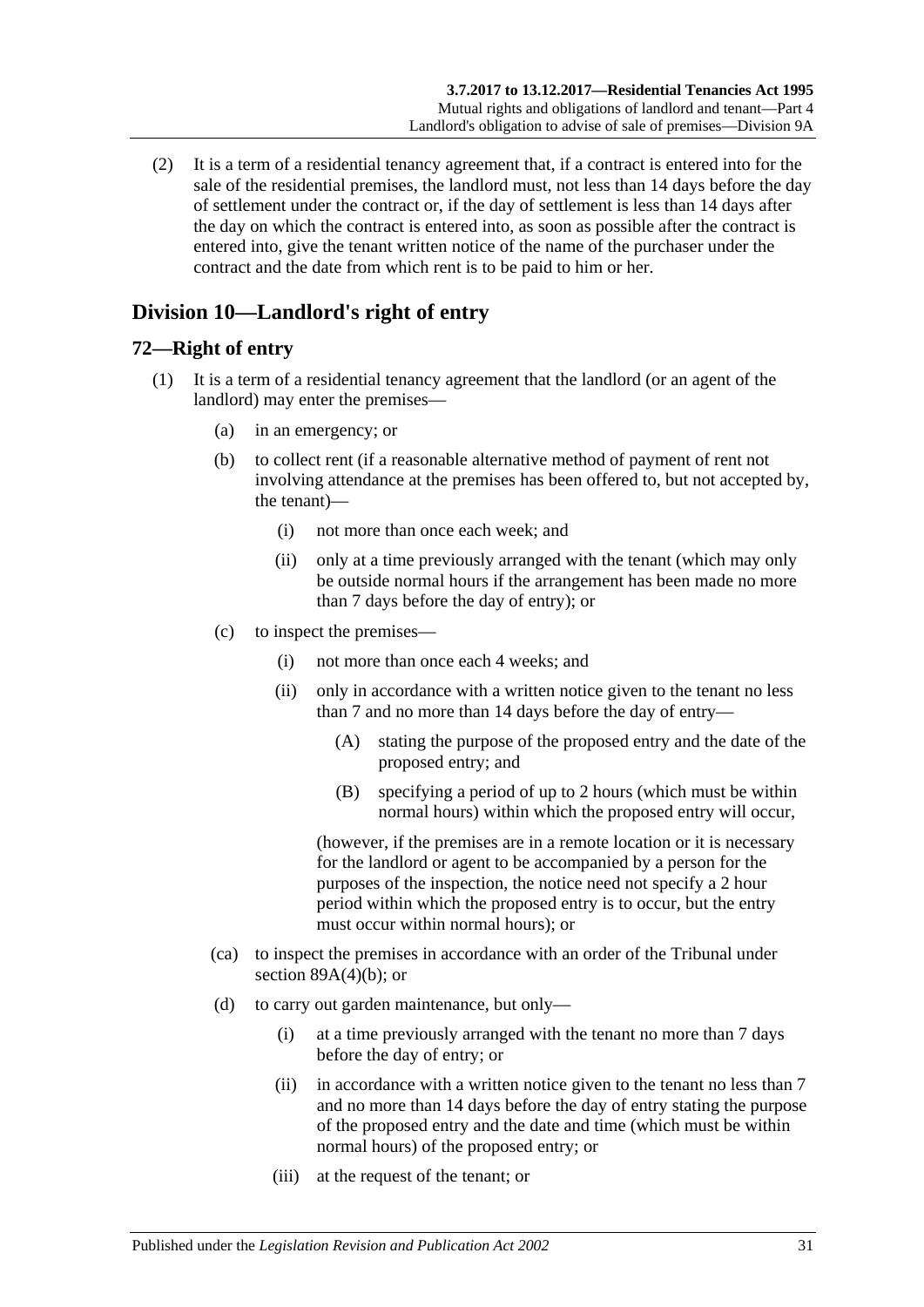- (e) to carry out necessary maintenance (other than garden maintenance) or repairs (other than in an emergency), but only at the request of the tenant, or at a time within normal hours of which the tenant has been given at least 48 hours notice; or
- (ea) to carry out the requirements of a housing assessment order or housing improvement order at a reasonable time of which the tenant has been given at least 48 hours notice; or
- (f) to show the premises to prospective tenants—
	- (i) at the request of the tenant; or
	- (ii) during the period of 28 days preceding the termination of the tenancy agreement, but only on a reasonable number of occasions and only at a time within normal hours of which the tenant has been given reasonable notice; or
- (g) to show the premises to prospective purchasers, on not more than 2 occasions in any 7 day period (unless the tenant has agreed otherwise), but only—
	- (i) at a time previously arranged with the agreement of the tenant (who must not unreasonably refuse to agree to times when the premises are to be available for inspection by prospective purchasers); or
	- (ii) if agreement cannot be reached with the tenant—at a time within normal hours of which the tenant has been given reasonable notice; or
- <span id="page-31-1"></span>(h) if the landlord has given the tenant notice of a breach of the residential tenancy agreement under [section](#page-36-2) 80—to determine whether the breach has been remedied, but only in accordance with a written notice in the prescribed form given to the tenant no less than 7 and no more than 14 days before the day of entry stating the purpose of the proposed entry and the date and time (which must be within normal hours) of the proposed entry; or
- (i) for some other genuine purpose, but only—
	- (i) in accordance with a written notice given to the tenant no less than 7 and no more than 14 days before the day of entry and stating the purpose of the proposed entry and the date and time (which must be within normal hours) of the proposed entry; or
	- (ii) with the consent of the tenant; or
- (j) if the landlord believes on reasonable grounds that the tenant has abandoned the premises.
- <span id="page-31-2"></span><span id="page-31-0"></span>(2) It is a term of a residential tenancy agreement that if the tenant has indicated to the landlord that he or she wishes to be present during the period when the landlord or landlord's agent is at the premises, the landlord (or an agent of the landlord) may not enter the premises unless a reasonable effort has been made to arrange for the visit to occur at a time when it is convenient for the tenant to be present (having regard to the work and other commitments of both the tenant and the persons entering the premises).
- (3) [Subsection](#page-31-0) (2) does not apply to entry under [subsection](#page-30-2)  $(1)(a)$ ,  $(h)$  or  $(i)$ .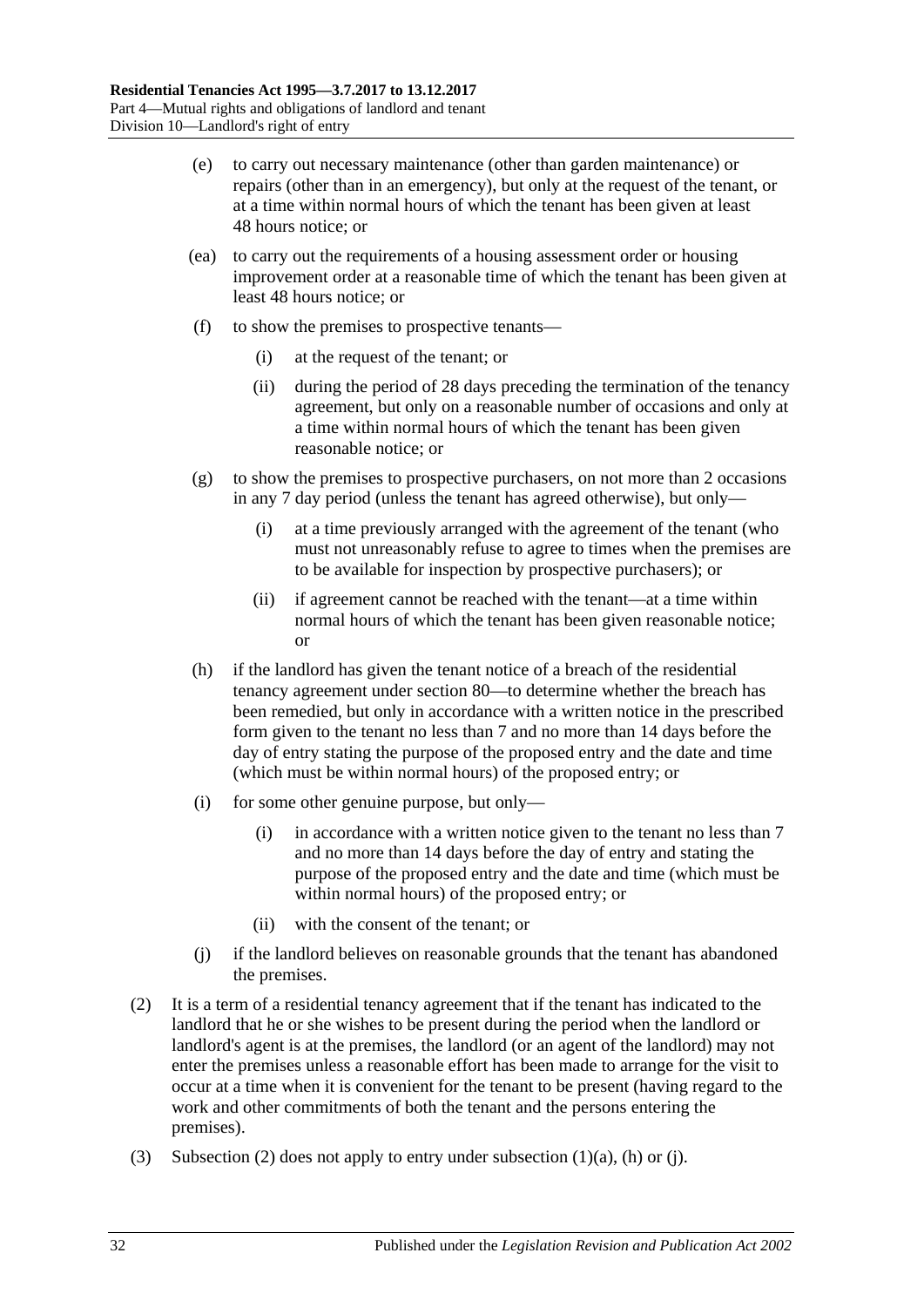- (4) It is a term of a residential tenancy agreement that neither the landlord nor an agent of the landlord may enter the premises otherwise than in accordance with the preceding subsections.
- (5) This section does not apply to a part of the premises that the tenant uses in common with the landlord or another tenant of the landlord.
- (6) In this section—

*normal hours* means the hours between 8am and 8pm on any day other than a Sunday or public holiday.

## <span id="page-32-0"></span>**Division 11—Statutory charges**

#### <span id="page-32-1"></span>**73—Statutory charges**

- (1) It is a term of a residential tenancy agreement that the landlord must bear all statutory charges imposed in respect of the premises.
- <span id="page-32-5"></span><span id="page-32-4"></span>(2) However, the following provisions apply subject to [subsections](#page-32-2) (3) and [\(4\):](#page-32-3)
	- (a) rates and charges for water supply are to be borne as agreed between the landlord and tenant;
	- (b) in the absence of an agreement—
		- (i) if the supply of water to the premises is separately metered—rates and charges for water supply are to be borne by the tenant; and
		- (ii) in any other case—rates and charges for water supply are to be borne by the landlord.
- <span id="page-32-2"></span>(3) A tenant is not required to pay rates and charges for water supply if—
	- (a) the landlord fails to request payment from the tenant within 3 months of the issue of the bill for those rates and charges by the water supply authority; or
	- (b) the tenant has requested from the landlord a copy of the account for the rates and charges and the landlord has failed to provide the copy to the tenant within 30 days of the request and at no cost.
- <span id="page-32-3"></span>(4) A landlord must ensure that an amount borne by a tenant under an agreement under [subsection](#page-32-4) (2)(a) or under [subsection](#page-32-5) (2)(b)(i) is reduced by—
	- (a) in the case of a tenant on land held as a single title consisting of a single place of residence—the water security rebate amount; or
	- (b) in the case of a tenant on land held as a single title consisting of more than 1 place of residence—the proportionate water security rebate amount,

(and if the reduction under this subsection results in a negative amount, 0 is to be substituted for that amount).

(5) If, during the billing period in which a landlord obtained the benefit of the water security rebate amount, the premises to which the rebate relates were subject to more than 1 residential tenancy agreement, the landlord must ensure that a reduction under [subsection](#page-32-3) (4) is applied to the amount borne by a tenant under each tenancy agreement on a pro rata basis according to the number of days in the billing period in which each tenancy agreement respectively applied at the premises.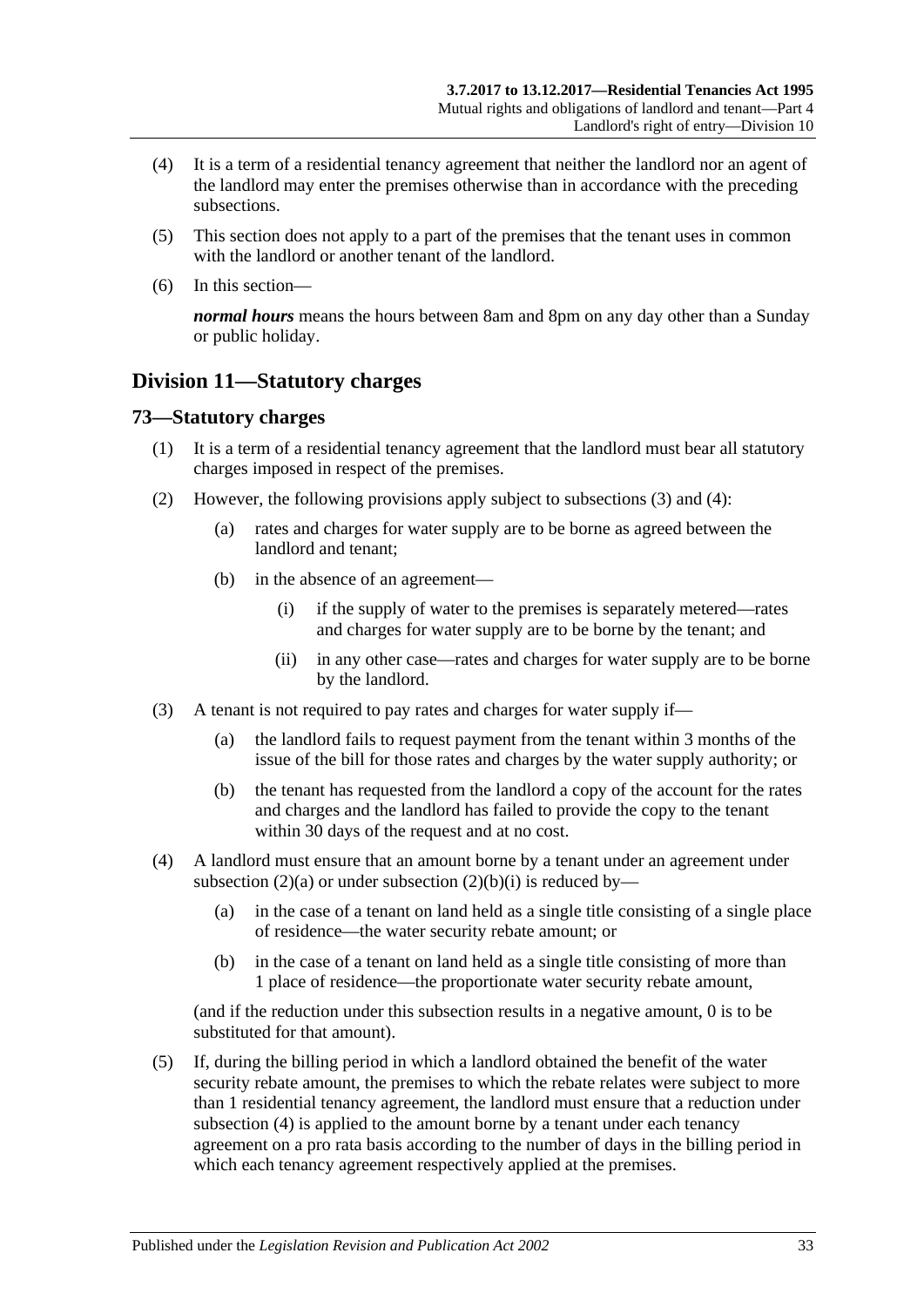(6) In this section—

*proportionate water security rebate amount*, in relation to a tenant on land held as a single title consisting of more than 1 place of residence, is the amount that results from dividing the water security rebate amount for that title by the number of places of residence at the land to which the title relates;

*water security rebate amount*, in relation to rates and charges for water supply to residential premises, means the amount specified in an account for those rates and charges (whether before or after the commencement of this definition) as representing the rebate for water security purposes.

## <span id="page-33-0"></span>**Division 12—Assignment**

#### <span id="page-33-1"></span>**74—Assignment of tenant's rights under residential tenancy agreement**

- (1) A tenant under a residential tenancy agreement may, by written or oral agreement with another—
	- (a) assign the tenant's interest in the agreement to the other; or
	- (b) sub-let the premises to which the residential tenancy agreement relates to the other.
- (2) However, it is a term of a residential tenancy agreement that—
	- (a) the tenant must not assign the tenant's interest, or sub-let the premises, without the written consent of the landlord; but
	- (b) the landlord—
		- (i) must not unreasonably withhold consent (unless the landlord is a registered community housing provider, in which case the landlord has an absolute discretion to withhold consent to an assignment); and
		- (ii) must not make a charge for giving consent or considering an application for consent exceeding the landlord's reasonable expenses.
- (2a) The absence of consent does not invalidate an assignment or sublease unless the landlord is a registered community housing provider.
- (2ab) However, if the landlord's consent to an assignment is not obtained—
	- (a) the tenant who assigns the interest remains liable to the landlord under the residential tenancy agreement (together with the new tenant, who is jointly and severally liable) unless the landlord has unreasonably withheld consent; but
	- (b) this continuing liability of the assignor does not apply, in the case of a periodic tenancy, to a liability accruing more than 21 days after the landlord became aware or ought reasonably to have become aware of the assignment (whichever is the earlier).
- (2b) If the landlord's consent to an assignment is not obtained and the landlord had, before the assignment, served a notice of termination on the assignor, the landlord may enforce the notice against the assignee.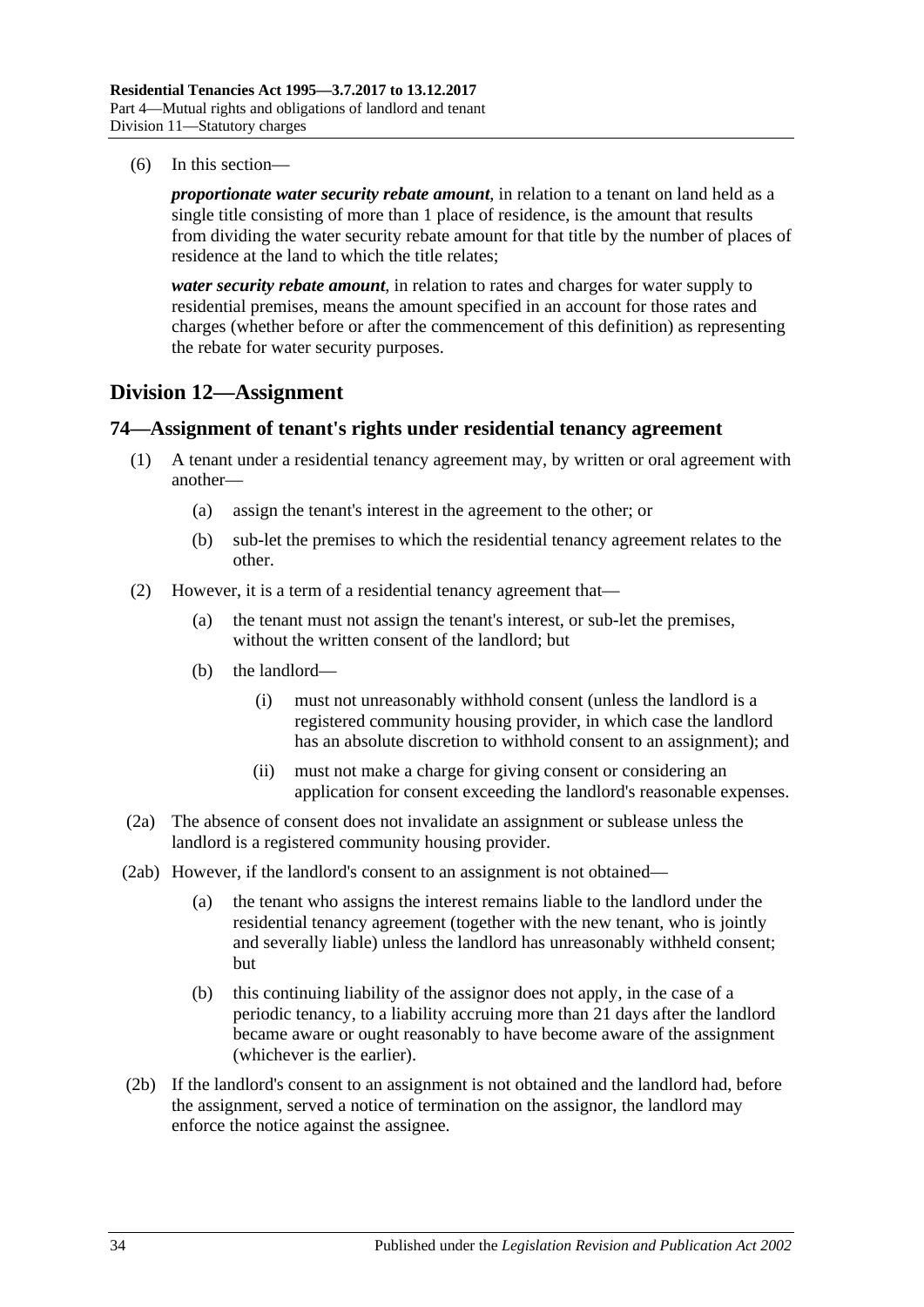- (2c) The landlord may terminate a residential tenancy agreement on the ground that the tenant has assigned the tenant's interest, or has granted a sub-tenancy, without the landlord's consent, but only if the landlord has not unreasonably withheld consent and serves the notice of termination within 21 days after the time the landlord became aware or ought reasonably to have become aware of the assignment or sub-tenancy (whichever is the earlier).
- (3) The effect of an assignment under this section is that the assignee is substituted for the assignor as tenant under the residential tenancy agreement (but the assignor remains responsible for liabilities that accrued before the date of the assignment)<sup>1</sup>.
- (4) An assignee is liable to indemnify the assignor for liabilities incurred by the assignor to the landlord because of a breach of the residential tenancy agreement by the assignee.
- (5) If the tenant assigns the tenant's interest, an amount paid by the tenant and held by way of a bond will (unless the parties agree to the contrary) continue to be held as a bond for the proper performance by the assignee of obligations under the residential tenancy agreement.

#### **Note—**

1 If the assignment is made without the landlord's consent, the tenant may also remain liable under the agreement for liabilities that accrue later—see above.

## <span id="page-34-0"></span>**Division 13—Tenant's vicarious liability**

#### <span id="page-34-1"></span>**75—Vicarious liability**

It is a term of a residential tenancy agreement that, if a person is on the premises at the invitation or with the consent of the tenant, the tenant is vicariously responsible for an act or omission by the person that would, if it had been an act or omission of the tenant, have constituted a breach of the agreement.

## <span id="page-34-2"></span>**Division 14—Harsh or unconscionable terms**

#### <span id="page-34-6"></span><span id="page-34-3"></span>**76—Harsh or unconscionable terms**

- (1) The Tribunal may, on application by a tenant, make an order rescinding or varying a term of a residential tenancy agreement if satisfied that the term is harsh or unconscionable.
- (2) On making an order under [subsection](#page-34-6) (1), the Tribunal may make consequential changes to the residential tenancy agreement or another related document.

## <span id="page-34-4"></span>**Division 15—Miscellaneous**

## <span id="page-34-5"></span>**77—Accelerated rent and liquidated damages**

- (1) If a residential tenancy agreement provides that, upon breach by the tenant of a term about rent or other term of the agreement, the tenant is liable to pay—
	- (a) all or any part of the rent remaining payable under the agreement; or
	- (b) rent of an increased amount; or
	- (c) an amount by way of penalty; or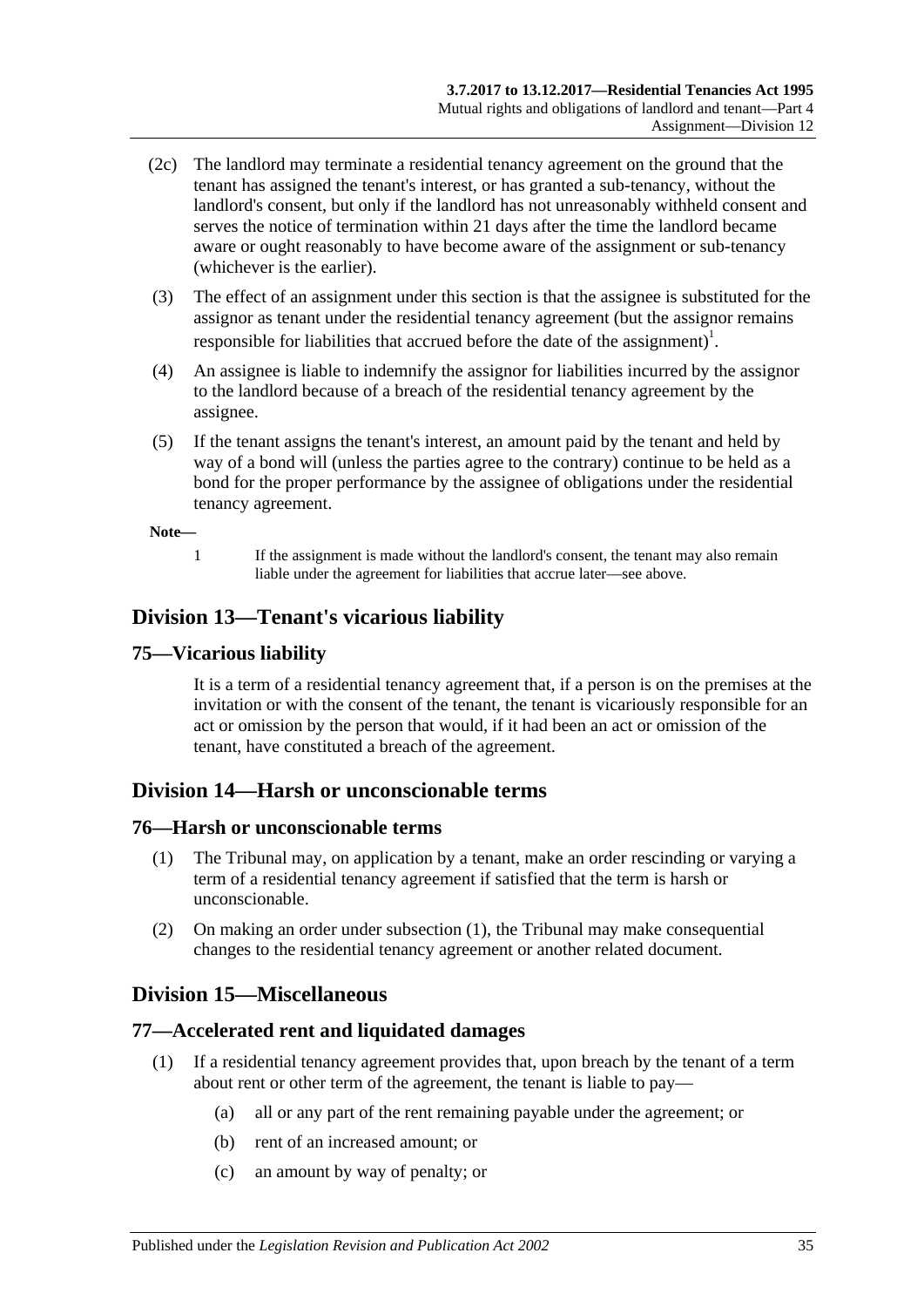(d) an amount by way of liquidated damages,

the provision is void.

- (2) If a residential tenancy agreement provides that, on early or punctual payment of rent, the rent will or may be decreased or the tenant will or may be granted or paid a rebate, refund or other benefit, the tenant is entitled to the reduction, rebate, refund or other benefit in any event.
- (3) If a residential tenancy agreement contains a provision to which this section applies, the landlord is guilty of an offence.

Maximum penalty: \$5 000.

Expiation fee: \$315.

## <span id="page-35-0"></span>**78—Duty of mitigation**

The rules of the law of contract about mitigation of loss or damage on breach of a contract apply to a breach of a residential tenancy agreement.

## <span id="page-35-1"></span>**78A—Compensation for expenses**

(1) If, as a direct consequence of a tenant being at fault, a landlord reasonably incurs costs or expenses in connection with the residential tenancy agreement, the landlord is entitled to compensation for the costs or expenses.

**Note—**

Examples of faults that may give rise to compensation for costs or expenses under this section:

- the dishonouring of a cheque provided by the tenant;
- the failure of a transaction for the transfer of funds from the tenant to the landlord;
- the loss by the tenant of a record or document.
- (2) The Tribunal may, on application by the landlord, order the tenant to pay to the landlord compensation to which the landlord is entitled under this section.

## <span id="page-35-2"></span>**Part 5—Termination of residential tenancy agreements**

## <span id="page-35-3"></span>**Division 1—Termination generally**

## <span id="page-35-4"></span>**79—Termination of residential tenancy**

A residential tenancy terminates if—

- (b) the landlord or the tenant terminates the tenancy by notice of termination given to the other (as required under this Act); or
- (c) the Tribunal terminates the tenancy; or
- (d) a person having title superior to the landlord's title becomes entitled to possession of the premises under the order of the Tribunal or a court<sup>1</sup>; or
- (e) a mortgagee takes possession of the premises under a mortgage; or
- (ea) the tenancy terminates by force of a notice to vacate issued in respect of the premises; or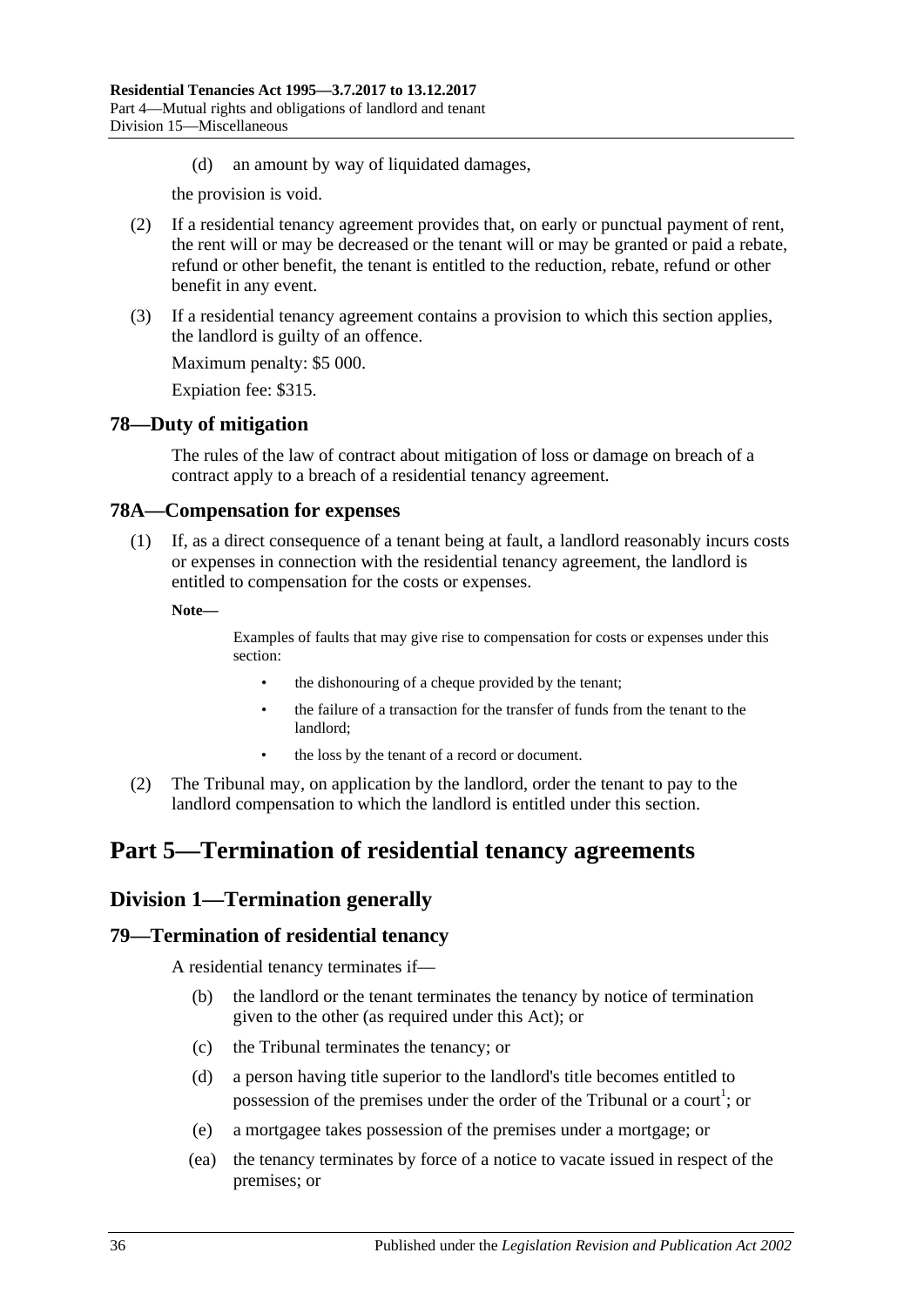- (f) the tenant abandons the premises; or
- (g) the tenant dies without leaving dependants in occupation of the premises; or
- (h) the tenant gives up possession of the premises with the landlord's consent; or
- (i) the interest of the tenant merges with another estate or interest in the land; or
- (j) disclaimer of the tenancy occurs.

#### **Note—**

1 See [section](#page-49-0) 96.

#### **79A—Agreement for fixed term continues if not terminated**

- (1) If a residential tenancy agreement for a fixed term has not terminated before the end of the fixed term or at the end of the fixed term by notice of termination under [section](#page-39-0) 83A or [86A,](#page-41-0) the agreement continues—
	- (a) as a residential tenancy agreement for a periodic tenancy with a tenancy period equivalent to the interval between rental payment times under the agreement; and
	- (b) with terms of agreement that in other respects are the same as those applying under the agreement immediately before the end of the fixed term.
- (2) This section does not apply in relation to a residential tenancy agreement to which [section](#page-9-0) 4 applies.

### **Division 2—Termination by the landlord**

#### <span id="page-36-0"></span>**80—Notice of termination by landlord on ground of breach of agreement**

- (1) If the tenant breaches a residential tenancy agreement, the landlord may give the tenant a written notice in the form required by regulation—
	- (a) specifying the breach; and
	- (b) informing the tenant that if the breach is not remedied within a specified period (which must be a period of at least seven days) from the date the notice is given then—
		- (i) the tenancy is terminated by force of the notice; and
		- (ii) the tenant must give up possession of the premises on or before a day specified in the notice (which, subject to [subsection](#page-37-0)  $(2)(c)$ , must be at least seven days after the end of the period allowed for the tenant to remedy the breach).
- <span id="page-36-1"></span>(2) If notice is given under this section on the ground of a failure to pay rent—
	- (a) the notice is ineffectual unless the rent (or any part of the rent) has remained unpaid in breach of the agreement for not less than 14 days before the notice was given; and
	- (b) the notice is not rendered ineffectual by failure by the landlord to make a prior formal demand for payment of the rent; and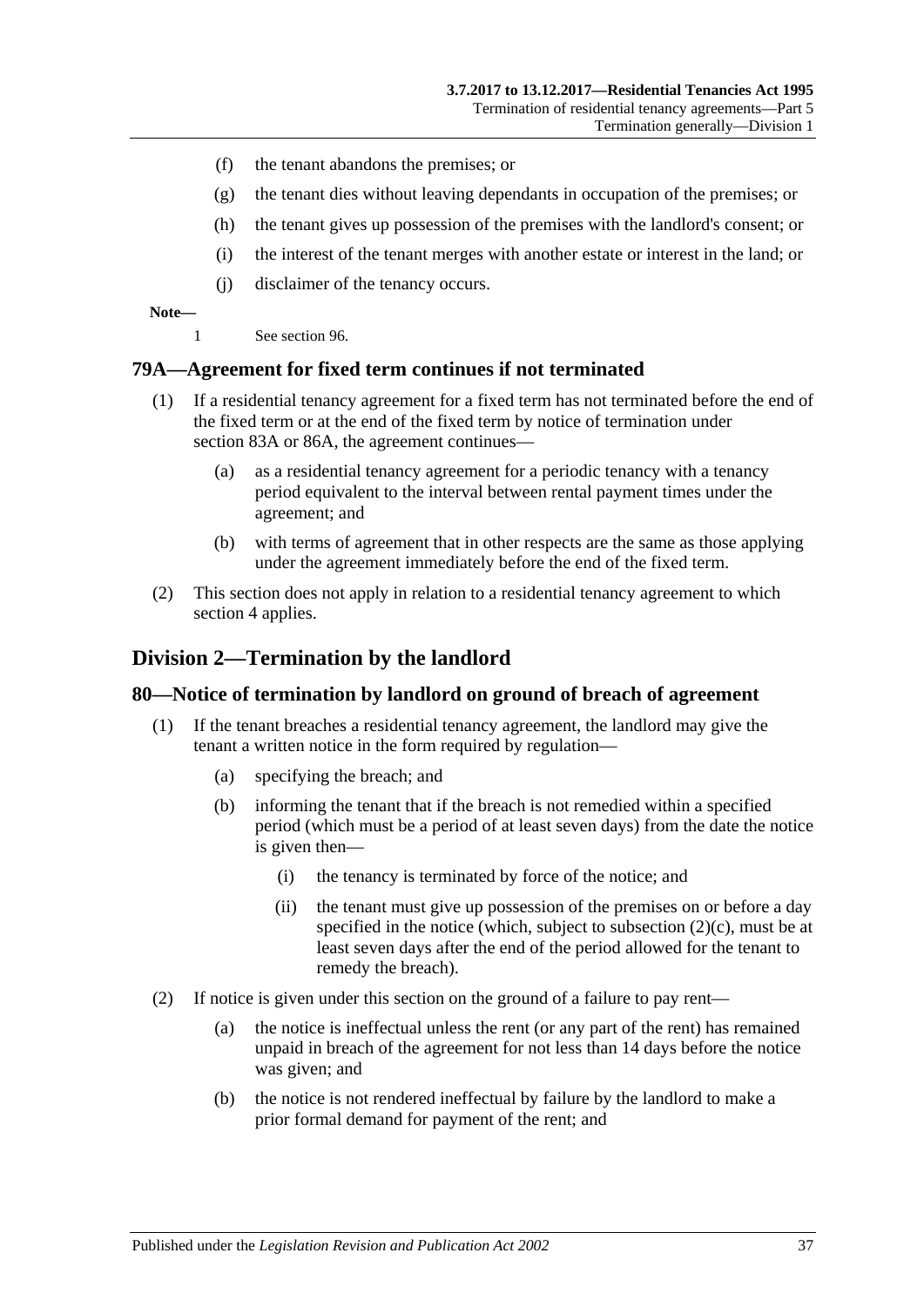- <span id="page-37-0"></span>(c) the day specified in the notice for the tenant to give up possession of the premises if the rent is not paid in accordance with the terms of the notice can be any day after the day on which the tenancy is terminated under the notice<sup>1</sup>; and
- (d) if the tenant gives up possession of the premises—
	- (i) the landlord is entitled to compensation for any loss (including loss of rent) caused by the termination of the tenancy (but the landlord must take reasonable steps to mitigate any loss and is not entitled to compensation for loss that could have been avoided by those steps); and
	- (ii) the Tribunal may, on application by the landlord, order the tenant to pay to the landlord compensation to which the landlord is entitled under this paragraph.
- (3) If notice is given under this section in respect of a residential tenancy agreement that creates a tenancy for a fixed term, the notice is not ineffectual because the day specified as the day on which the tenant is to give up possession of the premises is earlier than the last day of that term.
- (4) The tenant may at any time after receiving a notice under this section and before giving vacant possession to the landlord, apply to the Tribunal for an order—
	- (a) declaring that the tenant is not in breach of the residential tenancy agreement, or has remedied the breach of the agreement, and that the tenancy is not liable to be terminated under this section; or
	- (b) reinstating the tenancy.
- (5) If the Tribunal is satisfied that a tenancy has been validly terminated under this section, but that it is just and equitable to reinstate the tenancy (or would be just and equitable to reinstate the tenancy if the conditions of the order were complied with), the Tribunal may make an order reinstating the tenancy.
- (6) An order reinstating the tenancy under this section may be made on conditions that the Tribunal considers appropriate.
- (7) On an application for an order reinstating the tenancy, the Tribunal may make alternative orders providing for reinstatement of the tenancy if specified conditions are complied with but, if not, ordering the tenant to give up possession of the premises to the landlord.

**Note—**

1 Ie the requirement to give the tenant at least seven days to give up possession of the premises if the tenant remains in default does not apply.

# **81—Termination because possession is required by landlord for certain purposes**

- (1) A landlord may, by notice of termination given to the tenant, terminate a periodic residential tenancy on the ground that—
	- (a) the landlord requires possession of the premises for demolition; or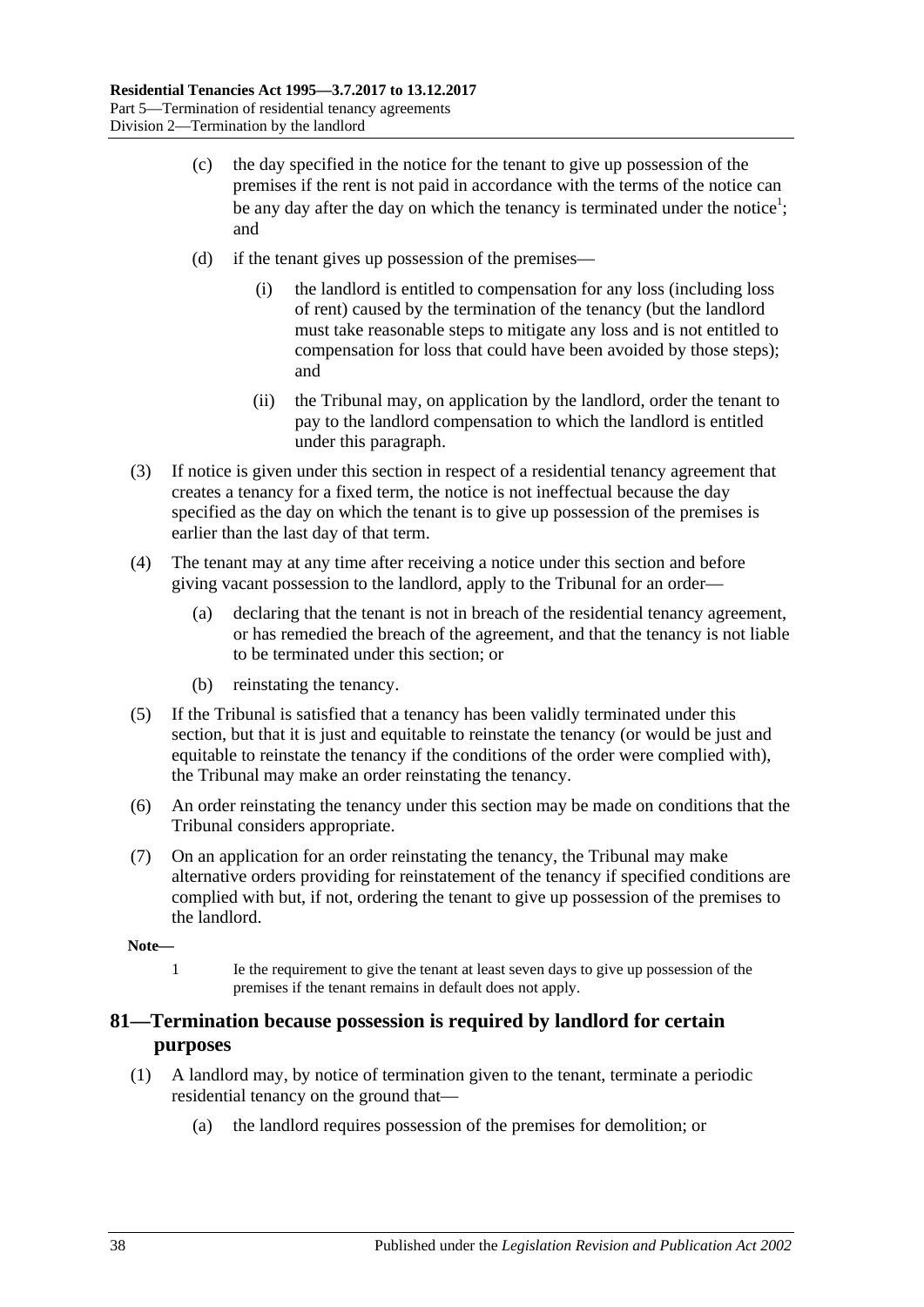- (b) the landlord requires possession of the premises for repairs or renovations that cannot be carried out conveniently while the tenant remains in possession of the premises; or
- (c) the landlord requires possession of the premises for—
	- (i) the landlord's own occupation; or
	- (ii) occupation by the landlord's spouse, child or parent; or
	- (iii) occupation by the spouse of the landlord's child or parent; or
- (d) the landlord has entered into a contract for the sale of the premises under which the landlord is required to give vacant possession of the premises; or
- (e) the landlord requires possession of the premises for a purpose prescribed by regulation.
- (2) The period of notice given under this section must be at least 60 days or a period equivalent to a single period of the tenancy (whichever is the longer).
- (3) A person must not falsely state the ground of termination in a notice of termination given, or purportedly given, under this section.

Maximum penalty: \$2 500.

(4) A landlord who recovers possession of premises under this section must not, without the consent of the Tribunal, grant a fresh tenancy over the premises within six months after recovering possession.

Maximum penalty: \$2 500.

### **82—Termination of residential tenancy by community housing providers with members who are tenants**

- $(1)$  If—
	- (a) a registered community housing provider is a landlord under a residential tenancy agreement; and
	- (b) it is a requirement that the occupant of the premises be a member of the registered community housing provider,

the registered community housing provider may, by notice of termination given to the tenant, terminate the residential tenancy on the ground that—

- (c) the tenant has ceased to be a member of the registered community housing provider; or
- (d) the tenant no longer satisfies conditions specified in the agreement as essential to the continuation of the tenancy.
- (2) The period of notice under this section must be at least 28 days.

### **83—Termination by landlord without specifying a ground of termination**

- (1) A landlord may, by notice of termination given to the tenant, terminate the tenancy without specifying a ground of termination.
- (2) However—
	- (a) a tenancy cannot be terminated under this section if—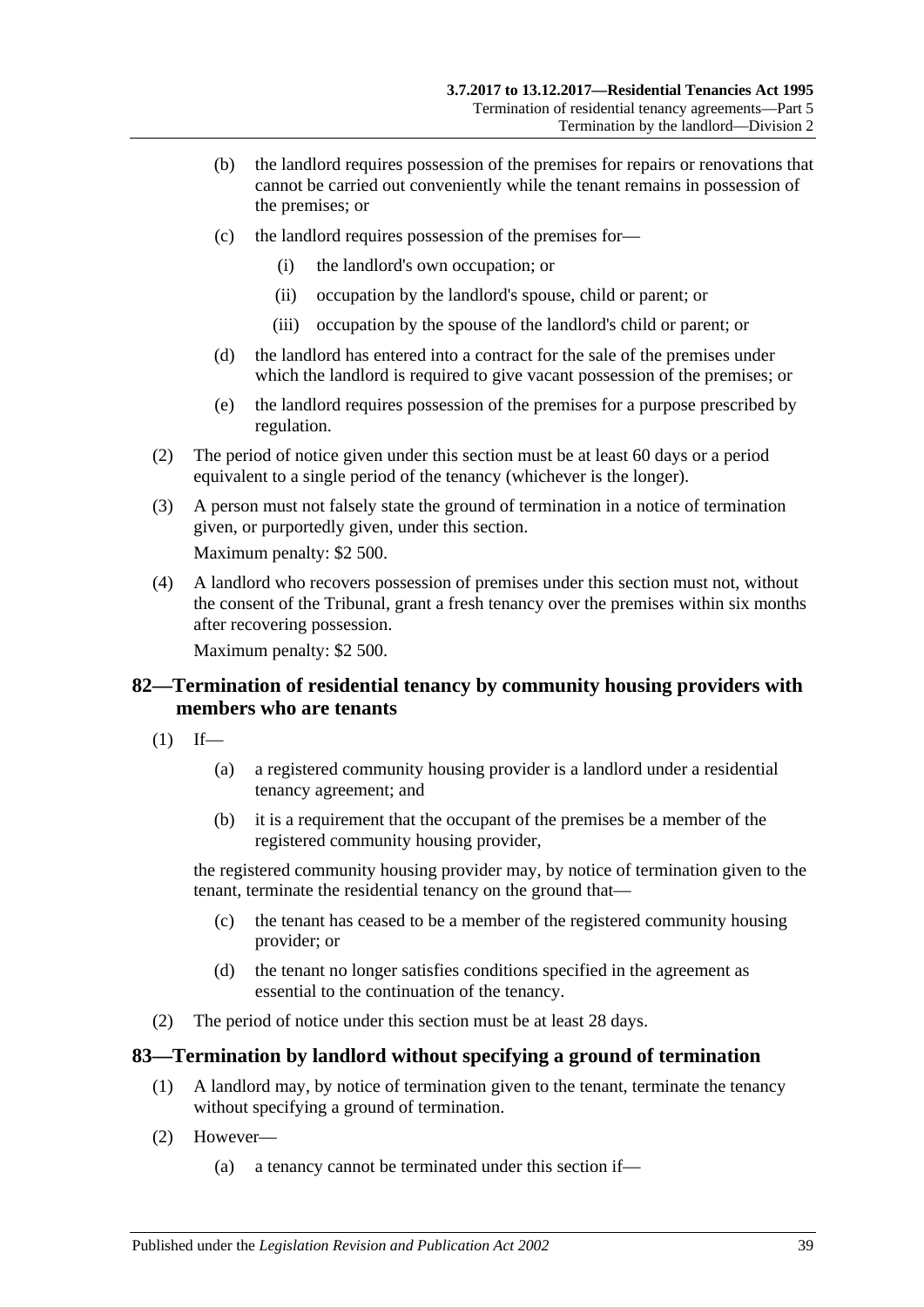- (i) it is for a fixed term; or
- (ii) a housing assessment order, housing improvement order, housing demolition order, preliminary rent control notice or rent control notice applies in respect of the premises; or
- (iii) an order is in force under [section](#page-20-0) 56 (Excessive rent) in respect of the premises or proceedings for such an order have been commenced; and
- (b) a registered community housing provider cannot terminate a tenancy with a member of the registered community housing provider under this section where it is a requirement that the occupant of the premises be a member of the registered community housing provider.
- (3) The period of notice under this section must be at least 90 days.

### <span id="page-39-0"></span>**83A—Notice to be given at end of fixed term**

- (1) A landlord may, by notice of termination given to the tenant, terminate a residential tenancy agreement for a fixed term at the end of the fixed term without specifying a ground of termination.
- (2) The period of notice under this section must be at least 28 days.

### **83B—Termination where agreement frustrated**

- <span id="page-39-1"></span>(1) A landlord may, by notice of termination given to the tenant, terminate a residential tenancy agreement on the ground that, otherwise than as a result of a breach of the agreement, the premises or a substantial portion of the premises—
	- (a) have been destroyed or rendered uninhabitable; or
	- (b) have ceased to be lawfully usable for residential purposes; or
	- (c) have been acquired by compulsory process.
- <span id="page-39-3"></span><span id="page-39-2"></span>(2) A notice given under [subsection](#page-39-1)  $(1)(a)$  or [\(b\)](#page-39-2) may terminate the agreement immediately.
- (3) A notice given under [subsection](#page-39-3) (1)(c) must provide for a period of notice of at least 60 days.

### **84—Limitation of right to terminate**

- $(1)$  If—
	- (a) premises to which a residential tenancy agreement applies—
		- (i) have, within the preceding 6 months, been the subject of an inspection by an authorised officer within the meaning of the *[Housing Improvement Act](http://www.legislation.sa.gov.au/index.aspx?action=legref&type=act&legtitle=Housing%20Improvement%20Act%202016) 2016* in connection with the administration or enforcement of that Act; or
		- (ii) are subject to a housing assessment order, housing improvement order, housing demolition order, preliminary rent control notice or rent control notice; or
	- (b) an order is in force under [section](#page-20-0) 56 (Excessive rent) in respect of the premises or proceedings for such an order have been commenced,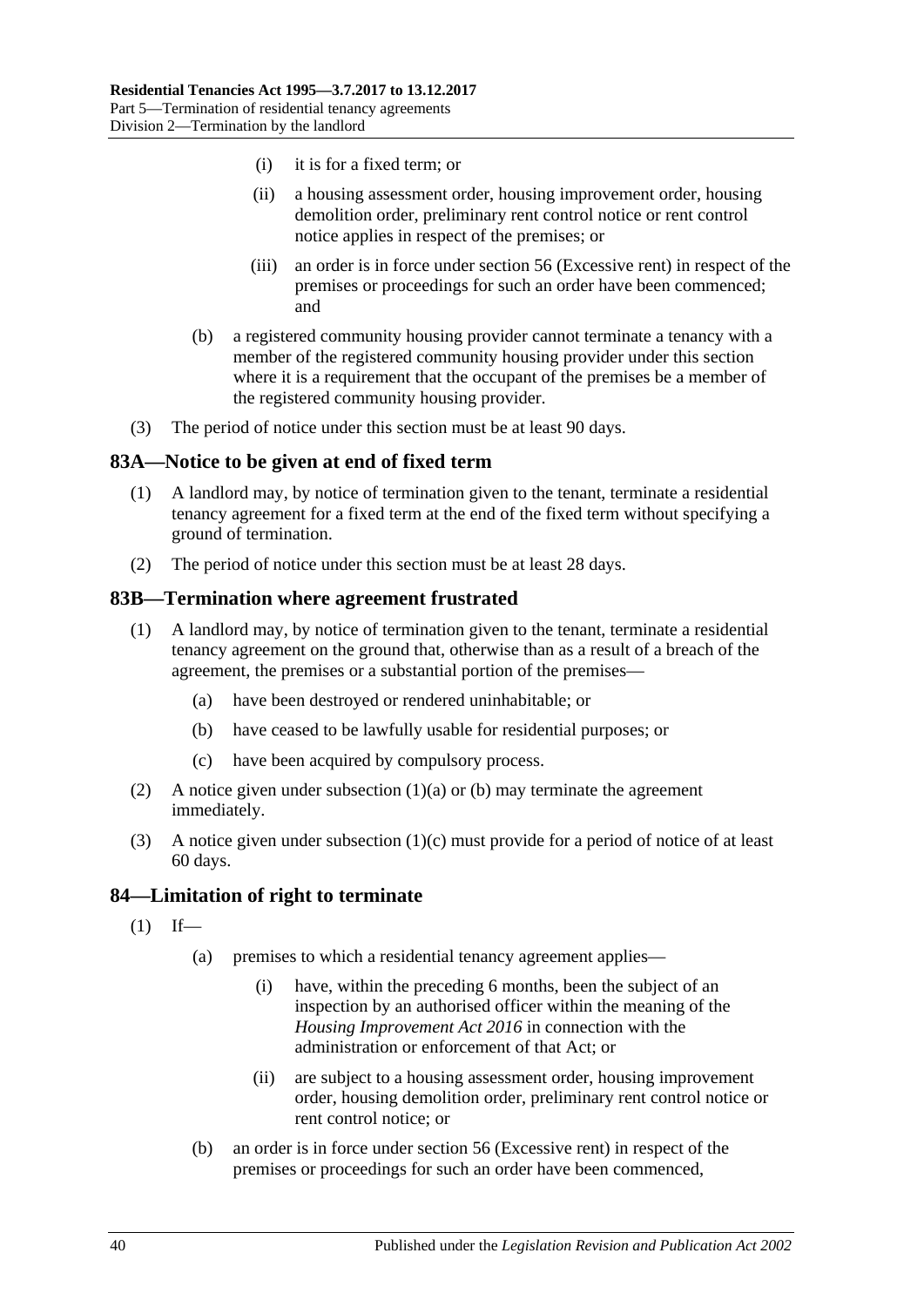the landlord may only terminate the tenancy by notice of termination under this Part if the notice of termination is given on 1 or more grounds prescribed by regulation for the purposes of this subsection and the Tribunal authorises the notice of termination.

- (2) The Tribunal may authorise a notice of termination under this section if satisfied of the genuineness of the proposed ground on which the notice is to be given.
- (3) This section does not apply to a notice of termination given by the landlord—
	- (a) to terminate a residential tenancy agreement for a fixed term at the end of the fixed term; or
	- (b) for a failure to pay rent lawfully owed to the landlord.
- (4) This section does not apply if a notice to vacate applies in respect of the premises.

# **Division 3—Termination by tenant**

### <span id="page-40-1"></span>**85—Notice of termination by tenant on ground of breach of the agreement**

- (1) If the landlord breaches a residential tenancy agreement, the tenant may give the landlord a written notice, in the form required by regulation—
	- (a) specifying the breach; and
	- (b) informing the landlord that if the breach is not remedied within a specified period (which must be a period of at least seven days) from the date the notice is given the tenancy is terminated by force of the notice from a date that is also specified in the notice (which must be at least seven days after the end of the period allowed for the landlord to remedy the breach).
- (2) The landlord may, before the time fixed in the tenant's notice for termination of the tenancy or the tenant gives up possession of the premises (whichever is the later), apply to the Tribunal for an order—
	- (a) declaring that the landlord is not in breach of the residential tenancy agreement, or has remedied the breach of the agreement, and that the tenancy is not liable to be terminated under this section; or
	- (b) reinstating the tenancy.
- (3) If the Tribunal is satisfied that a tenancy has been validly terminated under this section, but that it is just and equitable to reinstate the tenancy (or would be just and equitable to reinstate the tenancy if the conditions of the order were complied with), the Tribunal may make an order reinstating the tenancy.
- (3a) An order reinstating the tenancy under this section may be made on conditions that the Tribunal considers appropriate.

# <span id="page-40-0"></span>**85A—Termination by tenant if residential premises for sale**

- (1) The tenant under a residential tenancy agreement may, by notice of termination given to the landlord, terminate the tenancy if—
	- (a) within 2 months after the start of the agreement, the landlord enters into a contract for the sale of the residential premises; and
	- (b) the landlord did not, before the residential tenancy agreement was entered into, advise the tenant as required under [section](#page-14-0) 47A.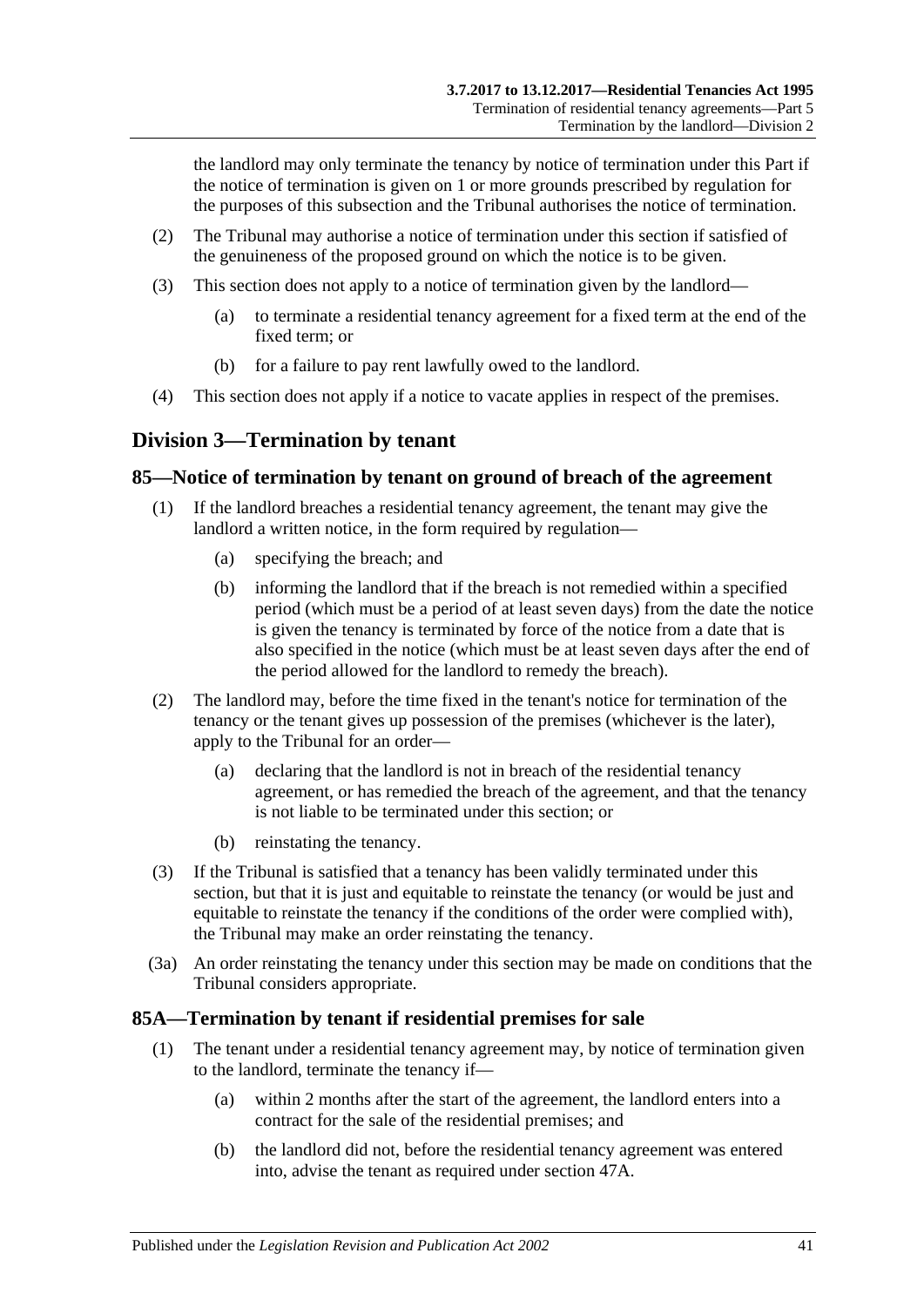(2) A notice of termination under [subsection](#page-40-0) (1) must, if the landlord has given written notice advising the tenant of the contract for the sale of the residential premises (whether in accordance with [section](#page-30-0)  $71A(2)$  or otherwise), be given to the landlord within 2 months after the day on which the notice was given to the tenant.

### **86—Termination by tenant without specifying a ground of termination**

- (1) The tenant under a residential tenancy agreement for a periodic tenancy may, by notice of termination given to the landlord, terminate the tenancy without specifying a ground of termination.
- (2) The minimum period of notice under this section is 21 days or a period equivalent to a single period of the tenancy (whichever is longer).

### <span id="page-41-0"></span>**86A—Notice to be given at end of fixed term**

- (1) The tenant under a residential tenancy agreement for a fixed term may, by notice of termination given to the landlord, terminate the tenancy at the end of the fixed term without specifying a ground of termination.
- (2) The period of notice under this section must be at least 28 days.

### <span id="page-41-1"></span>**86B—Termination where agreement frustrated**

- (1) A tenant may, by notice of termination given to the landlord, terminate a residential tenancy agreement on the ground that, otherwise than as a result of a breach of the agreement, the premises or a substantial portion of the premises—
	- (a) have been destroyed or rendered uninhabitable; or
	- (b) have ceased to be lawfully usable for residential purposes; or
	- (c) have been acquired by compulsory process.
- (2) A notice given under [subsection](#page-41-1) (1) may terminate the agreement immediately.

# **Division 4—Termination by the Tribunal**

# **87—Termination on application by landlord**

- (1) The Tribunal may, on application by a landlord, terminate a residential tenancy and make an order for possession of the premises if satisfied that—
	- (a) the tenant has committed a breach of the residential tenancy agreement; and
	- (b) the breach is sufficiently serious to justify termination of the tenancy<sup>1</sup>.
- <span id="page-41-2"></span>(1a) The Tribunal may, on application by a landlord, terminate a residential tenancy and make an order for possession of the premises if satisfied that—
	- (a) the tenant has failed to pay rent in breach of the residential tenancy agreement; and
	- (b) on at least 2 occasions in the 12 month period preceding the breach—
		- (i) the tenant was given a notice under [section](#page-36-0) 80 of a breach of the agreement on the ground of a failure to pay rent; and
		- (ii) the notice was not ineffectual within the meaning of [section](#page-36-1) 80(2).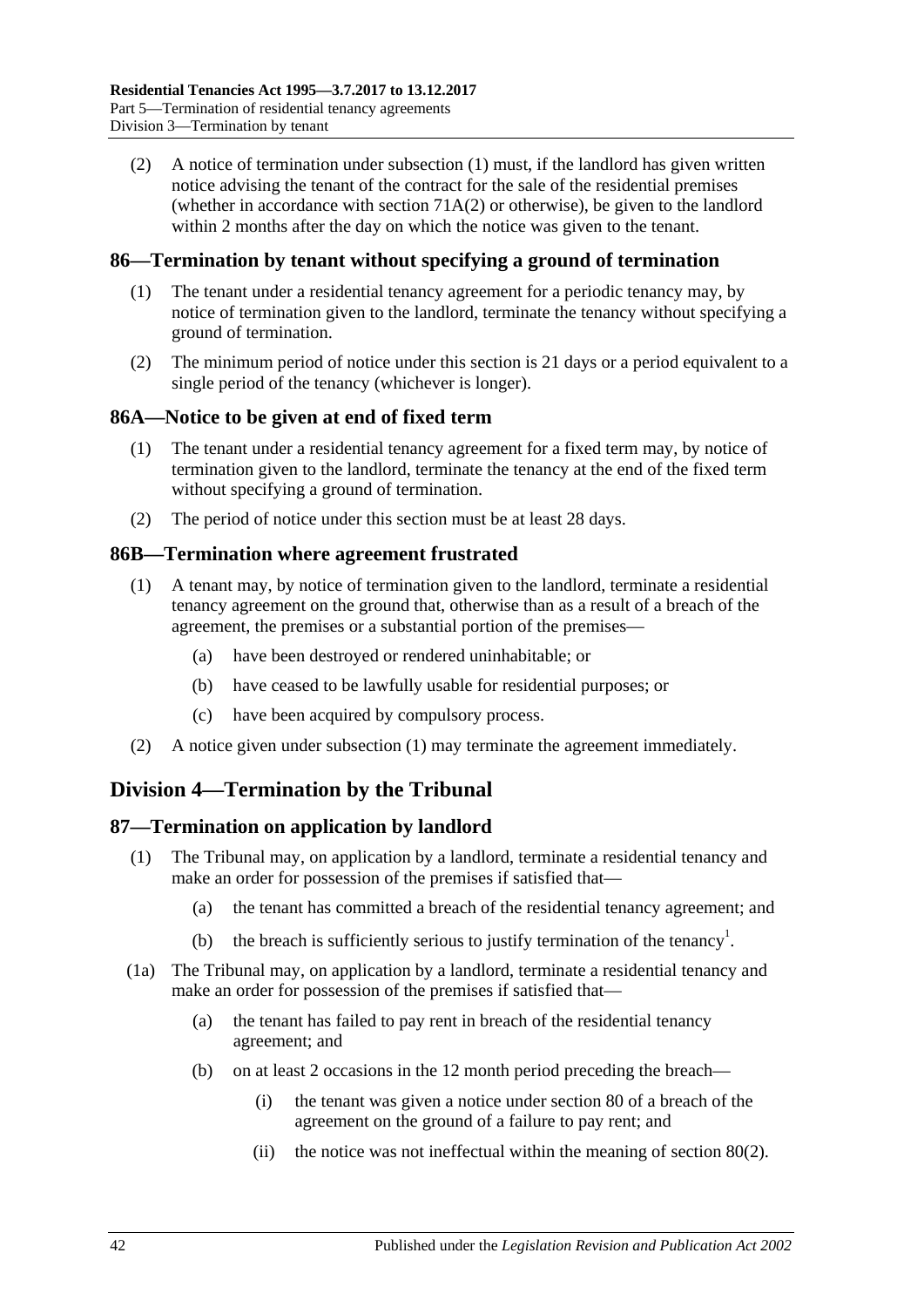- (1b) On an application under [subsection](#page-41-2) (1a), the Tribunal may make alternative orders providing for the tenant to comply with specified conditions in relation to the payment of rent under the agreement.
- (2) The Tribunal may, on application by a landlord, terminate a residential tenancy and make an order for immediate possession of the premises if the tenant or a person permitted on the premises with the consent of the tenant has, intentionally or recklessly, caused or permitted, or is likely to cause or permit—
	- (a) serious damage to the premises; or
	- (b) personal injury to—
		- (i) the landlord or the landlord's agent; or
		- (ii) a person in the vicinity of the premises.

**Note—**

1 A tenancy may be terminated by a notice under [section](#page-36-0) 80 if the tenant fails to remedy a breach after being required to do so by the landlord. This alternative procedure may be appropriate if (for example) the breach is not capable of remedy.

### **88—Termination on application by tenant**

The Tribunal may, on application by a tenant, terminate a residential tenancy and make an order for possession of the premises if satisfied that—

- (a) the landlord has committed a breach of the residential tenancy agreement; and
- (b) the breach is sufficiently serious to justify termination of the tenancy<sup>1</sup>.

**Note—**

1 A tenancy may be terminated by a notice under [section](#page-40-1) 85 if the landlord fails to remedy a breach after being required to do so by the tenant. This alternative procedure may be appropriate if (for example) the breach is not capable of remedy.

# **89—Termination based on hardship**

- (1) If the continuation of a residential tenancy would result in undue hardship to the landlord or the tenant, the Tribunal may, on application by the landlord or the tenant, terminate the agreement from a date specified in the Tribunal's order and make an order for possession of the premises as from that day.
- (2) The Tribunal may also make an order compensating a landlord or tenant for loss and inconvenience resulting, or likely to result, from the early termination of the tenancy.

# <span id="page-42-2"></span>**89A—Termination based on domestic abuse**

- <span id="page-42-1"></span><span id="page-42-0"></span>(1) The Tribunal may, on application by a tenant or a co-tenant, terminate a residential tenancy from a date specified in the Tribunal's order if satisfied—
	- (a) that an intervention order is in force against a person who resides at the residential premises for the protection of—
		- (i) the applicant; or
		- (ii) a domestic associate of the applicant who normally or regularly resides at the residential premises; or
	- (b) that a person who resides at the residential premises has committed domestic abuse against—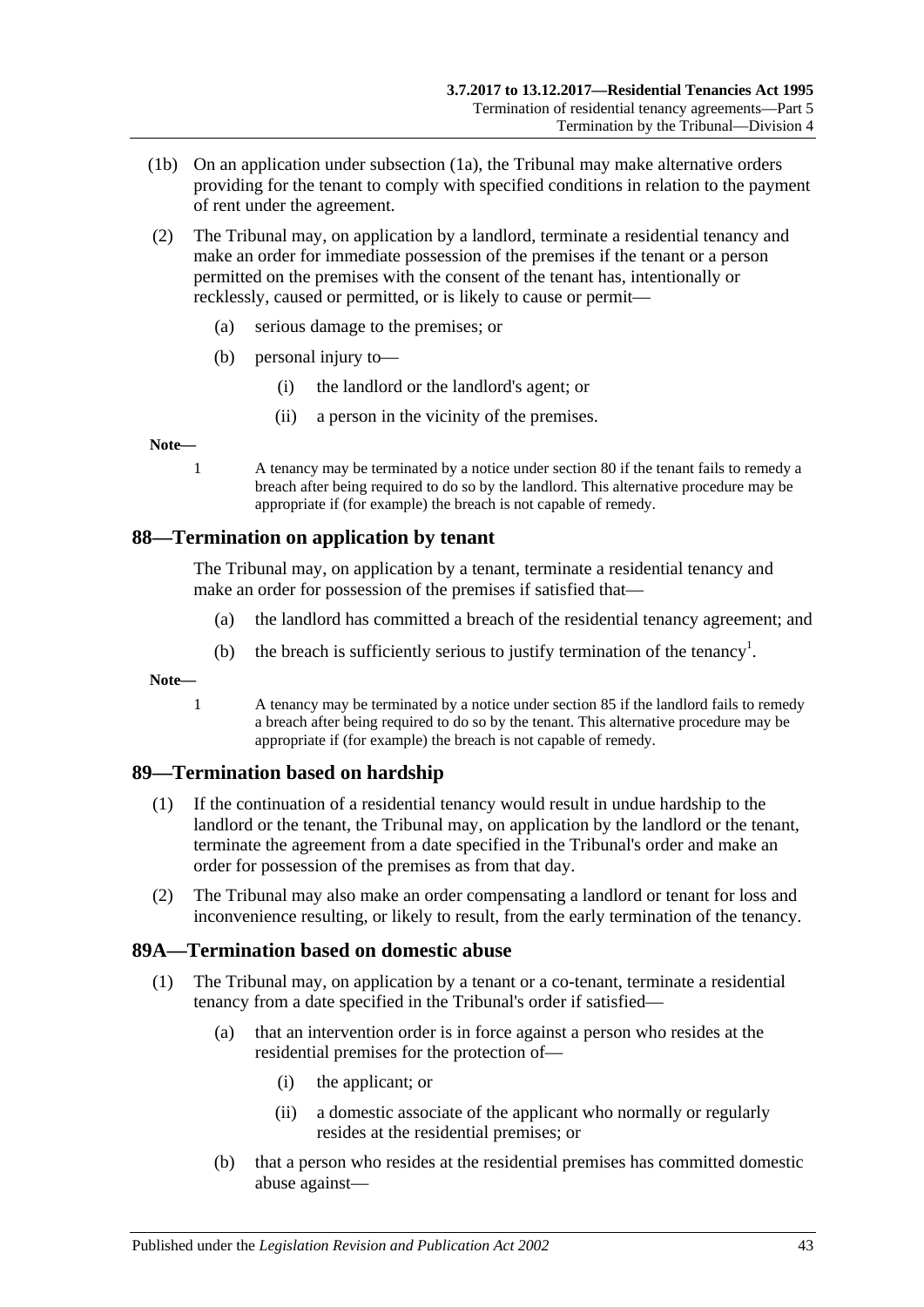- (i) the applicant; or
- (ii) a domestic associate of the applicant who normally or regularly resides at the residential premises.
- (2) The Tribunal may, on application by the South Australian Housing Trust, a subsidiary of the South Australian Housing Trust or a community housing provider registered under the *Community Housing Providers National Law*, terminate a residential tenancy from a date specified in the Tribunal's order if satisfied—
	- (a) that an intervention order is in force against a tenant for the protection of a person who normally or regularly resides at the residential premises; or
	- (b) that a tenant has committed domestic abuse against a person who normally or regularly resides at the residential premises.
- (3) For the purposes of an application under this section, the applicant, the landlord and any tenant or co-tenant under the residential tenancy agreement are parties to proceedings concerning the tenancy dispute.
- <span id="page-43-1"></span><span id="page-43-0"></span>(4) The Tribunal may, on application by a party to proceedings under this section, make 1 or more of the following additional orders:
	- (a) subject to this section, an order requiring the landlord to enter into a new residential tenancy agreement with the applicant or a co-tenant under the terminated agreement (or both) for the remainder of the term of the tenancy;
	- (b) an order that the landlord may enter the residential premises at a time determined by the Tribunal to inspect the premises before a determination is made under this section;
	- (c) an order for possession of the premises on a date specified by the Tribunal;
	- (d) if the Tribunal is satisfied that—
		- (i) the applicant did not cause or reasonably cause a breach of the residential tenancy agreement; or
		- (ii) the nature of any breach of the residential tenancy agreement resulted from an act of abuse or domestic abuse against the applicant,

<span id="page-43-2"></span>an order that the landlord, landlord's agent or a database operator must not list the applicant's personal information in a residential tenancy database under section [99F\(1\).](#page-54-0)

- (5) The Tribunal must not make an order under [subsection](#page-43-0) (4)(a) requiring the landlord to enter into a new residential tenancy agreement with a co-tenant who is
	- (a) the person referred to in [subsection](#page-42-0)  $(1)(a)$  against whom an intervention order is in force; or
	- (b) the person referred to in [subsection](#page-42-1)  $(1)(b)$  whom the Tribunal is satisfied has committed domestic abuse against an applicant or a domestic associate of the applicant who normally or regularly resides at the residential premises,

if the landlord indicates, as part of proceedings before the Tribunal, that the landlord considers it would be unreasonable for such an order to be made.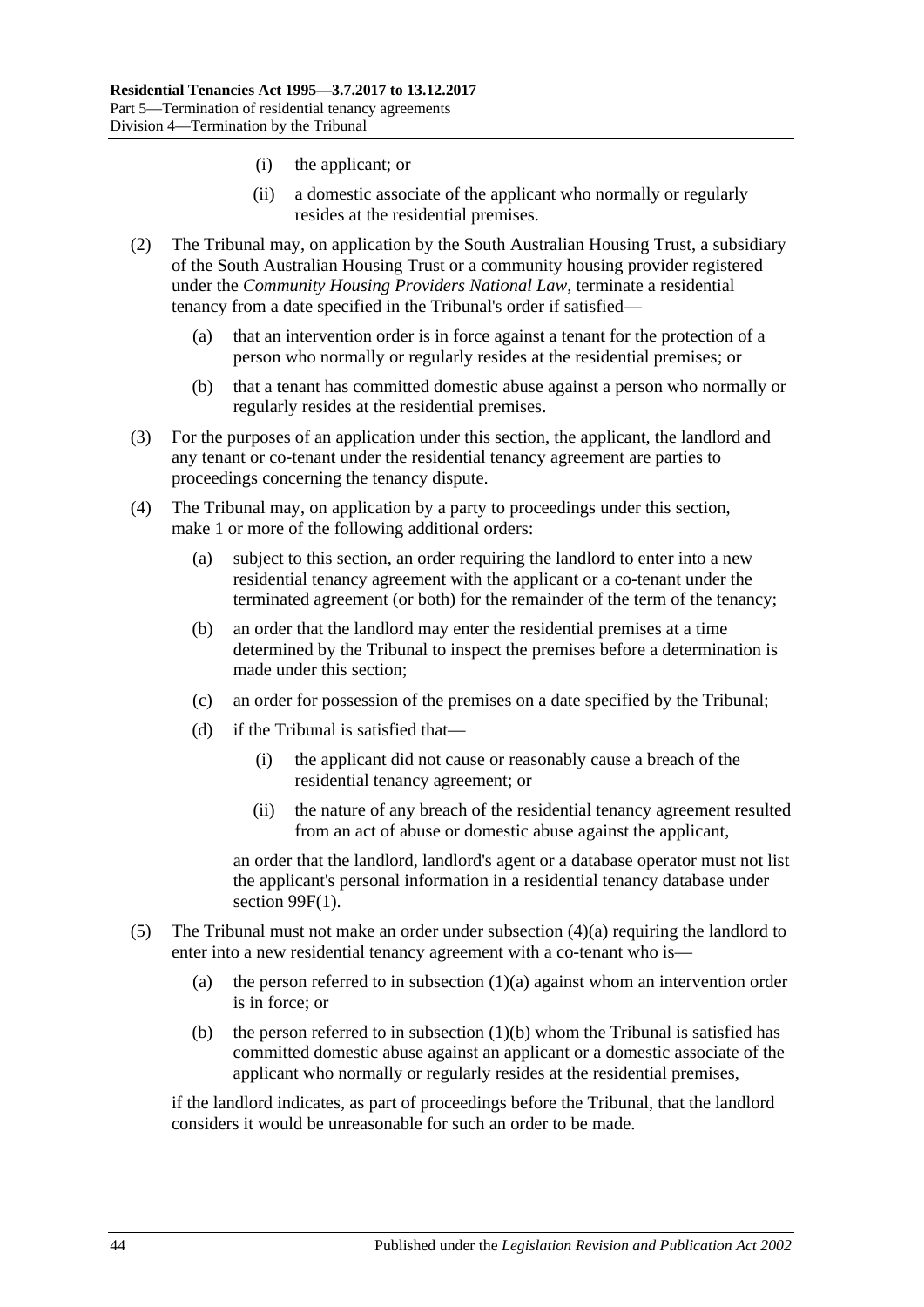- (6) Before making an order under [subsection](#page-43-0)  $(4)(a)$ , the Tribunal must be satisfied—
	- (a) that any tenant or co-tenant under the new residential tenancy agreement could reasonably be expected to comply with the obligations under the agreement; and
	- (b) in a case where the landlord is the South Australian Housing Trust or a subsidiary of the South Australian Housing Trust—that any tenant under the new residential tenancy agreement meets the eligibility requirements of the Trust; and
	- (c) in a case where—
		- (i) the landlord is a community housing provider registered under the *Community Housing Providers National Law*; and
		- (ii) the residential premises constitute community housing within the meaning of that Law,

that any tenant under the new residential tenancy agreement meets the eligibility requirements for such community housing and any membership or other requirements of the landlord associated with occupation of those premises.

- (7) If the landlord or any co-tenant objects to an application for the making of an order under [subsection](#page-42-2) (1) or [\(4\)\(a\),](#page-43-0) the Tribunal must not make the order unless satisfied that the hardship likely to be suffered by the applicant or a domestic associate of the applicant who normally or regularly resides at the residential premises would, if the order were not made, be greater than any hardship likely to be suffered by the objector as a consequence of the making of the order.
- (8) A new residential tenancy agreement entered into by order of the Tribunal under [subsection](#page-43-0) (4)(a) must be on the same terms and conditions as the terminated tenancy agreement, subject to any changes determined by the Tribunal.
- <span id="page-44-1"></span><span id="page-44-0"></span>(9) In considering an application under this section, the Tribunal must have regard to such of the following orders and proceedings (if any) as are relevant to the application:
	- (a) an order, injunction, undertaking, plan, recognisance or other form of obligation imposed or agreement made under the *Family Law Act 1975* of the Commonwealth;
	- (b) an order made under the *[Children's Protection Act](http://www.legislation.sa.gov.au/index.aspx?action=legref&type=act&legtitle=Childrens%20Protection%20Act%201993) 1993*;
	- (c) an order made under the *[Intervention Orders \(Prevention of Abuse\) Act](http://www.legislation.sa.gov.au/index.aspx?action=legref&type=act&legtitle=Intervention%20Orders%20(Prevention%20of%20Abuse)%20Act%202009) 2009*;
	- (d) a pending application for an order referred to in [paragraph](#page-44-0) (a), [\(b\)](#page-44-1) or [\(c\);](#page-44-2)
	- (e) any other relevant legal proceedings.
- <span id="page-44-3"></span><span id="page-44-2"></span>(10) If a residential tenancy is terminated under this section because of an intervention order in force against a co-tenant under the residential tenancy agreement, or because a co-tenant under the agreement has committed domestic abuse, the Tribunal may order the co-tenant to make a payment of compensation to the landlord for loss and inconvenience resulting, or likely to result, from the termination of the tenancy or from any additional order made under [subsection](#page-43-1) (4).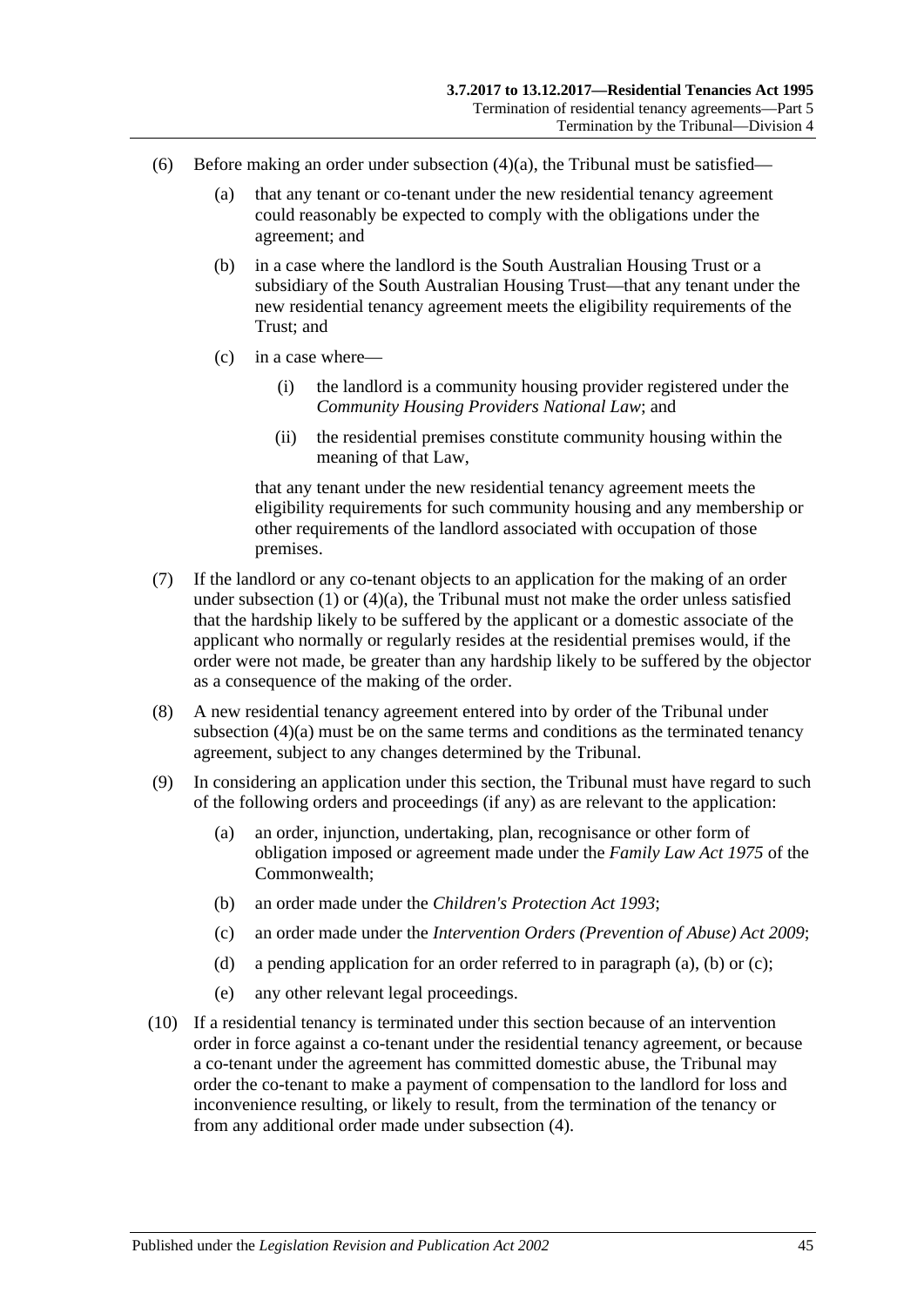- <span id="page-45-0"></span>(11) If the Tribunal finds, in relation to a residential tenancy that is terminated under this section, that 1 or more, but not all, of the co-tenants under the residential tenancy agreement are responsible for damage to the residential premises or ancillary property, the Tribunal may determine that the responsible co-tenant or co-tenants are liable (to the exclusion of other co-tenants) for making any payment of compensation ordered under section 110(1)(c).
- <span id="page-45-1"></span>(12) If 1 or more, but not all, of the co-tenants under a residential tenancy agreement are liable under [subsection](#page-44-3) (10) or [\(11\)](#page-45-0) for making a payment of compensation, the following provisions apply:
	- (a) the Tribunal may give a direction under section  $110(1)(i)$  that the bond (if any) be paid to the landlord and any co-tenant who is not liable for making the payment in such proportions as the Tribunal thinks fit;
	- (b) a direction under [paragraph](#page-45-1) (a) may not operate to limit the amount of bond payable to a landlord under section [110\(1\)\(i\).](#page-76-0)

#### **90—Tribunal may terminate tenancy if tenant's conduct unacceptable**

- (1) The Tribunal may, on application by an interested person, terminate a residential tenancy and make an order for possession of the premises if it is satisfied that the tenant has—
	- (a) used the premises, or caused or permitted the premises to be used, for an illegal purpose; or
	- (b) caused or permitted a nuisance; or
	- (c) caused or permitted an interference with the reasonable peace, comfort or privacy of another person who resides in the immediate vicinity of the premises.
- (2) If the Tribunal terminates a tenancy and makes an order for possession under this section—
	- (a) the Tribunal must specify the day as from which the order will operate, being not more than 28 days after the day on which the orders are made; and
	- (b) the Tribunal may order the landlord—
		- (i) to take such action as is specified in the order for the purpose of taking possession of the premises; and
		- (ii) not to permit the tenant to occupy the premises (whether as a tenant or otherwise) for a specified period or until further order (and any agreement entered into in contravention of such an order is void).
- (2a) However—
	- (a) the Tribunal must not make an order under this section unless the landlord has been given a reasonable opportunity to be heard in relation to the matter; and
	- (b) if the landlord objects to the making of an order under this section, the Tribunal must not make an order unless the Tribunal is satisfied that exceptional circumstances exist justifying the making of the order in any event.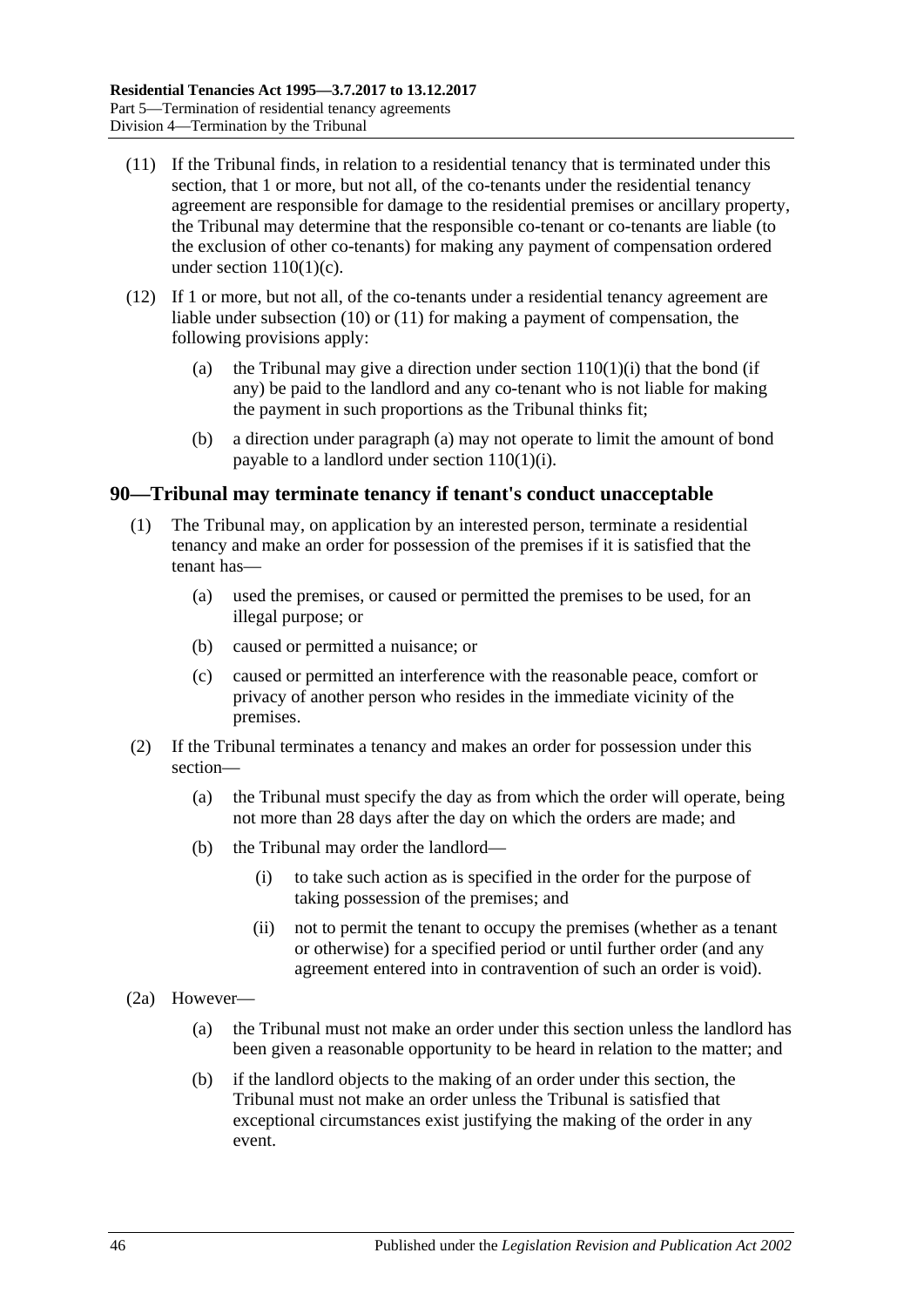(3) In this section—

*interested person* means—

- (a) the landlord; or
- (b) a person who has been adversely affected by the conduct of the tenant on which the application is based; or
- (c) a strata corporation or community corporation representing the interests of persons who have been adversely affected by the conduct of the tenant on which the application is based; or
- (d) a police officer; or
- (e) an authorised officer within the meaning of the *[Fair Trading Act](http://www.legislation.sa.gov.au/index.aspx?action=legref&type=act&legtitle=Fair%20Trading%20Act%201987) 1987*.
- <span id="page-46-0"></span>(4) If an application relating to a tenant is, or is to be, made under this section by an authorised officer within the meaning of the *[Fair Trading Act](http://www.legislation.sa.gov.au/index.aspx?action=legref&type=act&legtitle=Fair%20Trading%20Act%201987) 1987*, the authorised officer may refer the application to the Commissioner of Police.
- (5) As soon as reasonably practicable following referral of an application under [subsection](#page-46-0) (4), the Commissioner of Police must make available to the authorised officer information to which the Commissioner of Police has access relevant to the application (unless the Commissioner of Police considers there is good reason for withholding the information).

# **Division 5—Notices of termination**

### **91—Form of notice of termination**

- (1) A notice of termination given by a landlord to a tenant must—
	- (a) be in writing and in the form prescribed by regulation<sup>1</sup>; and
	- (b) be signed by the landlord or the landlord's agent; and
	- (c) state the address of the premises subject to the tenancy; and
	- (d) state the day on which the tenant is required to give up vacant possession of the premises to the landlord; and
	- (e) if the tenancy is to be terminated on a particular ground—specify and give reasonable particulars of the ground of termination; and
	- (f) include any further information required by regulation.
- (2) A notice of termination given by a tenant to a landlord must—
	- (a) be in writing and in the form required by regulation<sup>1</sup>; and
	- (b) be signed by the tenant or an agent of the tenant; and
	- (c) state the address of the premises subject to the tenancy; and
	- (d) state the day on which the tenant is to give up vacant possession of the premises to the landlord; and
	- (e) if the tenancy is to be terminated on a particular ground—specify and give reasonable particulars of the ground of termination; and
	- (f) include any further information required by regulation.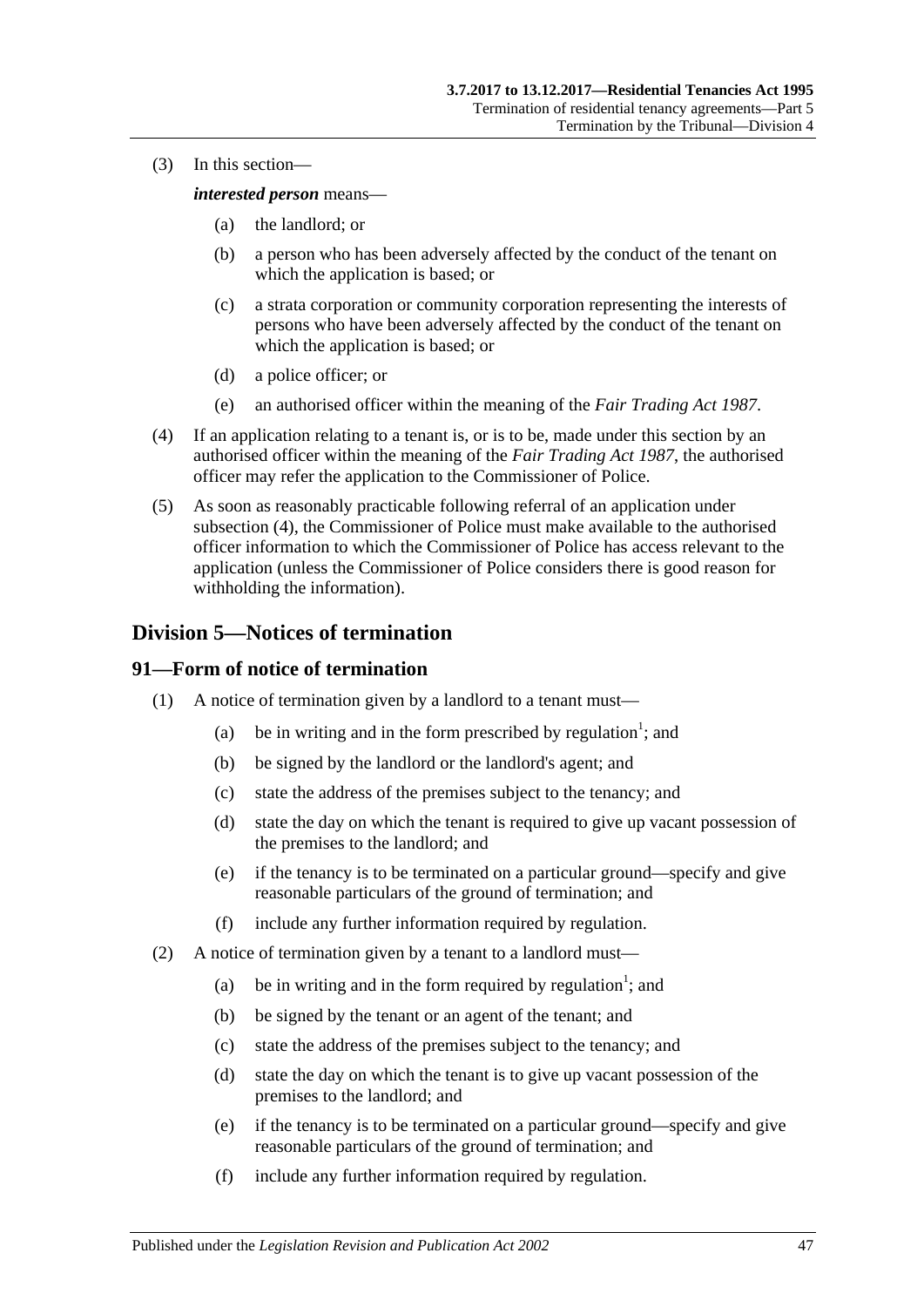#### **Note—**

1 The *[Acts Interpretation Act](http://www.legislation.sa.gov.au/index.aspx?action=legref&type=act&legtitle=Acts%20Interpretation%20Act%201915) 1915* allows some divergence from the prescribed form providing that the form actually used is to the same effect.

#### **92—Termination of periodic tenancy**

A notice terminating a periodic tenancy under this Act is not ineffectual because—

- (a) the period of notice is less than would, apart from this Act, have been required at law; or
- (b) the day on which the tenancy is to end is not the last day of a period of the tenancy.

#### <span id="page-47-0"></span>**92A—Notice of termination void if no action taken**

 $If$ <sub>—</sub>

- (a) a notice of termination is given to a landlord or tenant; and
- (b) the tenant has not given up vacant possession of the residential premises to the landlord within 1 month after the day on which he or she is to do so in accordance with the notice; and
- (c) the landlord has not, within that period, applied to the Tribunal for an order for possession of the premises,

the notice of termination is ineffectual and the residential tenancy will be taken not to have been terminated.

### **Division 6—Repossession of premises**

#### **93—Order for possession**

(1) If a residential tenancy is terminated by notice of termination under this Act or, in the case of a tenancy under which the South Australian Housing Trust is landlord, under the residential tenancy agreement, the landlord may apply to the Tribunal for an order for possession of the premises.

**Note—**

The landlord may not make the application if the notice of termination is ineffectual unde[r section](#page-47-0) 92A.

- (2) If the Tribunal is satisfied that the tenancy has been terminated, the Tribunal may make an order for possession of the premises.
- (3) The order for possession will take effect on a date specified by the Tribunal in the order, being a date not more than seven days after the date of the order unless the operation of the order for possession is suspended<sup>1</sup>.
- <span id="page-47-1"></span>(4) However, if the Tribunal, although satisfied that the landlord is entitled to an order for possession of the premises, is satisfied by the tenant that the grant of an order for immediate possession of the premises would cause severe hardship to the tenant, the Tribunal may—
	- (a) suspend the operation of the order for possession for up to 90 days; and
	- (b) extend the operation of the residential tenancy agreement until the landlord obtains vacant possession of the premises from the tenant.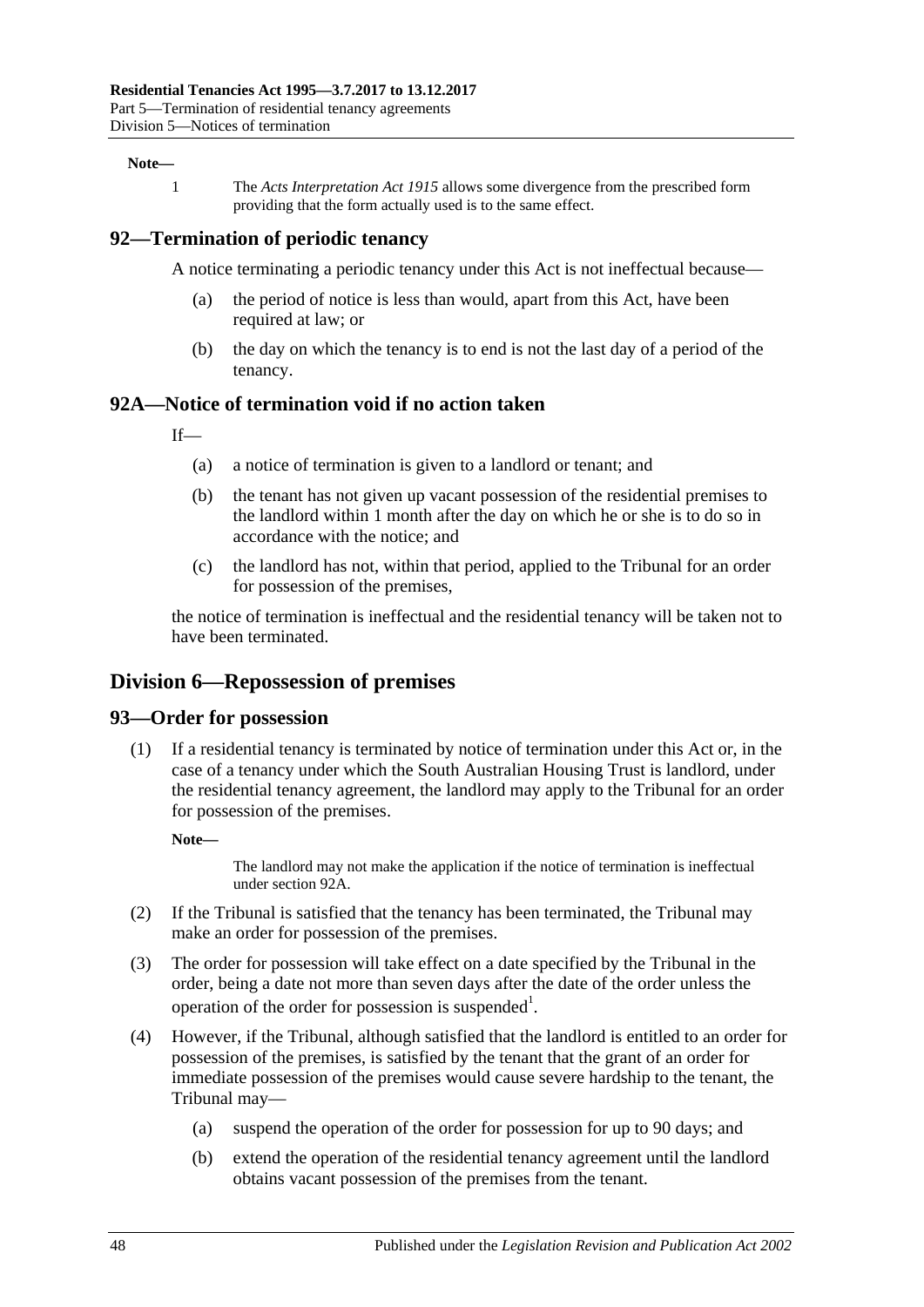- (4a) In extending the operation of the residential tenancy agreement, the Tribunal may make modifications to the agreement that it considers appropriate (but the modifications cannot reduce the tenant's financial obligations under the agreement).
- <span id="page-48-0"></span>(5) If the tenant fails to comply with an order for possession, the landlord is entitled to compensation for any loss caused by that failure.
- (6) The Tribunal may, on application by the landlord, order the tenant to pay to the landlord compensation to which the landlord is entitled under [subsection](#page-48-0) (5).

#### **Note—**

1 See [subsection](#page-47-1) (4).

### **94—Abandoned premises**

- (1) The Tribunal may, on application by a landlord—
	- (a) declare that a tenant abandoned premises on a day stated in the declaration; and
	- (b) make an order for immediate possession of the premises.
- (1a) In determining whether a tenant has abandoned premises, the Tribunal may have regard to—
	- (a) any failure by the tenant to pay rent or to carry out obligations under the residential tenancy agreement; and
	- (b) any evidence suggesting that the tenant no longer occupies the premises as a place of residence; and
	- (c) any other matter the Tribunal thinks fit.
- (2) A tenant is taken to have abandoned the premises on the day stated in a declaration under this section.
- (3) If a tenant has abandoned premises, the landlord is entitled to compensation for any loss (including loss of rent) caused by the abandonment.
- (4) However, the landlord must take reasonable steps to mitigate any loss and is not entitled to compensation for loss that could have been avoided by those steps.
- (5) The Tribunal may, on application by the landlord, order the tenant to pay to the landlord compensation to which the landlord is entitled under this section.

#### **95—Repossession of premises**

A person must not enter premises for the purpose of taking possession of the premises before, or after, the end of a residential tenancy unless—

- (a) the tenant abandons, or voluntarily gives up possession of, the premises; or
- (ab) the person is authorised to take possession of the premises by force of a notice to vacate issued in respect of the premises; or
- (b) the person is authorised to take possession of the premises under the order of a court or the Tribunal.

Maximum penalty: \$5 000.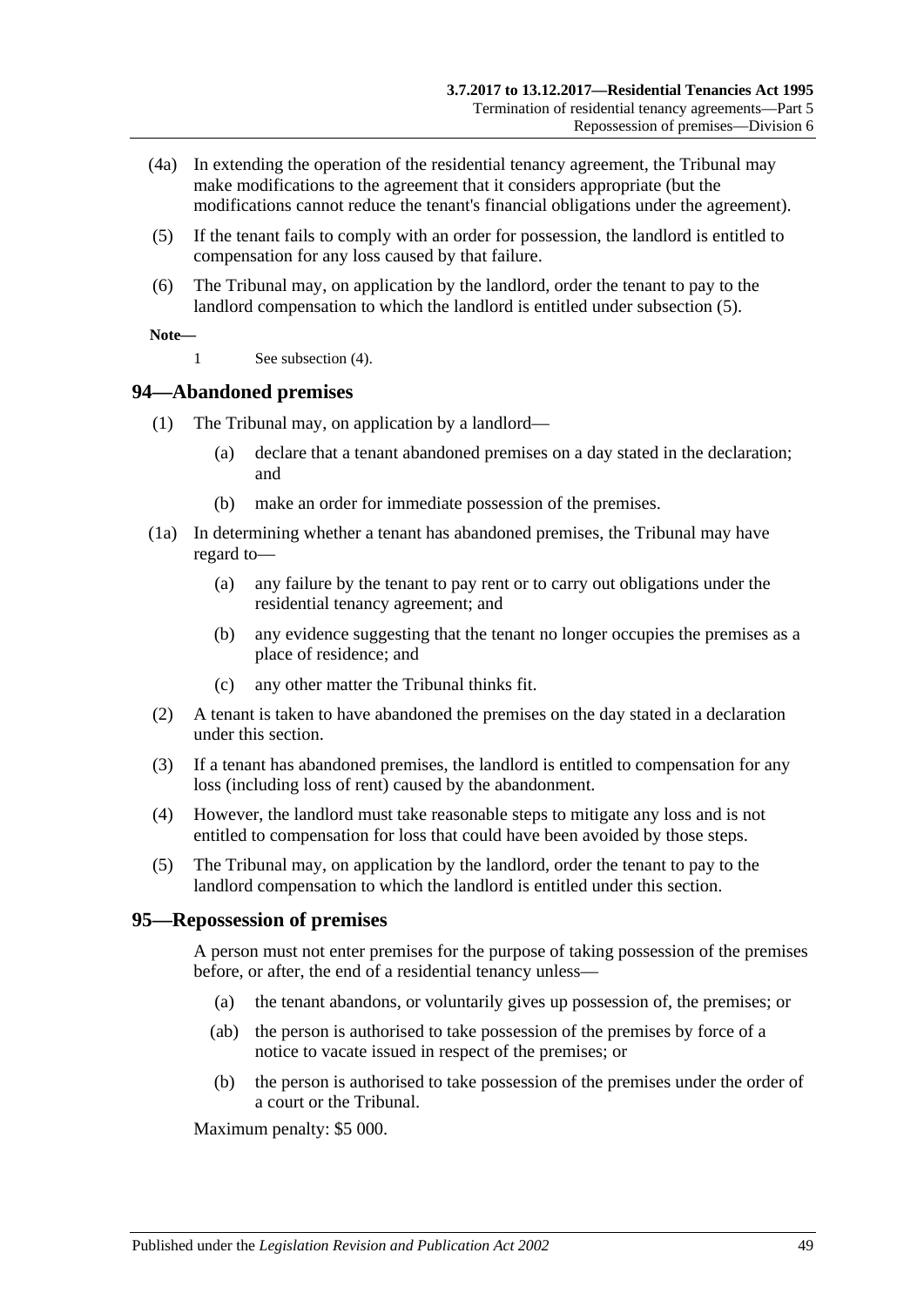# <span id="page-49-0"></span>**96—Forfeiture of head tenancy not to result automatically in destruction of right to possession under residential tenancy agreement**

- <span id="page-49-1"></span>(1) A person cannot take possession of residential premises subject to a residential tenancy agreement so as to defeat the tenant's right to possession under the residential tenancy agreement unless an order for possession of the premises is made by a court or the Tribunal.
- <span id="page-49-2"></span>(1a) An order under [subsection](#page-49-1) (1) must be served on the tenant and takes effect—
	- (a) in the case of an order made in favour of a mortgagee—30 days after the day on which it is served or at such later time as is specified by the court or the Tribunal; and
	- (b) in any other case—at such time as is specified by the court or the Tribunal.
- <span id="page-49-3"></span>(1b) If an order of a kind referred to in [subsection](#page-49-2)  $(1a)(a)$  is made, the tenant—
	- (a) is not required to pay any rent, fee or other charge in respect of his or her occupation of the residential premises in the period following service of the order; and
	- (b) is entitled to compensation for any rent paid in respect of that period.
- (1c) The Tribunal may, on application by the tenant, order a person to whom rent has been paid to pay to the tenant compensation to which the tenant is entitled under [subsection](#page-49-3) (1b).
- <span id="page-49-4"></span>(2) If a person is entitled to possession of residential premises as against a person who granted a residential tenancy, a court before which proceedings for possession of the premises are brought, or the Tribunal, may, on application by an interested person, vest the residential tenancy agreement in the person who would, but for the agreement, be entitled to possession of the premises so that the tenant holds the premises directly from that person as landlord.
- (3) An order may be made under [subsection](#page-49-4) (2) on terms and conditions the court or Tribunal considers just.

# **Division 7—Abandoned property**

### **97—Abandoned property**

- (1) This Division applies to property (*abandoned property*) that is left on residential premises by a tenant after termination of a residential tenancy agreement.
- (2) Nothing in this Division affects any obligation a landlord may have in relation to property left on the premises under another Act or law.

### **97A—Offence to deal with abandoned property in unauthorised way**

A landlord must not deal with abandoned property otherwise than in accordance with this Division.

Maximum penalty: \$2 500.

#### **97B—Action to deal with abandoned property other than personal documents**

(1) This section applies to abandoned property other than personal documents.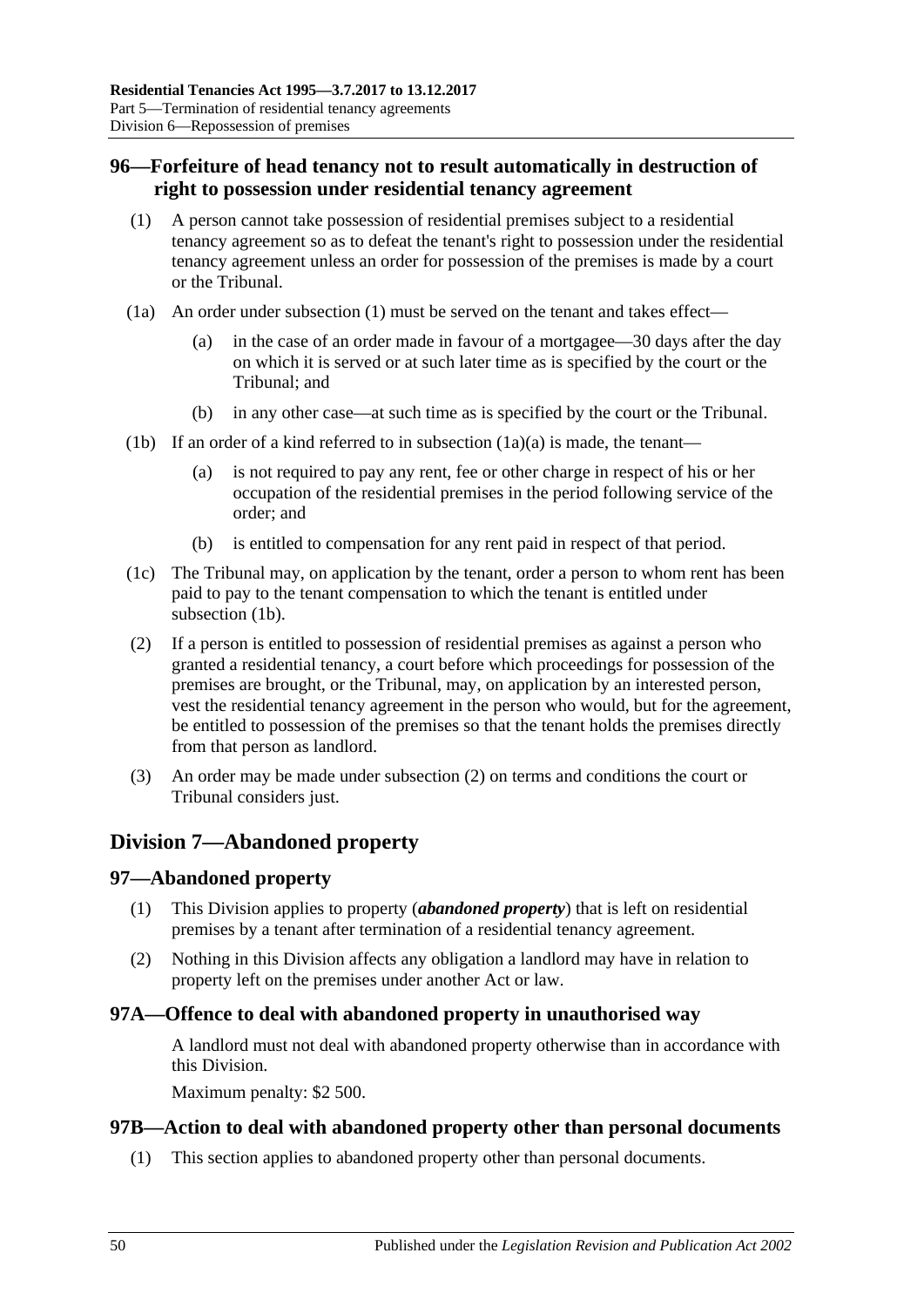- <span id="page-50-0"></span>(2) The landlord may, at any time after recovering possession of the premises, remove from the premises and destroy or dispose of abandoned property consisting of perishable goods.
- (2a) The landlord must, within the period of 2 days after recovering possession of the premises, allow the tenant access to the premises to reclaim abandoned property.
- <span id="page-50-1"></span>(3) The landlord may, when at least 2 days have passed after recovering possession of the premises, remove from the premises and destroy or dispose of abandoned property, other than perishable goods, if the value of the property is less than a fair estimate of the cost of removal, storage and sale of the property.
- (4) If there is abandoned property (other than personal documents) on the premises that may not be dealt with under [subsection](#page-50-0) (2) or [\(3\)](#page-50-1) (*valuable abandoned property*), the landlord must—
	- (a) as soon as practicable, make reasonable attempts to notify the tenant that such property has been found on the premises; and
	- (b) take reasonable steps to keep the property safe until at least 28 days after possession of the premises is recovered.
- <span id="page-50-2"></span>(5) A person who is entitled to possession of valuable abandoned property may reclaim the property by paying to the landlord the reasonable costs incurred by the landlord in dealing with the property in accordance with this Division and any other reasonable costs incurred by the landlord as a result of the property being left on the premises.
- (6) If valuable abandoned property is not reclaimed within the period of 28 days referred to in [subsection](#page-50-2) (4)(b), the landlord may, subject to the regulations, sell or otherwise lawfully dispose of the property (as if the landlord were the owner of the property).
- (7) If valuable abandoned property is sold in accordance with this section, or if any other abandoned property is sold by the landlord, the landlord—
	- (a) may retain out of the proceeds of sale—
		- (i) the reasonable costs incurred by the landlord in dealing with the property in accordance with this Division and any other reasonable costs incurred by the landlord as a result of the property being left on the premises; and
		- (ii) any amounts owed to the landlord under the residential tenancy agreement; and
	- (b) must pay the balance (if any) to the owner of the property, or if the identity and address of the owner are not known to, or reasonably ascertainable by, the landlord, to the Commissioner for the credit of the Fund.
- (8) If a dispute arises between a landlord and tenant about the exercise of powers conferred by this section, the Tribunal may, on application by either party to the dispute, make orders resolving the matters in dispute.

### **97C—Action to deal with abandoned personal documents**

(1) This section applies to abandoned property consisting of personal documents.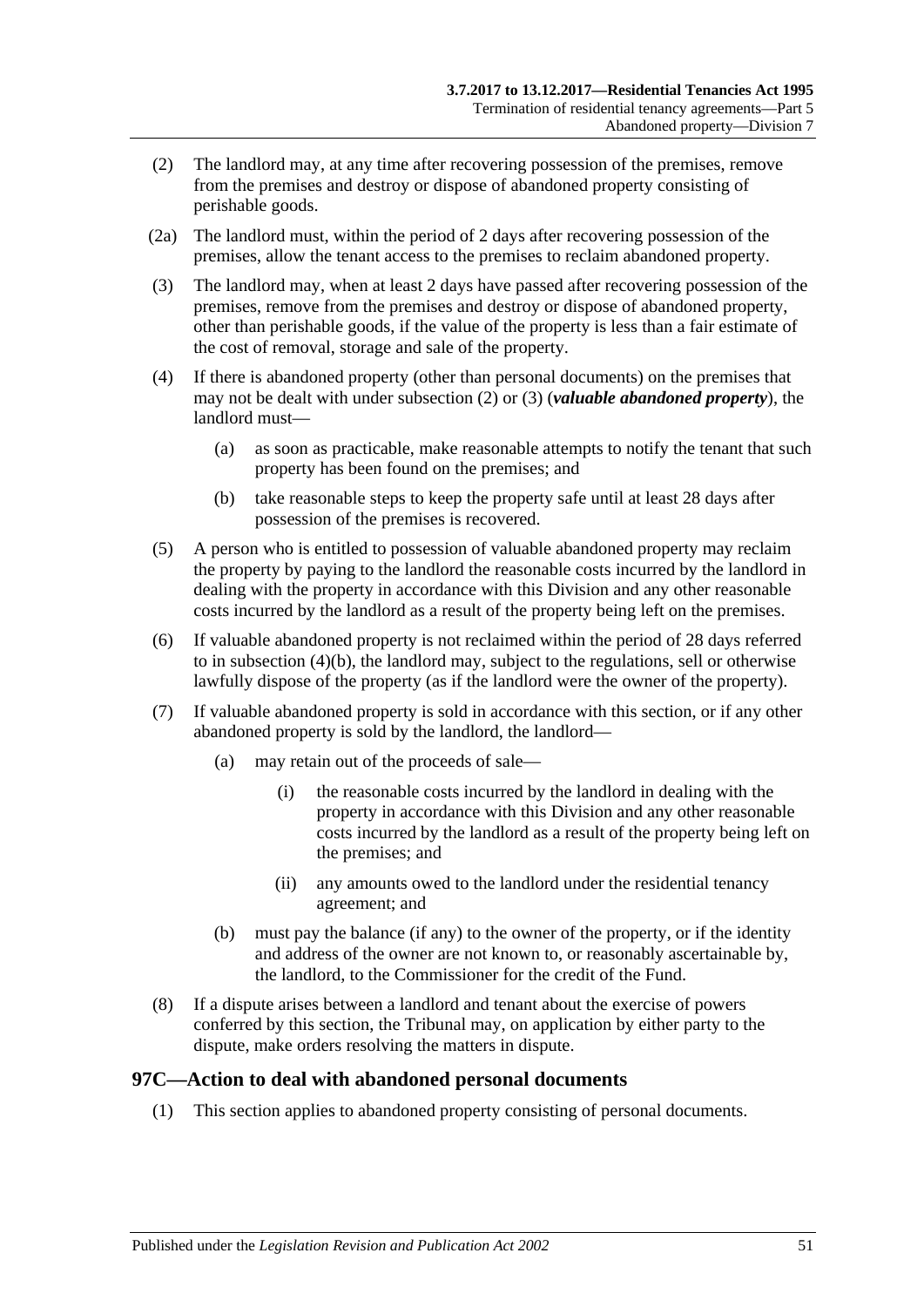- (2) The landlord must—
	- (a) as soon as practicable, make reasonable attempts to notify the tenant that the documents have been found on the premises; and
	- (b) take reasonable steps to keep the documents safe until at least 28 days after possession of the premises is recovered.
- <span id="page-51-1"></span><span id="page-51-0"></span>(3) If the personal documents are not reclaimed by the tenant within the 28 day period referred to in [subsection](#page-51-0) (2)(b), the landlord may destroy or dispose of the documents.
- (4) [Subsection](#page-51-1) (3) applies subject to any Act relating to the preservation of records.

### **Division 8—Enforcement of orders for possession**

#### **99—Enforcement of orders for possession**

- (1) If an order for possession of premises is made by the Tribunal and the person in whose favour the order was made advises the Tribunal, within 14 days of the day on which the order takes effect or such longer period as the Tribunal may allow, that the order has not been complied with—
	- (a) the order is enforceable by a bailiff (and, subject to [subsection](#page-51-2) (3), only by a bailiff); and
	- (b) the bailiff must enforce the order as soon as is practicable after the Tribunal is advised that it has not been complied with.
- (2) A bailiff enforcing an order for possession of premises may enter the premises, ask questions and take all steps as are reasonably necessary for the purpose of enforcing the order.
- <span id="page-51-2"></span>(3) A police officer must, if requested by a bailiff, assist the bailiff in enforcing an order for possession.
- (4) In the exercise of the powers conferred by this section a bailiff may use the force that is reasonable and necessary in the circumstances.
- (5) A person must not hinder or obstruct a bailiff in the exercise of the powers conferred by this section.

Maximum penalty: \$2 500.

- (6) A person questioned pursuant to this section must not refuse or fail to answer the question to the best of his or her knowledge, information and belief. Maximum penalty: \$2 500.
- (7) However, a person is not obliged to answer a question under this section if to do so might tend to incriminate the person or to make the person liable to a penalty, or would require the disclosure of information that is privileged under the principles of legal professional privilege.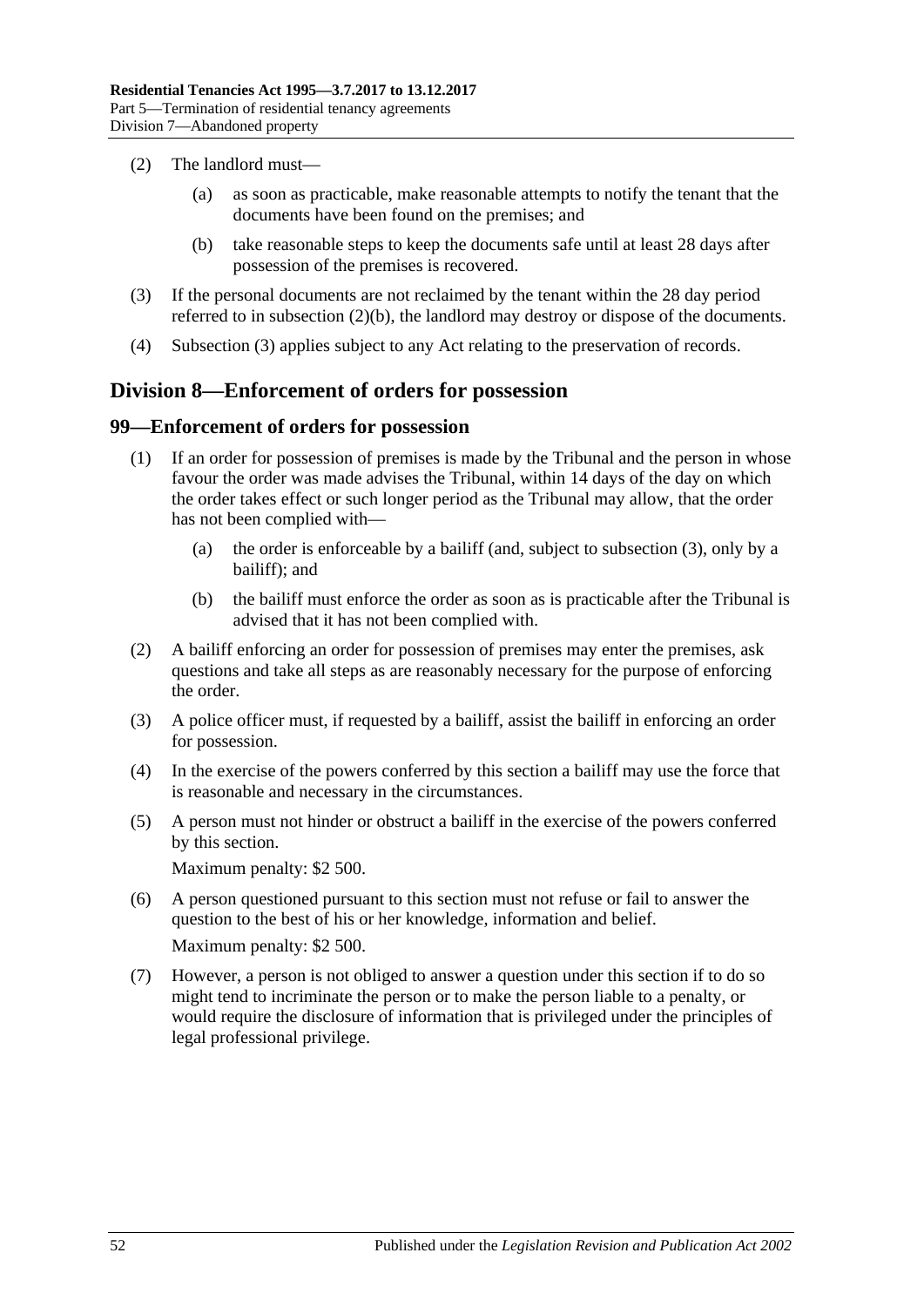# **Part 5A—Residential tenancy databases**

#### **99A—Definitions**

In this Division—

*agent* of a landlord means a person employed, or otherwise authorised, by the landlord to act as the landlord's agent;

*database* means a system, device or other thing used for storing information, whether electronically or in some other form;

*database operator* means an entity that operates a residential tenancy database;

*inaccurate*, in relation to personal information in a residential tenancy database, includes information that is inaccurate because—

- (a) the information indicates that the person owes a landlord an amount that is more than the bond for a residential tenancy agreement; and
- (b) the amount owed was paid to the landlord more than 3 months after the amount became due;

**Note—**

If the amount is paid to the landlord within 3 months after the amount became due, the information would be out of date. See definition of *out of date*, [paragraph](#page-52-0) (a).

*list* personal information in a residential tenancy database means—

- (a) enter the personal information into the database; or
- (b) give the personal information to a database operator or someone else for entry into the database,

and includes amend personal information about a person in the database to include additional personal information about the person;

<span id="page-52-0"></span>*out of date*, in relation to personal information in a residential tenancy database, means the information is no longer accurate because—

- (a) for a listing made on the basis the person owes a landlord an amount that is more than the bond for a residential tenancy agreement—the amount owed was paid to the landlord within 3 months after the amount became due; or
- (b) for a listing made on the basis the Tribunal has made an order terminating the residential tenancy agreement—the order has been set aside, varied or quashed on review or appeal;

*personal information* means information (including an individual's name) or an opinion, whether true or not, about an individual whose identity is apparent, or can reasonably be ascertained, from the information or opinion;

*residential tenancy database* means a database—

- (a) containing personal information—
	- (i) relating to, or arising from, the occupation of residential premises under a residential tenancy agreement; or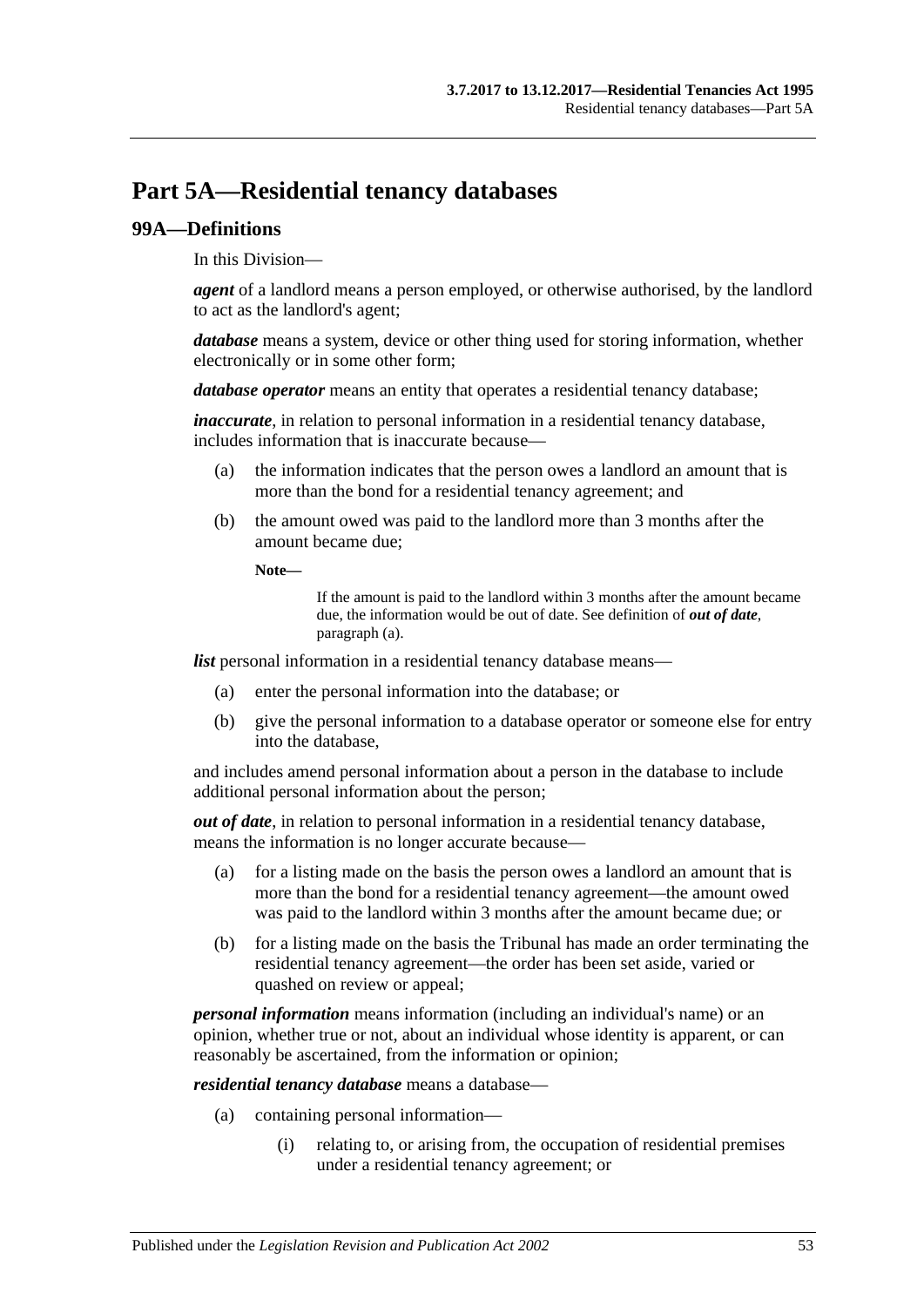- (ii) entered into the database for reasons relating to, or arising from, the occupation of residential premises under a residential tenancy agreement; and
- (b) with an intended purpose of use by landlords or agents of landlords for checking a person's tenancy history for deciding whether a residential tenancy agreement should be entered into with the person.

**Note—**

For statutory provisions relating to reports provided otherwise than through the use of a residential tenancy database see Part 4 of the *[Fair Trading Act](http://www.legislation.sa.gov.au/index.aspx?action=legref&type=act&legtitle=Fair%20Trading%20Act%201987) 1987*.

### **99B—Application**

This Division does not apply to a residential tenancy database kept by an entity (including a department of the government of a State or Territory) for use only by that entity or its officers, employees or agents.

### **99C—Extra-territorial operation of Part**

- (1) This section applies if—
	- (a) a person does an act, or makes an omission, outside the State in relation to personal information—
		- (i) about a person who resides in the State; or
		- (ii) relating to, or arising from, the occupation of residential premises in the State; or
		- (iii) entered into a residential tenancy database for reasons relating to, or arising from, the occupation of residential premises in the State; and
	- (b) the act or omission would constitute an offence against a provision of this Part if it were done or made by the person within the State.
- <span id="page-53-0"></span>(2) The person commits an offence of the same kind as that mentioned in [subsection](#page-53-0) (1)(b) and may be charged with and convicted of the offence.

#### **99D—Notice of usual use of database**

- (1) This section applies if—
	- (a) a person (the *applicant*) applies to a landlord, whether or not through the landlord's agent, to enter into a residential tenancy agreement; and
	- (b) the landlord or, if the application is made through the landlord's agent, the landlord or agent usually uses 1 or more residential tenancy databases for deciding whether a residential tenancy agreement should be entered into with a person.
- <span id="page-53-2"></span><span id="page-53-1"></span>(2) The landlord or agent must, when the application is made, give the applicant written notice stating the following:
	- (a) the name of each residential tenancy database the landlord or agent usually uses, or may use, for deciding whether a residential tenancy agreement should be entered into with a person;
	- (b) that the reason the landlord or agent uses a residential tenancy database mentioned in [paragraph](#page-53-1) (a) is for checking an applicant's tenancy history;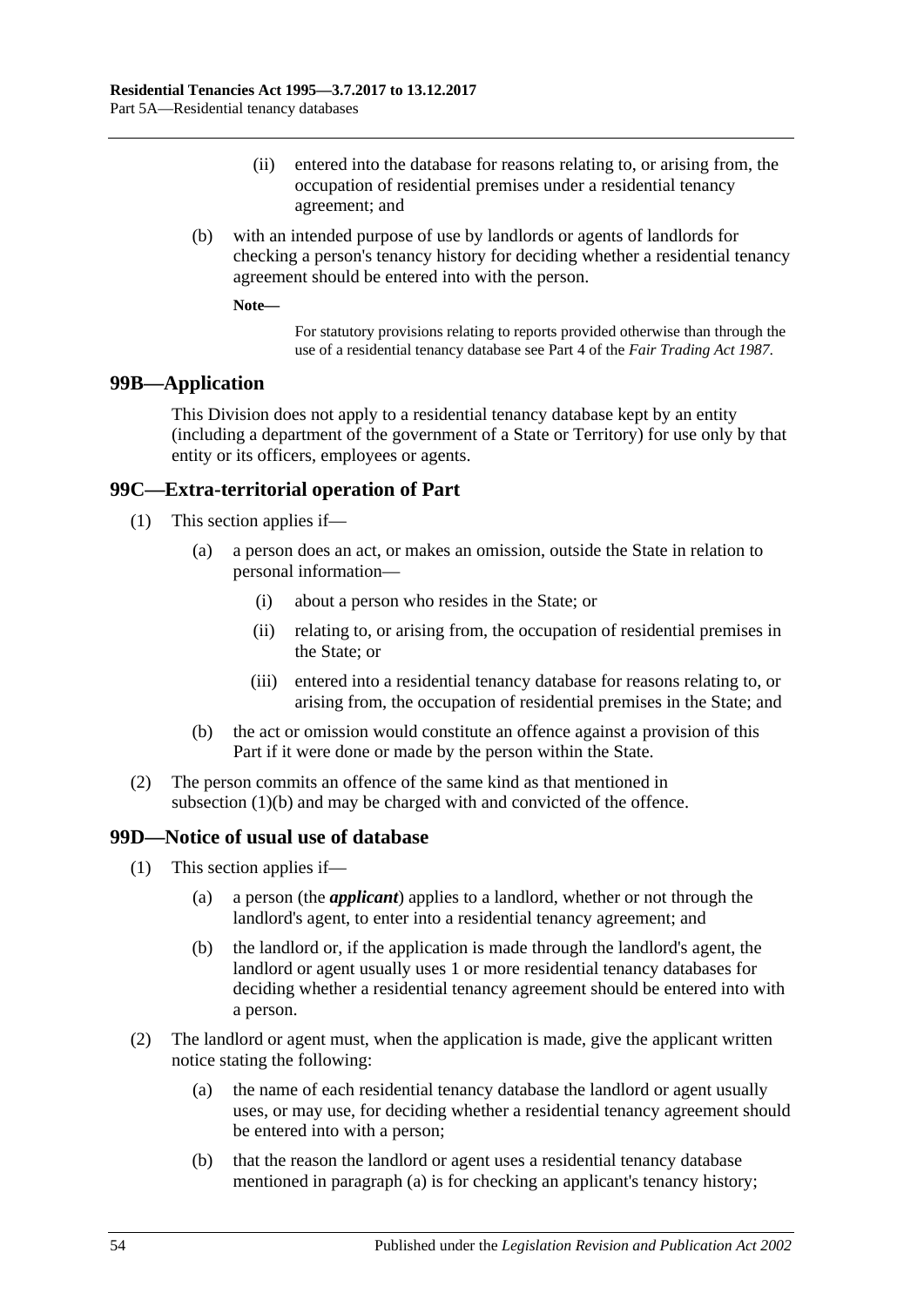(c) for each residential tenancy database mentioned in [paragraph](#page-53-1) (a), how persons may contact the database operator who operates the database and obtain information from the operator.

Maximum penalty: \$5 000.

Expiation fee: \$315.

- (3) [Subsection](#page-53-2) (2) applies in relation to a residential tenancy database whether or not the landlord or agent intends to use the database for deciding whether a residential tenancy agreement should be entered into with the applicant.
- (4) However, the landlord or agent is not required to give the written notice mentioned in [subsection](#page-53-2) (2) if a written notice stating the matters mentioned in the subsection was given to the applicant not more than 7 days before the application was made.

#### **Example—**

The landlord or agent gave a written notice stating the matters mentioned in [subsection](#page-53-2) (2) to the applicant when the applicant obtained the application form and that happened less than 7 days before the applicant made the application.

### **99E—Notice of listing if database used**

- (1) This section applies if—
	- (a) a person (the *applicant*) applies to a landlord, whether or not through the landlord's agent, to enter into a residential tenancy agreement; and
	- (b) the landlord or, if the application is made through the landlord's agent, the landlord or agent uses a residential tenancy database for checking whether personal information about the applicant is in the database; and
	- (c) personal information about the applicant is in the database.
- <span id="page-54-1"></span>(2) The landlord or agent must, as soon as possible but within 7 days after using the database, give the applicant a written notice stating—
	- (a) the name of the database; and
	- (b) that personal information about the applicant is in the database; and
	- (c) the name of each person who listed the personal information in the database; and
	- (d) how and in what circumstances the applicant can have the personal information removed or amended under this Division.

Maximum penalty: \$5 000.

Expiation fee: \$315.

(3) However, [subsection](#page-54-1) (2)(c) requires the written notice to state the name of a person only if the person is identified in the residential tenancy database as the person who listed the personal information in the database.

### <span id="page-54-0"></span>**99F—Listing can be made only for particular breaches by particular persons**

- (1) A landlord, landlord's agent or database operator may only list personal information about a person in a residential tenancy database if—
	- (a) the person was named as a tenant in a residential tenancy agreement that has ended; and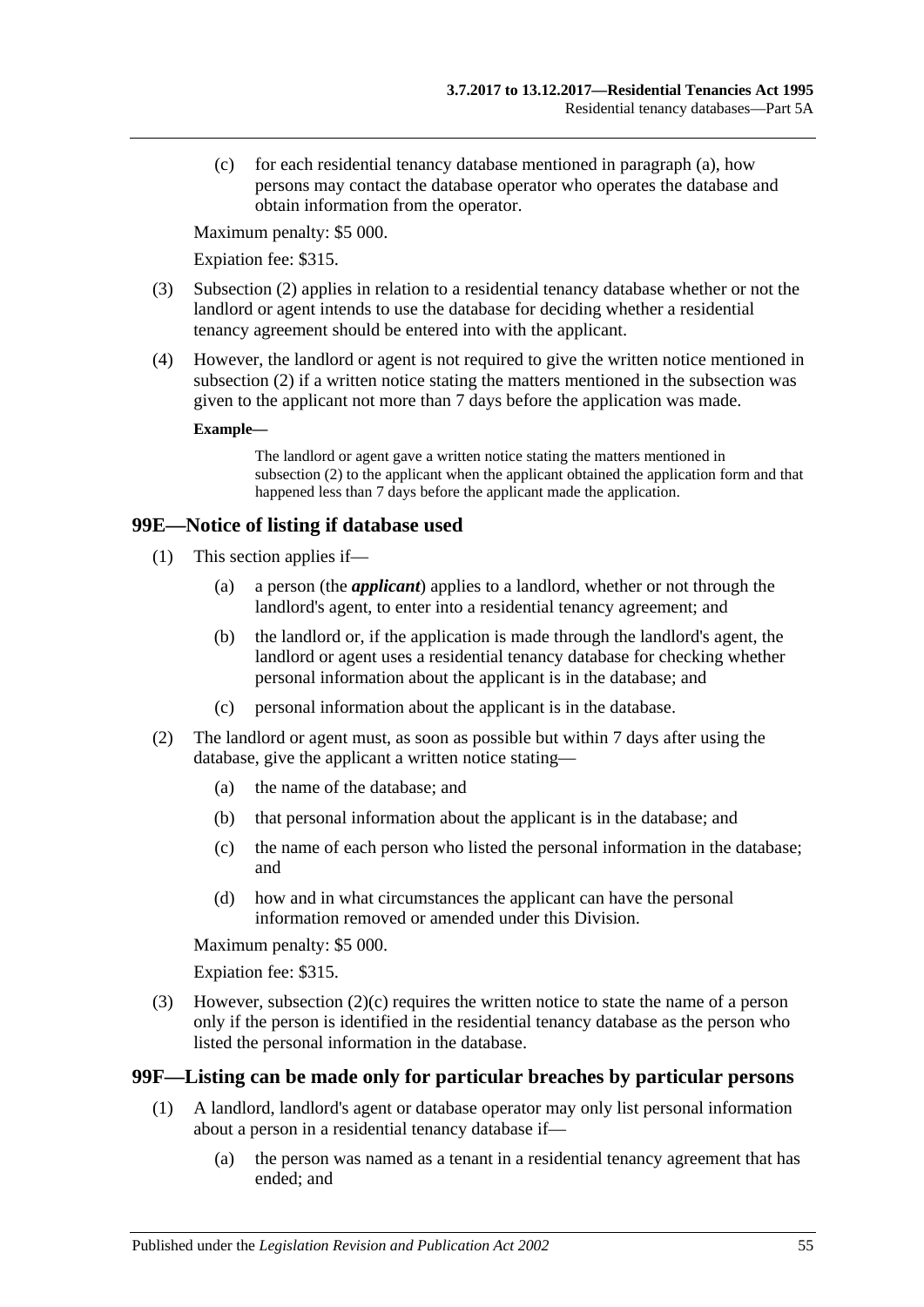- (b) the person has breached the agreement; and
- (c) because of the breach, either—
	- (i) the person owes the landlord an amount that is more than the bond for the agreement; or
	- (ii) the Tribunal has made an order terminating the residential tenancy agreement; and
- (d) the personal information—
	- (i) relates only to the breach; and
	- (ii) is accurate, complete and unambiguous; and
- <span id="page-55-0"></span>(e) the Tribunal has not made an order under section [89A\(4\)\(d\)](#page-43-2) prohibiting the listing.

Maximum penalty: \$5 000.

(2) Without limiting [subsection](#page-55-0)  $(1)(d)(ii)$ , the personal information must indicate the nature of the breach.

#### **Examples of how personal information can indicate nature of breach—**

- including the words "rent arrears" in personal information about a person who has breached a residential tenancy agreement by failing to pay rent;
- including the words "damage to premises" in the personal information about a person who has breached a residential tenancy agreement by damaging premises.

#### <span id="page-55-1"></span>**99G—Further restriction on listing**

- (1) A landlord, landlord's agent or database operator must not list personal information about a person in a residential tenancy database unless the landlord, agent or operator—
	- (a) has, without charging a fee—
		- (i) given the person a copy of the personal information; or
		- (ii) taken other reasonable steps to disclose the personal information to the person; and
	- (b) has given the person at least 14 days to review the personal information and make submissions—
		- (i) objecting to its entry into the database; or
		- (ii) about its accuracy, completeness and clarity; and
	- (c) has considered any submissions made.

<span id="page-55-2"></span>Maximum penalty: \$5 000.

- <span id="page-55-3"></span>(2) [Subsection](#page-55-1) (1) does not apply if the landlord, landlord's agent or database operator cannot locate the person after making reasonable enquiries.
- (3) [Subsection](#page-55-2) (1)(b) and [\(c\)](#page-55-3) do not apply—
	- (a) to information that, at the time of the listing, is contained in publicly available court or Tribunal records; or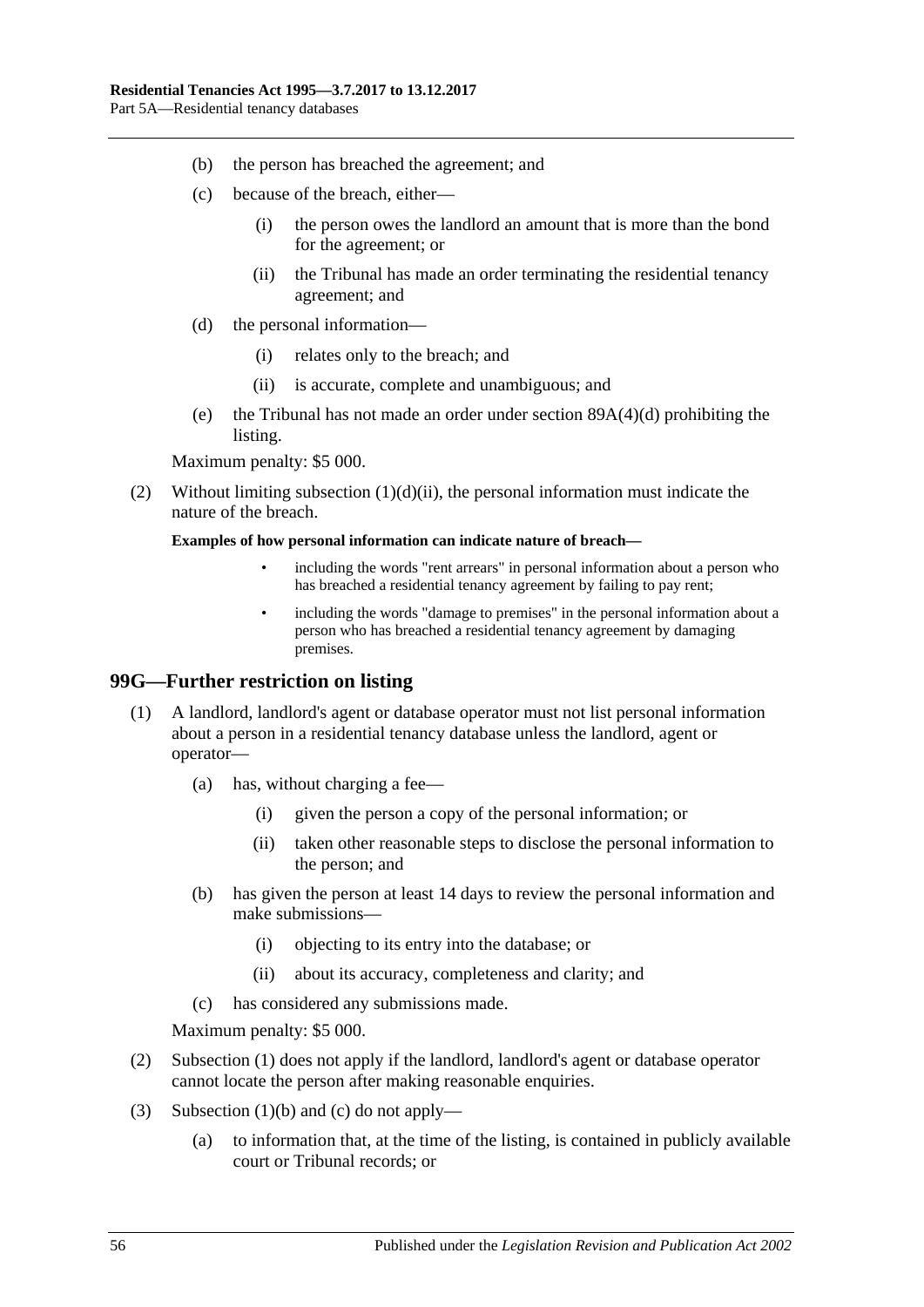(b) to a listing involving only an amendment of personal information about a person under [section](#page-56-0) 99H.

#### <span id="page-56-0"></span>**99H—Ensuring quality of listing—landlord's or agent's obligation**

- (1) This section applies if a landlord or landlord's agent who lists personal information in a residential tenancy database becomes aware that the information is inaccurate, incomplete, ambiguous or out of date.
- <span id="page-56-1"></span>(2) The landlord or agent must, within 7 days, give written notice of the following to the database operator who keeps the database:
	- (a) if the information is inaccurate, incomplete, or ambiguous—
		- (i) that the information is inaccurate, incomplete or ambiguous; and
		- (ii) how the information must be amended so that it is no longer inaccurate, incomplete or ambiguous;

#### **Example—**

A landlord lists, in a residential tenancy database, personal information about a tenant who owes the landlord an amount that is more than the bond for a residential tenancy agreement. The tenant pays the amount owed to the landlord more than 3 months after the amount became due. The landlord must, within 7 days after the landlord becomes aware of the payment, give the database operator who keeps the database written notice of—

- (a) the personal information being inaccurate; and
- (b) the details of the payment to be included in the personal information so that it is no longer inaccurate.
- (b) if the information is out of date—that the information is out of date and must be removed.

Maximum penalty: \$5 000.

(3) The landlord or agent must keep a copy of the written notice for 1 year after it was given under [subsection](#page-56-1) (2).

Maximum penalty: \$5 000.

#### **99I—Ensuring quality of listing—database operator's obligation**

- (1) This section applies if a landlord or landlord's agent who has listed personal information in a tenancy database gives the database operator who operates the database a written notice stating that the personal information must be—
	- (a) amended in a stated way to make it accurate, complete and unambiguous; or
	- (b) removed.
- (2) The database operator must amend the personal information in the stated way, or remove the personal information, within 14 days after the operator is given the written notice.

Maximum penalty: \$5 000.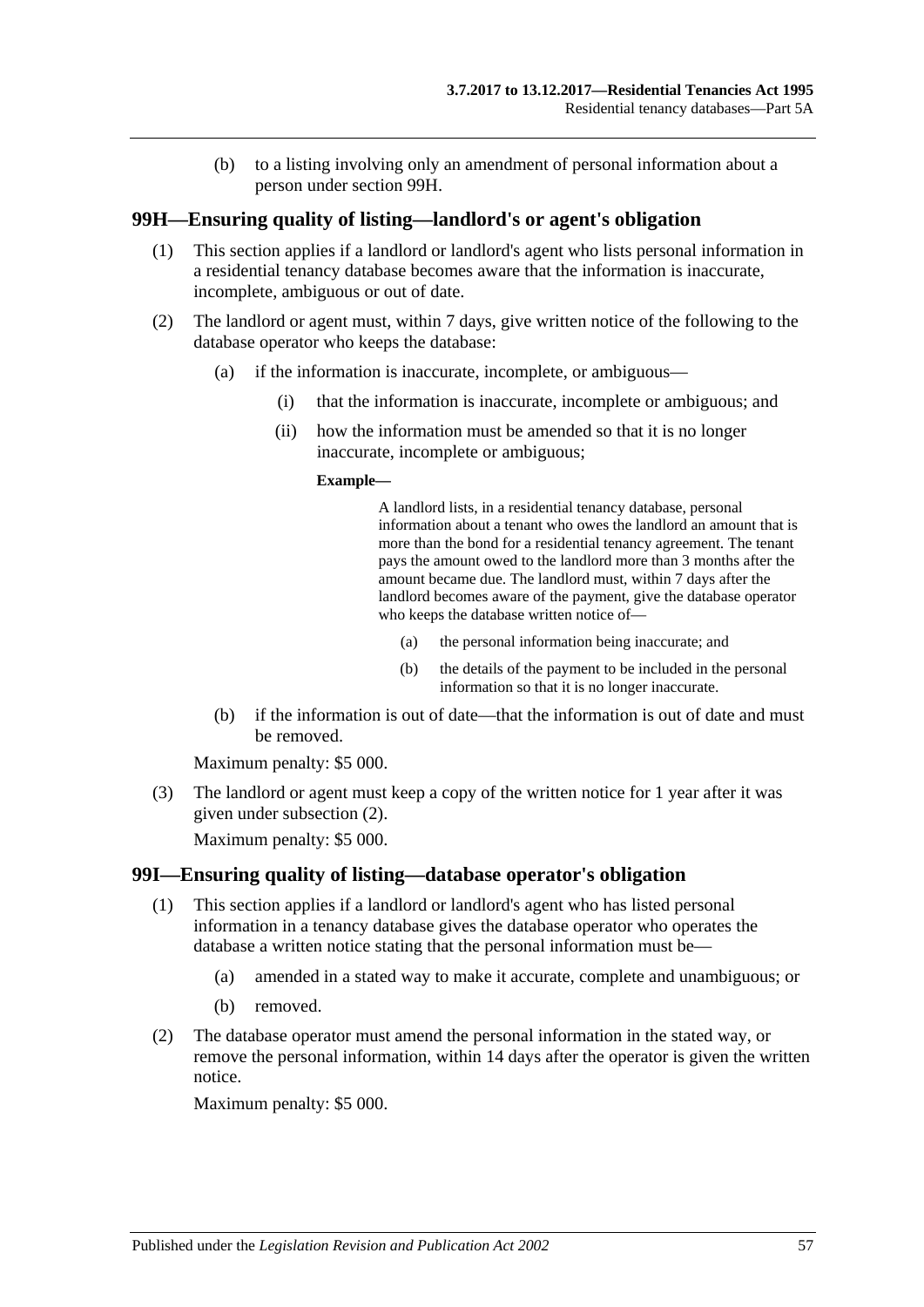### <span id="page-57-0"></span>**99J—Providing copy of personal information listed**

- (1) A landlord or landlord's agent who lists personal information about a person in a residential tenancy database must, if asked in writing by the person, give the person a copy of the information within 14 days after the request is made. Maximum penalty: \$5 000.
- <span id="page-57-1"></span>(2) A database operator must, if asked in writing by a person whose personal information is in the residential tenancy database kept by the operator, give the person a copy of the information within 14 days after the request is made.

Maximum penalty: \$5 000.

- (3) If a landlord or landlord's agent charges a fee for giving personal information under [subsection](#page-57-0) (1), or a database operator charges a fee for giving personal information under [subsection](#page-57-1) (2), the subsection applies only if the fee has been paid.
- (4) A fee charged by a landlord or landlord's agent for giving personal information under [subsection](#page-57-0) (1), or by a database operator for giving personal information under [subsection](#page-57-1) (2)—
	- (a) must not be excessive; and
	- (b) must not apply to lodging a request for the information.

### <span id="page-57-4"></span>**99K—Keeping personal information listed**

- <span id="page-57-3"></span><span id="page-57-2"></span>(1) A database operator must not keep personal information about a particular person in the operator's residential tenancy database for longer than—
	- (a) 3 years; or
	- (b) if, under the national privacy principles, the operator of the database is required to remove the personal information before the end of the 3 year period mentioned in [paragraph](#page-57-2) (a)—the period ending when the information must be removed under the national privacy principles.

Maximum penalty: \$5 000.

Expiation fee: \$315.

- (2) However, a database operator may keep the person's name in the operator's residential tenancy database for longer than the period stated in [subsection](#page-57-2)  $(1)(a)$  or [\(b\)](#page-57-3) if—
	- (a) other personal information about the person in the database is attached to the name; and
	- (b) the other personal information is not required to be removed under [subsection](#page-57-4) (1) or another law.
- (3) This section does not limit the operation of another provision of this Part or any other law that requires the removal of the personal information.
- (4) In this section—

*national privacy principles* means the principles stated in Schedule 3 of the *Privacy Act 1988* of the Commonwealth.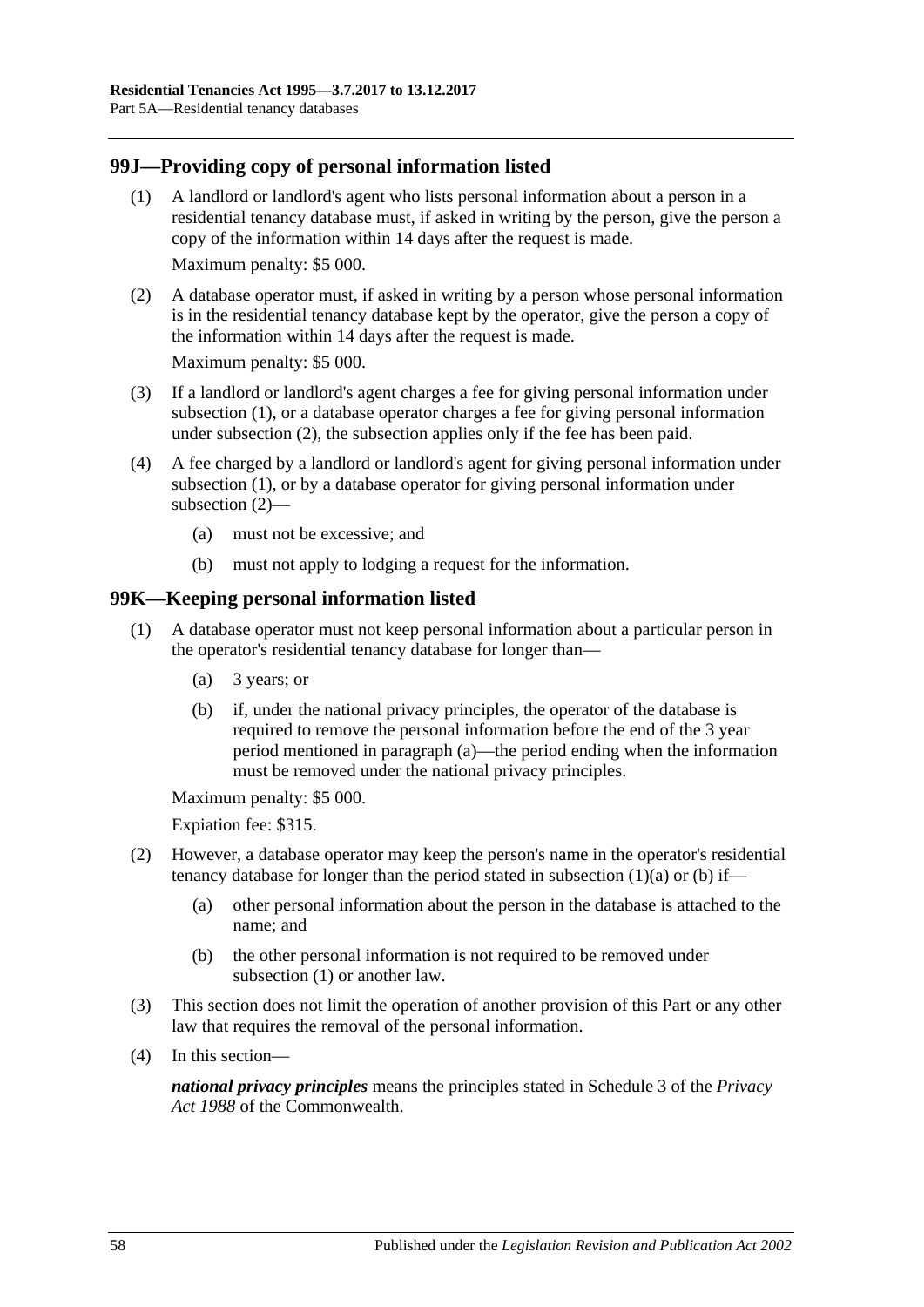#### <span id="page-58-0"></span>**99L—Powers of Tribunal**

- (1) The Tribunal may, on the application of the Commissioner or a person whose personal information is in a residential tenancy database, make such orders against a landlord, landlord's agent or database operator as may be necessary or expedient in the opinion of the Tribunal to ensure compliance with this Part or any provision of this Part.
- <span id="page-58-1"></span>(2) If a database operator commits an offence against this Part, the Tribunal may, on the application of the Commissioner, make an order requiring the database operator to comply with conditions specified in the order in relation to a residential tenancy database operated by the operator.
- (3) An order under [subsection](#page-58-0) (1) or [\(2\)](#page-58-1) is effective for such period as may be specified in the order or until further order of the Tribunal.

#### **99M—Notifying relevant non-parties of Tribunal order about listing**

- (1) This section applies if—
	- (a) the Tribunal makes an order that a person must, in relation to a residential tenancy database—
		- (i) amend personal information in a stated way; or
		- (ii) remove all or particular personal information about a person; and
	- (b) the person against whom the order is made (the *relevant person*) is not a party to the proceedings before the Tribunal.
- (2) The Tribunal must ensure that a copy of the order is given to the relevant person.

# **Part 6—Residential Tenancies Fund**

#### **100—Residential Tenancies Fund**

- (1) The fund entitled the *Residential Tenancies Fund* continues in existence.
- (2) The Fund is to be kept and administered by the Commissioner.
- (3) The Fund consists of the amounts received by the Commissioner by way of bonds, and other amounts paid into the Fund under this Act.
- (4) The Fund may be invested as approved by the Minister.
- (5) The Commissioner will make repayments in respect of bonds from the Fund.
- (6) In this section—

*bond* includes a bond within the meaning of [Part 7.](#page-59-0)

#### **101—Application of income**

- (1) The income derived from investment of the Fund may be applied—
	- (a) towards the costs of—
		- (i) administering and enforcing this Act and the *[Residential Parks](http://www.legislation.sa.gov.au/index.aspx?action=legref&type=act&legtitle=Residential%20Parks%20Act%202007)  Act [2007](http://www.legislation.sa.gov.au/index.aspx?action=legref&type=act&legtitle=Residential%20Parks%20Act%202007)*; and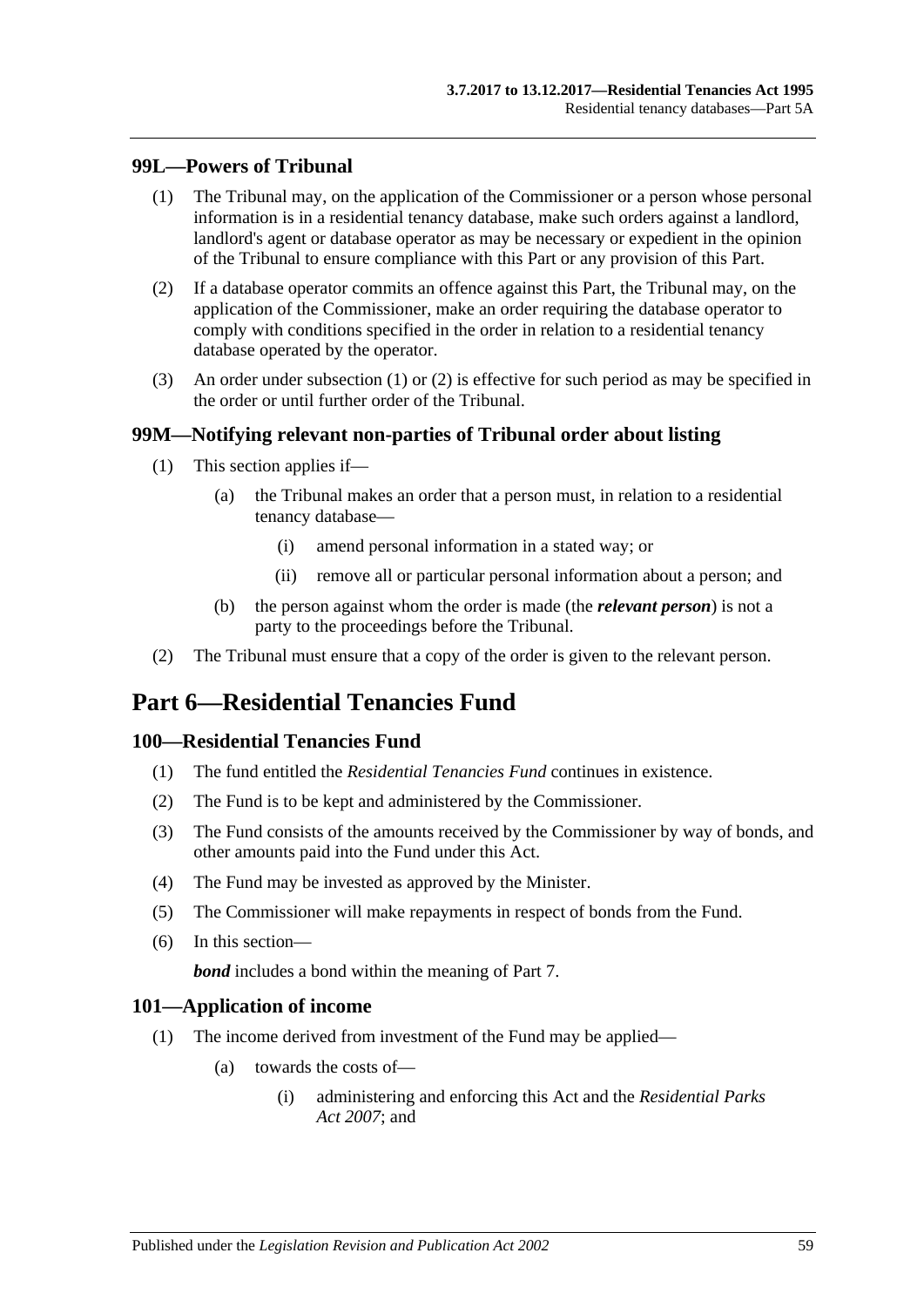- (ii) the operation of the Tribunal to the extent that the costs are attributable to proceedings under this Act, the *[Residential Parks](http://www.legislation.sa.gov.au/index.aspx?action=legref&type=act&legtitle=Residential%20Parks%20Act%202007)  Act [2007](http://www.legislation.sa.gov.au/index.aspx?action=legref&type=act&legtitle=Residential%20Parks%20Act%202007)* or the *[Retirement Villages Act](http://www.legislation.sa.gov.au/index.aspx?action=legref&type=act&legtitle=Retirement%20Villages%20Act%201987) 1987*; and
- (b) for the education of landlords, tenants, rooming house proprietors, rooming house residents and park owners and residents of residential parks about their statutory and contractual rights and obligations, and for other educational purposes approved by the Commissioner; and
- (c) towards the costs of projects directed at providing accommodation, or assistance related to accommodation, for the homeless or other disadvantaged sections of the community; and
- (d) on research, approved by the Commissioner, into—
	- (i) the availability of rental accommodation within the community; and
	- (ii) areas of social need related to the availability (or non-availability) of rental accommodation or particular kinds of rental accommodation; and
	- (iii) other matters connected with, or arising under, this Act or the *[Residential Parks Act](http://www.legislation.sa.gov.au/index.aspx?action=legref&type=act&legtitle=Residential%20Parks%20Act%202007) 2007*; and
- (e) for the benefit of landlords, tenants, rooming house proprietors, rooming house residents and park owners and residents of residential parks in other ways approved by the Commissioner; and
- (f) for any other purposes connected with, or arising under, this Act or the *[Residential Parks Act](http://www.legislation.sa.gov.au/index.aspx?action=legref&type=act&legtitle=Residential%20Parks%20Act%202007) 2007* approved by the Commissioner.
- (2) In this section, *residential park*, *park owner* and *resident* of a residential park have the same respective meanings as in the *[Residential Parks Act](http://www.legislation.sa.gov.au/index.aspx?action=legref&type=act&legtitle=Residential%20Parks%20Act%202007) 2007*.

### **102—Accounts and audit**

- (1) The Commissioner must keep proper accounts of the receipts and payments from the Fund.
- (2) The Auditor-General may at any time, and must at least once in each year, audit the accounts of the Fund.

# <span id="page-59-0"></span>**Part 7—Rooming houses**

# **Division 1—Interpretation**

### **103—Interpretation**

In this Part—

*bond* means an amount a resident is required to pay under a rooming house agreement, or an agreement collateral to a rooming house agreement, as security for the performance of obligations under a rooming house agreement;

*house rules*—see [section](#page-60-0) 105A;

*proprietor* means rooming house proprietor;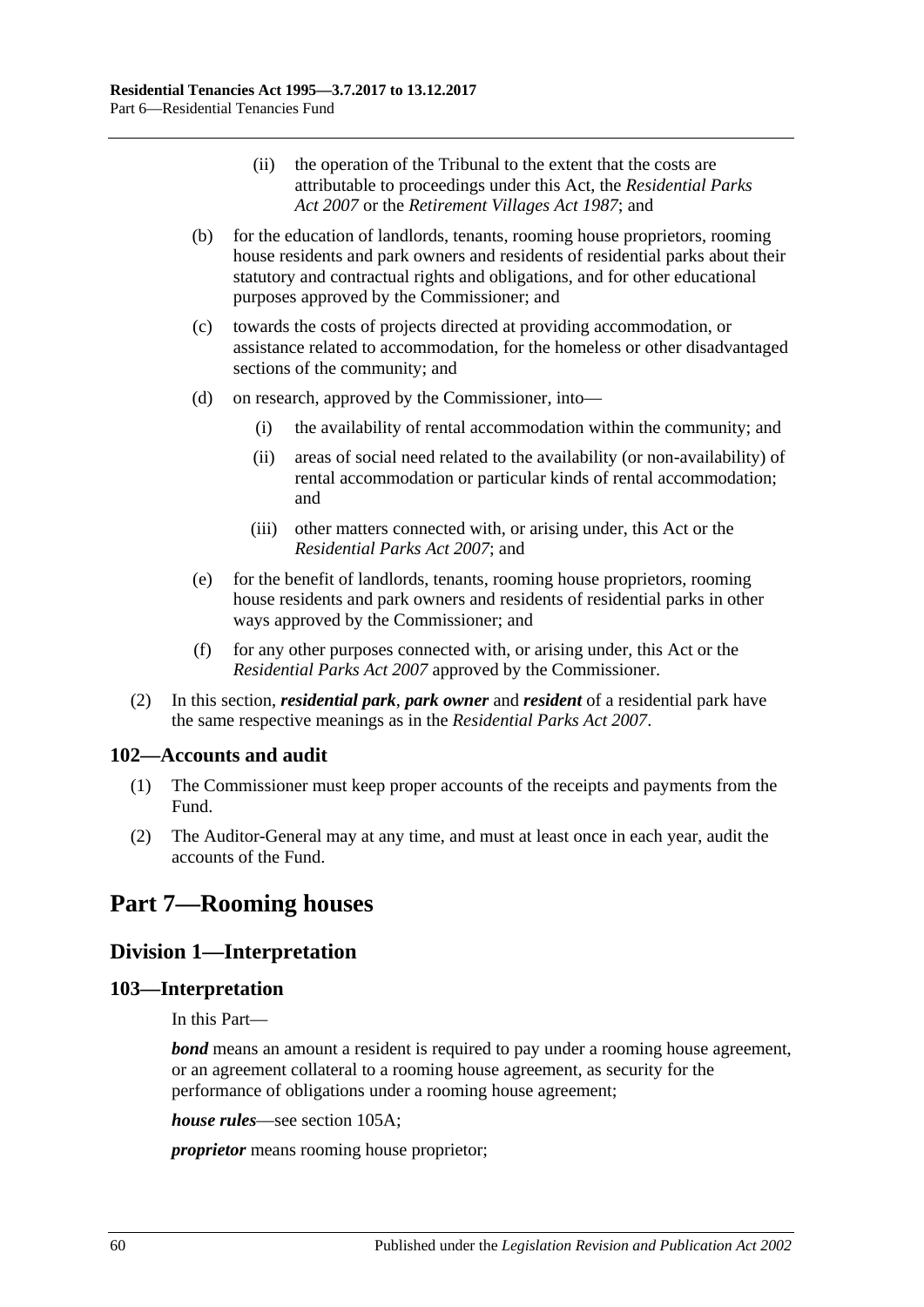*rent* means an amount payable under a rooming house agreement for accommodation at the rooming house;

*resident* means a rooming house resident.

### **Division 2—Rooming house agreements**

#### **104—Standard terms of rooming house agreements**

A rooming house agreement will be taken to include terms prescribed by regulation as standard terms for rooming house agreements.

#### **105—Copies of written agreements**

- (1) If a proprietor invites or requires a resident to sign a written rooming house agreement, or a document recording its terms, the proprietor must ensure that—
	- (a) the resident receives a copy of the agreement or other document (for the resident to keep), when the resident signs it; and
	- (b) if the agreement or other document has not been signed by the proprietor, a copy of the agreement or other document, as executed by all parties, is delivered to the resident within 14 days after the resident gives the agreement or other document back to the proprietor to complete its execution.

Maximum penalty: \$2 500.

Expiation fee: \$210.

(2) A rooming house agreement is not rendered void or unenforceable by non-compliance with a requirement of this section.

### **Division 3—House rules**

#### <span id="page-60-0"></span>**105A—House rules**

- (1) A proprietor of a rooming house may make written rules about conduct or behaviour of the residents.
- (2) A house rule will be void to the extent that—
	- (a) it is made for a purpose other than enhancing the health or safety of persons or the safety of property; or
	- (b) it is inconsistent with this Act or any other Act or law.
- (3) The house rules for a rooming house (as from time to time in force under this section) are to be taken to constitute terms of every rooming house agreement relating to the rooming house.
- (4) The *[Subordinate Legislation Act](http://www.legislation.sa.gov.au/index.aspx?action=legref&type=act&legtitle=Subordinate%20Legislation%20Act%201978) 1978* does not apply to house rules.

#### **105B—Amendment of house rules**

- (1) A proprietor may make written amendments to house rules for a rooming house.
- (2) An amendment does not have effect unless each resident of the rooming house has been given 7 days written notice of the amendment.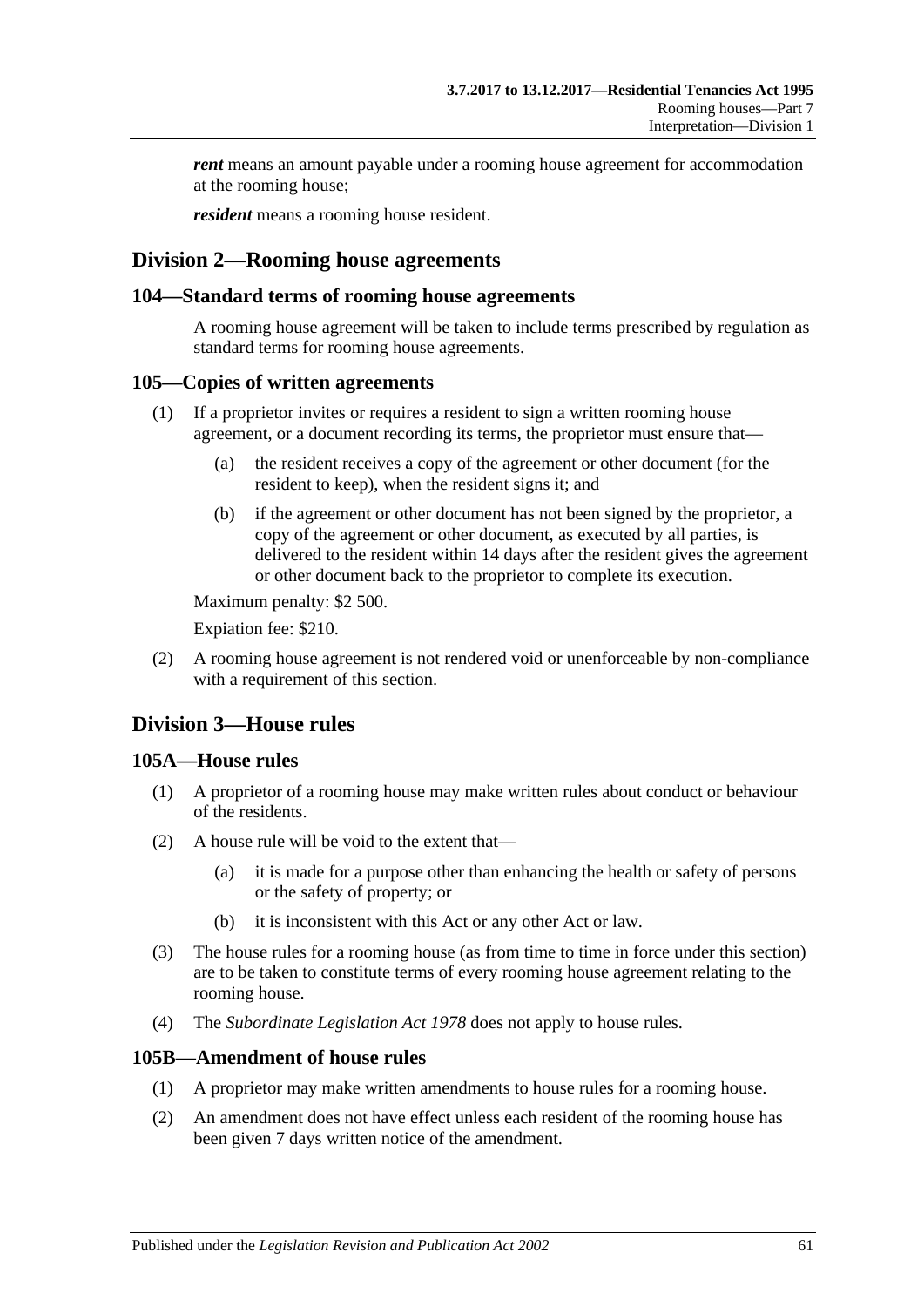(3) In this section—

*amendment* to house rules includes—

- (a) a variation of a house rule; or
- (b) the addition to the house rules of a new rule; or
- (c) the revocation of an existing house rule.

#### **105C—Application to Tribunal if house rules are considered unreasonable**

- (1) An application may be made to the Tribunal by a resident of a rooming house for a declaration that a house rule for the rooming house is unreasonable.
- (2) On an application under this section, the Tribunal may, by order—
	- (a) declare the rule or proposed rule to be reasonable; or
	- (b) declare the rule or proposed rule to be unreasonable and, if the Tribunal considers it appropriate, require the proprietor to amend the rule in a specified manner.
- (3) A house rule is void if the Tribunal makes an order that the rule or proposed rule is unreasonable.
- (4) If a proprietor does not amend a house rule as required by order of the Tribunal, the proprietor is guilty of an offence.

Maximum penalty: \$2 500.

#### **105D—Availability of house rules**

- (1) A rooming house proprietor must—
	- (a) ensure that the house rules (as in force from time to time) are displayed in a prominent place at the rooming house; and
	- (b) at the request of a resident or prospective resident of the rooming house, provide a copy of the house rules (as in force from time to time) to the resident or prospective resident.

Maximum penalty: \$2 500.

Expiation fee: \$210.

(2) However, if the rooming house proprietor has, within the previous 2 months, provided a copy of the house rules to a person, the proprietor need not provide a further copy but, in that case, must make a copy available for inspection by the person.

# **Division 4—Mutual rights and obligations of proprietors and residents**

#### **Subdivision 1—Rent and other charges**

#### **105E—Permissible consideration and statutory charges**

(1) A proprietor must not require or receive from a resident or prospective resident a payment, other than rent or a bond (or both), under a rooming house agreement, or as a condition to entering into, renewing or extending a rooming house agreement. Maximum penalty: \$2 500.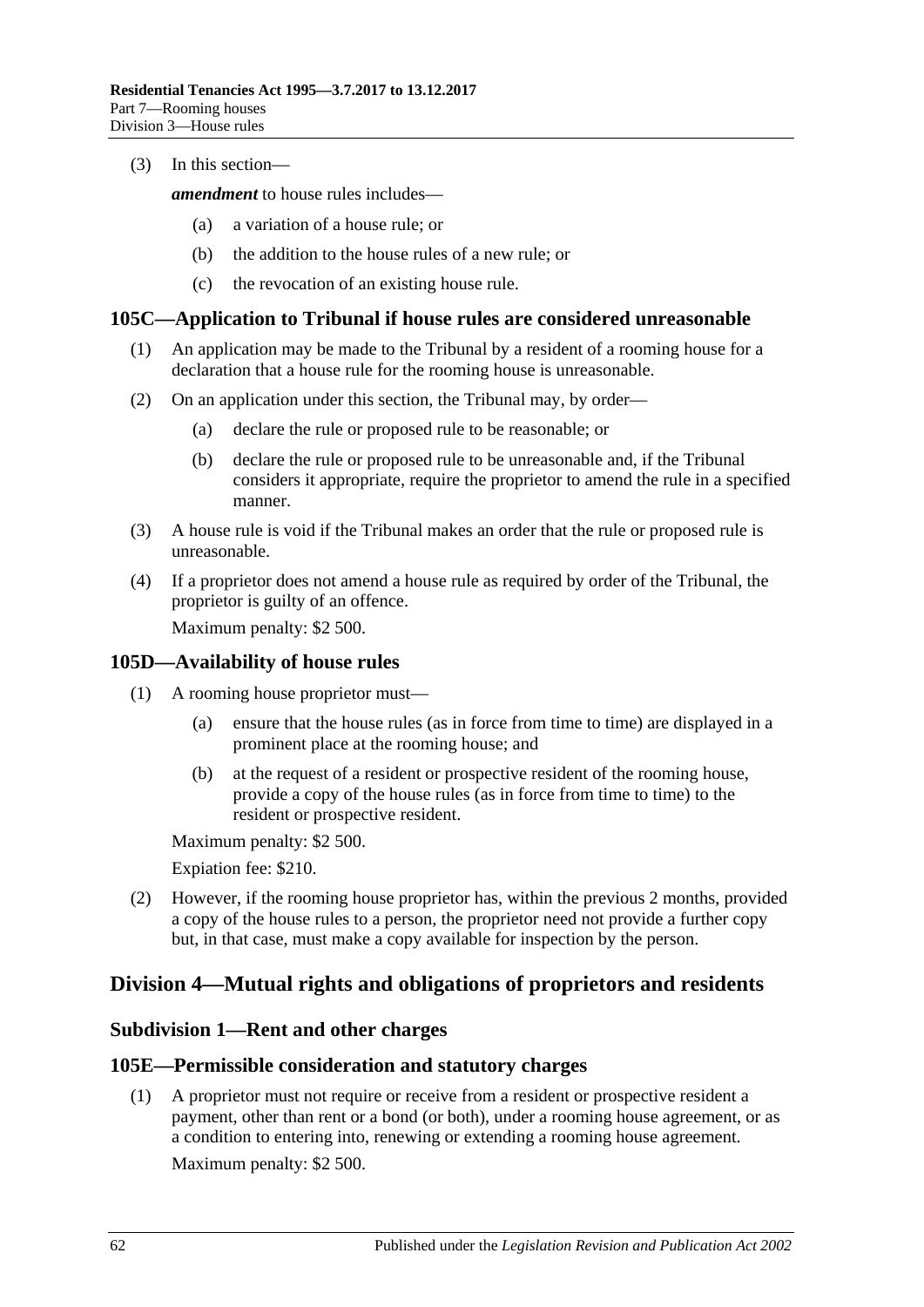- (2) It is a term of a rooming house agreement that the proprietor must bear all statutory charges imposed in respect of the accommodation.
- (3) However, the proprietor may require a resident to make a payment—
	- (a) for rates and charges for water supply; or
	- (b) for the provision of electricity, gas or telephone services at the premises; or
	- (c) for meals or other facilities or services (such as meals, cleaning and laundry of linen) provided by the proprietor,

if the proprietor has, before the facilities or services were made available or provided to the resident, informed the resident in writing of the basis on which charges for those facilities or services would be made.

(4) A proprietor must, before requiring a resident to make a payment for facilities or services, give the resident an itemised account setting out the resident's proportional use of the facilities or services.

Maximum penalty: \$1 250.

#### **105F—Rent in advance**

(1) A person must not demand or require another person to pay more than 1 weeks rent under a rooming house agreement before the end of the first week of the period of accommodation under the agreement.

Maximum penalty: \$2 500.

Expiation fee: \$210.

(2) If rent has been paid under a rooming house agreement, a person must not require a further payment of rent until the end of the last period for which rent has been paid.

Maximum penalty: \$2 500.

Expiation fee: \$210.

(3) A person must not require another person to give a post-dated cheque or other post-dated negotiable instrument in payment of rent under a rooming house agreement.

Maximum penalty: \$2 500.

Expiation fee: \$210.

#### **105G—Duty to provide statement or give receipt for payments**

(1) If a resident makes a payment under a rooming house agreement or an agreement collateral to a rooming house agreement, the proprietor must, at the reasonable request of the resident, give the resident a statement of the relevant information for each payment made during the period specified in the request (and such statement must be given to the resident within 7 days of the making of the request).

Maximum penalty: \$2 500.

Expiation fee: \$210.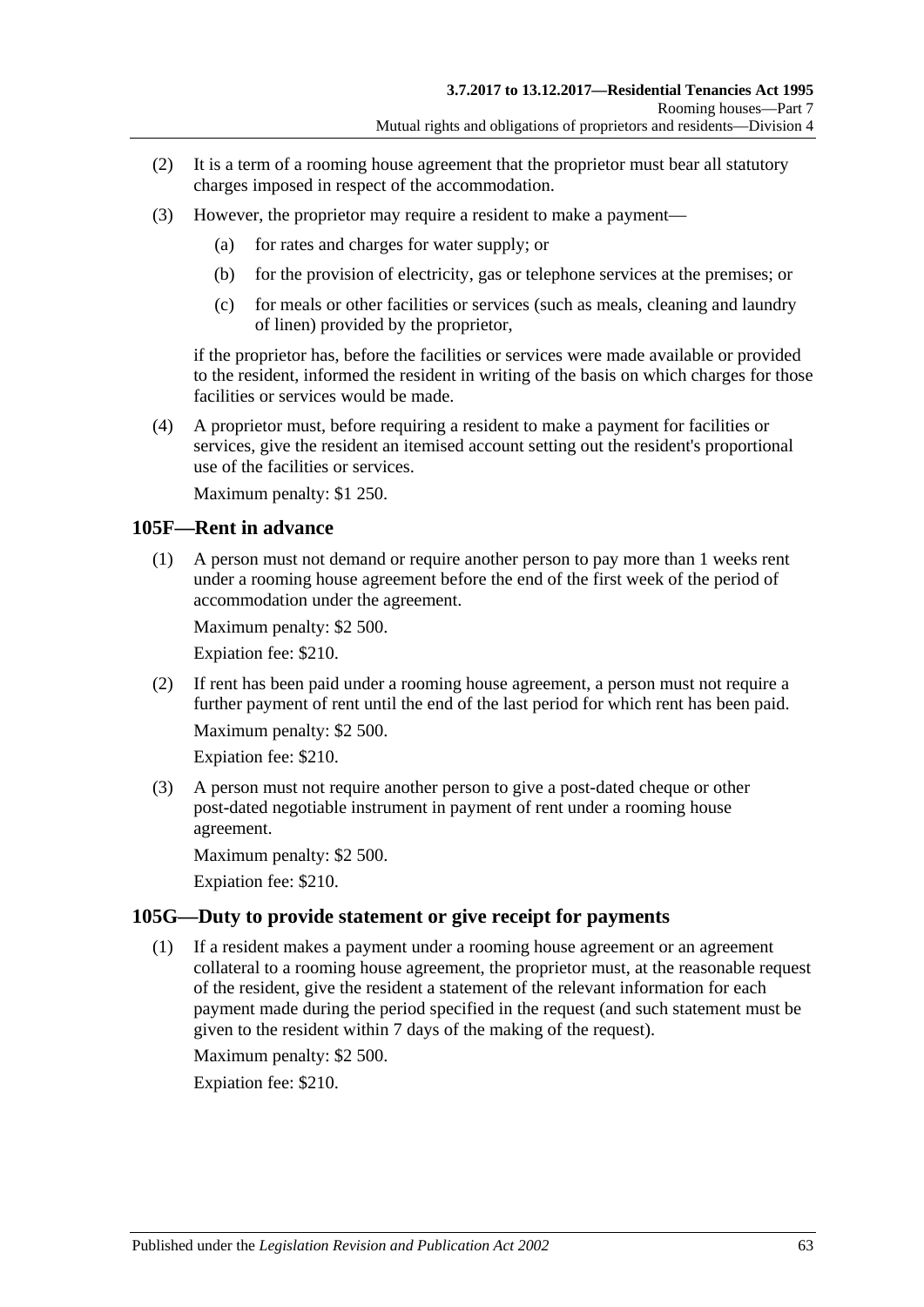(2) If a resident makes a payment under a rooming house agreement or an agreement collateral to a rooming house agreement other than into an ADI account, the person who receives the payment must, within 48 hours after receiving the payment, give the resident a receipt setting out the relevant information in respect of the payment.

Maximum penalty: \$2 500.

Expiation fee: \$210.

(3) In this section—

*relevant information* in respect of a payment means—

- (a) the date on which the payment was received; and
- (b) the name of the person making the payment; and
- (c) the amount paid; and
- (d) the address of the premises to which the payment relates; and
- (e) if the payment is for rent—the period of accommodation to which the payment relates; and
- (f) if the payment is a bond—a statement of that fact; and
- (g) if the payment is for facilities or services (other than accommodation)—a description of the facilities or services and the period to which the payment relates.

#### **105H—Payment of rent by electronic transaction**

If a resident pays rent into an ADI account kept by the proprietor or the proprietor's agent, the payment will be taken to have been made when it is credited to the ADI account.

#### **105I—Rent increases**

- (1) A proprietor may increase the rent payable under a rooming house agreement by giving written notice to the resident specifying the date as from which the increase takes effect.
- (2) However—
	- (a) the right to increase the rent may be excluded or limited by the terms of the rooming house agreement; and
	- (b) if accommodation at the rooming house is to be provided for a fixed term, the rooming house agreement is taken to exclude an increase in rent during the term unless it specifically allows for an increase in rent; and
	- (c) the date fixed for an increase of rent must be at least 6 months after the date of the agreement or, if there has been a previous increase of rent under this section, the last increase and, subject to [subsection](#page-63-0) (3), at least 4 weeks after the notice is given.
- <span id="page-63-0"></span>(3) If a rent control notice that has applied in respect of the rooming house ceases to be in force, the proprietor may, by notice given under this section within 4 weeks after the rent control notice ceases to be in force, increase the rent for accommodation at the rooming house from a date falling at least 14 days after the notice is given.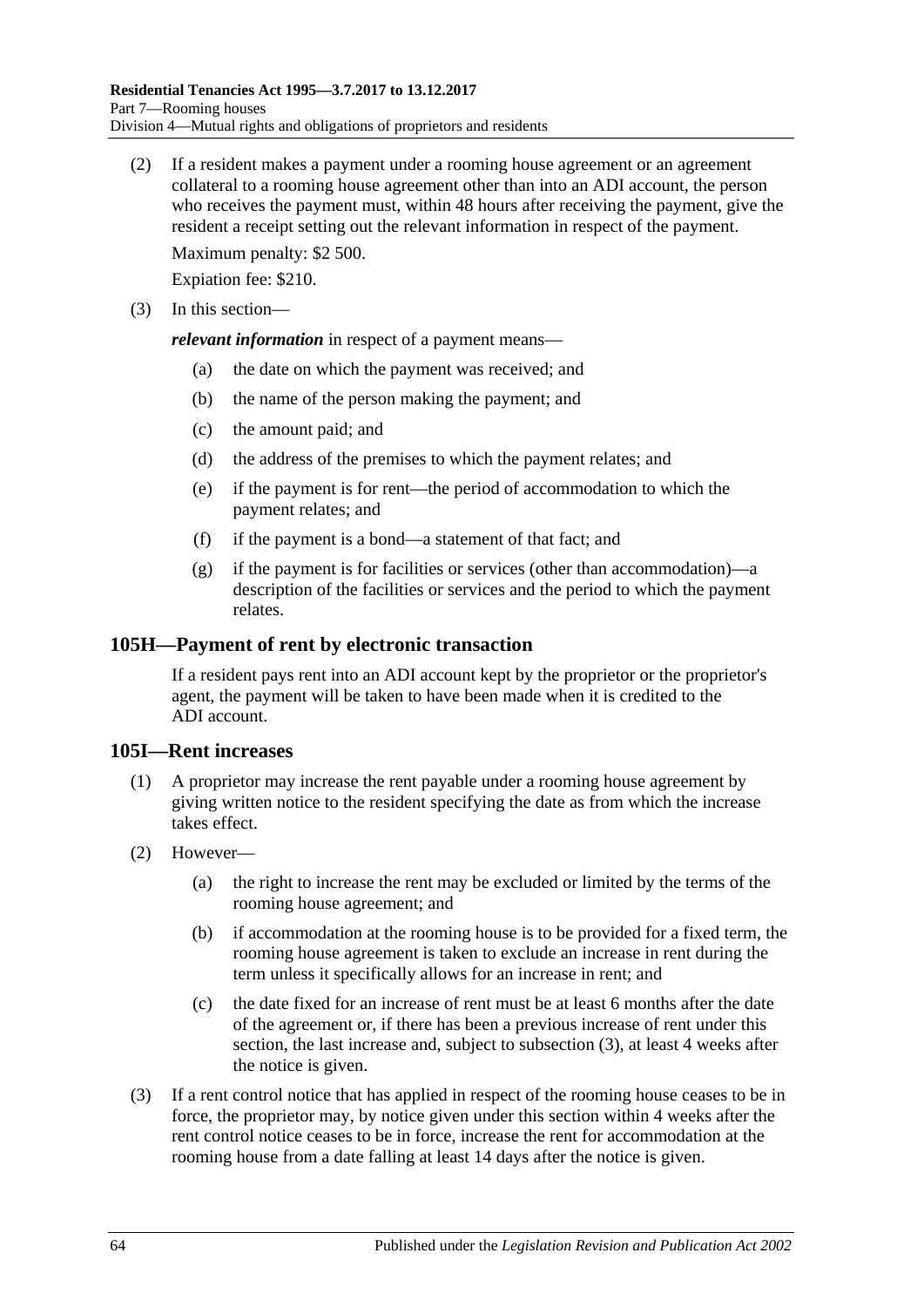- (4) If the rent payable under a rooming house agreement is increased under this section, the terms of the agreement are varied accordingly.
- (5) This section does not affect the operation of a provision of a rooming house agreement under which the rent payable under the agreement changes automatically on a basis set out in the agreement.
- (6) For the purposes of this section, a series of rooming house agreements between the same parties and relating to accommodation at the same rooming house is treated as a single rooming house agreement unless at least 6 months have elapsed since rent for accommodation at the rooming house was fixed or last increased.

### **105J—Rent decreases**

- (1) The rent payable under a rooming house agreement may be reduced by mutual agreement between the proprietor and the resident.
- (2) The Tribunal may, on application by a resident, make an order for the reduction of rent payable under the rooming house agreement if satisfied that services or facilities ordinarily provided to the resident under the agreement will not be provided by the proprietor for a period of time.
- (3) A reduction of rent may be made on a temporary basis so that the rent reverts to the level that would have been otherwise applicable at the end of a specified period.
- (4) If the rent payable under a rooming house agreement is reduced under this section, the terms of the agreement are varied accordingly.
- (5) This section does not affect the operation of a provision of a rooming house agreement under which the rent payable under the agreement changes automatically on a basis set out in the agreement.
- (6) For the purposes of this section, a series of rooming house agreements between the same parties and relating to accommodation at the same rooming house is treated as a single rooming house agreement unless at least 6 months have elapsed since rent for accommodation at the rooming house was fixed or last increased.

### **Subdivision 2—Bonds**

#### <span id="page-64-0"></span>**105K—Bond**

A person must not—

- (a) require more than 1 bond for the same rooming house agreement; or
- (b) require the payment of a bond exceeding 2 weeks rent under a rooming house agreement.

Maximum penalty: \$2 500.

### **105L—Receipt of bond and transmission to Commissioner**

(1) A person must, within 48 hours after receiving an amount paid by way of a bond, give the person who paid a receipt stating the date payment was received, the name of the person from whom the payment was received, the amount paid, and the address of the rooming house to which the payment relates.

Maximum penalty: \$2 500.

Expiation fee: \$210.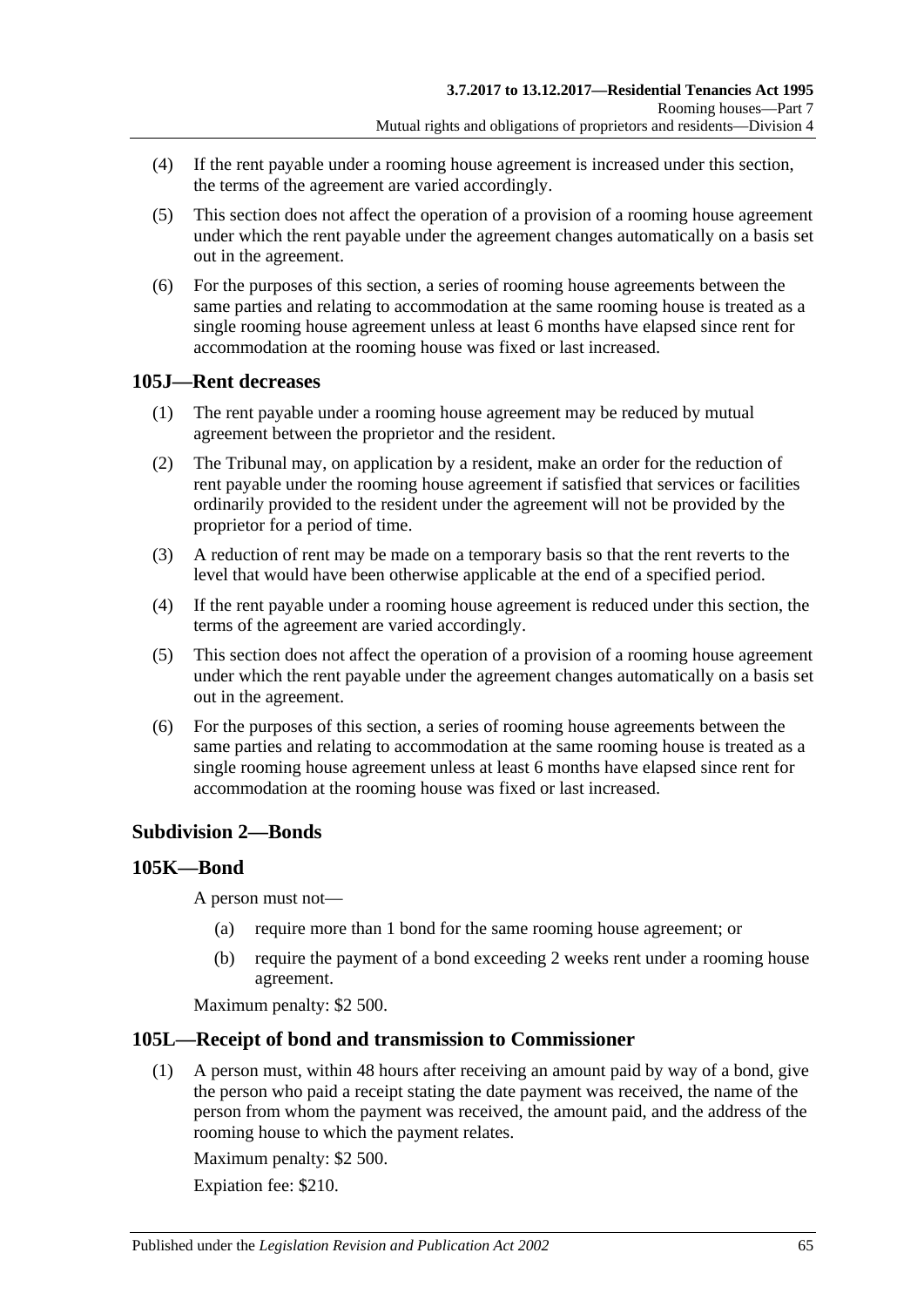(2) A person who receives an amount by way of a bond must pay the amount of the bond to the Commissioner within the period allowed by regulation.

Maximum penalty: \$5 000.

Expiation fee: \$315.

#### **105M—Repayment of bond**

- (1) An application may be made to the Commissioner for—
	- (a) payment of the whole amount of the bond either to the proprietor or the resident; or
	- (b) payment of a specified amount of the bond to the proprietor and the balance to the resident.
- (2) The application—
	- (a) must be in a form approved by the Commissioner; and
	- (b) may be made jointly by the proprietor and the resident or by either the proprietor or the resident.
- (3) If the application is undisputed, the Commissioner must pay out the amount of the bond as specified in the application.
- <span id="page-65-0"></span>(4) If an application is liable to be disputed, the Commissioner must give the respondent written notice of the application (in a form the Commissioner considers appropriate) and inform the respondent that, if the respondent wants to dispute the application, a written notice of dispute must be lodged with the Commissioner within 10 days after the date the notice is given to the respondent.
- <span id="page-65-1"></span>(5) If the respondent does not give the Commissioner written notice of dispute within 10 days after the day on which the Commissioner's notice under [subsection](#page-65-0) (4) is given to the respondent, the Commissioner may pay out the amount of the bond as proposed in the application.
- (6) However, if the application is made by the proprietor alone more than 12 months after the termination of the rooming house agreement—
	- (a) the Commissioner must refer the application to the Tribunal for determination; and
	- (b) the Tribunal may authorise payment of the amount of the bond as proposed in the application if the Tribunal is satisfied, on the basis of information provided by the proprietor, that the proprietor is entitled to the payment.
- (7) If the Commissioner receives a written notice of dispute before the amount of the bond is paid out under [subsection](#page-65-1) (5), the Commissioner must refer the dispute to the Tribunal for determination.
- <span id="page-65-2"></span>(8) Despite a preceding subsection, if—
	- (a) the bond has been provided or paid on behalf of the resident by a third party prescribed by the regulations, or in circumstances prescribed by the regulations; and
	- (b) the Commissioner is given notice of the third party's interest in accordance with the regulations,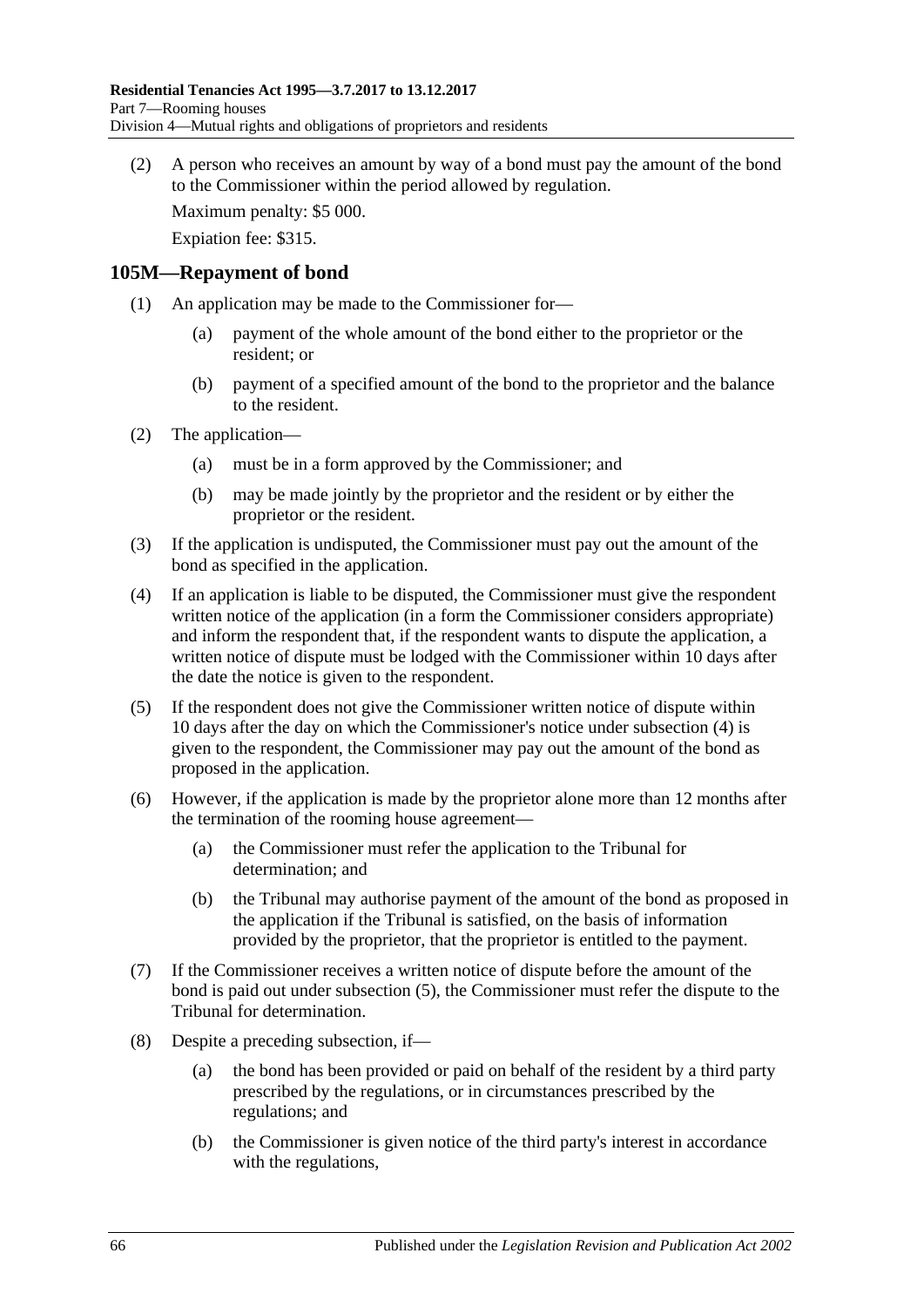then—

- (c) the third party is entitled to make application to the Commissioner for the payment of the whole, or a specified part, of the bond; and
- $(d)$
- (i) if the application is made with the consent of the proprietor—the Commissioner must pay out the amount of the bond as specified in the application;
- (ii) in any other case—the Commissioner must give the proprietor and, if the resident is still in possession of the premises, the resident, written notice of the application (in a form the Commissioner considers appropriate) and—
	- (A) if the Commissioner does not receive a written notice of dispute from the party or parties to whom the notice of the application was given within 10 days after the date on which the original notice is given—the Commissioner may pay out the amount of the bond as proposed in the application;
	- (B) in any other case—the Commissioner must refer the matter to the Tribunal for determination.
- (9) If a payment is made under [subsection](#page-65-2) (8) and the resident is still in possession of the premises, the proprietor may require the resident to provide a new bond in accordance with [section](#page-64-0) 105K.
- <span id="page-66-0"></span> $(10)$  If—
	- (a) a bond under a rooming house agreement is provided on behalf of the resident by a third party prescribed by the regulations in circumstances prescribed by the regulations; and
	- (b) the proprietor makes application to the Commissioner for the payment of the whole, or a specified part, of the amount payable under the bond,

then—

- (c) if the application is made with the consent of the third party—the Commissioner must pay out the amount as specified in the application;
- (d) in any other case—the Commissioner must give the third party and, if the resident is still in possession of the premises, the resident, written notice of the application (in a form the Commissioner considers appropriate) and—
	- (i) if the Commissioner does not receive a written notice of dispute from the party or parties to whom the notice of the application was given within 10 days after the date on which the original notice is given—the Commissioner may pay out the amount as proposed in the application;
	- (ii) in any other case—the Commissioner must refer the matter to the Tribunal for determination.
- (11) If a payment is made under [subsection](#page-66-0) (10), the third party must reimburse the Fund to the extent of the payment.
- (12) A payment under this section will be made from the Fund.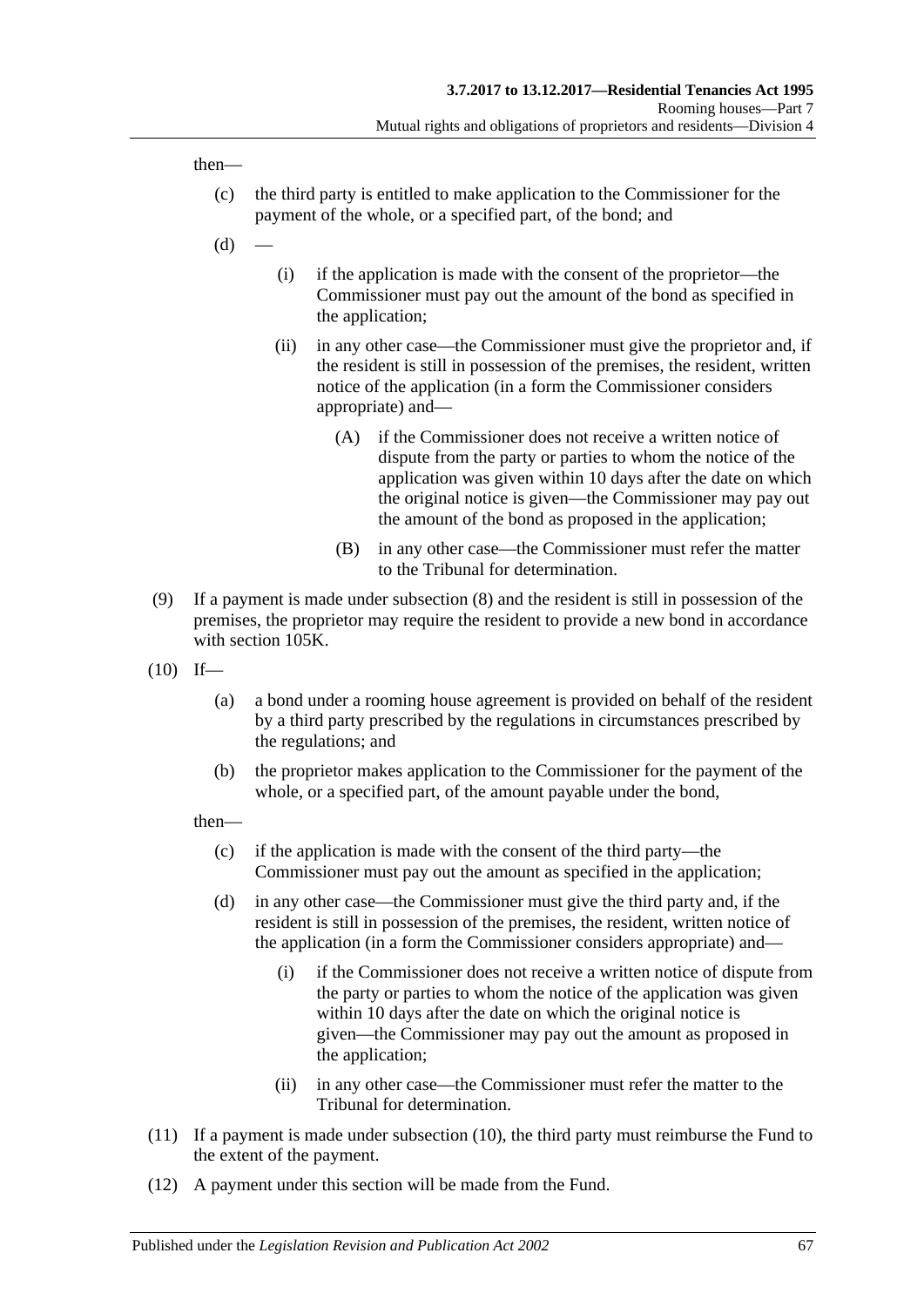- (13) For the purposes of this section—
	- (a) an application is undisputed if it is—
		- (i) a joint application by the proprietor and the resident; or
		- (ii) an application by the proprietor that the whole of the amount of the bond be paid to the resident; or
		- (iii) an application by the resident that the whole of the amount of the bond be paid to the proprietor; and
	- (b) an application that does not fall into any of those categories is liable to be disputed; and
	- (c) if the application was made by the proprietor, the resident is the respondent; and
	- (d) if the application was made by the resident, the proprietor is the respondent.

### **Subdivision 3—Other obligations of proprietor**

#### <span id="page-67-0"></span>**105N—Use and enjoyment of room and facilities**

- (1) It is a term of a rooming house agreement that the proprietor—
	- (a) will not unreasonably restrict, or interfere with—
		- (i) the quiet enjoyment of a room or facilities at the rooming house by the resident; or
		- (ii) the reasonable peace, comfort or privacy of the resident in the resident's use of a room or facilities at the rooming house; and
	- (b) will ensure that the resident has reasonable access (at all times) to the resident's room, and to the toilet and bathroom facilities; and
	- (c) will exercise his or her right of access to the resident's room in a reasonable manner and will not stay in the room longer than is necessary to achieve the purpose of entry without the resident's consent.
- (2) A proprietor who, without reasonable excuse, contravenes a term of an agreement arising under [subsection](#page-67-0) (1) is guilty of an offence. Maximum penalty: \$2 500.

### <span id="page-67-1"></span>**105O—Security of premises and personal property**

- (1) It is a term of a rooming house agreement that—
	- (a) the proprietor will take reasonable steps to provide and maintain the locks and other devices that are necessary to ensure each resident of the rooming house may make his or her room reasonably secure; and
	- (b) neither the proprietor nor the resident will alter or remove a lock or security device or add a lock or security device without the consent of the other; and
	- (c) neither the proprietor nor the resident will unreasonably withhold his or her consent to the alteration or removal of a lock or security device by the other; and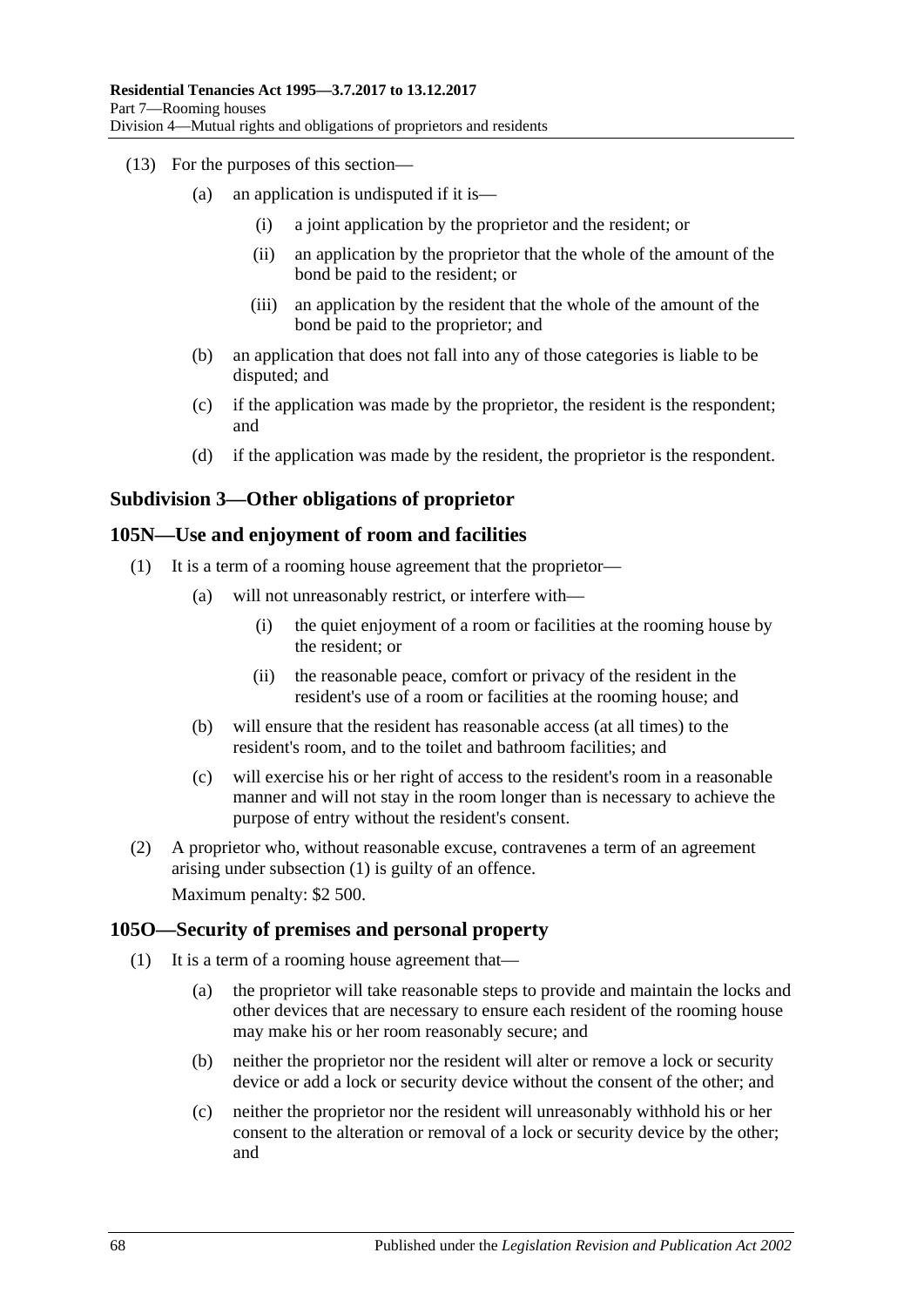- (d) the proprietor will take reasonable steps to ensure the security of personal property of each resident of the rooming house and, for that purpose, will provide each resident with a cupboard, or other similar facility, capable of being locked so as to enable the resident to keep personal property secure within his or her room.
- (2) A proprietor or resident who, without reasonable excuse, contravenes a term of an agreement arising under [subsection](#page-67-1) (1) is guilty of an offence.

Maximum penalty: \$2 500.

### **105P—Obligation to repair and keep room and premises clean**

- (1) It is a term of a rooming house agreement that the proprietor—
	- (a) must ensure that the resident's room and any facilities shared with other residents of the rooming house are in a reasonable state of repair when the resident enters into occupation of the room and must keep them in a reasonable state of repair having regard to their age, character and prospective life; and
	- (b) must ensure that any facilities shared with other residents of the rooming house are kept in a reasonable state of cleanliness; and
	- (c) must comply with statutory requirements affecting the rooming house; and
	- (d) must give the resident not less than 14 days notice of renovations to be carried on at the rooming house; and
	- (e) must, if required to carry out repairs to shared bathroom, toilet or laundry facilities, minimise inconvenience or disruption to the resident and, if necessary, provide temporary substitute facilities.
- (2) The obligation to repair applies even though the resident had notice of the state of disrepair before entering into occupation.
- (3) However, the proprietor will not be regarded as being in breach of the obligation to repair unless the proprietor—
	- (a) has notice of the defect requiring repair; and
	- (b) fails to act with reasonable diligence to have the defect repaired.

### **105Q—Sale of rooming house**

- (1) It is a term of a rooming house agreement that—
	- (a) the proprietor will give the resident written notice of the proprietor's intention to sell the rooming house not later than 14 days after the proprietor enters into a sales agency agreement for the sale of the premises; and
	- (b) the rooming house will not be advertised for sale or made available for inspection by prospective purchasers before the day falling 14 days after the resident is notified of the proprietor's intention to sell the rooming house.
- (2) It is a term of a rooming house agreement that, if the rooming house is sold, the proprietor will give the resident written notice of the name of the purchaser and the date from which rent is to be paid to him or her.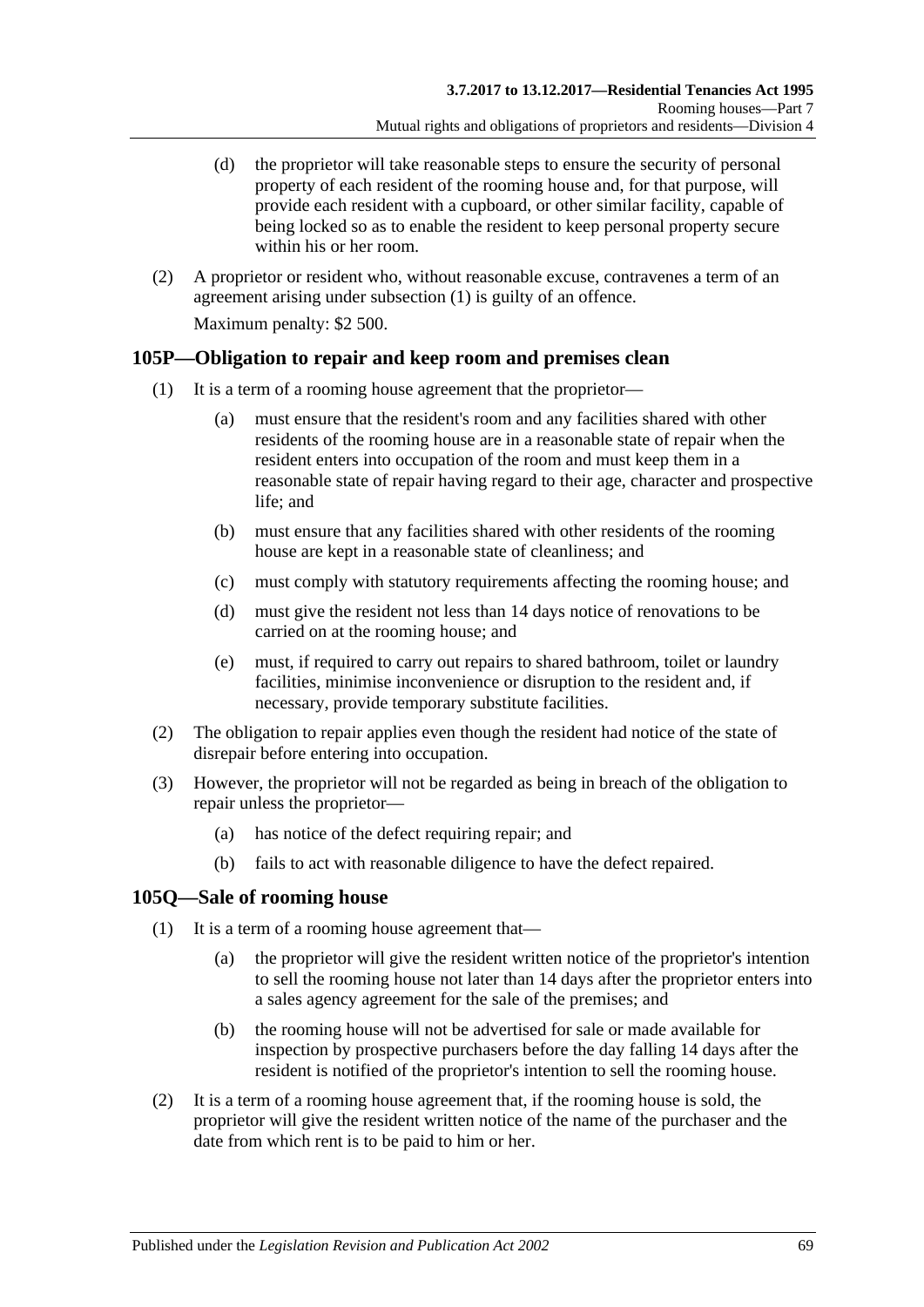# **Subdivision 4—Other obligations of resident**

## **105R—General obligations of resident**

- (1) It is a term of a rooming house agreement that the resident—
	- (a) must not use the rooming house, or cause or permit the rooming house to be used, for an illegal purpose; and
	- (b) must not keep an animal on the rooming house premises without the proprietor's consent; and
	- (c) must keep the resident's room in a condition that does not give rise to a fire or health hazard; and
	- (d) must notify the proprietor of damage to the rooming house or to property provided by the proprietor for use by the resident; and
	- (e) must allow the proprietor reasonable access to the resident's room.
- (2) A resident who intentionally causes serious damage to the rooming house is guilty of an offence.

Maximum penalty: \$2 500.

### **Subdivision 5—Miscellaneous**

### **105S—Accelerated rent and liquidated damages**

- (1) If a rooming house agreement provides that, on breach by the resident of a term about rent or other term of the agreement, the resident is liable to pay—
	- (a) all or any part of the rent remaining payable under the agreement; or
	- (b) rent of an increased amount; or
	- (c) an amount by way of penalty; or
	- (d) an amount by way of liquidated damages,

the provision is void.

- (2) If a rooming house agreement provides that, on early or punctual payment of rent, the rent will or may be decreased or the resident will or may be granted or paid a rebate, refund or other benefit, the resident is entitled to the reduction, rebate, refund or other benefit in any event.
- (3) If a rooming house agreement contains a provision to which this section applies, the proprietor is guilty of an offence.

Maximum penalty: \$5 000.

Expiation fee: \$315.

### **105T—Goods not to be taken in lieu of amounts owing to proprietor**

A proprietor must not take or dispose of a resident's goods on account of any rent or other amount owing to the proprietor by the resident under the rooming house agreement.

Maximum penalty: \$5 000.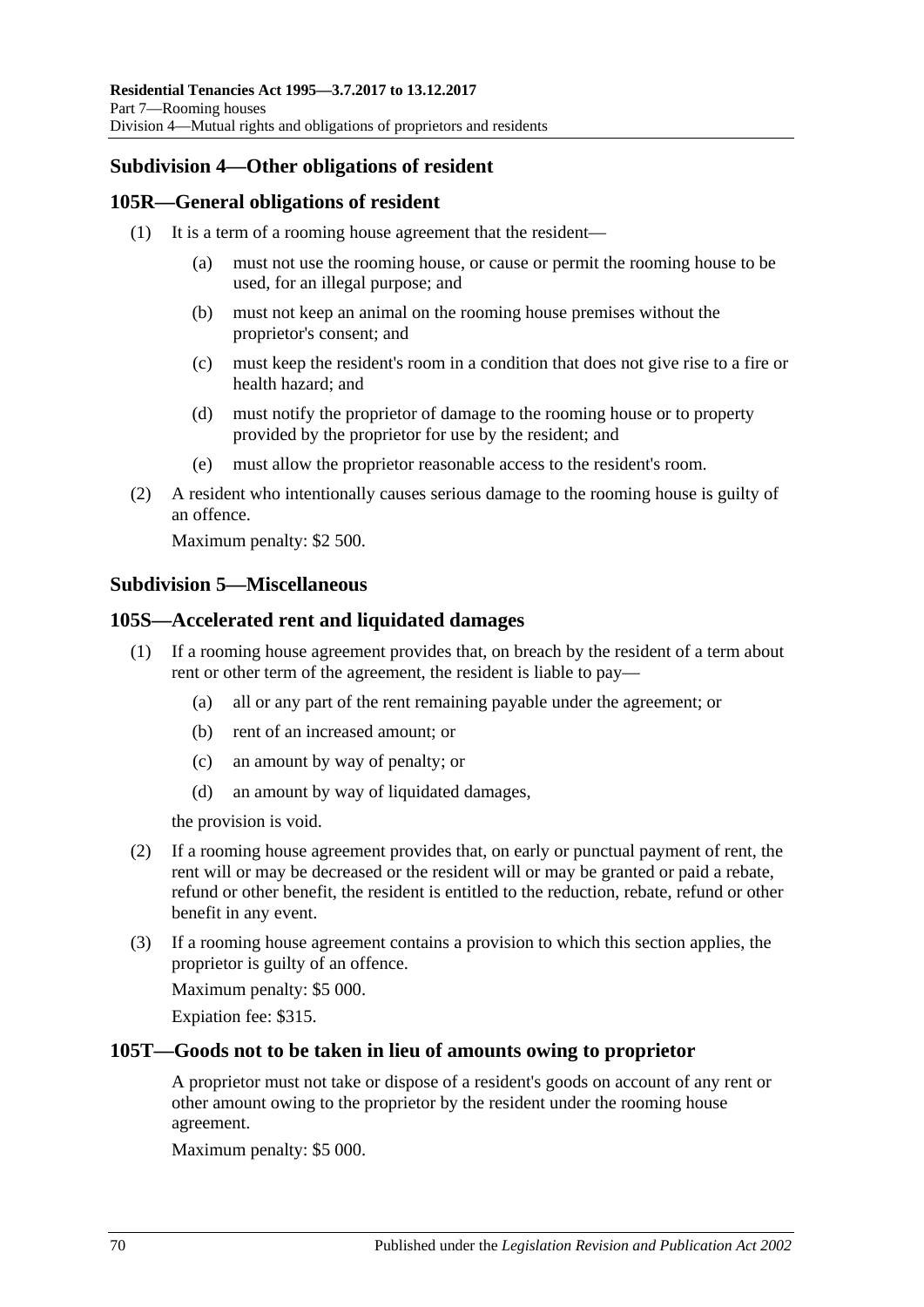# **Division 5—Termination of rooming house agreement**

#### **105U—Termination of rooming house agreement**

- (1) If a resident under a rooming house agreement has abandoned the resident's room, the rooming house agreement is terminated.
- (2) A resident will be taken to have abandoned the resident's room if—
	- (a) the Tribunal has made a declaration under [section](#page-73-0) 105V that the resident abandoned the room; or
	- $(b)$
- (i) the rent payable under the agreement has remained unpaid in breach of the agreement for not less than 7 days; and
- (ii) the proprietor—
	- (A) has made reasonable efforts to contact the resident without success; or
	- (B) has been advised by the resident that the room is abandoned.
- (3) If rent remains outstanding for at least 2 rental periods or 2 weeks (whichever is the lesser), the proprietor may give the resident a written notice informing the resident that if the amount owing is not paid within a specified period (which must be a period of at least 2 clear days) from the date the notice is given then—
	- (a) the rooming house agreement is terminated at the end of the specified period by force of the notice; and
	- (b) the resident must vacate the premises at the end of the specified period.
- (4) If a resident, or a person who has entered the rooming house at the resident's invitation, causes serious damage to the rooming house, creates a danger to a person or property in the rooming house, or seriously interrupts the privacy, peace, comfort or quiet enjoyment of another resident, the proprietor may give the resident a written notice informing the resident that—
	- (a) the rooming house agreement is terminated by force of the notice immediately or on a specified day; and
	- (b) the resident must vacate the premises immediately or on or before the specified day (as the case requires).
- (5) If a resident breaches a term of the rooming house agreement (otherwise than as referred to in a preceding subsection), the proprietor may give the resident a written notice informing the resident that—
	- (a) the rooming house agreement is terminated by force of the notice on a specified day (which must be at least 7 clear days after the day the notice is given); and
	- (b) the resident must vacate the premises on or before the specified day.
- <span id="page-70-0"></span>(6) A proprietor may terminate a rooming house agreement providing for accommodation on a periodic basis without specifying a ground for termination by giving the resident at least 4 weeks written notice of termination.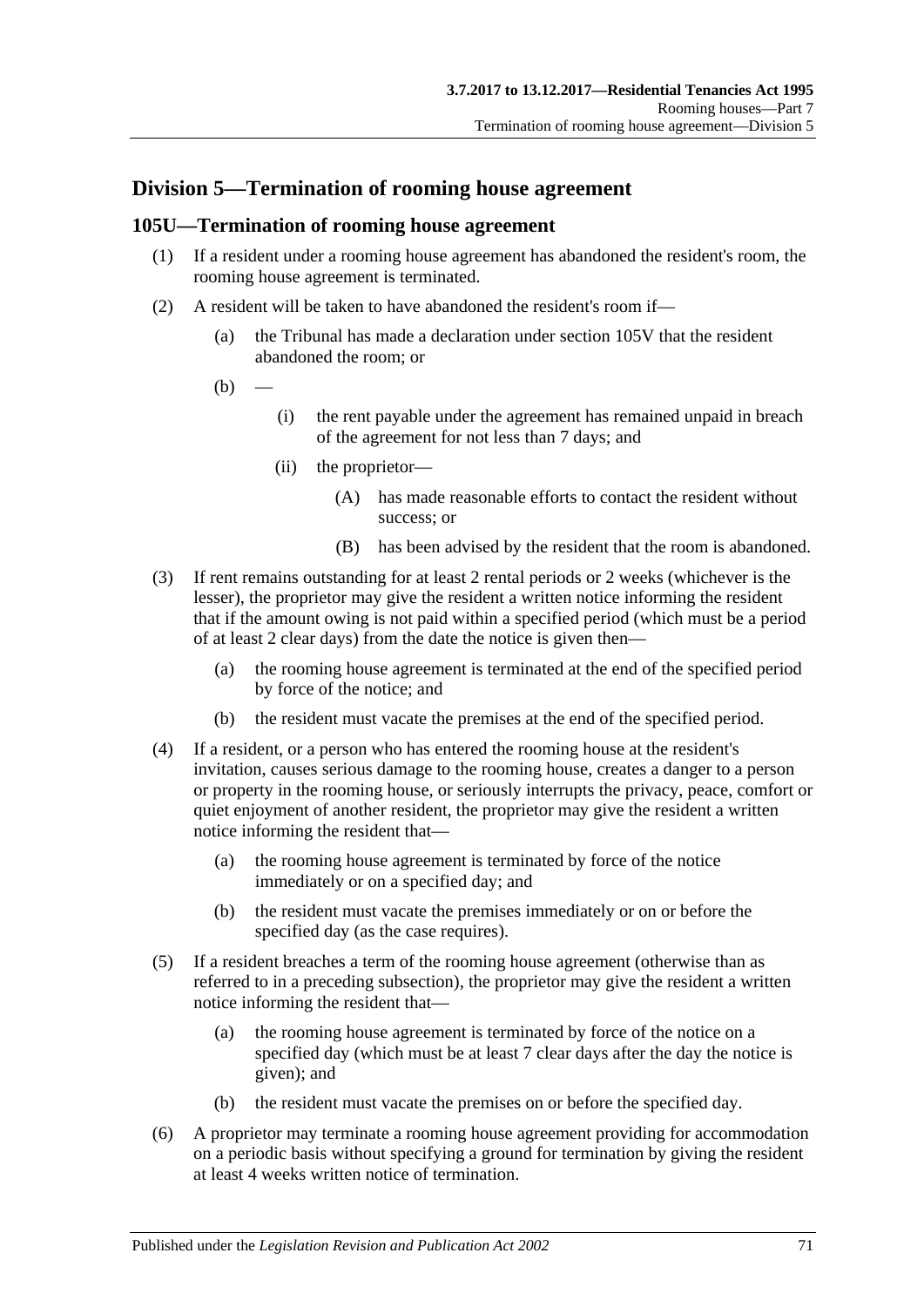- <span id="page-71-0"></span>(6a) Despite [subsection](#page-70-0) (6), if a rooming house has, within the preceding 6 months, been the subject of an inspection by an authorised officer within the meaning of the *[Housing Improvement Act](http://www.legislation.sa.gov.au/index.aspx?action=legref&type=act&legtitle=Housing%20Improvement%20Act%202016) 2016* in connection with the administration or enforcement of that Act, the proprietor may only terminate a rooming house agreement by notice under that subsection if the notice is given on 1 or more grounds prescribed by regulation for the purposes of this subsection and the Tribunal authorises the giving of the notice.
- (6b) [Subsection](#page-71-0) (6a) does not apply if a notice to vacate applies in respect of the premises.
- (7) A resident under a rooming house agreement providing for accommodation on a periodic basis may terminate the agreement without specifying a ground for termination by giving the proprietor at least 1 days notice of termination.
- (8) A notice under this section must be in the form approved by the Commissioner.

#### <span id="page-71-1"></span>**105UA—Termination based on abuse of rooming house resident**

- (1) The Tribunal may, on application by a resident, terminate a rooming house agreement from a date specified in the Tribunal's order if satisfied—
	- (a) that an intervention order is in force against a person who resides in the same rooming house as the applicant (whether or not under the same rooming house agreement as the applicant) for the protection of—
		- (i) the applicant; or
		- (ii) a domestic associate of the applicant who normally or regularly resides in the rooming house; or
	- (b) that a person who resides in the same rooming house as the applicant (whether or not under the same rooming house agreement as the applicant) has committed domestic abuse against—
		- (i) the applicant; or
		- (ii) a domestic associate of the applicant who normally or regularly resides in the rooming house.
- (2) For the purposes of an application under this section, the applicant, the proprietor and any other resident under the rooming house agreement are parties to proceedings concerning the tenancy dispute.
- (3) If the Tribunal makes an order under [subsection](#page-71-1) (1)—
	- (a) the Tribunal may, subject to this section, also make an order requiring the proprietor to enter into a new rooming house agreement with the applicant or another resident under the terminated rooming house agreement (or both) for the remainder of the term of the agreement; and
	- (b) the new rooming house agreement must be on the same terms and conditions as the terminated rooming house agreement, subject to any changes determined by the Tribunal.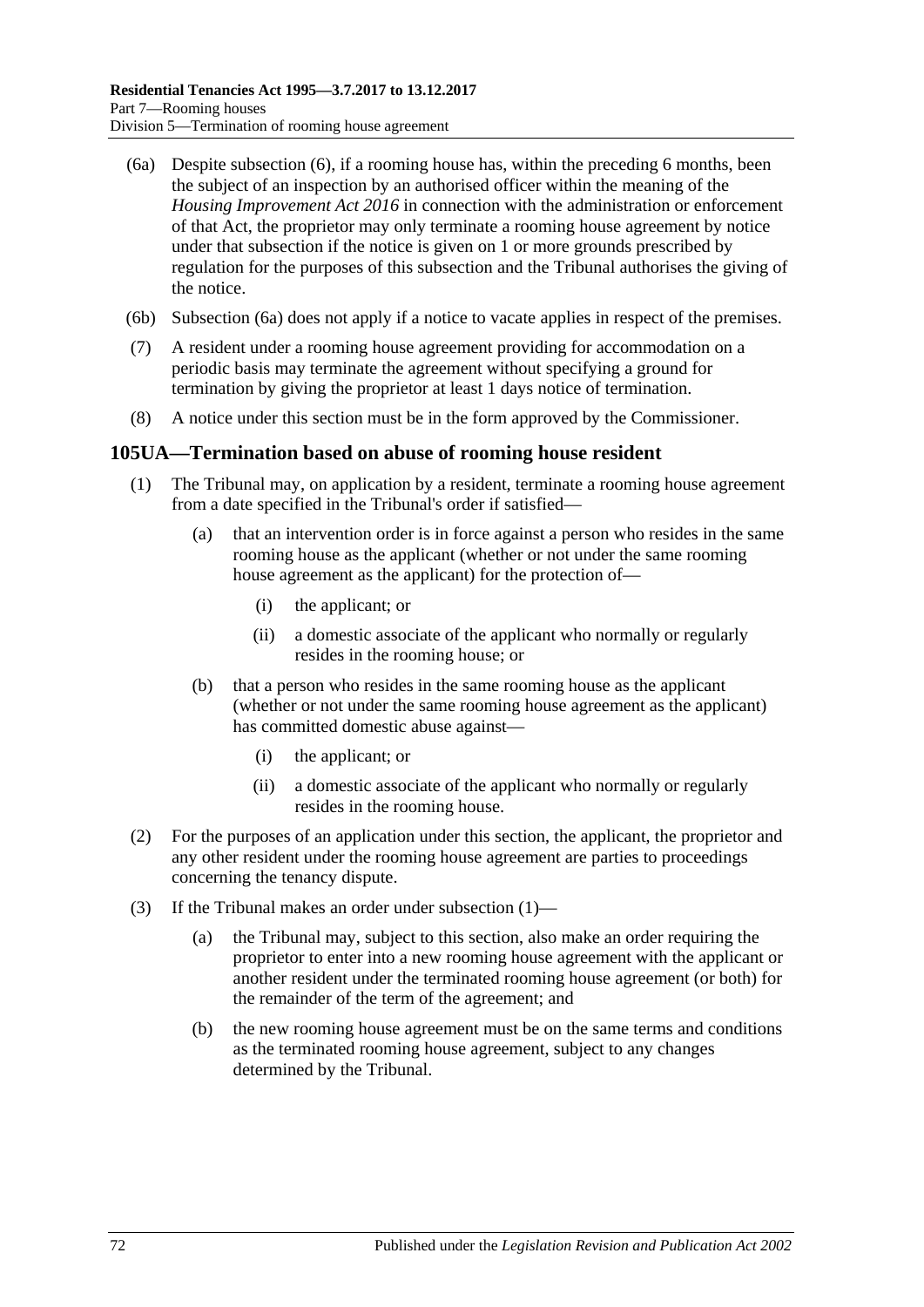- (4) The Tribunal must not make an order under [subsection](#page-71-0) (3) requiring the proprietor to enter into a new rooming house agreement with a resident under the terminated rooming house agreement who is
	- (a) the person referred to in [subsection](#page-71-1)  $(1)(a)$  against whom an intervention order is in force; or
	- (b) the person referred to in [subsection](#page-71-2)  $(1)(b)$  whom the Tribunal is satisfied has committed domestic abuse against an applicant or a domestic associate of the applicant who normally or regularly resides in the rooming house,

if the proprietor indicates, as part of proceedings before the Tribunal, that the proprietor considers it would be unreasonable for such an order to be made.

- (5) The Tribunal must, before making an order under [subsection](#page-71-0) (3) requiring a proprietor to enter into a new rooming house agreement, be satisfied that the resident or residents under the new rooming house agreement could reasonably be expected to comply with the obligations under the new agreement.
- (6) If a party to proceedings on an application under this section objects to an application for the making of an order under [subsection](#page-71-3) (1) or [\(3\),](#page-71-0) the Tribunal must not make the order unless satisfied that the hardship likely to be suffered by the applicant or a domestic associate of the applicant who normally or regularly resides in the rooming house would, if the order were not made, be greater than any hardship likely to be suffered by the objector as a consequence of the making of the order.
- <span id="page-72-1"></span><span id="page-72-0"></span>(7) In considering an application under this section, the Tribunal must have regard to such of the following orders and proceedings (if any) as are relevant to the application:
	- (a) an order, injunction, undertaking, plan, recognisance or other form of obligation imposed or agreement made under the *Family Law Act 1975* of the Commonwealth;
	- (b) an order made under the *[Children's Protection Act](http://www.legislation.sa.gov.au/index.aspx?action=legref&type=act&legtitle=Childrens%20Protection%20Act%201993) 1993*;
	- (c) an order made under the *[Intervention Orders \(Prevention of Abuse\) Act](http://www.legislation.sa.gov.au/index.aspx?action=legref&type=act&legtitle=Intervention%20Orders%20(Prevention%20of%20Abuse)%20Act%202009) 2009*;
	- (d) a pending application for an order referred to in [paragraph](#page-72-0) (a), [\(b\)](#page-72-1) or [\(c\);](#page-72-2)
	- (e) any other relevant legal proceedings.
- <span id="page-72-3"></span><span id="page-72-2"></span>(8) If a rooming house agreement is terminated under this section because of an intervention order in force against a resident under the agreement, or because a resident under the agreement has committed domestic abuse, the Tribunal may order the resident to make a payment of compensation to the proprietor for loss and inconvenience resulting, or likely to result, from the termination of the agreement or from an order under [subsection](#page-71-0) (3).
- <span id="page-72-4"></span>(9) If the Tribunal finds, in relation to a rooming house agreement that is terminated under this section, that 1 or more, but not all, of the residents under the agreement are responsible for damage to the rooming house or property provided by the proprietor, the Tribunal may determine that the responsible resident or residents are liable (to the exclusion of other residents under the agreement) for making any payment of compensation ordered under section [110\(1\)\(c\).](#page-76-0)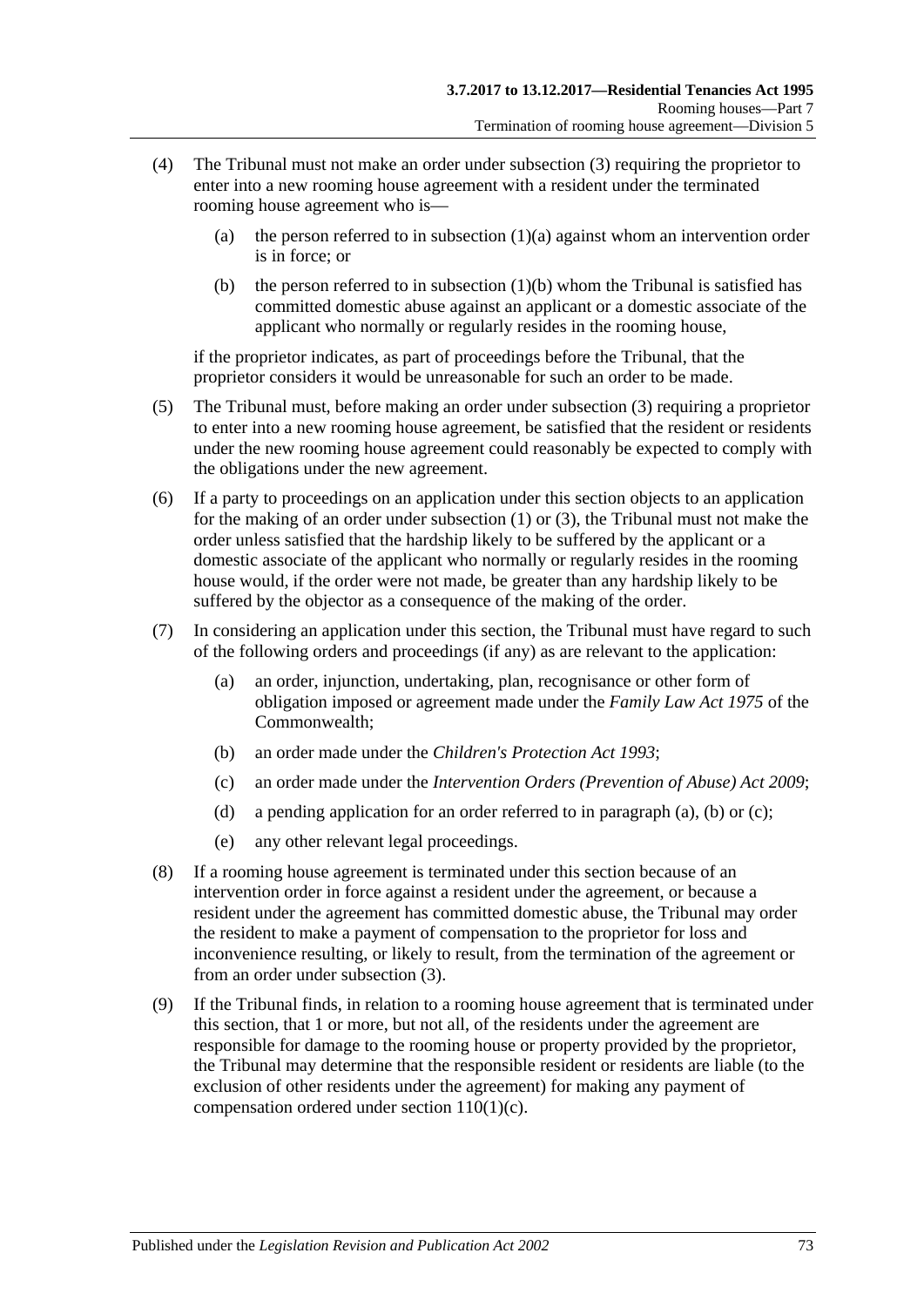- <span id="page-73-0"></span>(10) If 1 or more, but not all, of the residents under a rooming house agreement are liable under [subsection](#page-72-3) (8) or [\(9\)](#page-72-4) for making a payment of compensation, the following provisions apply:
	- (a) the Tribunal may give a direction under section  $110(1)(i)$  that the bond (if any) be paid to the proprietor and any resident who is not liable for making the payment in such proportions as the Tribunal thinks fit;
	- (b) a direction under [paragraph](#page-73-0) (a) may not operate to limit the amount of bond payable to a proprietor under section  $110(1)(i)$ .

## **105V—Abandoned room**

- (1) The Tribunal may, on application by a proprietor, declare that a resident abandoned the resident's room on a day stated in the declaration.
- (2) The resident is taken to have abandoned the room on the day stated in a declaration under this section.
- (3) If a resident under a rooming house agreement for the provision of accommodation for a period of 6 months or more has abandoned the resident's room, the proprietor is entitled to compensation for any loss (including loss of rent) caused by the abandonment.
- (4) However, the proprietor must take reasonable steps to mitigate any loss and is not entitled to compensation for loss that could have been avoided by those steps.
- (5) The Tribunal may, on application by the proprietor, order the resident to pay to the proprietor compensation to which the proprietor is entitled under this section.

# <span id="page-73-3"></span>**105W—Abandoned property**

- (1) If property is left on the premises by a resident after the resident vacates the resident's room—
	- (a) the proprietor may, at any time after recovering possession of the room, remove from the premises and destroy or dispose of property consisting of perishable goods; and
	- (b) in the case of any other property (other than personal documents), the proprietor—
		- (i) must, as soon as practicable, make reasonable attempts to notify the resident that the property has been found on the premises; and
		- (ii) must take reasonable steps to keep the property safe for at least 14 days after possession of the room is recovered; and
		- (iii) may destroy or dispose of the property after taking steps to keep it safe for the period referred to in [subparagraph](#page-73-1) (ii).
- <span id="page-73-2"></span><span id="page-73-1"></span>(2) If personal documents are left on the premises by a resident after the resident vacates the resident's room, the proprietor—
	- (a) must, as soon as practicable, make reasonable attempts to notify the resident that the documents have been found on the premises; and
	- (b) must take reasonable steps to keep the documents safe for at least 14 days after possession of the room is recovered; and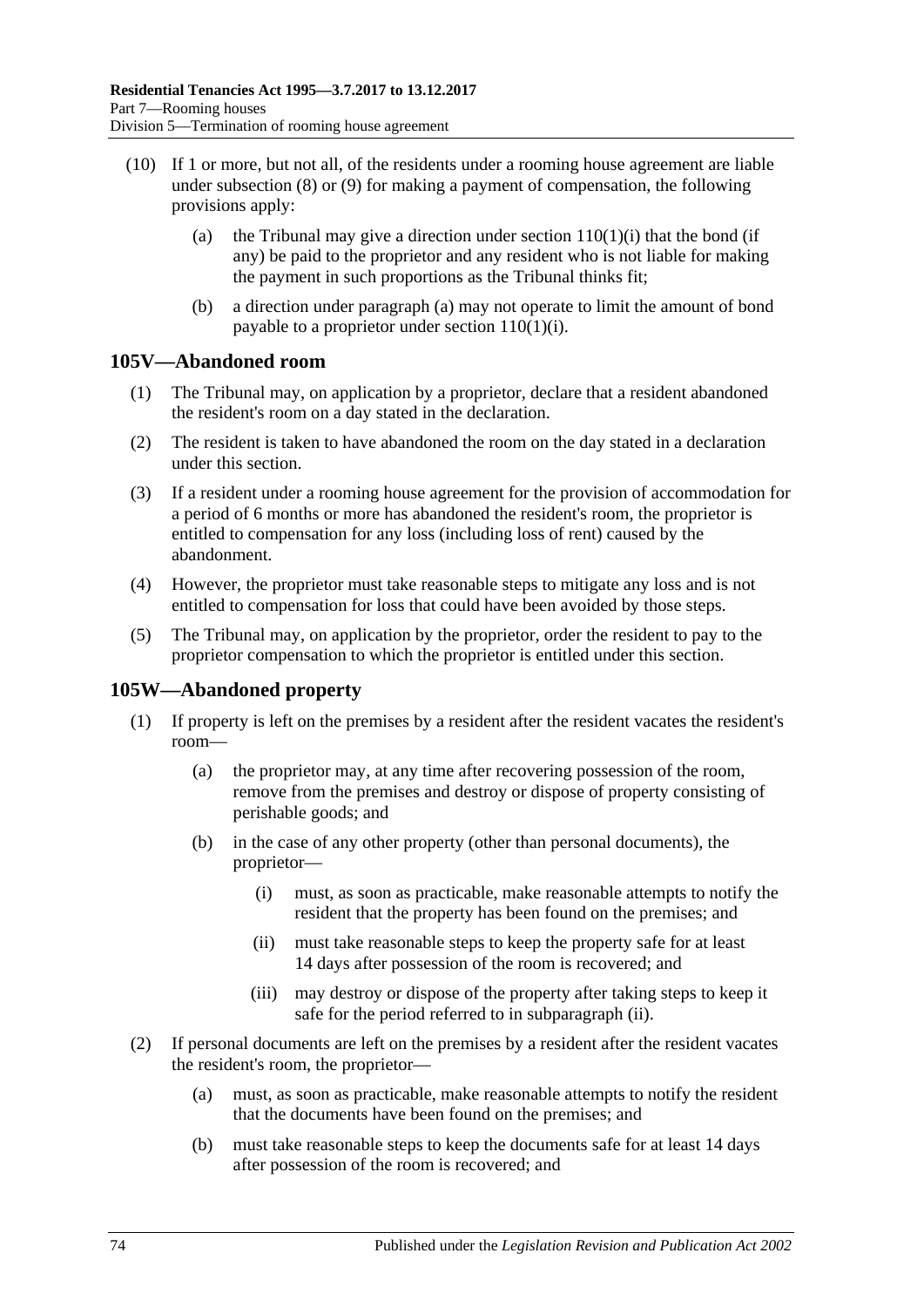- (c) may destroy or dispose of the documents if they are not reclaimed by the resident within the 14 day period referred to in [paragraph](#page-73-2) (b).
- (3) For the purposes of this section, a person who is entitled to possession of the property may reclaim it by paying to the proprietor the reasonable costs incurred by the proprietor as a result of the property being left on the premises.
- (4) A proprietor may not deal with property left on premises by a resident after termination of a rooming house agreement otherwise than in accordance with this section.

Maximum penalty: \$2 500.

(5) Nothing in this section affects any obligation a proprietor may have in relation to property left on the premises under another Act or law.

# **Part 8—Dispute resolution**

# **Division 1—Conciliation**

## **Subdivision 1—Definitions for this Division**

## **106—Definitions**

In this Division—

*conciliation* of a dispute includes preliminary assistance in dispute resolution such as the giving of advice to ensure that—

- (a) the parties to the dispute are fully aware of their rights and obligations; and
- (b) there is full and open communication between the parties about the dispute;

*conciliation conference* means a conference called by the Commissioner under section [107\(4\).](#page-74-0)

## **Subdivision 2—Conciliation of dispute by Commissioner**

## <span id="page-74-1"></span>**107—Conciliation of dispute by Commissioner**

- (1) If a party to a tenancy dispute applies to the Commissioner for conciliation of the dispute, the Commissioner may conciliate the dispute.
- (2) A fee prescribed by regulation is payable on an application under [subsection](#page-74-1) (1).
- (3) The Registrar or a Deputy Registrar may refer an application made to the Tribunal to the Commissioner for conciliation.
- <span id="page-74-0"></span>(4) The Commissioner may call a conference of the parties to the dispute for the purpose of attempting to resolve the dispute by agreement.
- (5) The Commissioner must notify the parties of the time and place fixed for the conference.
- (6) If conciliation of a dispute is terminated because it appears to the Commissioner that it is unlikely that an agreed settlement can be reached within a reasonable time or for any other reason, the Commissioner must refer the matter to the Registrar or a Deputy Registrar for the listing of the matter before the Tribunal.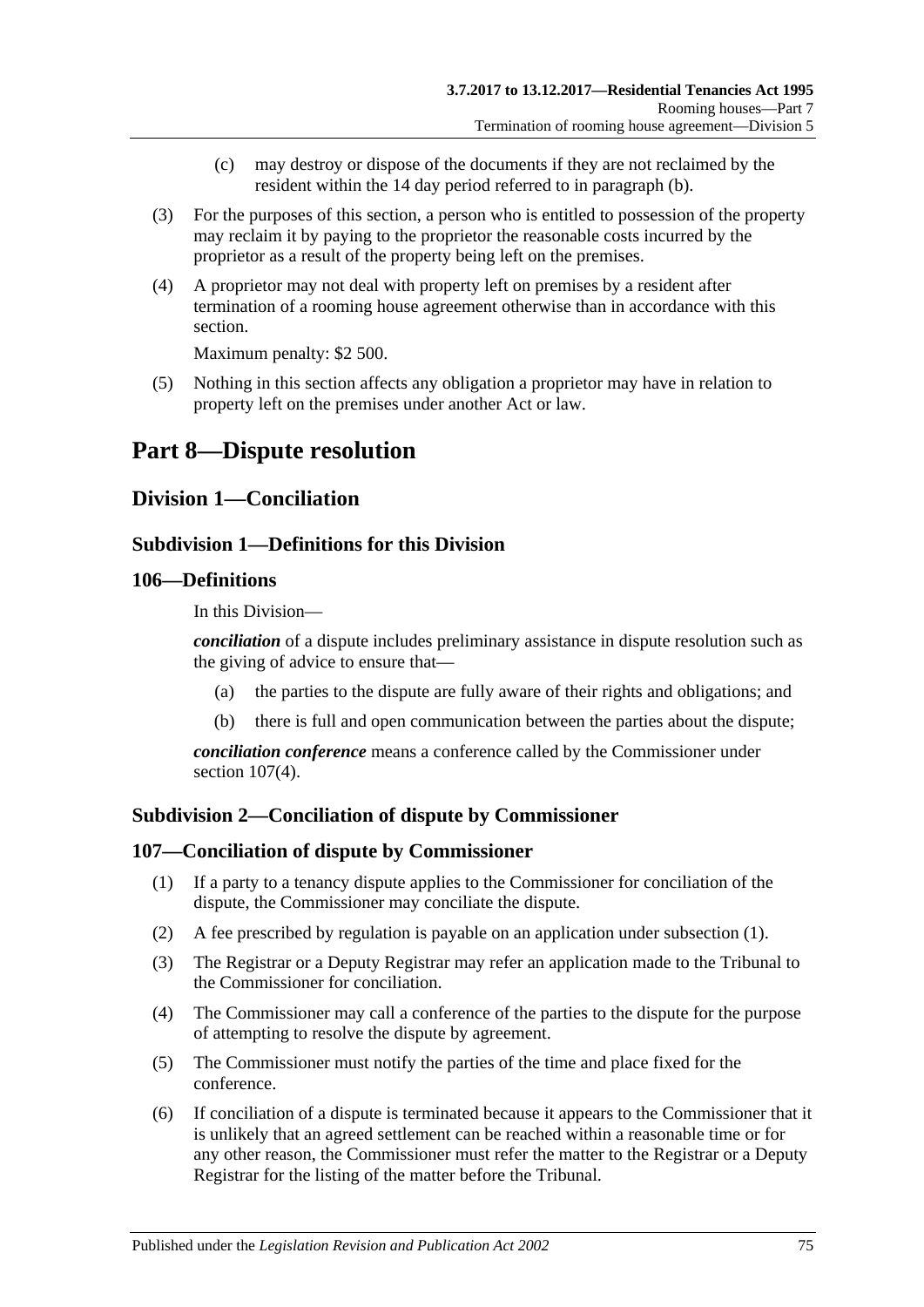## **Subdivision 4—Duties and procedure**

#### **108A—Functions of Commissioner in conciliation of dispute**

The Commissioner has the following functions in the conciliation of a tenancy dispute under this Division:

- (a) to seek to identify the issues in dispute and to narrow the range of the dispute;
- (b) to encourage the settlement of the dispute by facilitating, and helping to conduct, negotiations between the parties to the dispute;
- (c) to promote the open exchange of information relevant to the dispute by the parties;
- (d) to provide to the parties information about the operation of this Act relevant to a settlement of the dispute;
- (e) to help in the settlement of the dispute in any other appropriate way.

#### **108B—Procedure**

- (1) A conciliation conference may, at the discretion of the Commissioner, be adjourned from time to time.
- (2) Unless the Commissioner decides otherwise, the conference will be held in private and the Commissioner may exclude from the conference any person apart from the parties and their representatives.
- (3) The Commissioner (if not legally qualified) may refer a question of law arising at the conference to a member of the Tribunal who is legally qualified for determination.
- (4) A party must, if required by the Commissioner, disclose to the other party details of the party's case and of the evidence available to the party in support of that case.
- (5) The Commissioner or a party may terminate a conciliation at any time.
- (6) A settlement to which a party or representative of a party agrees at a conciliation conference is binding on the party provided that it is not inconsistent with this Act.
- (7) The settlement must be put into writing and signed by or for the parties and a copy of the signed settlement must be provided to the Tribunal.
- (8) The Tribunal may make a determination or order to give effect to the settlement.
- (10) The Commissioner has the same protection and immunity as a member of the Tribunal under the *[South Australian Civil and Administrative Tribunal Act](http://www.legislation.sa.gov.au/index.aspx?action=legref&type=act&legtitle=South%20Australian%20Civil%20and%20Administrative%20Tribunal%20Act%202013) 2013*.

## **108C—Restriction on evidence**

Evidence of anything said or done in the course of conciliation of a tenancy dispute under this Division is inadmissible in proceedings before the Tribunal except by consent of all parties to the proceedings.

# **Division 2—Intervention**

#### **109—Power to intervene**

(1) The Commissioner may intervene in proceedings before the Tribunal or a court concerning a tenancy dispute.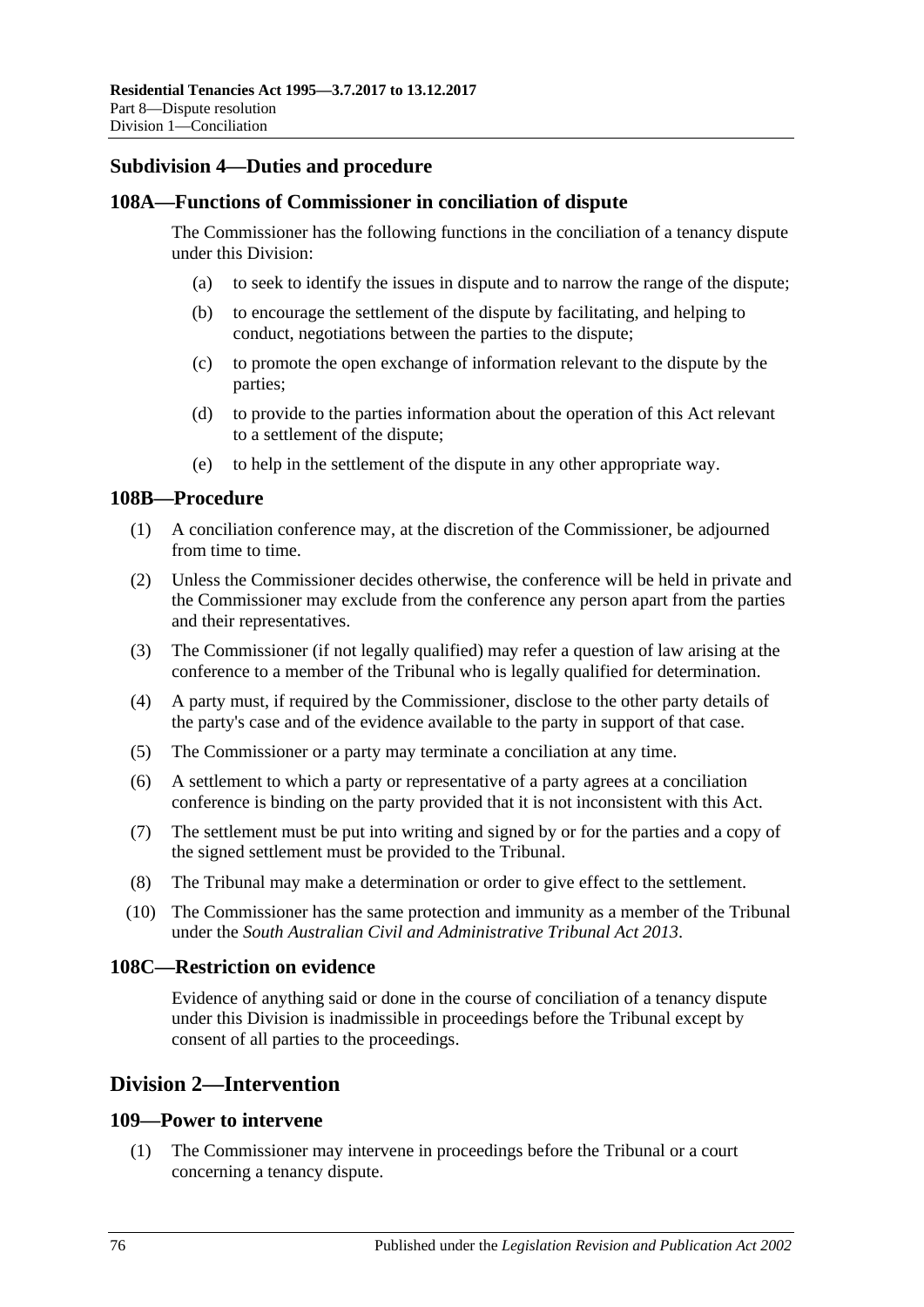(2) If the Commissioner intervenes in proceedings the Commissioner becomes a party to the proceedings and has all the rights (including rights of appeal) of a party to the proceedings.

# **Division 3—Powers of the Tribunal**

## **110—Powers of Tribunal**

- <span id="page-76-0"></span>(1) The Tribunal may, on application by a party to a tenancy dispute—
	- (a) restrain an action in breach of this Act, a residential tenancy agreement, a rooming house agreement, or an agreement collateral to a residential tenancy agreement or a rooming house agreement; or
	- (b) require a person to comply with an obligation under this Act, a residential tenancy agreement, a rooming house agreement or an agreement collateral to a residential tenancy agreement or a rooming house agreement; or
	- (c) order a person to make a payment (which may include compensation) under this Act, a residential tenancy agreement, a rooming house agreement or a collateral agreement or for breach of this Act, a residential tenancy agreement, a rooming house agreement, or a collateral agreement; or
	- (d) relieve a party to a residential tenancy agreement, a rooming house agreement or a collateral agreement from the obligation to comply with a provision of the agreement; or
	- (e) terminate a residential tenancy or rooming house agreement or declare that a residential tenancy or rooming house agreement has, or has not, been validly terminated; or
	- (f) reinstate rights under a residential tenancy agreement or rooming house agreement that have been forfeited or have otherwise terminated; or
	- (g) require payment of rent into the Fund until conditions stipulated by the Tribunal have been complied with; or
	- (h) require that rent paid into the Fund be paid out and applied as directed by the Tribunal; or
	- (i) require that a bond (including a bond under [Part 7\)](#page-59-0) paid into the Fund be paid out and applied as directed by the Tribunal; or
	- (j) require a tenant or a rooming house resident to give up the possession of premises to the landlord or rooming house proprietor; or
	- (k) make orders to give effect to rights and liabilities arising from the assignment of a residential tenancy agreement; or
	- (l) exercise any other power conferred on the Tribunal under this Act; or
	- (m) do anything else necessary or desirable to resolve a tenancy dispute.
- <span id="page-76-1"></span>(2) The Tribunal does not have jurisdiction to award compensation for damages arising from personal injury.

# **111—Conditional and alternative orders**

(1) The Tribunal may make orders on conditions the Tribunal considers appropriate.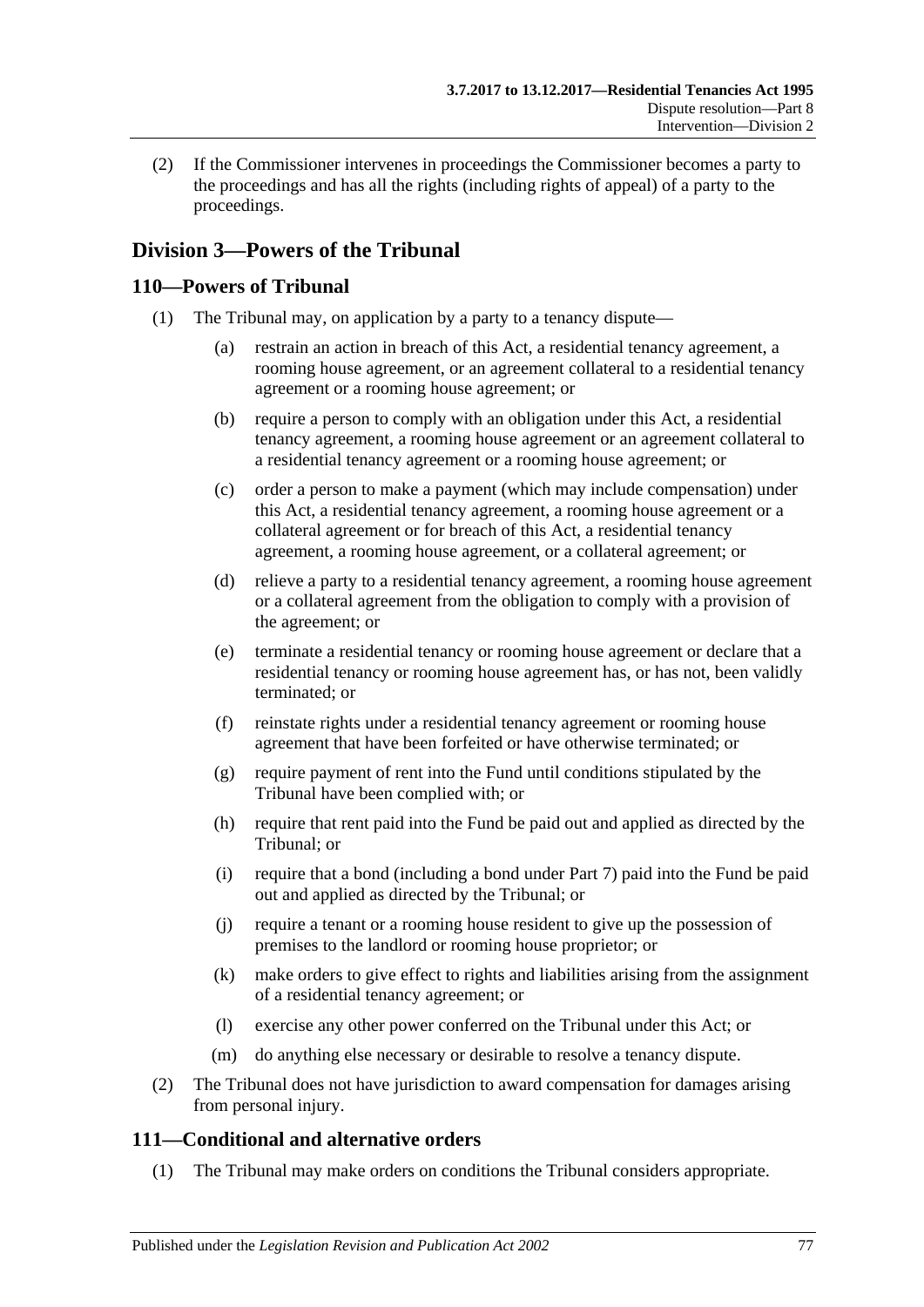(2) The Tribunal may make orders in the alternative so that a particular order takes effect, or does not take effect, according to whether stipulated conditions are complied with.

# **112—Restraining orders**

- (1) If the Tribunal is satisfied, on application by a landlord, that there is a risk that the tenant or a person permitted on the premises by the tenant may cause serious damage to property or personal injury, the Tribunal may make an order (a *restraining order*) restraining the tenant and other persons on the premises from engaging in conduct of a kind described in the order.
- (1a) If the Tribunal is satisfied, on application by a tenant, that there is a risk that a co-tenant or a person permitted on the premises by a co-tenant may—
	- (a) cause serious damage to property; or
	- (b) cause personal injury; or
	- (c) if the co-tenant is a domestic associate or former domestic associate of the tenant—commit an act of domestic abuse,

the Tribunal may make a restraining order restraining the co-tenant and other persons on the premises from engaging in conduct of a kind described in the order.

- <span id="page-77-1"></span><span id="page-77-0"></span>(1b) In considering an application under subsection (1a), the Tribunal must have regard to such of the following orders and proceedings (if any) as are relevant to the application:
	- (a) an order, injunction, undertaking, plan, recognisance or other form of obligation imposed or agreement made under the *Family Law Act 1975* of the Commonwealth;
	- (b) an order made under the *[Children's Protection Act](http://www.legislation.sa.gov.au/index.aspx?action=legref&type=act&legtitle=Childrens%20Protection%20Act%201993) 1993*;
	- (c) an order made under the *[Intervention Orders \(Prevention of Abuse\) Act](http://www.legislation.sa.gov.au/index.aspx?action=legref&type=act&legtitle=Intervention%20Orders%20(Prevention%20of%20Abuse)%20Act%202009) 2009*;
	- (d) a pending application for an order referred to in [paragraph](#page-77-0) (a), [\(b\)](#page-77-1) or [\(c\);](#page-77-2)
	- (e) any other relevant legal proceedings.
- <span id="page-77-2"></span>(2) An application for a restraining order may be made without notice to the persons against whom the order is sought but, if the order is made without giving them a reasonable opportunity to respond to the allegations against them, the Tribunal must allow them a reasonable opportunity to satisfy it that the order should not continue in operation.
- (3) A person must not contravene a restraining order. Maximum penalty: Imprisonment for 1 year.

# **Division 4—Representation**

#### **113—Representation**

(1) A party to a tenancy dispute may only be represented in proceedings before the Tribunal (including a conference or mediation under sections 50 and 51 respectively of the *[South Australian Civil and Administrative Tribunal Act](http://www.legislation.sa.gov.au/index.aspx?action=legref&type=act&legtitle=South%20Australian%20Civil%20and%20Administrative%20Tribunal%20Act%202013) 2013*), or at a conciliation conference under this Act, as allowed by this section.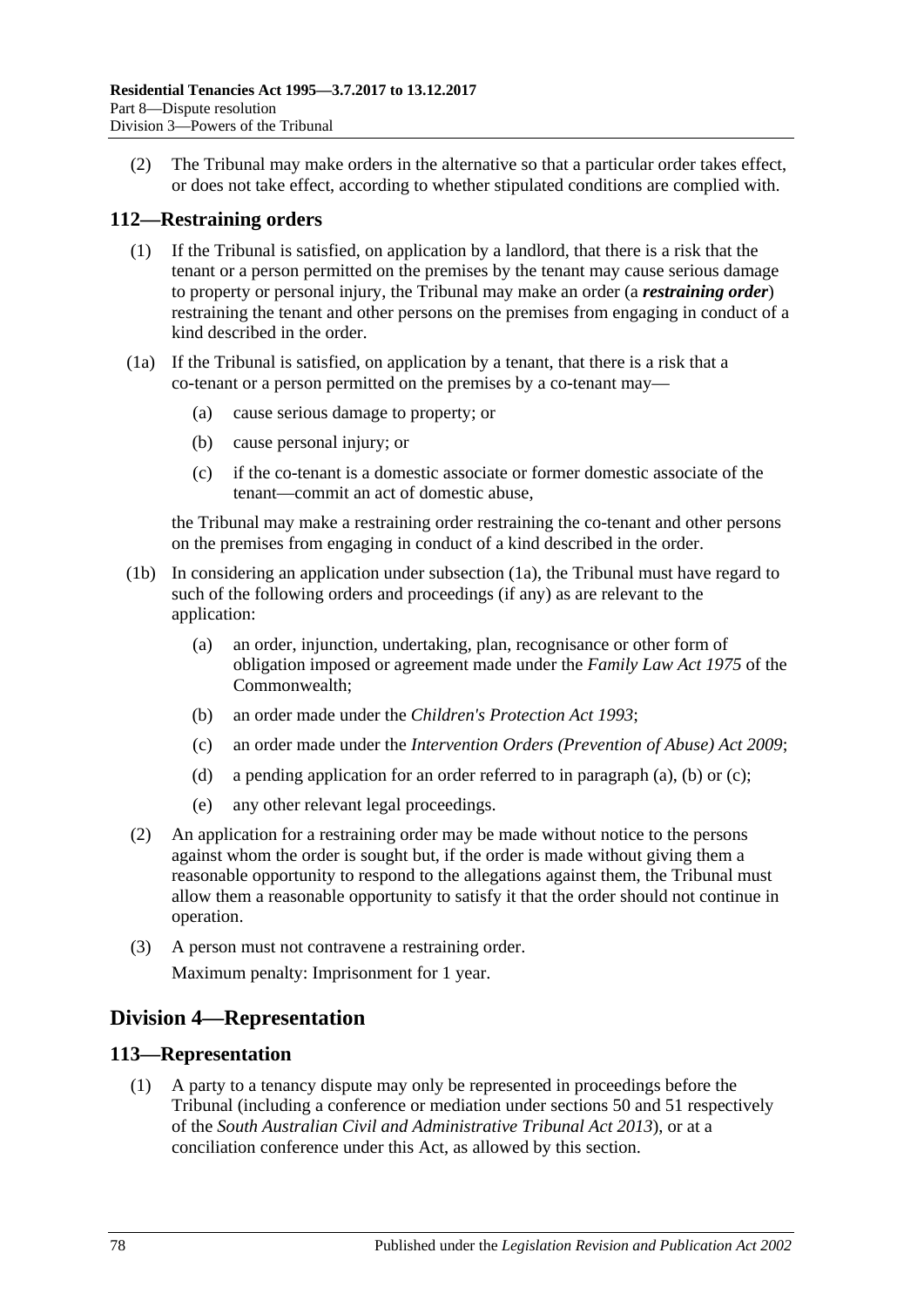- (2) A party to a tenancy dispute may be represented by a lawyer if—
	- (a) all parties to the proceedings agree to the representation and the Tribunal is satisfied that it will not unfairly disadvantage a party who does not have a professional representative; or
	- (b) the Tribunal is satisfied that the party is unable to present the party's case properly without assistance; or
	- (c) another party to the dispute is a lawyer, or is represented by a professional representative; or
	- (d) the Commissioner has intervened in, or is a party to, the proceedings.
- (3) A party to a tenancy dispute may be represented by a person who is not a lawyer if—
	- (a) the party is a body corporate and the representative is an officer or employee of the body corporate; or
	- (b) the party is a landlord or rooming house proprietor and the representative is an agent, or an officer or employee of an agent, appointed by the landlord or rooming house proprietor to manage the premises on the party's behalf; or
	- (c) all parties to the proceedings agree to the representation and the Tribunal is satisfied that it will not unfairly disadvantage an unrepresented party; or
	- (d) the Tribunal is satisfied that the party is unable to present the party's case properly without assistance.
- (4) In this section—

#### *professional representative* means—

- (a) a lawyer, a law clerk, or a person who holds or has held legal qualifications under the law of the State or another place; or
- (b) a land agent, or an officer or employee of a land agent.

#### **114—Remuneration of representative**

A person must not ask for or receive a fee for representing a party to a tenancy dispute in proceedings before the Tribunal (including a conference or mediation under sections 50 and 51 respectively of the *[South Australian Civil and Administrative](http://www.legislation.sa.gov.au/index.aspx?action=legref&type=act&legtitle=South%20Australian%20Civil%20and%20Administrative%20Tribunal%20Act%202013)  [Tribunal Act](http://www.legislation.sa.gov.au/index.aspx?action=legref&type=act&legtitle=South%20Australian%20Civil%20and%20Administrative%20Tribunal%20Act%202013) 2013*), or at a conciliation conference under this Act, unless—

- (a) the representative is a lawyer or a law clerk employed by a lawyer; or
- (b) the representative is an officer or employee of a body corporate who represented the body corporate in the proceedings; or
- (c) the representative is an agent, or an officer or employee of an agent, who represented a landlord in the proceedings whose premises the agent had been appointed to manage on behalf of the landlord.

Maximum penalty: \$15 000.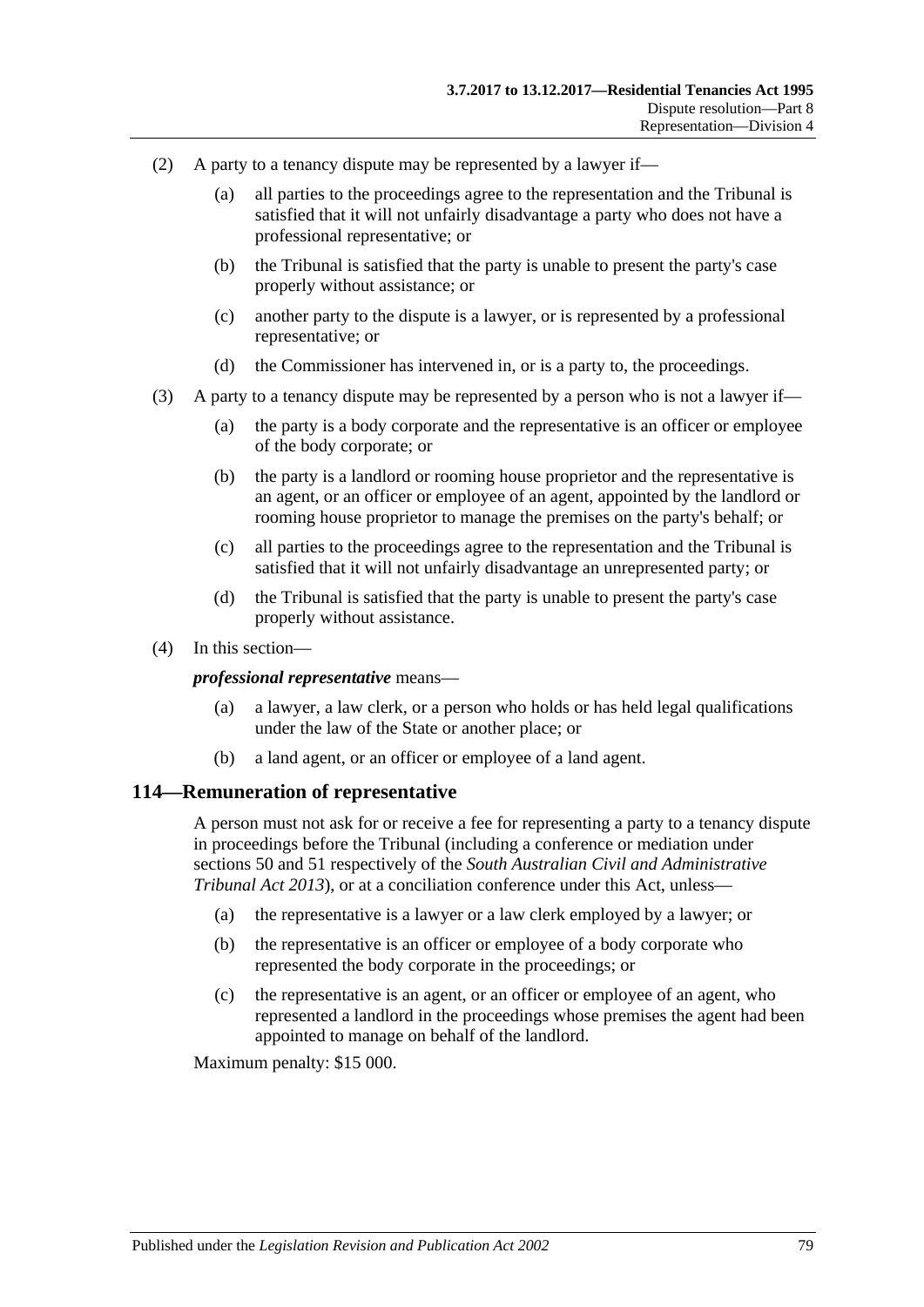# **Part 9—Miscellaneous**

## **115—Contract to avoid Act**

- (1) An agreement or arrangement that is inconsistent with this Act or purports to exclude, modify or restrict the operation of this Act, is (unless the inconsistency, exclusion, modification or restriction is expressly permitted under this Act) to that extent void.
- (2) A purported waiver of a right under this Act is void.
- (3) A person who enters into an agreement or arrangement to defeat, evade or prevent the operation of this Act (directly or indirectly) is guilty of an offence. Maximum penalty: \$10 000.

## **117—Notice by landlord not waived by acceptance of rent**

A demand for, any proceeding for the recovery of, or acceptance of, rent by a landlord after the landlord has notice of a breach of the agreement by the tenant or has given the tenant notice of termination under this Act does not operate as a waiver of that breach or that notice.

#### **117A—Liability to prosecution not to derogate from civil liability**

The liability to be prosecuted for an offence is in addition to any civil liability for breach of a residential tenancy agreement or rooming house agreement or any other civil liability the person may incur.

#### **118—Exemptions**

The Minister may, by order published in the Gazette—

- (a) exempt agreements, or premises, of a specified class from the provisions, or specified provisions, of this Act; or
- (b) modify specified provisions of this Act in their application to a specified class of agreements or a specified class of premises; or
- (c) vary or revoke an order previously made by the Minister under this section.

#### **119—Tribunal may exempt agreement or premises from provision of Act**

- (1) The Tribunal may, on application by an interested person, if the Tribunal considers it necessary or desirable in the circumstances, order that a provision of this Act will not apply in relation to an agreement or prospective agreement or to particular premises, or will apply in a modified manner (and the order will have effect accordingly).
- (2) An order may be made on conditions that the Tribunal considers appropriate.
- (3) A person must not contravene a condition to an order. Maximum penalty: \$2 500.

#### **120—Service**

- (1) A notice or document required or authorised to be given to a person under this Act may be—
	- (a) given to the person, or an agent of the person, personally; or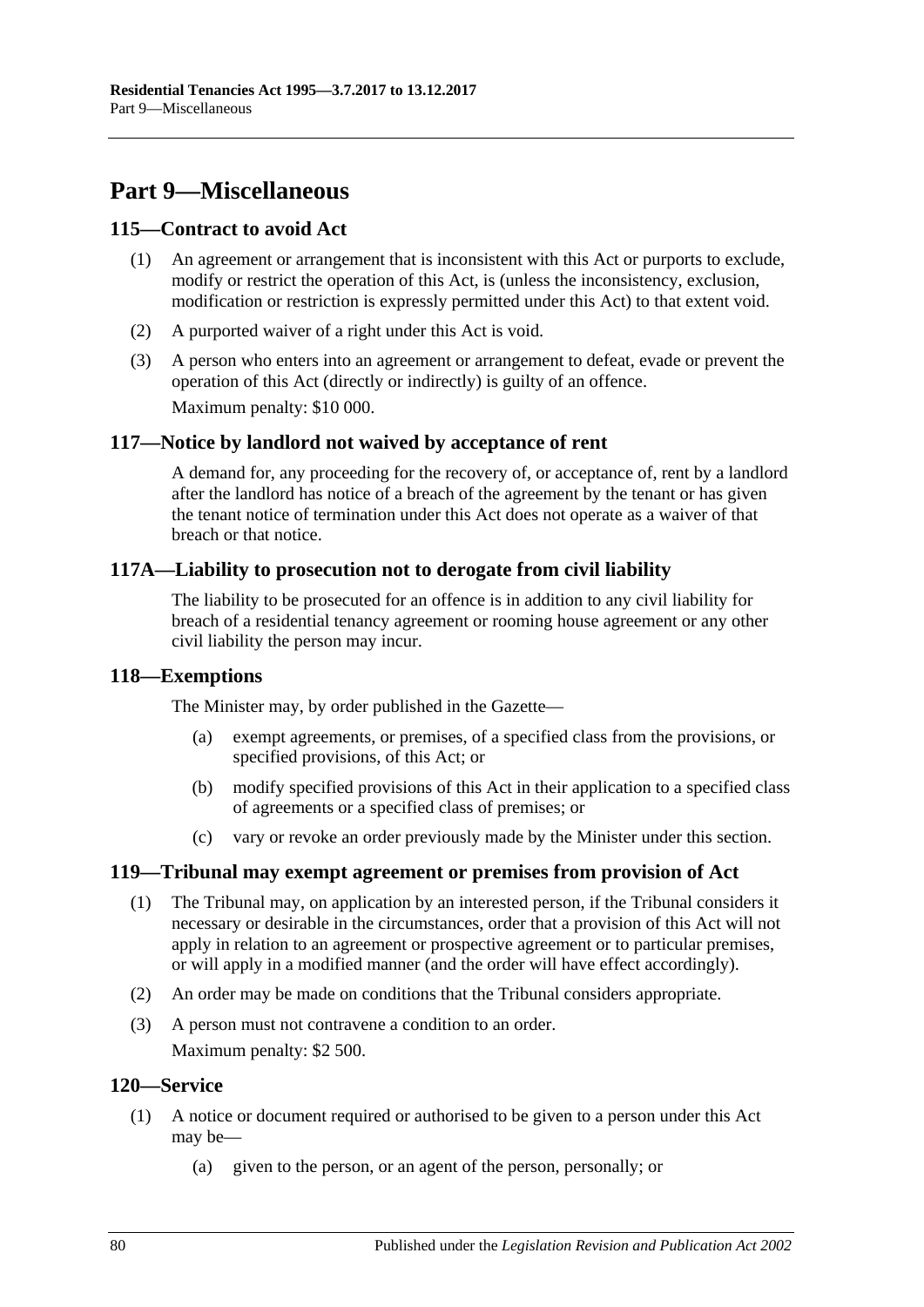- (b) sent by post addressed to the person, or an agent of the person, at the last known place of residence, employment or business of the person or agent; or
- (c) left in a letterbox or other place where it is likely to come to the attention of the person, or an agent of the person, at the last known place of residence, employment or business; or
- (d) transmitted by fax or email to a fax number or email address provided by the person for the purposes of service under this Act (in which case the notice or document will be taken to have been given or served at the time of transmission); or
- (e) given in some other manner permitted by the Tribunal.
- (3) If two or more persons are the landlords or tenants under a residential tenancy agreement, a notice or other document is duly given if given to any one of them.

#### **121—Regulations**

- (1) The Governor may make regulations for the purposes of this Act.
- (2) The regulations may—
	- (a) be of general or limited application; and
	- (b) provide that a matter or thing is to be determined, dispensed with or regulated by the Minister.
- (3) A regulation may impose a penalty not exceeding \$5 000 for breach of the regulation.
- (4) The regulations may fix expiation fees, not exceeding \$315, for alleged offences against the regulations.

# **Schedule 1—Transitional provisions—***Residential Tenancies (Miscellaneous) Amendment Act 2013*

## **1—Interpretation**

In this Schedule—

*amending Act* means the *[Residential Tenancies \(Miscellaneous\) Amendment](http://www.legislation.sa.gov.au/index.aspx?action=legref&type=act&legtitle=Residential%20Tenancies%20(Miscellaneous)%20Amendment%20Act%202013)  Act [2013](http://www.legislation.sa.gov.au/index.aspx?action=legref&type=act&legtitle=Residential%20Tenancies%20(Miscellaneous)%20Amendment%20Act%202013)*.

#### **2—Operation of amendments**

- (1) Subject to the regulations, an amendment made by the amending Act applies to a residential tenancy agreement or rooming house agreement whether the agreement was entered into before or after the commencement of the amendment.
- (2) However—
	- (a) [subsection](#page-28-0) (3a) of [section](#page-28-1) 69 as inserted by the amending Act does not apply in relation to a residential tenancy agreement entered into before the commencement of that subsection; and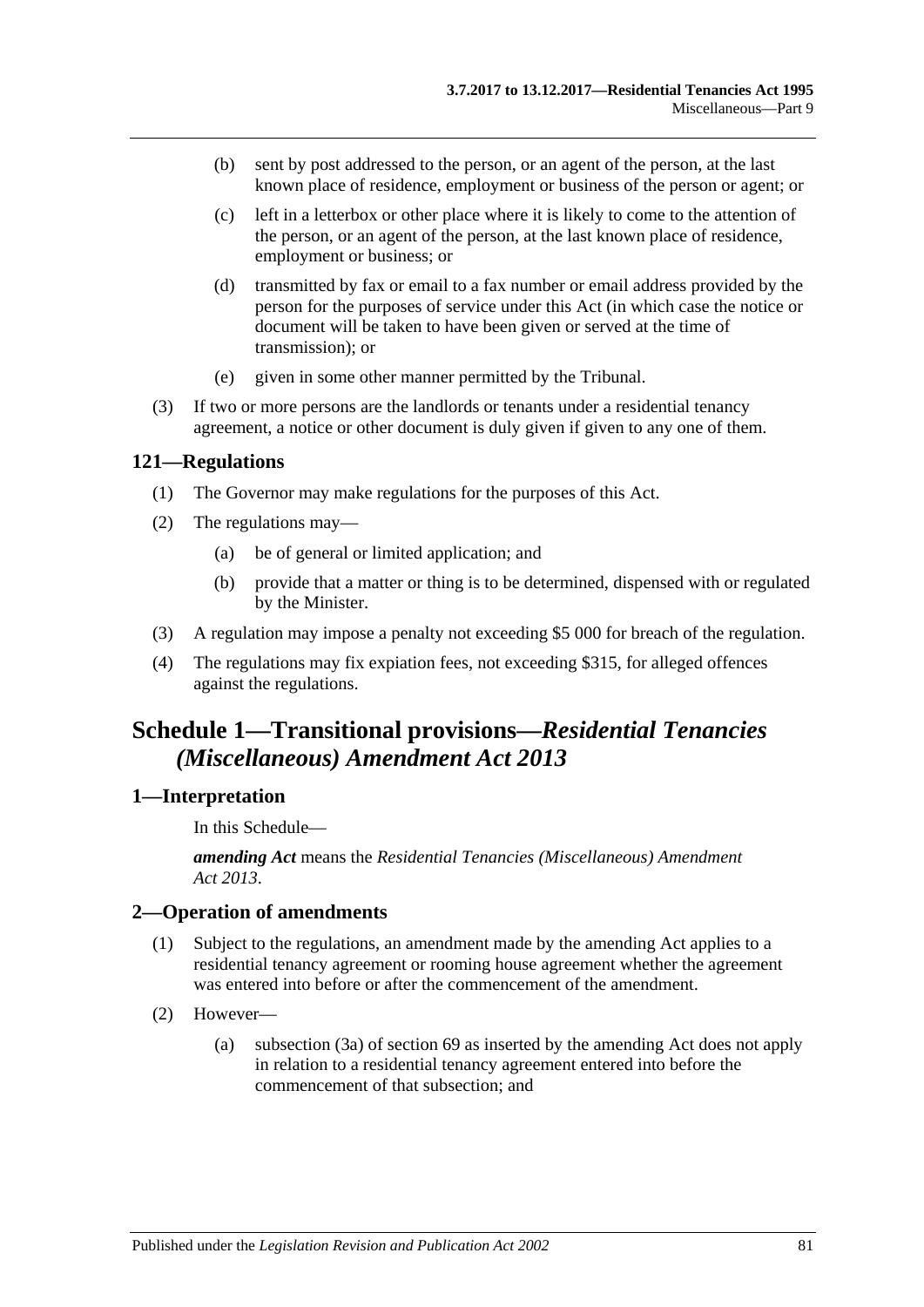- (b) [subsections](#page-32-0) (2) and [\(3\)](#page-32-1) of [section](#page-32-2) 73 as inserted by the amending Act do not apply in relation to a residential tenancy agreement entered into before the commencement of those subsections (and [section](#page-32-0) 73(2) and [\(3\)](#page-32-1) as in force immediately before the commencement of section 47 of the amending Act will continue to apply to residential tenancy agreements entered into before that commencement); and
- (c) [section](#page-40-0) 85A as inserted by the amending Act does not apply in relation to a residential tenancy agreement entered into before the commencement of that section; and
- (d) [section](#page-68-0) 105Q as inserted by the amending Act does not apply in relation to a rooming house agreement entered into before the commencement of that section.

# **3—Registrar and deputy registrars**

Section 15(2) as inserted by the amending Act does not apply in relation to a person appointed to be the registrar or a deputy registrar before the commencement of that section.

## **4—Jurisdiction of Tribunal**

The amendments made to [section](#page-12-0) 24(2) and [\(5\)](#page-13-0) by the amending Act—

- (a) do not apply in respect of proceedings commenced before the commencement of the amendments (and those proceedings may continue as if the amendments had not been made); and
- (b) apply in respect of proceedings commenced on or after the commencement of the amendments (including proceedings in respect of a claim arising before the commencement of the amendments).

## **5—Interest payable on repayment of bond**

[Section](#page-25-0) 63(11) and (12) as in force immediately before the commencement of this clause apply in relation to a bond paid to the Commissioner before that commencement as if the amendments made to that section by the amending Act had not been made.

## **6—Abandoned property**

- (1) The revised abandoned property provisions apply in respect of property left on premises whether the property was left on the premises before or after the commencement of those provisions.
- (2) In this clause—

*revised abandoned property provisions* means [Part 5 Division 7](#page-49-0) and [section](#page-73-3) 105W as inserted by the amending Act.

## **7—Application to existing house rules**

[Part 7 Division](#page-60-0) 3 as inserted by section 72 of the amending Act applies to house rules made by a rooming house proprietor and in operation immediately before the commencement of this clause.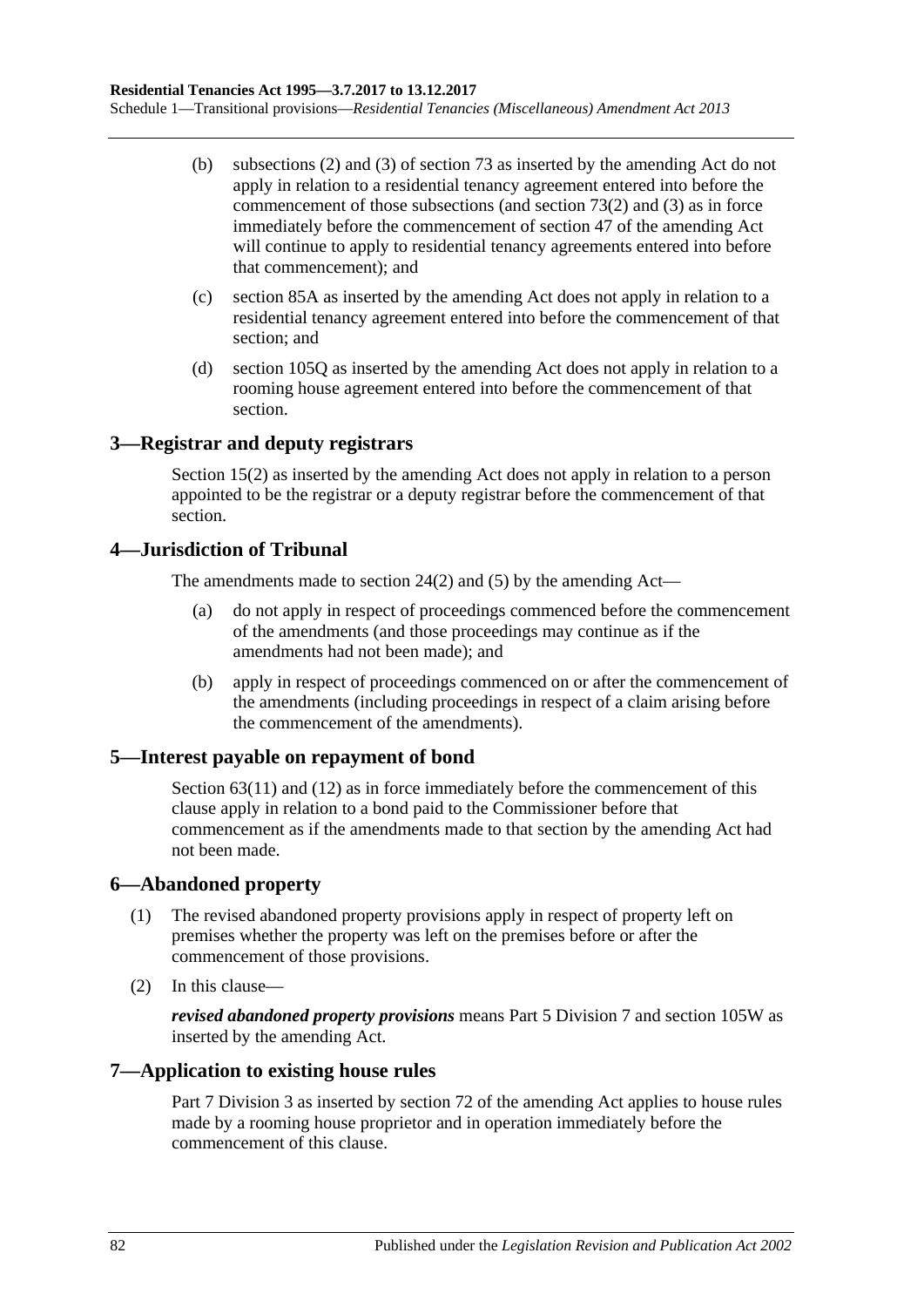## <span id="page-82-0"></span>**8—Other provisions**

- (1) The Governor may, by regulation, make additional provisions of a saving or transitional nature consequent on the enactment of the amending Act.
- <span id="page-82-1"></span>(2) A provision of a regulation made under [subclause](#page-82-0) (1) may, if the regulation so provides, take effect from the commencement of the amending Act or from a later day.
- (3) To the extent to which a provision takes effect under [subclause](#page-82-1) (2) from a day earlier than the day of the regulation's publication in the Gazette, the provision does not operate to the disadvantage of a person by—
	- (a) decreasing the person's rights; or
	- (b) imposing liabilities on the person.

# **Schedule 2—Transitional provisions—***Residential Tenancies (Miscellaneous) Amendment Act 2016*

## **1—Interpretation**

In this Schedule—

*amending Act* means the *[Residential Tenancies \(Miscellaneous\) Amendment](http://www.legislation.sa.gov.au/index.aspx?action=legref&type=act&legtitle=Residential%20Tenancies%20(Miscellaneous)%20Amendment%20Act%202016)  Act [2016](http://www.legislation.sa.gov.au/index.aspx?action=legref&type=act&legtitle=Residential%20Tenancies%20(Miscellaneous)%20Amendment%20Act%202016)*.

## **2—Operation of amendments**

- (1) [Section](#page-30-0) 72 as amended by section 4 of the amending Act applies to a residential tenancy agreement whether the agreement was entered into before or after the commencement of that section of the amending Act.
- (2) [Subsection](#page-41-0) (2) of [section](#page-40-0) 85A as inserted by section 5 of the amending Act does not apply to a residential tenancy agreement entered into before the commencement of that subsection.
- (3) [Subsection](#page-50-0) (2a) of [section](#page-49-1) 97B as inserted by section 6 of the amending Act applies in respect of abandoned property left on residential premises whether the property was left on the premises before or after the commencement of that subsection.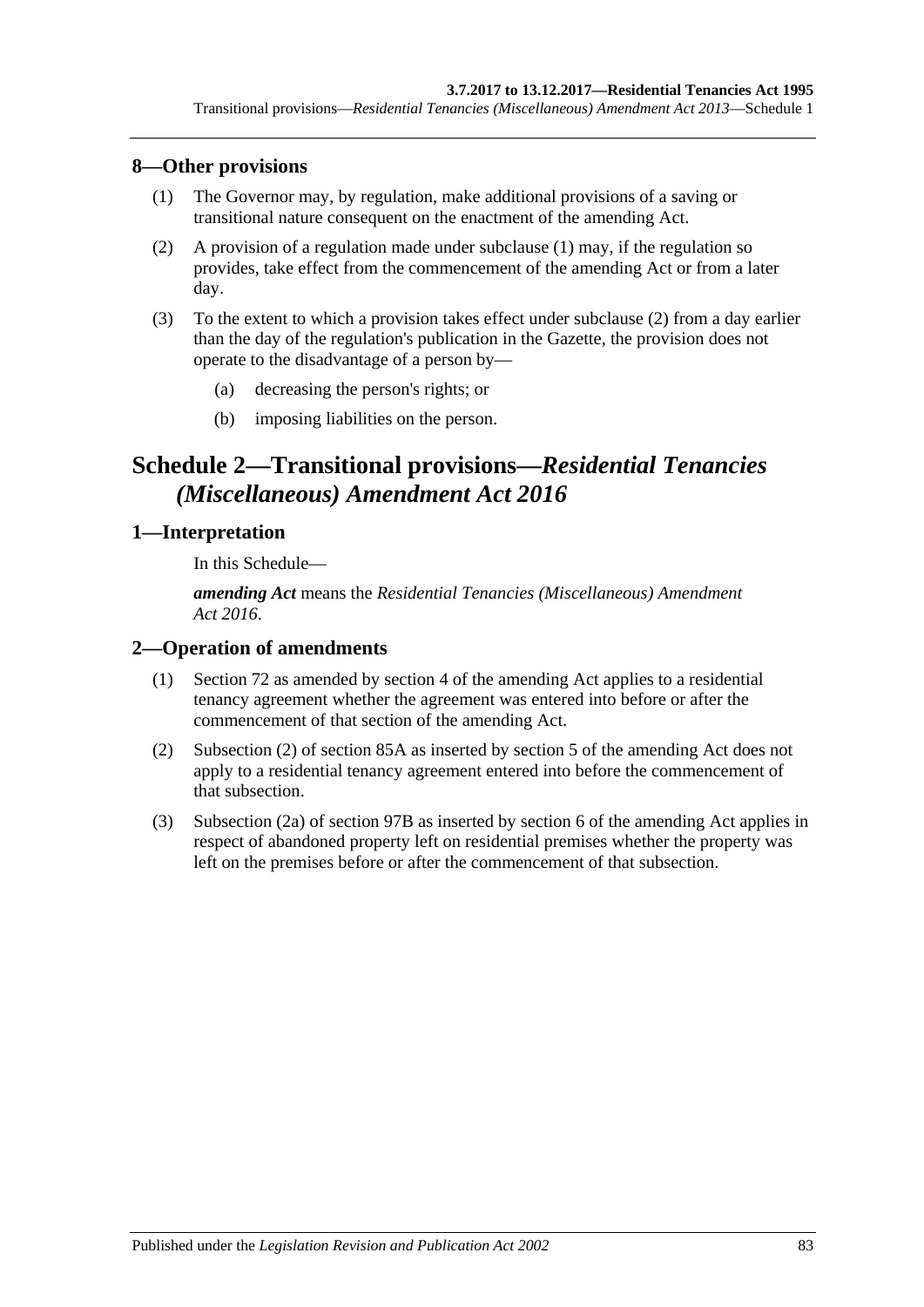# **Legislative history**

# **Notes**

- Amendments of this version that are uncommenced are not incorporated into the text.
- Please note—References in the legislation to other legislation or instruments or to titles of bodies or offices are not automatically updated as part of the program for the revision and publication of legislation and therefore may be obsolete.
- Earlier versions of this Act (historical versions) are listed at the end of the legislative history.
- For further information relating to the Act and subordinate legislation made under the Act see the Index of South Australian Statutes or www.legislation.sa.gov.au.

# **Legislation repealed by principal Act**

The *Residential Tenancies Act 1995* repealed the following:

*Residential Tenancies Act 1978 Residential Tenancies (Housing Trust) Amendment Act 1993*

# **Legislation amended by principal Act**

The *Residential Tenancies Act 1995* amended the following:

*Retirement Villages Act 1987*

# **Principal Act and amendments**

| New entries appear in bold. |  |  |
|-----------------------------|--|--|
|                             |  |  |

| Year    | N <sub>0</sub> | Title                                                                                            | Assent    | Commencement                                                                                                                                                                                                                                                                                                                                                                                                                                                                                                                                                                              |
|---------|----------------|--------------------------------------------------------------------------------------------------|-----------|-------------------------------------------------------------------------------------------------------------------------------------------------------------------------------------------------------------------------------------------------------------------------------------------------------------------------------------------------------------------------------------------------------------------------------------------------------------------------------------------------------------------------------------------------------------------------------------------|
| 1995    | 63             | <b>Residential Tenancies Act 1995</b>                                                            | 10.8.1995 | 24.8.1995 (Gazette 24.8.1995 p499)<br>except ss 4, 5(1) & (2)(c), $6-23$ , 24(1)(a)<br>& (c) & (2)–(5), 25–62, 63(1)–(6),<br>$64 - 72$ , 74 - 100, 101(a), (b), (d) - (f),<br>102, 106—120 and Sch (cl 1(1), 3(a), 4 &<br>6—30.11.1995 (Gazette 23.11.1995<br>$p1412$ ) and except<br>s $63(7)$ — $(10)$ —5.2.1996 (Gazette<br>25.1.1996 $p808$ ) and except ss $5(2)(a)$ ,<br>(b), (d)—(h) and $24(1)(b)$ —1.7.1996<br>( <i>Gazette</i> 27.6.1996 $p3107$ ) and except<br>ss 63(11) & (12), 101(c), 103—105 and<br>Sch (cl 5)—10.8.1997 (s 7(5) Acts<br><i>Interpretation Act 1915</i> ) |
| 1996 34 |                | <b>Statutes Amendment and Repeal</b><br>(Common Expiation Scheme) Act 1996                       | 2.5.1996  | Sch (cl 29)—3.2.1997 ( <i>Gazette</i><br>19.12.1996 p1923)                                                                                                                                                                                                                                                                                                                                                                                                                                                                                                                                |
| 1998    | 21             | <b>Statutes Amendment (Consumer</b><br><i>Affairs</i> ) <i>Act 1998</i> as amended by<br>22/1998 | 2.4.1998  | Pt 9 (ss $24 - 26$ ) - 28.5.1998 ( <i>Gazette</i><br>28.5.1998 p2292)                                                                                                                                                                                                                                                                                                                                                                                                                                                                                                                     |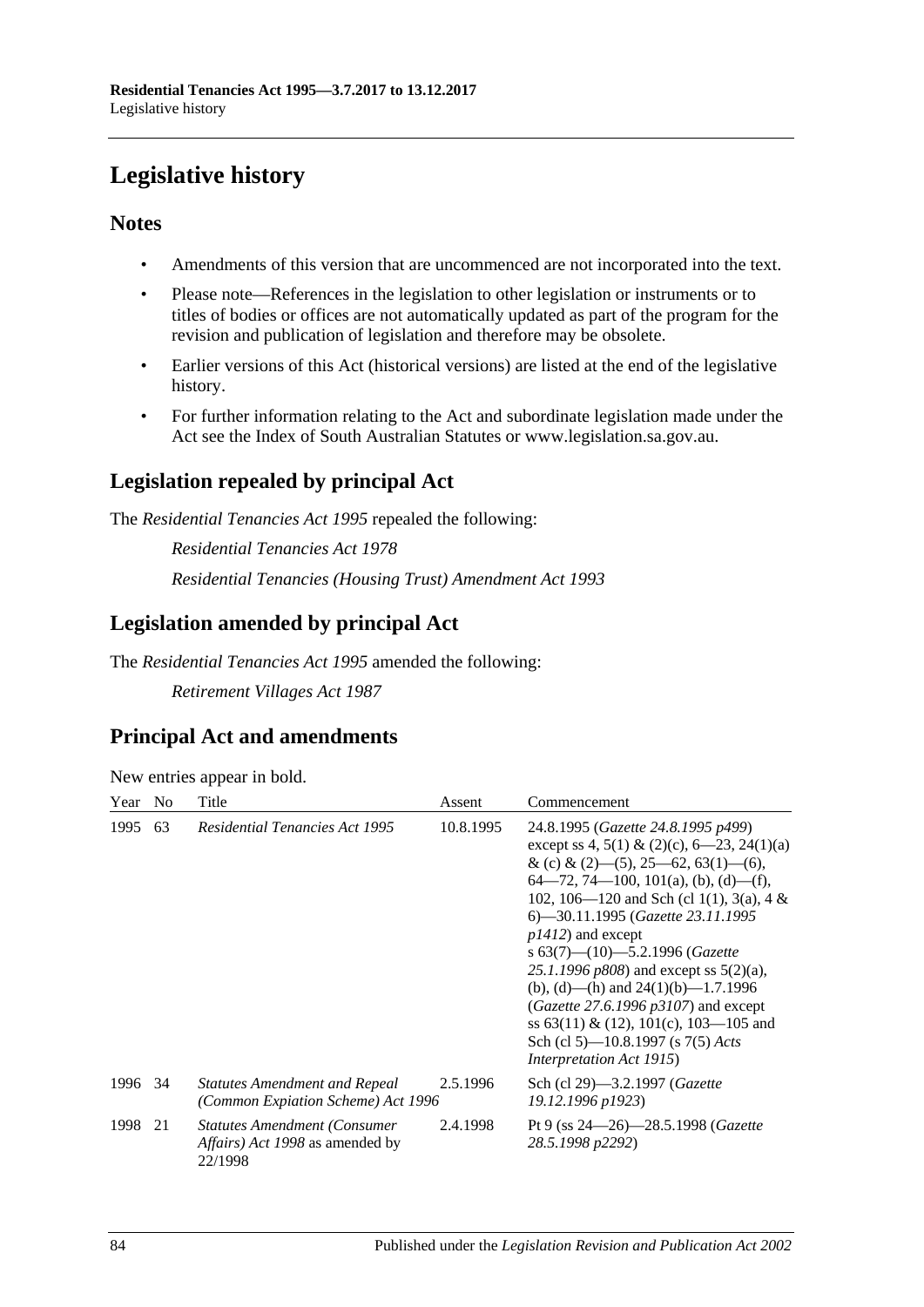| 1998 | 22 | <b>Statutes Amendment (Consumer</b><br>Affairs) Amendment Act 1998             | 2.4.1998   | 2.4.1998                                                                                                                                                                                                                                                                                                                                                                                                                                                                                                                                                                                                                                                                                                                                                                                                                                                                                                                                                                                                                                                                                                                                                                                                                                                                                                       |
|------|----|--------------------------------------------------------------------------------|------------|----------------------------------------------------------------------------------------------------------------------------------------------------------------------------------------------------------------------------------------------------------------------------------------------------------------------------------------------------------------------------------------------------------------------------------------------------------------------------------------------------------------------------------------------------------------------------------------------------------------------------------------------------------------------------------------------------------------------------------------------------------------------------------------------------------------------------------------------------------------------------------------------------------------------------------------------------------------------------------------------------------------------------------------------------------------------------------------------------------------------------------------------------------------------------------------------------------------------------------------------------------------------------------------------------------------|
| 1999 | 33 | Financial Sector Reform (South<br>Australia) Act 1999                          | 17.6.1999  | Sch (item $45$ )—1.7.1999 being the date<br>specified under s 3(16) of the <i>Financial</i><br>Sector Reform (Amendments and<br>Transitional Provisions) Act (No. 1) 1999<br>of the Commonwealth as the transfer date<br>for the purposes of that Act: $s$ 2(2)                                                                                                                                                                                                                                                                                                                                                                                                                                                                                                                                                                                                                                                                                                                                                                                                                                                                                                                                                                                                                                                |
| 1999 | 55 | Residential Tenancies (Miscellaneous) 12.8.1999<br>Amendment Act 1999          |            | 3.10.1999 (Gazette 30.9.1999 p1341)                                                                                                                                                                                                                                                                                                                                                                                                                                                                                                                                                                                                                                                                                                                                                                                                                                                                                                                                                                                                                                                                                                                                                                                                                                                                            |
| 2001 | 59 | Retirement Villages (Miscellaneous)<br>Amendment Act 2001                      | 22.11.2001 | s 19-1.7.2002 (Gazette 15.1.2002 p186)                                                                                                                                                                                                                                                                                                                                                                                                                                                                                                                                                                                                                                                                                                                                                                                                                                                                                                                                                                                                                                                                                                                                                                                                                                                                         |
| 2003 | 44 | Statute Law Revision Act 2003                                                  | 23.10.2003 | Sch 1-24.11.2003 (Gazette 13.11.2003<br>p4048)                                                                                                                                                                                                                                                                                                                                                                                                                                                                                                                                                                                                                                                                                                                                                                                                                                                                                                                                                                                                                                                                                                                                                                                                                                                                 |
| 2006 | 44 | <b>Statutes Amendment (Justice</b><br>Portfolio) Act 2006                      | 14.12.2006 | Pt 25 (s 49)-18.1.2007 (Gazette<br>18.1.2007 p234)                                                                                                                                                                                                                                                                                                                                                                                                                                                                                                                                                                                                                                                                                                                                                                                                                                                                                                                                                                                                                                                                                                                                                                                                                                                             |
| 2007 | 19 | <b>Residential Parks Act 2007</b>                                              | 14.6.2007  | Sch 2 (cl 1)-5.11.2007 (Gazette<br>25.10.2007 p4044)                                                                                                                                                                                                                                                                                                                                                                                                                                                                                                                                                                                                                                                                                                                                                                                                                                                                                                                                                                                                                                                                                                                                                                                                                                                           |
| 2007 | 20 | Statutes Amendment (Affordable<br>Housing) Act 2007                            | 14.6.2007  | Pt 5 (ss 92 & 93)-11.2.2008 (Gazette<br>17.1.2008 p264)                                                                                                                                                                                                                                                                                                                                                                                                                                                                                                                                                                                                                                                                                                                                                                                                                                                                                                                                                                                                                                                                                                                                                                                                                                                        |
| 2009 | 84 | <b>Statutes Amendment (Public Sector</b><br>Consequential Amendments) Act 2009 | 10.12.2009 | Pt 131 (s 299)-1.2.2010 (Gazette<br>28.1.2010 p320)                                                                                                                                                                                                                                                                                                                                                                                                                                                                                                                                                                                                                                                                                                                                                                                                                                                                                                                                                                                                                                                                                                                                                                                                                                                            |
| 2012 | 54 | <b>Statutes Amendment and Repeal</b><br>(Budget 2012) Act 2012                 | 6.12.2012  | Pt 11 (s 34)-28.2.2013 (Gazette<br>28.2.2013 p581)                                                                                                                                                                                                                                                                                                                                                                                                                                                                                                                                                                                                                                                                                                                                                                                                                                                                                                                                                                                                                                                                                                                                                                                                                                                             |
| 2013 | 13 | Residential Tenancies (Miscellaneous) 9.5.2013<br>Amendment Act 2013           |            | Pt 2 (s 47(4))-8.6.2013 (Gazette<br>6.6.2013 p2497); s 71-7.2.2014; bond<br>(as inserted by $s(4(1))$ , <i>domestic facility</i><br>requiring instructions (as inserted by<br>s $4(2)$ ), deletion of <i>mediation</i> by s $4(3)$ ,<br>personal documents (as inserted by<br>s 4(3)), ss 4(4), (5), (7)—(9), 5(1)—(3),<br>new s $5(1b)$ (as inserted by s $5(4)$ ),<br>ss $6-30$ , new s $56(2)(fb)$ (as inserted by<br>s $31(1)$ , ss $31(2)$ , $32-35$ , $36(1)$ - $(10)$ ,<br>37, 38(1), (2), substitution of $s$ 63(5) by<br>s 38(3), ss 38(4)—(9), (12), 39—46,<br>$47(1)$ — $(3)$ , 48—69, 70(1), (2), new Pt 7<br>(except ss $105L(2)$ & $105M$ ) (as<br>substituted by s 72), 73–82, new Sch 1<br>(except cl 5) (as substituted by<br>s 83)-1.3.2014 (Gazette 6.2.2014 p549);<br>collateral agreement (as inserted by<br>$s(4(1))$ , domestic services agreement (as<br>inserted by $s(4(2))$ , no premium<br><i>retirement village</i> (as inserted by s 4(3)),<br>s 4(6), new s $5(1c)$ (as inserted by s $5(4)$ ),<br>new s $56(2)(fa)$ (as inserted by s 31(1)),<br>s $36(11)$ , new s $63(5a)$ (as inserted by<br>s 38(3)), ss 38(10), (11), 70(3), new Pt 7<br>ss $105L(2)$ & $105M$ (as inserted by s 72),<br>new Sch 1 cl 5 (as substituted by<br>s 83)-9.5.2015 (Gazette 16.4.2015<br>p1534) |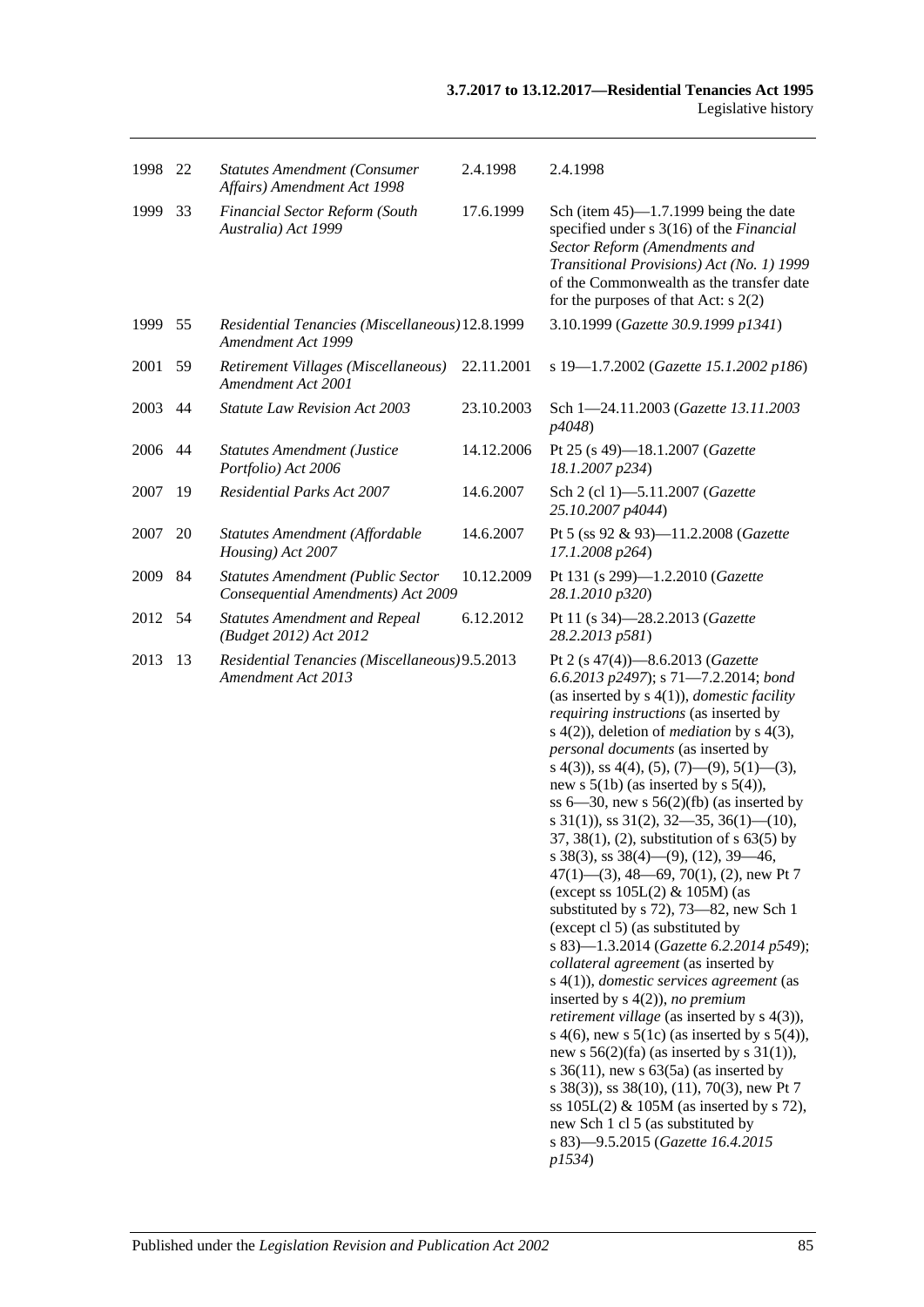| 2013 65 | <b>Community Housing Providers</b><br>(National Law) (South Australia)<br>Act 2013 | 21.11.2013 | Sch 3 (cll $6-12$ )-1.4.2014 ( <i>Gazette</i><br>6.2.2014p547 |
|---------|------------------------------------------------------------------------------------|------------|---------------------------------------------------------------|
| 2014 26 | Statutes Amendment (SACAT)<br>Act 2014                                             | 11.12.2014 | Pt 14 (ss 158—186)—29.3.2015 (Gazette<br>5.3.2015 p883)       |
| 2015 43 | Residential Tenancies (Domestic<br>Violence Protections) Amendment<br>Act 2015     | 3.12.2015  | 10.12.2015 (Gazette 10.12.2015 p5202)                         |
| 2016 36 | Housing Improvement Act 2016                                                       | 4.8.2016   | Sch 1 (cll 10-21)-3.4.2017 (Gazette<br>7.3.2017 p830)         |
|         |                                                                                    |            |                                                               |
| 2016 45 | <b>Residential Tenancies</b><br>(Miscellaneous) Amendment Act<br>2016              | 29.9.2016  | 3.7.2017 (Gazette 22.6.2017 p2223)                            |
| 2016 50 | Retirement Villages Act 2016                                                       | 10.11.2016 | Sch 2 (cll 2 & 3)-1.1.2018 (Gazette<br>8.8.2017p3141          |
| 2017 51 | Statutes Amendment (SACAT No 2)<br>Act 2017                                        | 28.11.2017 | Pt 41 (s 214)-14.12.2017 ( <i>Gazette</i><br>12.12.2017 p4960 |

# **Provisions amended**

New entries appear in bold.

Entries that relate to provisions that have been deleted appear in italics.

| Provision                                      | How varied                                      | Commencement                 |
|------------------------------------------------|-------------------------------------------------|------------------------------|
| Long title                                     | amended by 44/2003 s 3(1) (Sch 1)               | 24.11.2003                   |
| Pt1                                            |                                                 |                              |
| s <sub>2</sub>                                 | deleted by $44/2003$ s $3(1)$ (Sch 1)           | 24.11.2003                   |
| s <sub>3</sub>                                 |                                                 |                              |
| $s \; 3(1)$                                    |                                                 |                              |
| abuse and act of<br>abuse                      | inserted by $43/2015$ s $4(1)$                  | 10.12.2015                   |
| bailiff                                        | inserted by $26/2014$ s $158(1)$                | 29.3.2015                    |
| bond                                           | inserted by $13/2013$ s $4(1)$                  | 1.3.2014                     |
|                                                | collateral agreement inserted by 13/2013 s 4(1) | 9.5.2015                     |
|                                                | amended by $50/2016$ Sch 2 cl $2(1)$            | uncommenced-not incorporated |
| co-tenant                                      | inserted by $43/2015$ s $4(2)$                  | 10.12.2015                   |
| decision                                       | inserted by $26/2014$ s $158(2)$                | 29.3.2015                    |
| Deputy President                               | inserted by 26/2014 s 158(2)                    | 29.3.2015                    |
| Deputy Registrar                               | inserted by 26/2014 s 158(2)                    | 29.3.2015                    |
| domestic abuse                                 | inserted by $43/2015$ s $4(3)$                  | 10.12.2015                   |
| domestic associate                             | inserted by $43/2015$ s $4(3)$                  | 10.12.2015                   |
| domestic facility<br>requiring<br>instructions | inserted by $13/2013$ s $4(2)$                  | 1.3.2014                     |
| domestic partner                               | inserted by $43/2015$ s $4(4)$                  | 10.12.2015                   |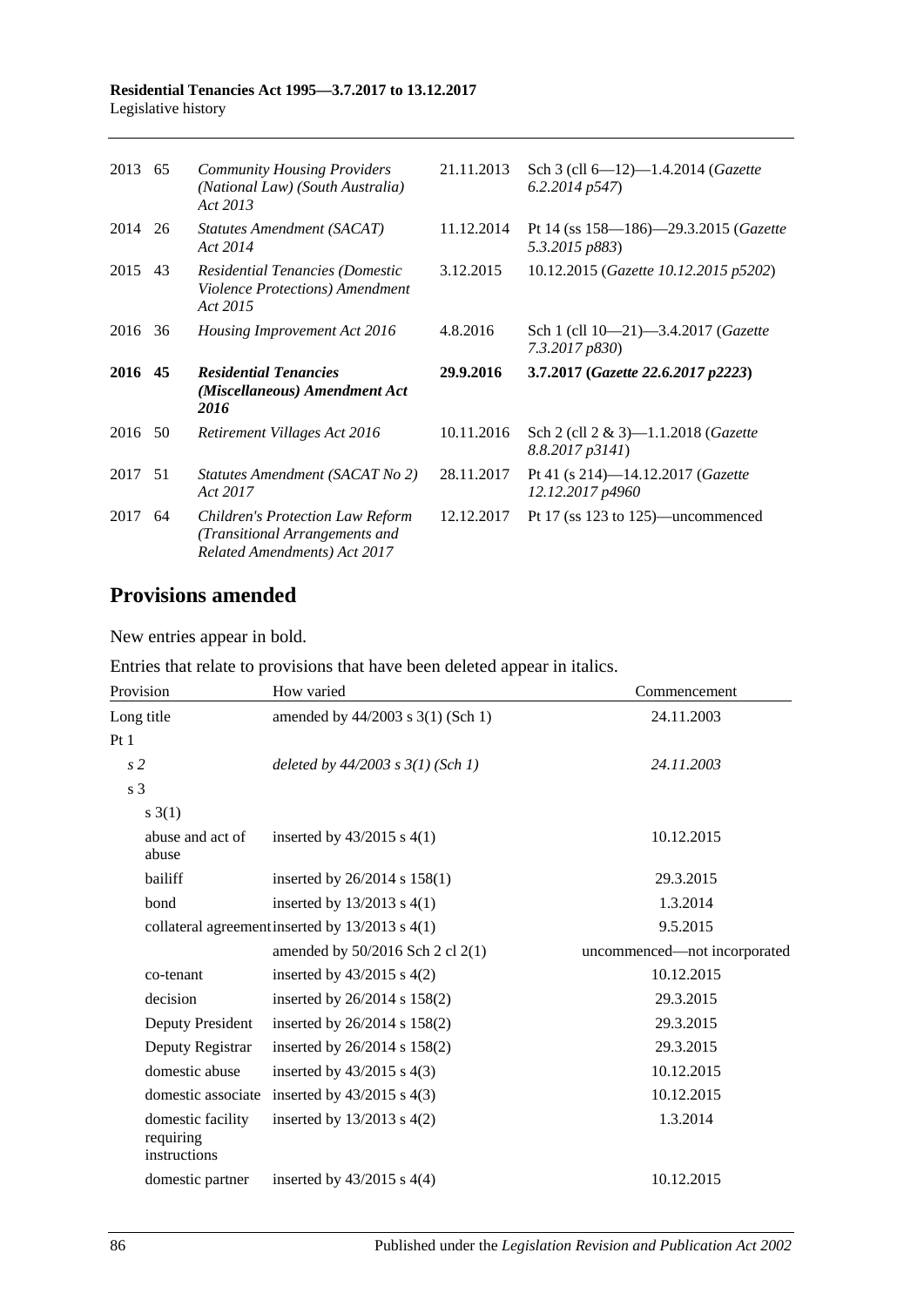| domestic services<br>agreement                  | inserted by $13/2013$ s $4(2)$                                 | 9.5.2015                     |
|-------------------------------------------------|----------------------------------------------------------------|------------------------------|
|                                                 | amended by 50/2016 Sch 2 cl 2(2)                               | uncommenced-not incorporated |
|                                                 | financial institution deleted by $33/1999$ Sch (item $45(a)$ ) | 1.7.1999                     |
| order                                           | housing assessment inserted by 36/2016 Sch 1 cl 10(1)          | 3.4.2017                     |
| order                                           | housing demolition inserted by $36/2016$ Sch 1 cl 10(1)        | 3.4.2017                     |
| housing<br>improvement notice                   | deleted by $36/2016$ Sch 1 cl $10(1)$                          | 3.4.2017                     |
| housing<br>improvement order                    | inserted by 36/2016 Sch 1 cl 10(1)                             | 3.4.2017                     |
| intervention order                              | inserted by $43/2015$ s $4(5)$                                 | 10.12.2015                   |
| mediation                                       | deleted by $13/2013$ s $4(3)$                                  | 1.3.2014                     |
| no premium<br>retirement village                | inserted by $13/2013$ s 4(3)                                   | 9.5.2015                     |
|                                                 | deleted by 50/2016 Sch 2 cl 2(3)                               | uncommenced-not incorporated |
| notice to vacate                                | inserted by 36/2016 Sch 1 cl 10(2)                             | 3.4.2017                     |
|                                                 | personal documents inserted by 13/2013 s 4(3)                  | 1.3.2014                     |
| preliminary rent<br>control notice              | inserted by 36/2016 Sch 1 cl 10(3)                             | 3.4.2017                     |
| prescribed<br>retirement village                | inserted by $50/2016$ Sch 3 cl 2(4)                            | uncommenced-not incorporated |
| President                                       | inserted by 26/2014 s 158(3)                                   | 29.3.2015                    |
| registered agent                                | deleted by $13/2013$ s $4(4)$                                  | 1.3.2014                     |
| registered<br>community housing<br>organisation | inserted by $13/2013$ s $4(4)$                                 | 1.3.2014                     |
|                                                 | deleted by 65/2013 Sch 3 cl 6                                  | 1.4.2014                     |
| registered<br>community housing<br>provider     | inserted by 65/2013 Sch 1 cl 6                                 | 1.4.2014                     |
| association                                     | registered housing inserted by $13/2013$ s $4(4)$              | 1.3.2014                     |
|                                                 | deleted by 65/2013 Sch 3 cl 6                                  | 1.4.2014                     |
| registered housing<br>co-operative              | amended by $13/2013$ s $4(5)$                                  | 1.3.2014                     |
|                                                 | deleted by 65/2013 Sch 3 cl 6                                  | 1.4.2014                     |
| Registrar                                       | inserted by 26/2014 s 158(4)                                   | 29.3.2015                    |
| rent                                            | substituted by $13/2013$ s 4(6)                                | 9.5.2015                     |
|                                                 | amended by $50/2016$ Sch 2 cl 2(5)                             | uncommenced-not incorporated |
| rent control notice                             | inserted by 36/2016 Sch 1 cl 10(4)                             | 3.4.2017                     |
| Rules                                           | deleted by 26/2014 s 158(5)                                    | 29.3.2015                    |
| security                                        | deleted by $13/2013$ s $4(7)$                                  | 1.3.2014                     |
| security bond                                   | deleted by $13/2013$ s $4(7)$                                  | 1.3.2014                     |
| statutory charges                               | inserted by $13/2013$ s 4(8)                                   | 1.3.2014                     |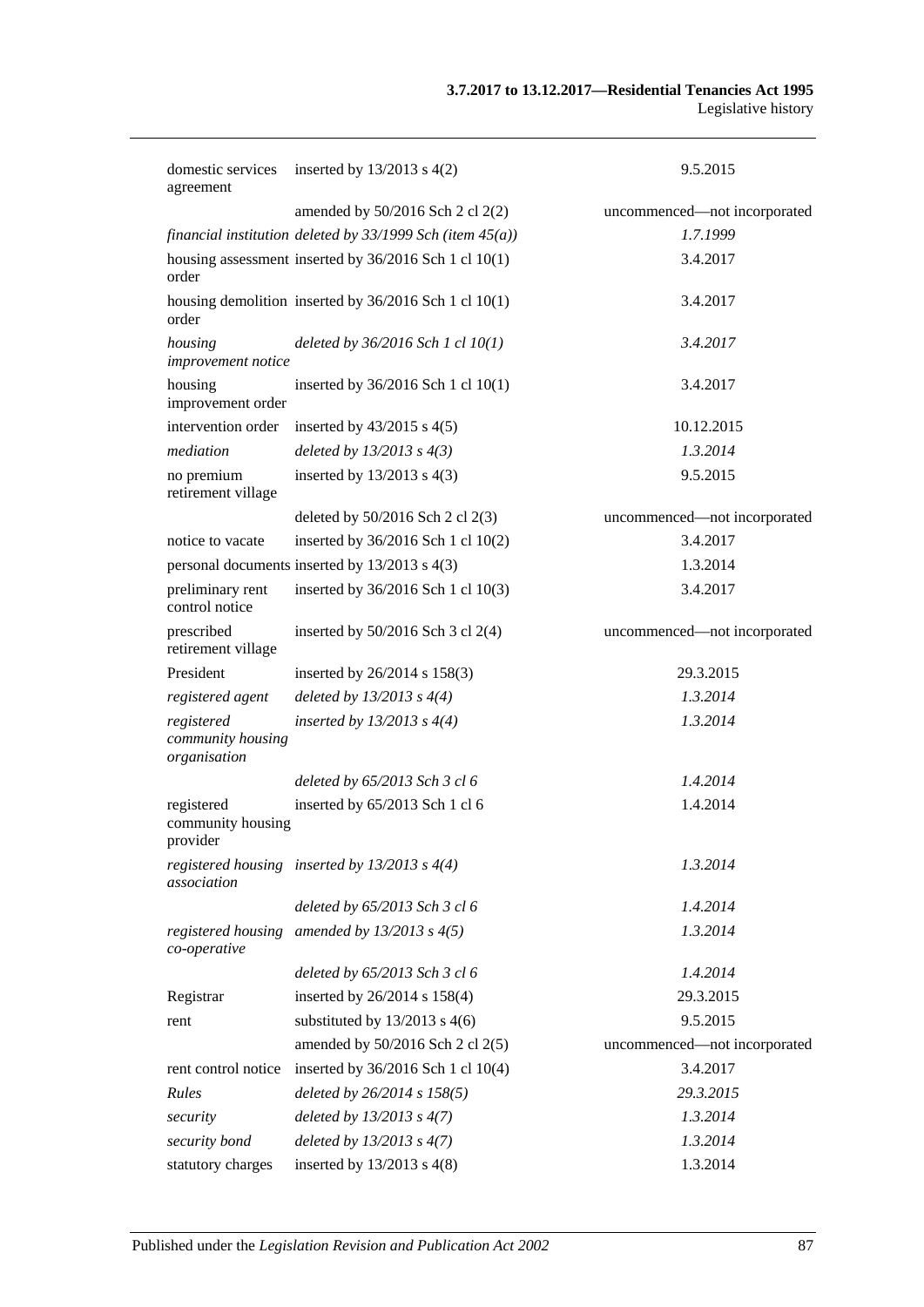| statutory rates,<br>taxes and charges    | deleted by $13/2013$ s $4(8)$                 | 1.3.2014                     |
|------------------------------------------|-----------------------------------------------|------------------------------|
| tenancy dispute                          | amended by $13/2013$ s $4(9)$                 | 1.3.2014                     |
| Tribunal                                 | substituted by $26/2014$ s $158(6)$           | 29.3.2015                    |
| $s \; 3(4)$                              | inserted by 55/1999 s 3                       | 3.10.1999                    |
| s <sub>5</sub>                           |                                               |                              |
| s 5(1)                                   | amended by 19/2007 Sch 2 cl 1                 | 5.11.2007                    |
|                                          | amended by $13/2013$ s $5(1)$ —(3)            | 1.3.2014                     |
|                                          | amended by 50/2016 Sch 2 cl 3(1)              | uncommenced-not incorporated |
| $s\,5(1a)$                               | inserted by 20/2007 s 92(1)                   | 11.2.2008                    |
| $s\ 5(1b)$                               | inserted by $13/2013$ s $5(4)$                | 1.3.2014                     |
| $s\ 5(1c)$                               | inserted by $13/2013$ s $5(4)$                | 9.5.2015                     |
|                                          | amended by 50/2016 Sch 1 cl 3(2)              | uncommenced-not incorporated |
| $s\ 5(2)$                                | amended by 55/1999 s 4                        | 3.10.1999                    |
|                                          | amended by 20/2007 s 92(2)-(5)                | 11.2.2008                    |
|                                          | amended by 26/2014 s 159                      | 29.3.2015                    |
|                                          | amended by 43/2015 s 5                        | 10.12.2015                   |
| Pt 2                                     |                                               |                              |
| s 9                                      | deleted by 84/2009 s 299                      | 1.2.2010                     |
| Pt <sub>3</sub>                          |                                               |                              |
| heading                                  | substituted by 26/2014 s 160                  | 29.3.2015                    |
| Pt 3 Div 1 before deletion<br>by 26/2014 |                                               |                              |
| s <sub>13</sub>                          |                                               |                              |
| $s$ 13(1a)                               | inserted by $13/2013$ s 6                     | 1.3.2014                     |
| s <sub>15</sub>                          | substituted by 13/2013 s 7                    | 1.3.2014                     |
| s16                                      |                                               |                              |
| $s\,16(1)$                               | s 16 redesignated as s $16(1)$ by 13/2013 s 8 | 1.3.2014                     |
| $s\,16(2)$                               | inserted by $13/2013$ s 8                     | 1.3.2014                     |
| Pt3 Div1                                 | deleted by 26/2014 s 161                      | 29.3.2015                    |
| Pt 3 Div 2 before deletion<br>by 26/2014 |                                               |                              |
| s21                                      | amended by 13/2013 s 9                        | 1.3.2014                     |
| Pt 3 Div 2                               | deleted by 26/2014 s 161                      | 29.3.2015                    |
| Pt 3 Div 3                               |                                               |                              |
| s 24                                     |                                               |                              |
| $s\,24(1)$                               | amended by 20/2007 s 93                       | 11.2.2008                    |
|                                          | amended by 13/2013 s 10(1)                    | 1.3.2014                     |
|                                          | (c) deleted by $26/2014$ s $162(1)$           | 29.3.2015                    |
| $s\,24(2)$                               | amended by 13/2013 s 10(2)                    | 1.3.2014                     |
| $s\,24(4)$                               | amended by 26/2014 s 162(2)                   | 29.3.2015                    |
| s 24(5)                                  | amended by 13/2013 s 10(2)                    | 1.3.2014                     |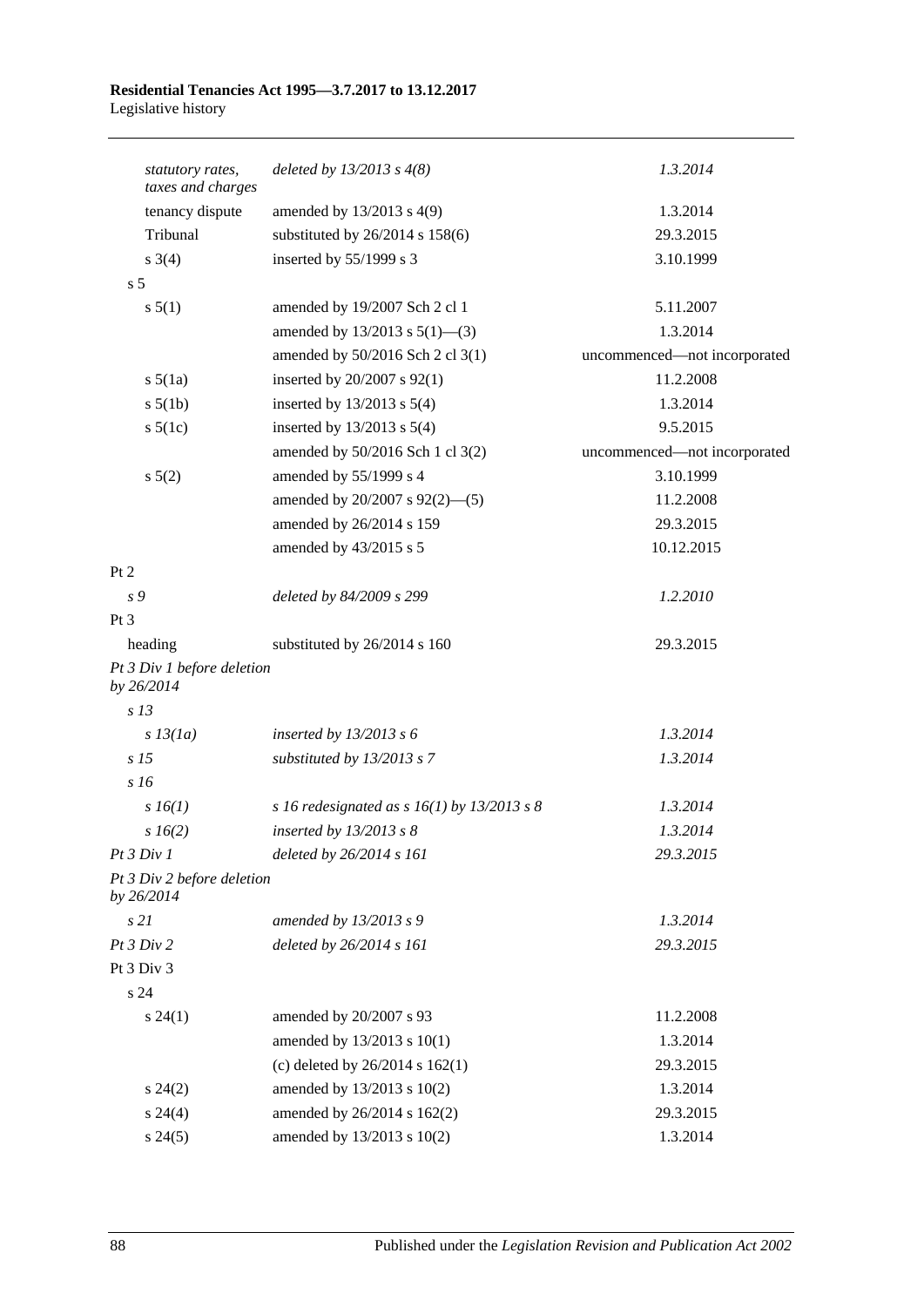| s 25 before<br>substitution by<br>26/2014 |                                      |           |
|-------------------------------------------|--------------------------------------|-----------|
| $s\,25(3)$                                | inserted by $13/2013$ s 11           | 1.3.2014  |
| s <sub>25</sub>                           | substituted by 26/2014 s 163         | 29.3.2015 |
| s25A                                      | inserted by 26/2014 s 163            | 29.3.2015 |
| Pt 3 Div 4                                | deleted by 13/2013 s 12              | 1.3.2014  |
| Pt 3 Div 5                                |                                      |           |
| heading                                   | substituted by 26/2014 s 164         | 29.3.2015 |
| s 31 before deletion by<br>26/2014        |                                      |           |
| $s \, 3I(2)$                              | amended by $13/2013$ s $13(1)$ , (2) | 1.3.2014  |
| s3I(3)                                    | inserted by $13/2013$ s $13(3)$      | 1.3.2014  |
| s <sub>31</sub>                           | deleted by 26/2014 s 165             | 29.3.2015 |
| s 32                                      |                                      |           |
| $s\,32(1)$                                | amended by $13/2013$ s $14(1)$ , (2) | 1.3.2014  |
|                                           | deleted by 26/2014 s 166             | 29.3.2015 |
| $s\,32(1a)$                               | inserted by $13/2013$ s $14(3)$      | 1.3.2014  |
|                                           | deleted by 26/2014 s 166             | 29.3.2015 |
| $s\,32(2)$                                | substituted by $13/2013$ s $14(4)$   | 1.3.2014  |
|                                           | deleted by 26/2014 s 166             | 29.3.2015 |
| $s \frac{32(3)-(5)}{2}$                   | substituted by 65/2013 Sch 3 cl 7    | 1.4.2014  |
| s 33                                      | substituted by 26/2014 s 167         | 29.3.2015 |
| Pt 3 Div 6                                | deleted by 13/2013 s 15              | 1.3.2014  |
| Pt 3 Div 7                                |                                      |           |
| heading                                   | substituted by 26/2014 s 168         | 29.3.2015 |
| s 35                                      |                                      |           |
| $s \, 35(2)$                              | amended by 26/2014 s 169(1)          | 29.3.2015 |
| $s \frac{35(3)-(5)}{s}$                   | deleted by 26/2014 s 169(2)          | 29.3.2015 |
| s 36 before deletion by<br>26/2014        |                                      |           |
| $s \, 36(1)$                              | amended by $21/1998 s 24(a)$         | 28.5.1998 |
| $s \, 36(2)$                              | amended by 59/2001 s 19              | 1.7.2002  |
| $s \, 36(3)$                              | inserted by $21/1998$ s $24(b)$      | 28.5.1998 |
| s 36                                      | deleted by 26/2014 s 170             | 29.3.2015 |
| s 37                                      |                                      |           |
| $s \frac{37(2)}{2}$                       | amended by 13/2013 s 16(1)           | 1.3.2014  |
| $s \frac{37(3)}{2}$                       | inserted by 13/2013 s 16(2)          | 1.3.2014  |
| $s \frac{37}{4}$ and (5)                  | inserted by 26/2014 s 171            | 29.3.2015 |
| s 38                                      | deleted by 26/2014 s 172             | 29.3.2015 |
| Pt 3 Div 8                                |                                      |           |
| s 39                                      | substituted by 26/2014 s 173         | 29.3.2015 |
| s 39A                                     | inserted by 26/2014 s 173            | 29.3.2015 |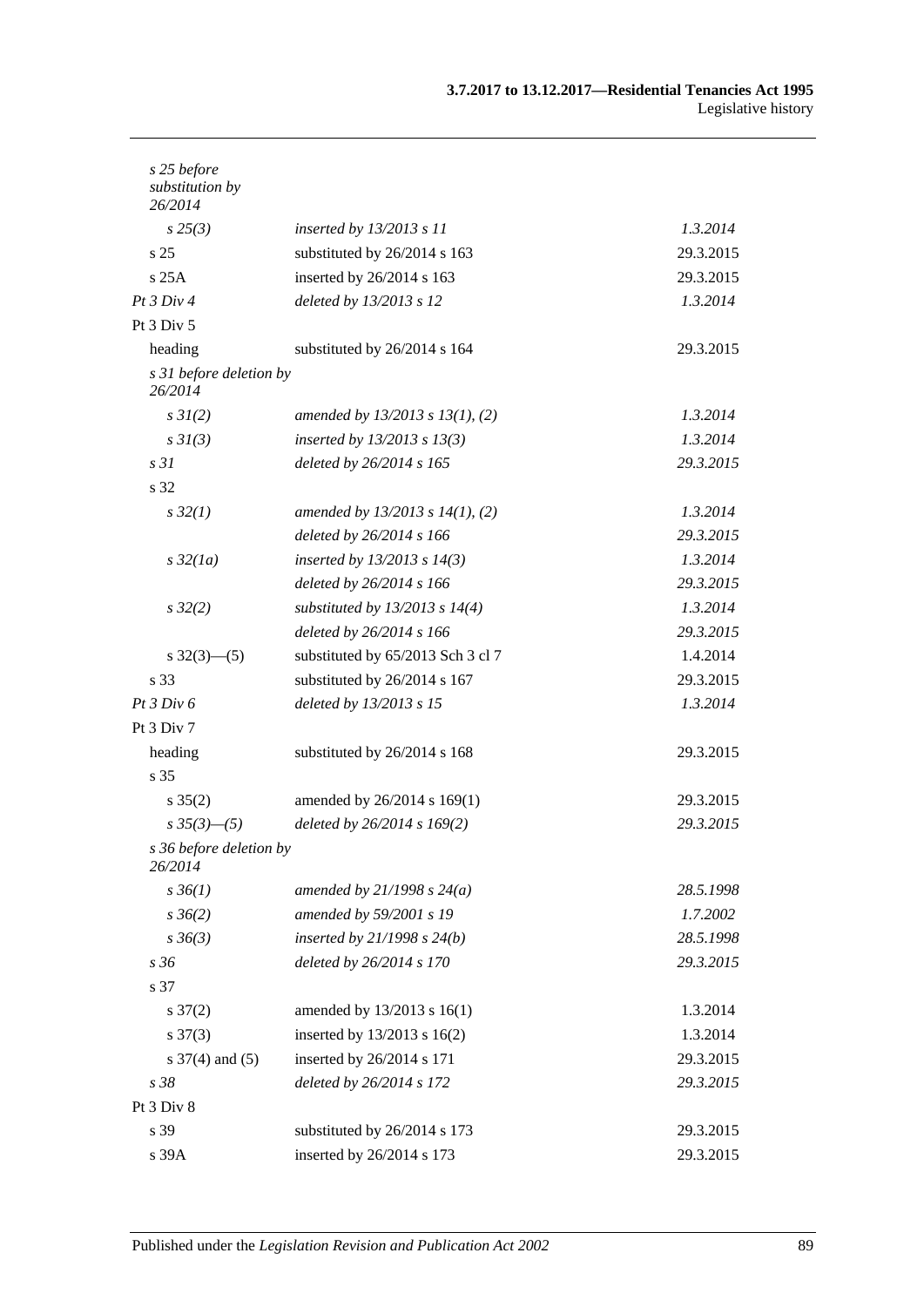| Pt 3 Div 9 before deletion<br>by 26/2014  |                                                             |           |
|-------------------------------------------|-------------------------------------------------------------|-----------|
| s41                                       |                                                             |           |
| s 4I(1)                                   | amended by $13/2013$ s $17(1)$                              | 1.3.2014  |
| $s\,4I(2)$                                | deleted by $13/2013$ s $17(2)$                              | 1.3.2014  |
| $s\,42$                                   | deleted by 13/2013 s 18                                     | 1.3.2014  |
| Pt 3 Div 9                                | deleted by 26/2014 s 174                                    | 29.3.2015 |
| Pt 3 Div 10 before<br>deletion by 26/2014 |                                                             |           |
| $s\,45$                                   |                                                             |           |
| $s\,45(1)$                                | amended by 13/2013 s 19(1)–(3)                              | 1.3.2014  |
| $s\,45(3)$                                | inserted by 13/2013 s 19(4)                                 | 1.3.2014  |
| s 46                                      |                                                             |           |
| $s\,46(3)$                                | inserted by $13/2013$ s 20                                  | 1.3.2014  |
| $s\,47$                                   |                                                             |           |
| $s\,47(4)$                                | inserted by $13/2013$ s 21                                  | 1.3.2014  |
| Pt 3 Div 10                               | deleted by 26/2014 s 174                                    | 29.3.2015 |
| Pt 4                                      |                                                             |           |
| Pt 4 Div A1                               | inserted by $13/2013$ s 22                                  | 1.3.2014  |
| Pt 4 Div 1                                |                                                             |           |
| s 48 before<br>substitution by<br>13/2013 |                                                             |           |
|                                           | $s$ 48(1), (2) and (4) amended by 34/1996 $s$ 4 (Sch cl 29) | 3.2.1997  |
| s 48                                      | substituted by 13/2013 s 23                                 | 1.3.2014  |
| s 49                                      | amended by 34/1996 s 4 (Sch cl 29)                          | 3.2.1997  |
|                                           | substituted by 13/2013 s 24                                 | 1.3.2014  |
| s <sub>50</sub>                           | amended by 13/2013 s 25                                     | 1.3.2014  |
| s <sub>51</sub>                           | amended by 13/2013 s 26                                     | 1.3.2014  |
| Pt 4 Div 2                                |                                                             |           |
| s 52                                      |                                                             |           |
| s 52(1)                                   | amended by 13/2013 s 27(1)                                  | 1.3.2014  |
| $s\,52(2)$                                | amended by 13/2013 s 27(2)                                  | 1.3.2014  |
| $s\,52(3)$                                | amended by 13/2013 s 27(3)                                  | 1.3.2014  |
| Pt 4 Div 3                                |                                                             |           |
| s 53                                      |                                                             |           |
| s 53(1)                                   | amended by 13/2013 s 28(1), (2)                             | 1.3.2014  |
| s 54                                      |                                                             |           |
| s 54(1)                                   | amended by 13/2013 s 29(1)                                  | 1.3.2014  |
| $s\,54(2)$                                | amended by 13/2013 s 29(2)                                  | 1.3.2014  |
| $s\,54(3)$                                | amended by 13/2013 s 29(3)                                  | 1.3.2014  |
| s 55                                      |                                                             |           |
| s 55(1)                                   | amended by 13/2013 s 30(1)                                  | 1.3.2014  |
| s 55(2)                                   | amended by 13/2013 s 30(2), (3)                             | 1.3.2014  |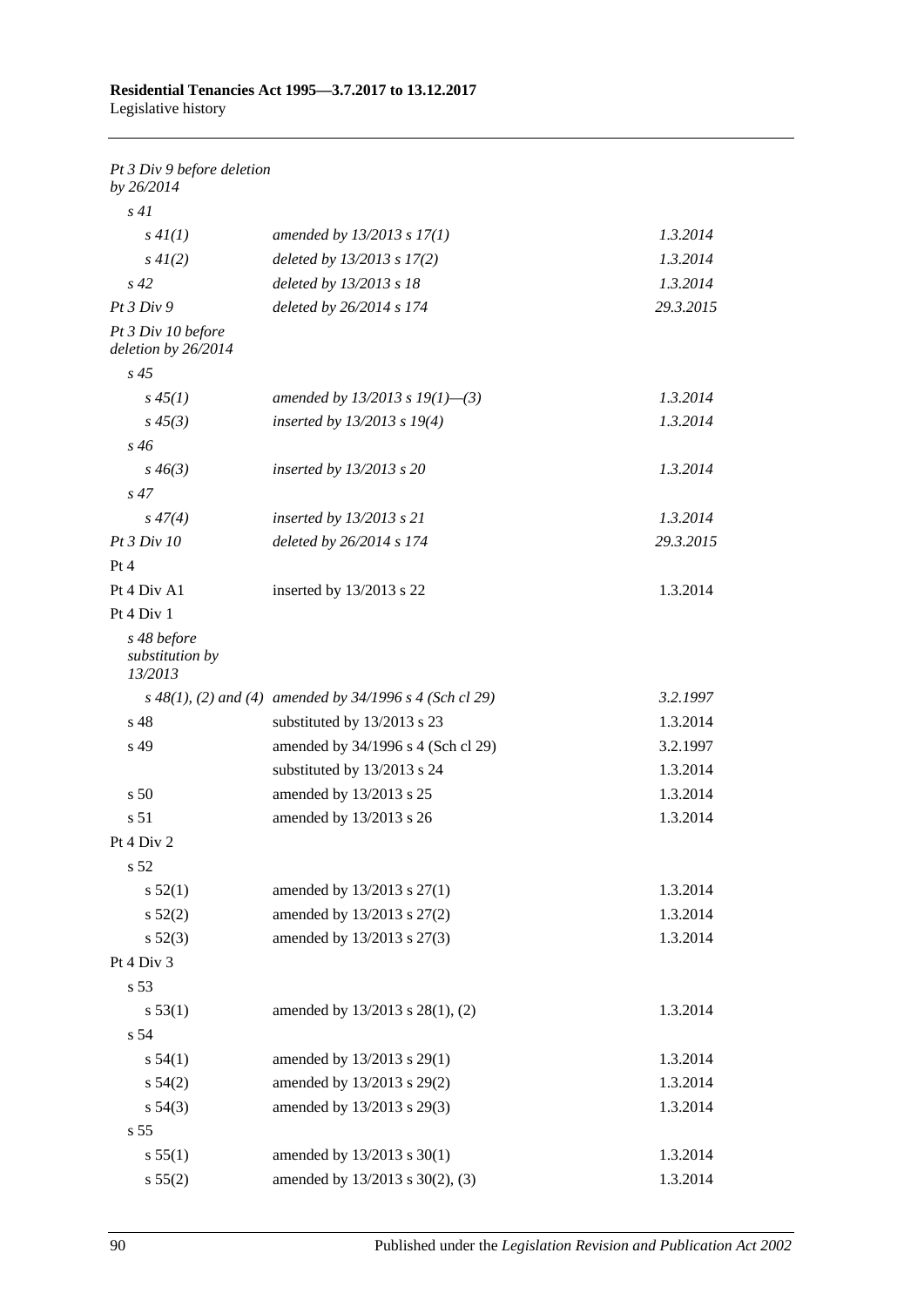|                                           | amended by 65/2013 Sch 3 cl 8(1), (2)    | 1.4.2014   |
|-------------------------------------------|------------------------------------------|------------|
|                                           | amended by 36/2016 Sch 1 cl 11(1), (2)   | 3.4.2017   |
| s 55(2a)                                  | inserted by 13/2013 s 30(4)              | 1.3.2014   |
| s 55(7)                                   | inserted by 13/2013 s 30(5)              | 1.3.2014   |
| s <sub>56</sub>                           |                                          |            |
| $s\,56(2)$                                | (fb) inserted by $13/2013$ s $31(1)$     | 1.3.2014   |
|                                           | (fa) inserted by $13/2013$ s $31(1)$     | 9.5.2015   |
| s 56(5)                                   | amended by 13/2013 s 31(2)               | 1.3.2014   |
| s 56A                                     | inserted by 13/2013 s 32                 | 1.3.2014   |
| s 57                                      |                                          |            |
| s 57(1)                                   | amended by 13/2013 s 33(1), (2)          | 1.3.2014   |
| s 57(2)                                   | amended by 13/2013 s 33(3), (4)          | 1.3.2014   |
| s 58 before<br>substitution by<br>13/2013 |                                          |            |
| s 58(1)                                   | amended by 34/1996 s 4 (Sch cl 29)       | 3.2.1997   |
| s 58(2)                                   | amended by $33/1999$ Sch (item $45(b)$ ) | 1.7.1999   |
| s <sub>58</sub>                           | substituted by 13/2013 s 34              | 1.3.2014   |
| s 58A                                     | inserted by 13/2013 s 34                 | 1.3.2014   |
| Pt 4 Div 4                                |                                          |            |
| heading                                   | amended by 13/2013 s 35                  | 1.3.2014   |
| s 61                                      |                                          |            |
| s 61(1)                                   | amended by $13/2013$ s $36(1)$ —(3)      | 1.3.2014   |
| $s \, 61(2)$                              | amended by $13/2013$ s $36(4)$ — $(7)$   | 1.3.2014   |
| s $61(2a)$                                | inserted by 13/2013 s 36(8)              | 1.3.2014   |
| $s \ 61(3)$                               | amended by 13/2013 s 36(9)               | 1.3.2014   |
| s 61(4)                                   | amended by 13/2013 s 36(10)              | 1.3.2014   |
| s 61(5)                                   | inserted by 13/2013 s 36(11)             | 9.5.2015   |
| s <sub>62</sub>                           |                                          |            |
| s 62(1)                                   | amended by 34/1996 s 4 (Sch cl 29)       | 3.2.1997   |
|                                           | amended by 13/2013 s 37(1), (2)          | 1.3.2014   |
| s62(2)                                    | amended by 34/1996 s 4 (Sch cl 29)       | 3.2.1997   |
|                                           | amended by 13/2013 s 37(3)-(5)           | 1.3.2014   |
| s 63                                      |                                          |            |
| s 63(1)                                   | amended by 13/2013 s 38(1)               | 1.3.2014   |
| $s\,63(3)$                                | amended by 13/2013 s 38(2)               | 1.3.2014   |
| $s\,63(5)$                                | substituted by 13/2013 s 38(3)           | 1.3.2014   |
| s 63(5a)                                  | inserted by 13/2013 s 38(3)              | 9.5.2015   |
| s 63(6)                                   | amended by 13/2013 s 38(4)               | 1.3.2014   |
| s 63(7)                                   | amended by 44/2003 s 3(1) (Sch 1)        | 24.11.2003 |
|                                           | amended by 13/2013 s 38(5), (6)          | 1.3.2014   |
| s 63(8)                                   | amended by 13/2013 s 38(7)               | 1.3.2014   |
| s 63(9)                                   | amended by 13/2013 s 38(8), (9)          | 1.3.2014   |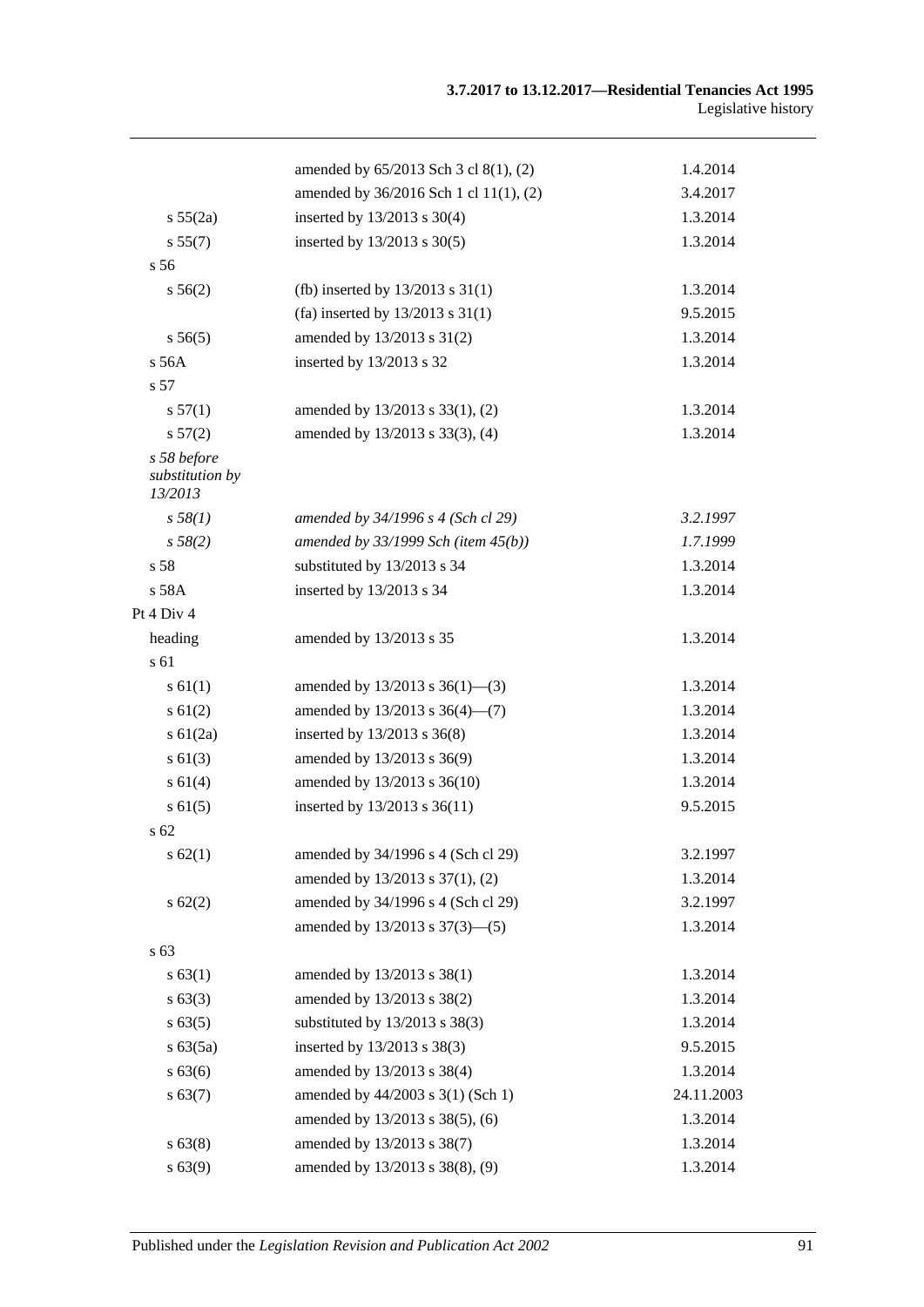| $s\,63(11)$     | amended by 13/2013 s 38(10)                                                  | 9.5.2015   |
|-----------------|------------------------------------------------------------------------------|------------|
| $s\,63(12)$     | deleted by 13/2013 s 38(11)                                                  | 9.5.2015   |
| $s\,63(13)$     | s 63 footnotes 1 and 2 redesignated as s 63(13)<br>by 44/2003 s 3(1) (Sch 1) | 24.11.2003 |
|                 | amended by 13/2013 s 38(12)                                                  | 1.3.2014   |
| Pt 4 Div 5      |                                                                              |            |
| s <sub>65</sub> |                                                                              |            |
| s 65(2)         | amended by 13/2013 s 39(1), (2)                                              | 1.3.2014   |
| Pt 4 Div 6      |                                                                              |            |
| s 66            |                                                                              |            |
| s 66(1)         | amended by $13/2013$ s $40(1)$                                               | 1.3.2014   |
| s 66(2)         | amended by 13/2013 s 40(2), (3)                                              | 1.3.2014   |
| $s\,66(3)$      | amended by 13/2013 s 40(4), (5)                                              | 1.3.2014   |
| Pt 4 Div 7      |                                                                              |            |
| s 68            |                                                                              |            |
| s 68(1)         | amended by $13/2013$ s $41(1)$                                               | 1.3.2014   |
| s 68(1a)        | inserted by $13/2013$ s $41(2)$                                              | 1.3.2014   |
| s 68(2)         | amended by 13/2013 s 41(3)                                                   | 1.3.2014   |
|                 | amended by 65/2013 Sch 3 cl 9                                                | 1.4.2014   |
|                 | (c) deleted by $36/2016$ Sch 1 cl $12(1)$                                    | 3.4.2017   |
| s 68(3)         | substituted by $13/2013$ s $41(4)$                                           | 1.3.2014   |
| $s\,68(4)$      | amended by $13/2013$ s $41(5)$                                               | 1.3.2014   |
|                 | deleted by 36/2016 Sch 1 cl 12(2)                                            | 3.4.2017   |
| s 68(5)         | inserted by $13/2013$ s 41(6)                                                | 1.3.2014   |
| Pt 4 Div 8      |                                                                              |            |
| s 69            |                                                                              |            |
| s 69(1)         | amended by 13/2013 s 42(1)                                                   | 1.3.2014   |
| s 69(2)         | amended by 13/2013 s 42(2), (3)                                              | 1.3.2014   |
| $s\ 69(3a)$     | inserted by 13/2013 s 42(4)                                                  | 1.3.2014   |
| s 70            |                                                                              |            |
| $s \, 70(1a)$   | inserted by 13/2013 s 43(1)                                                  | 1.3.2014   |
| $s \, 70(1b)$   | inserted by 36/2016 Sch 1 cl 13                                              | 3.4.2017   |
| $s \, 70(3)$    | amended by 13/2013 s 43(2)                                                   | 1.3.2014   |
| Pt 4 Div 9A     | inserted by 13/2013 s 44                                                     | 1.3.2014   |
| Pt 4 Div 10     |                                                                              |            |
| s 72            | substituted by 13/2013 s 45                                                  | 1.3.2014   |
| $s \, 72(1)$    | amended by 43/2015 s 6                                                       | 10.12.2015 |
|                 | amended by $45/2016$ s $4(1)$ —(3)                                           | 3.7.2017   |
|                 | amended by 36/2016 Sch 1 cl 14                                               | 3.4.2017   |
| Pt 4 Div 11     |                                                                              |            |
| heading         | substituted by 13/2013 s 46                                                  | 1.3.2014   |
| s 73            |                                                                              |            |
| s 73(1)         | amended by 13/2013 s 47(1)                                                   | 1.3.2014   |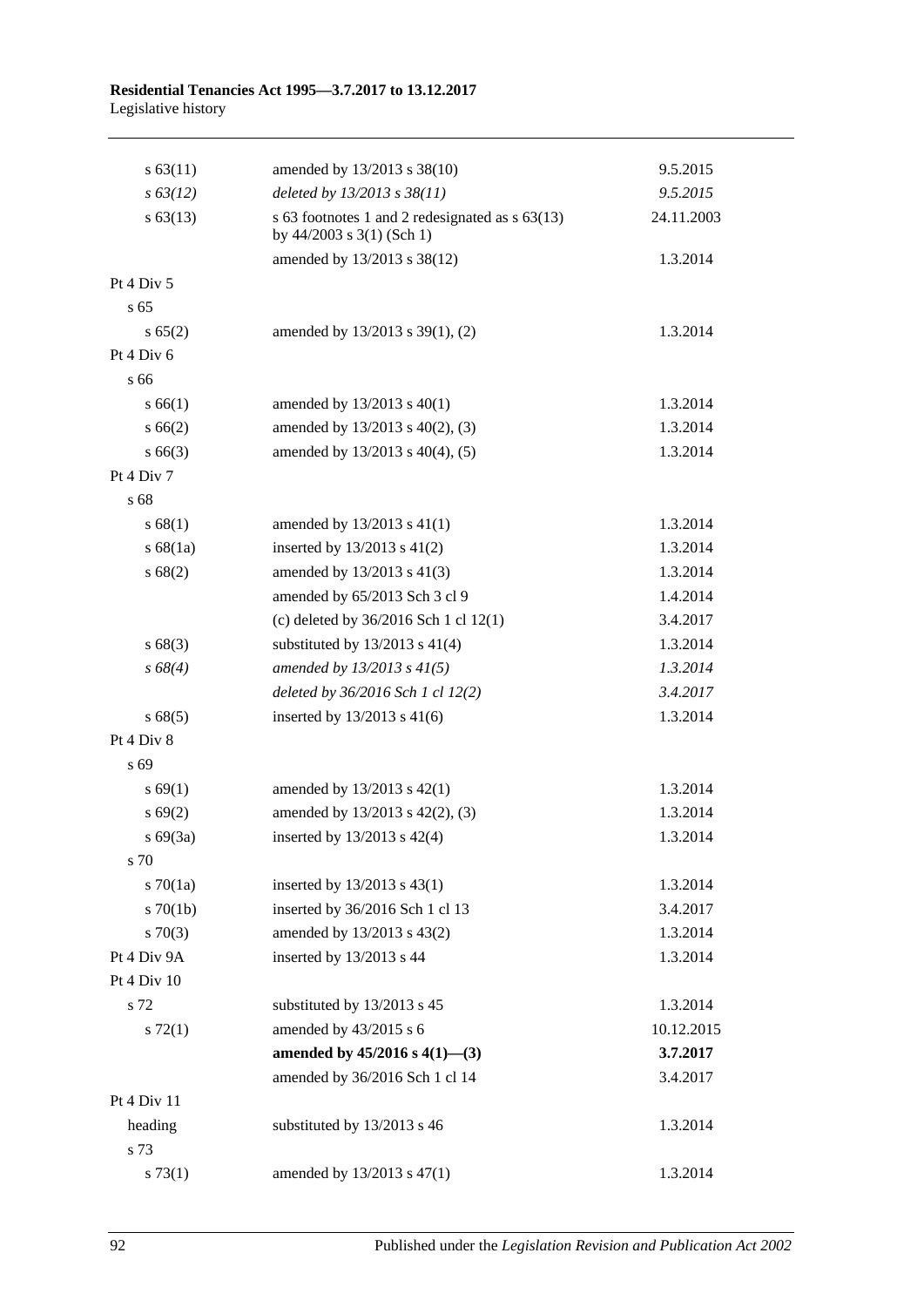| s 73(2)                         | amended by 54/2012 s 34(1)                                                              | 28.2.2013  |
|---------------------------------|-----------------------------------------------------------------------------------------|------------|
|                                 | substituted by $13/2013$ s $47(2)$                                                      | 1.3.2014   |
| $s \, 73(3)$                    | amended by 54/2012 s 34(2)                                                              | 28.2.2013  |
|                                 | substituted by $13/2013$ s $47(2)$                                                      | 1.3.2014   |
| s 73(4)                         | inserted by 54/2012 s 34(3)                                                             | 28.2.2013  |
|                                 | amended by 13/2013 s 47(3)                                                              | 1.3.2014   |
| s 73(5)                         | inserted by 54/2012 s 34(3)                                                             | 28.2.2013  |
| $s\,73(6)$                      | inserted by 54/2012 s 34(3)                                                             | 28.2.2013  |
| water security<br>rebate amount | amended by 13/2013 s 47(4)                                                              | 8.6.2013   |
| Pt 4 Div 12                     |                                                                                         |            |
| s 74                            |                                                                                         |            |
| s74(2)                          | amended by 13/2013 s 48(1)                                                              | 1.3.2014   |
|                                 | amended by 65/2013 Sch 3 cl 10(1)                                                       | 1.4.2014   |
| $s \, 74(2a)$                   | s 74(2) dot point redesignated as s 74(2a) by<br>$44/2003$ s 3(1) (Sch 1)               | 24.11.2003 |
|                                 | substituted by $13/2013$ s $48(2)$                                                      | 1.3.2014   |
|                                 | amended by 65/2013 Sch 3 cl 10(2)                                                       | 1.4.2014   |
| $s$ 74 $(2ab)$                  | inserted by 13/2013 s 48(2)                                                             | 1.3.2014   |
| s $74(2b)$ and $(2c)$           | s 74(2) dot points redesignated as s 74(2b) and<br>$(2c)$ by 44/2003 s 3(1) (Sch 1)     | 24.11.2003 |
| s74(5)                          | amended by 13/2013 s 48(3)                                                              | 1.3.2014   |
| Pt 4 Div 15                     |                                                                                         |            |
| s 77                            |                                                                                         |            |
| s 77(3)                         | amended by 13/2013 s 49                                                                 | 1.3.2014   |
| s 78A                           | inserted by 13/2013 s 50                                                                | 1.3.2014   |
| $Pt\,5$                         |                                                                                         |            |
| Pt 5 Div 1                      |                                                                                         |            |
| s 79                            | (a) deleted by $13/2013$ s 51                                                           | 1.3.2014   |
|                                 | amended by 36/2016 Sch 1 cl 15                                                          | 3.4.2017   |
| s 79A                           | inserted by 13/2013 s 52                                                                | 1.3.2014   |
| Pt 5 Div 2                      |                                                                                         |            |
| s 80                            |                                                                                         |            |
| $s\ 80(2)$                      | amended by 13/2013 s 53                                                                 | 1.3.2014   |
| $s\ 80(6)$ and (7)              | s $80(5)$ dot points redesignated as s $80(6)$ and (7)<br>by $44/2003$ s $3(1)$ (Sch 1) | 24.11.2003 |
| s 81                            |                                                                                         |            |
| s 81(3)                         | amended by 13/2013 s 54(1)                                                              | 1.3.2014   |
| s 81(4)                         | amended by 13/2013 s 54(2)                                                              | 1.3.2014   |
| s 82                            |                                                                                         |            |
| s 82(1)                         | substituted by 65/2013 Sch 3 cl 11                                                      | 1.4.2014   |
| s 83                            |                                                                                         |            |
| s 83(2)                         | substituted by 13/2013 s 55                                                             | 1.3.2014   |
|                                 | amended by 65/2013 Sch 3 cl 12                                                          | 1.4.2014   |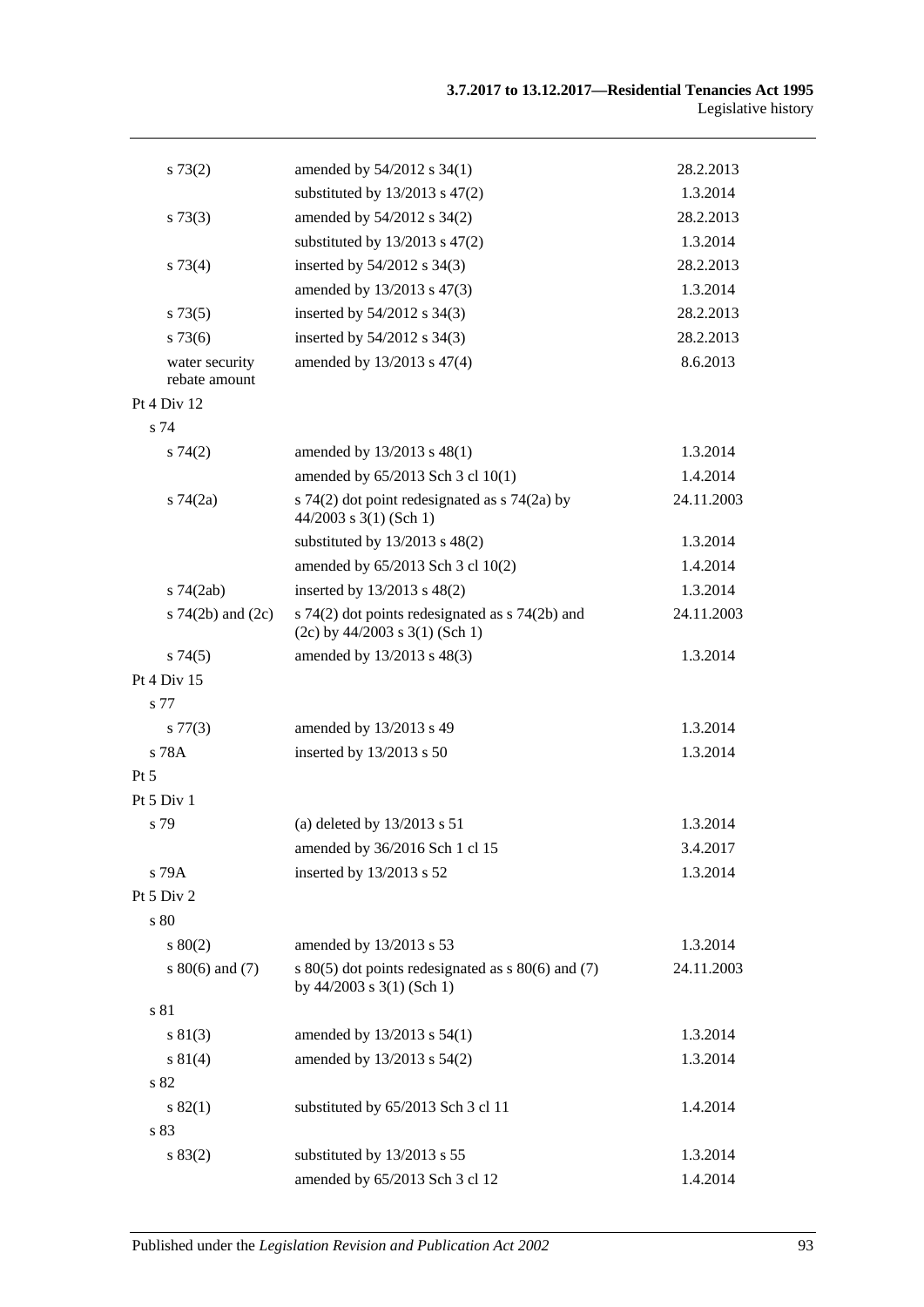|                                              | amended by 36/2016 Sch 1 cl 16                                                | 3.4.2017   |
|----------------------------------------------|-------------------------------------------------------------------------------|------------|
| ss 83A and 83B                               | inserted by 13/2013 s 56                                                      | 1.3.2014   |
| s 84                                         |                                                                               |            |
| s 84(1)                                      | substituted by $13/2013$ s $57(1)$                                            | 1.3.2014   |
|                                              | substituted by $36/2016$ Sch 1 cl $17(1)$                                     | 3.4.2017   |
| s 84(3)                                      | inserted by 13/2013 s 57(2)                                                   | 1.3.2014   |
|                                              | amended by 36/2016 Sch 1 cl 17(2)                                             | 3.4.2017   |
| s 84(4)                                      | inserted by 36/2016 Sch 1 cl 17(3)                                            | 3.4.2017   |
| Pt $5$ Div $3$                               |                                                                               |            |
| s85                                          |                                                                               |            |
| s 85(3a)                                     | s $85(3)$ dot point redesignated as s $85(3a)$ by<br>$44/2003$ s 3(1) (Sch 1) | 24.11.2003 |
| s 85A                                        | inserted by 13/2013 s 58                                                      | 1.3.2014   |
| $s$ 85A(1)                                   | s 85A redesignated as $s$ 85A(1) by 45/2016 s 5                               | 3.7.2017   |
| s 85A(2)                                     | inserted by 45/2016 s 5                                                       | 3.7.2017   |
| ss 86A and 86B                               | inserted by 13/2013 s 59                                                      | 1.3.2014   |
| Pt 5 Div 4                                   |                                                                               |            |
| s 87                                         |                                                                               |            |
| s $87(1a)$ and $(1b)$                        | inserted by $13/2013$ s 60                                                    | 1.3.2014   |
| s 89A                                        | inserted by 43/2015 s 7                                                       | 10.12.2015 |
| s 90                                         |                                                                               |            |
| $s\,90(2)$                                   | substituted by 55/1999 s 5                                                    | 3.10.1999  |
|                                              | amended by 44/2006 s 49                                                       | 18.1.2007  |
| $s \ 90(2a)$                                 | inserted by 55/1999 s 5                                                       | 3.10.1999  |
| $s\,90(3)$                                   |                                                                               |            |
| interested person                            | amended by $13/2013$ s $61(1)$                                                | 1.3.2014   |
| s $90(4)$ and $(5)$                          | inserted by 13/2013 s 61(2)                                                   | 1.3.2014   |
| Pt 5 Div 5                                   |                                                                               |            |
| s 92A                                        | inserted by 13/2013 s 62                                                      | 1.3.2014   |
| Pt 5 Div 6                                   |                                                                               |            |
| s 93                                         |                                                                               |            |
| $s\,93(1)$                                   | substituted by $13/2013$ s $63(1)$                                            | 1.3.2014   |
| $s\,93(2)$                                   | amended by 13/2013 s 63(2)                                                    | 1.3.2014   |
| $s\,93(4a)$                                  | s 93(4) dot point redesignated as s 93(4a) by<br>44/2003 s 3(1) (Sch 1)       | 24.11.2003 |
| s 94                                         |                                                                               |            |
| $s\,94(1a)$                                  | inserted by 13/2013 s 64                                                      | 1.3.2014   |
| s 95                                         | amended by 13/2013 s 65                                                       | 1.3.2014   |
|                                              | amended by 36/2016 Sch 1 cl 18                                                | 3.4.2017   |
| s 96                                         |                                                                               |            |
| s 96(1a)—(1c)                                | inserted by $13/2013$ s 66                                                    | 1.3.2014   |
| Pt 5 Div 7 before<br>substitution by 13/2013 |                                                                               |            |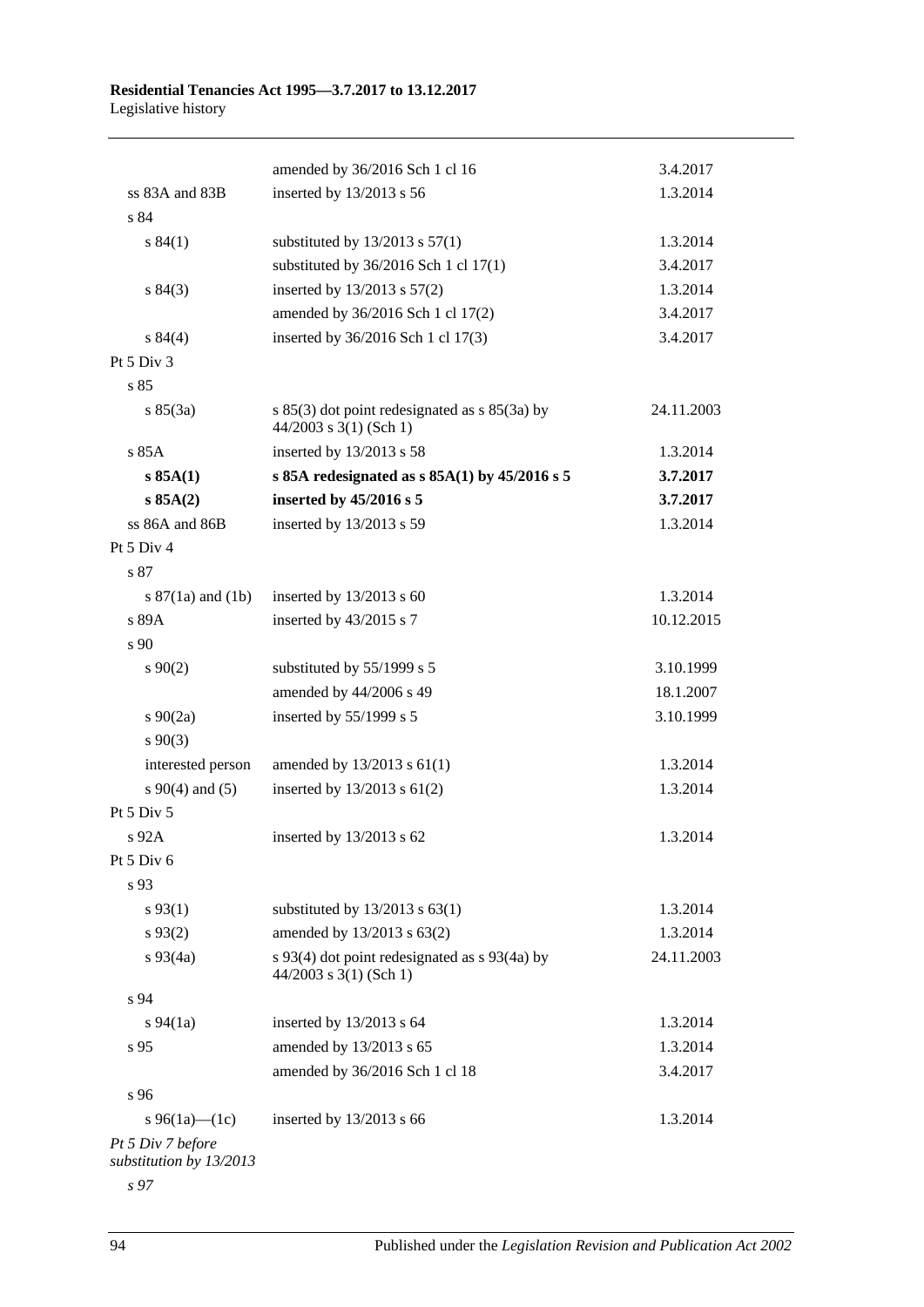| $s\,97(4)$                             | substituted by 55/1999 s $6(a)$                                           | 3.10.1999                                         |
|----------------------------------------|---------------------------------------------------------------------------|---------------------------------------------------|
| $s\,97(6)$                             | amended by $55/1999 s 6(b)$                                               | 3.10.1999                                         |
| Pt 5 Div 7                             | substituted by 13/2013 s 67                                               | 1.3.2014                                          |
| s 97B                                  |                                                                           |                                                   |
| $s$ 97B $(2a)$                         | inserted by $45/2016$ s $6(1)$                                            | 3.7.2017                                          |
| $s\,97B(7)$                            | amended by 45/2016 s 6(2)                                                 | 3.7.2017                                          |
| Pt 5 Div 8                             |                                                                           |                                                   |
| heading                                | substituted by 26/2014 s 175                                              | 29.3.2015                                         |
| s 98                                   | deleted by 26/2014 s 176                                                  | 29.3.2015                                         |
| s 99                                   |                                                                           |                                                   |
| s 99(1)                                | substituted by $13/2013$ s $68(1)$                                        | 1.3.2014                                          |
|                                        | amended by 26/2014 s 177(1)                                               | 29.3.2015                                         |
| $s\,99(3)$                             | amended by 13/2013 s 68(2)                                                | 1.3.2014                                          |
| s 99(5)                                | amended by 13/2013 s 68(3)                                                | 1.3.2014                                          |
| s99(6)                                 | amended by 13/2013 s 68(4)                                                | 1.3.2014                                          |
| $s\,99(8)$                             | amended by 13/2013 s 68(2)                                                | 1.3.2014                                          |
|                                        | deleted by 26/2014 s 177(2)                                               | 29.3.2015                                         |
| Pt 5A                                  | inserted by 13/2013 s 69                                                  | 1.3.2014                                          |
| s 99F                                  |                                                                           |                                                   |
| $s \, 99F(1)$                          | amended by $43/2015$ s $8(1)$ , (2)                                       | 10.12.2015                                        |
| $Pt\ 6$                                |                                                                           |                                                   |
| s 100                                  |                                                                           |                                                   |
| $s\ 100(3)$                            | amended by 13/2013 s 70(1)                                                | 1.3.2014                                          |
| 100(5)                                 | amended by 13/2013 s 70(2)                                                | 1.3.2014                                          |
| 100(6)                                 | inserted by 13/2013 s 70(3)                                               | 9.5.2015                                          |
| s 101                                  |                                                                           |                                                   |
| s 101(1)                               | s 101 amended and redesignated as s 101(1) by<br>$13/2013$ s $71(1)$ —(3) | 7.2.2014                                          |
|                                        | amended by 26/2014 s 178                                                  | 29.3.2015                                         |
| s 101(2)                               | inserted by 13/2013 s 71(3)                                               | 7.2.2014                                          |
| Pt 7 before substitution<br>by 13/2013 |                                                                           |                                                   |
| s 105A                                 | inserted by 21/1998 s 25                                                  | 28.5.1998                                         |
| Pt 7                                   | substituted by 13/2013 s 72                                               | 1.3.2014 except ss $105L(2)$ and<br>105M-9.5.2015 |
| s 105I                                 |                                                                           |                                                   |
| s 105I(3)                              | substituted by 36/2016 Sch 1 cl 19                                        | 3.4.2017                                          |
| s 105P                                 |                                                                           |                                                   |
| s 105P(3)                              | substituted by 36/2016 Sch 1 cl 20                                        | 3.4.2017                                          |
| s 105U                                 |                                                                           |                                                   |
|                                        | s 105U(6a) and (6b) inserted by 36/2016 Sch 1 cl 21                       | 3.4.2017                                          |
| s 105UA                                | inserted by 43/2015 s 9                                                   | 10.12.2015                                        |
| Pt 8                                   |                                                                           |                                                   |
| Pt 8 Div 1                             | substituted by 13/2013 s 73                                               | 1.3.2014                                          |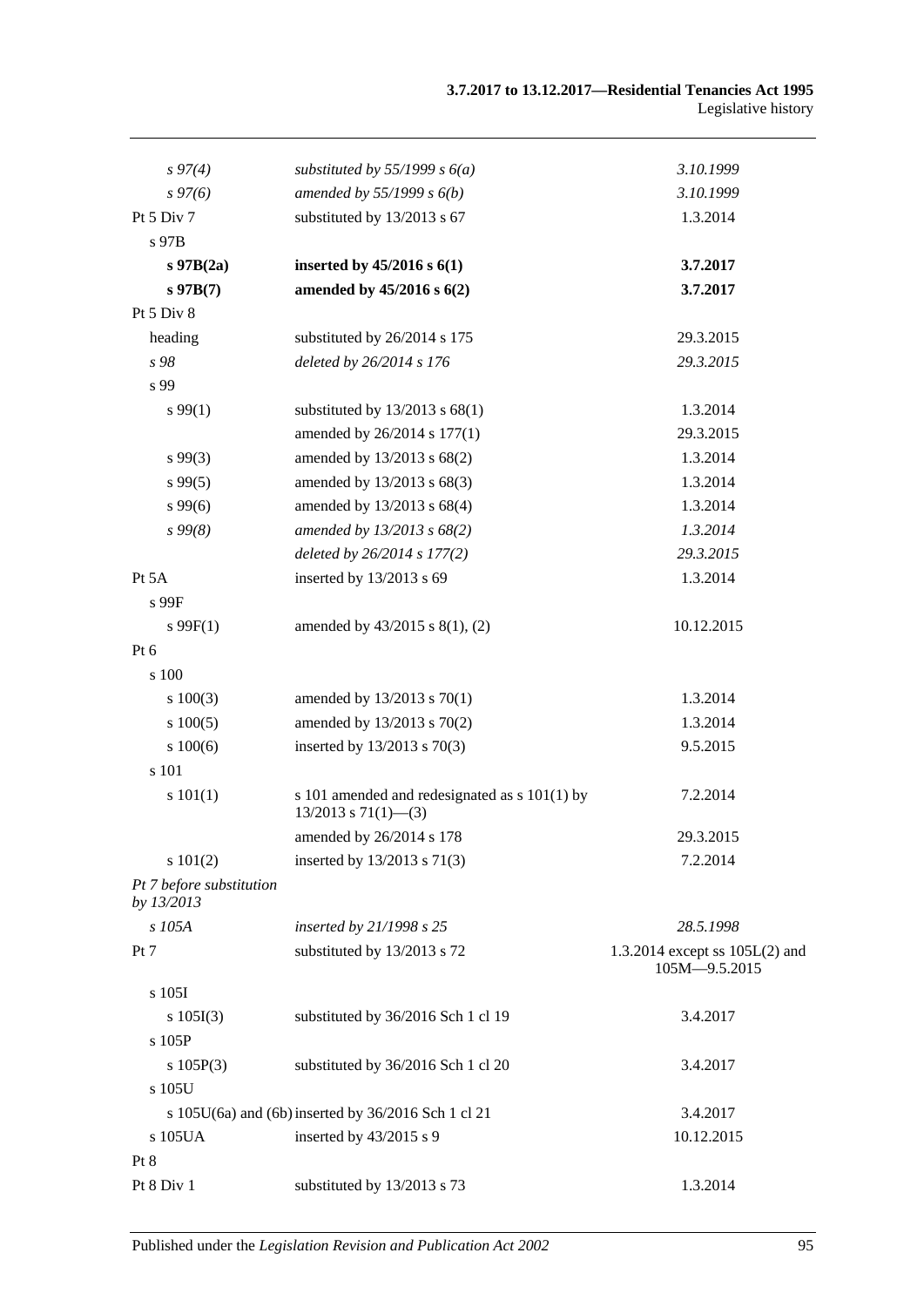Pt 8 Div 1 Subdiv 1

| s 106                      |                                                                     |            |
|----------------------------|---------------------------------------------------------------------|------------|
| conciliation<br>conference | substituted by 26/2014 s 179                                        | 29.3.2015  |
| Pt 8 Div 1 Subdiv 2        |                                                                     |            |
| s 107                      |                                                                     |            |
| $s\ 107(3)$                | amended by 26/2014 s 180(1)                                         | 29.3.2015  |
| $s\ 107(6)$                | amended by 26/2014 s 180(2)                                         | 29.3.2015  |
| Pt 8 Div 1 Subdiv 3        | deleted by 26/2014 s 181                                            | 29.3.2015  |
| Pt 8 Div 1 Subdiv 4        |                                                                     |            |
| s 108A                     | amended by 26/2014 s 182                                            | 29.3.2015  |
| s 108B                     |                                                                     |            |
| s $108B(1)$                | amended by 26/2014 s 183(1)                                         | 29.3.2015  |
| $s\ 108B(2)$               | amended by 26/2014 s 183(1)                                         | 29.3.2015  |
| $s\ 108B(3)$               | amended by 26/2014 s 183(1)                                         | 29.3.2015  |
| $s\ 108B(4)$               | amended by 26/2014 s 183(1)                                         | 29.3.2015  |
| $s\ 108B(5)$               | amended by 26/2014 s 183(1)                                         | 29.3.2015  |
| $s\ 108B(7)$               | substituted by $26/2014$ s $183(2)$                                 | 29.3.2015  |
| $s$ 108B(9)                | deleted by $26/2014 s 183(3)$                                       | 29.3.2015  |
| $s\ 108B(10)$              | substituted by 26/2014 s 183(4)                                     | 29.3.2015  |
| Pt 8 Div 3                 |                                                                     |            |
| s 110                      |                                                                     |            |
| s 110(1)                   | s 110 amended and redesignated as s 110(1) by<br>55/1999 s 7(a)—(c) | 3.10.1999  |
|                            | amended by 13/2013 s 74(1)-(3)                                      | 1.3.2014   |
| s 110(2)                   | inserted by $55/1999$ s $7(c)$                                      | 3.10.1999  |
| s 112                      |                                                                     |            |
|                            | s 112 (1a) and (1b) inserted by $43/2015$ s 10                      | 10.12.2015 |
| Pt 8 Div 4                 |                                                                     |            |
| s 113                      |                                                                     |            |
| $s\ 113(1)$                | amended by $13/2013$ s $75(1)$                                      | 1.3.2014   |
|                            | amended by 26/2014 s 184                                            | 29.3.2015  |
| s 113(3)                   | amended by 13/2013 s 75(2), (3)                                     | 1.3.2014   |
| s 114                      | amended by 13/2013 s 76                                             | 1.3.2014   |
|                            | amended by 26/2014 s 185                                            | 29.3.2015  |
| Pt 9                       |                                                                     |            |
| s 115                      |                                                                     |            |
| s 115(3)                   | amended by 13/2013 s 77                                             | 1.3.2014   |
| s 116                      | deleted by 13/2013 s 78                                             | 1.3.2014   |
| s 117A                     | inserted by 13/2013 s 79                                            | 1.3.2014   |
| s 119                      |                                                                     |            |
| s 119(1)                   | amended by 21/1998 s 26                                             | 28.5.1998  |
| s 119(3)                   | amended by 13/2013 s 80                                             | 1.3.2014   |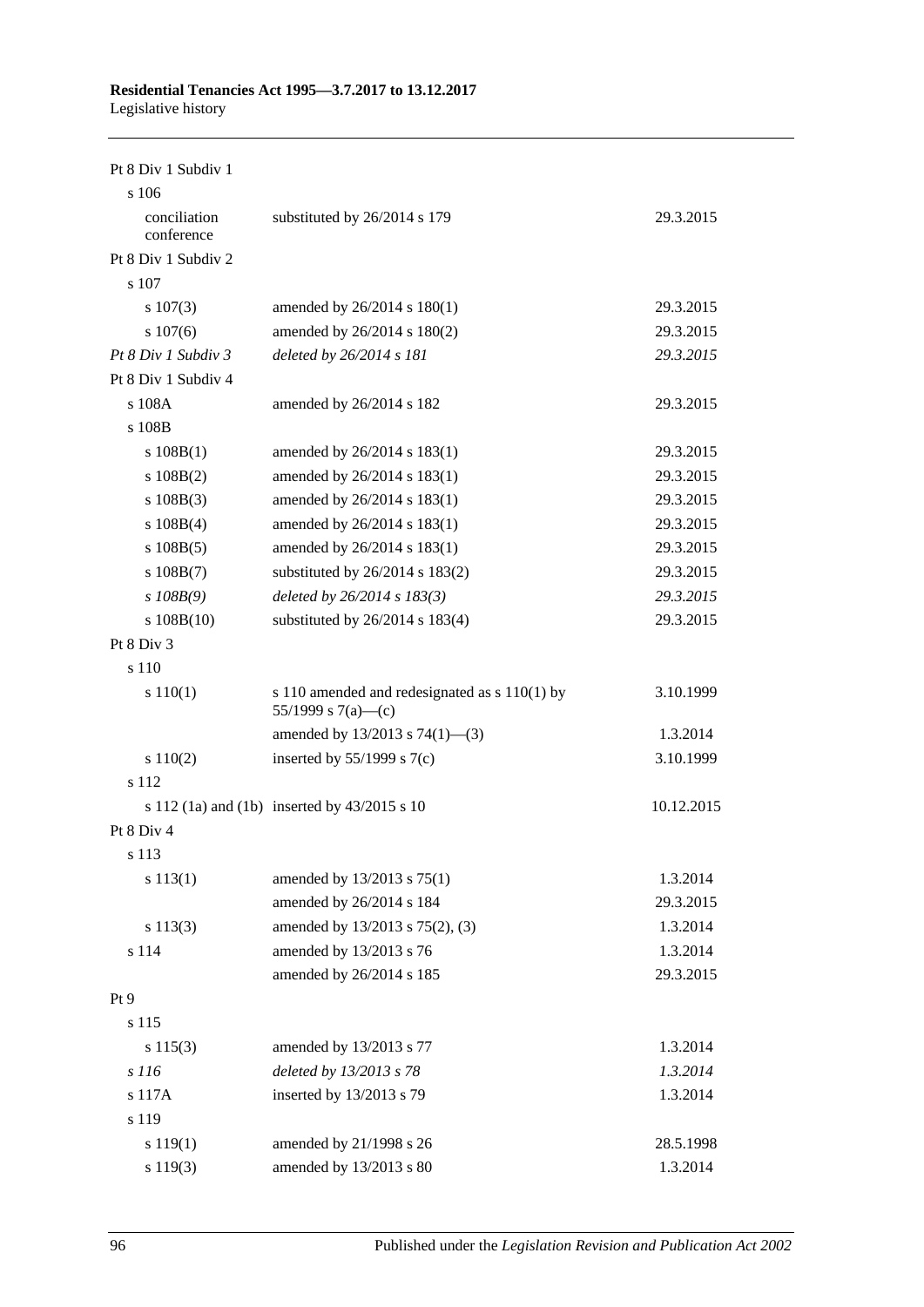| Sch 2                             | inserted by $45/2016$ s 7                         | 3.7.2017                      |
|-----------------------------------|---------------------------------------------------|-------------------------------|
| Sch 1                             | inserted by $13/2013$ s 83                        | 1.3.2014 except cl 5-9.5.2015 |
| Sch                               | deleted by $13/2013$ s $83$                       | 1.3.2014                      |
| Div 3                             | deleted by $44/2003$ s $3(1)$ (Sch 1)             | 24.11.2003                    |
| Div 2 heading                     | deleted by $44/2003$ s $3(1)$ (Sch 1)             | 24.11.2003                    |
| Div 1                             | deleted by $44/2003$ s $3(1)$ (Sch 1)             | 24.11.2003                    |
| Sch before deletion by<br>13/2013 | heading substituted by $44/2003$ s $3(1)$ (Sch 1) | 24.11.2003                    |
|                                   | amended by $13/2013$ s $82(2)$                    | 1.3.2014                      |
| s 121(4)                          | inserted by $34/1996$ s 4 (Sch cl 29)             | 3.2.1997                      |
| s 121(3)                          | amended by $13/2013$ s 82(1)                      | 1.3.2014                      |
| s 121                             |                                                   |                               |
| $s\,120(2)$                       | deleted by $13/2013$ s $81(2)$                    | 1.3.2014                      |
| $s\ 120(1)$                       | amended by $13/2013$ s $81(1)$                    | 1.3.2014                      |
| s 120                             |                                                   |                               |

## **Transitional etc provisions associated with Act or amendments**

#### *Statutes Amendment and Repeal (Common Expiation Scheme) Act 1996*

#### **5—Transitional provision**

An Act repealed or amended by this Act will continue to apply (as in force immediately prior to the repeal or amendment coming into operation) to an expiation notice issued under the repealed or amended Act.

#### *Statutes Amendment (SACAT) Act 2014*

#### **186—Transitional provisions**

(1) In this section—

*principal Act* means the *[Residential Tenancies Act](http://www.legislation.sa.gov.au/index.aspx?action=legref&type=act&legtitle=Residential%20Tenancies%20Act%201995) 1995*;

*relevant day* means the day on which this Part comes into operation;

*Residential Tenancies Tribunal* means the Tribunal established under the *[Residential](http://www.legislation.sa.gov.au/index.aspx?action=legref&type=act&legtitle=Residential%20Tenancies%20Act%201995)  [Tenancies Act](http://www.legislation.sa.gov.au/index.aspx?action=legref&type=act&legtitle=Residential%20Tenancies%20Act%201995) 1995*;

*Tribunal* means the South Australian Civil and Administrative Tribunal established under the *[South Australian Civil and Administrative Tribunal Act](http://www.legislation.sa.gov.au/index.aspx?action=legref&type=act&legtitle=South%20Australian%20Civil%20and%20Administrative%20Tribunal%20Act%202013) 2013*.

- (2) A decision (including a decision in the nature of a declaration), direction or order of the Residential Tenancies Tribunal under the principal Act in force immediately before the relevant day will, on and from the relevant day, be taken to be a decision, direction or order of the Tribunal.
- (3) A right to make any application or to seek a review under the principal Act with respect to any matter in existence before the relevant day, with the effect that the relevant proceedings would have been commenced before the Residential Tenancies Tribunal, will be exercised as if this Part had been in operation before the right arose, so that the relevant proceedings may be commenced instead before the Tribunal.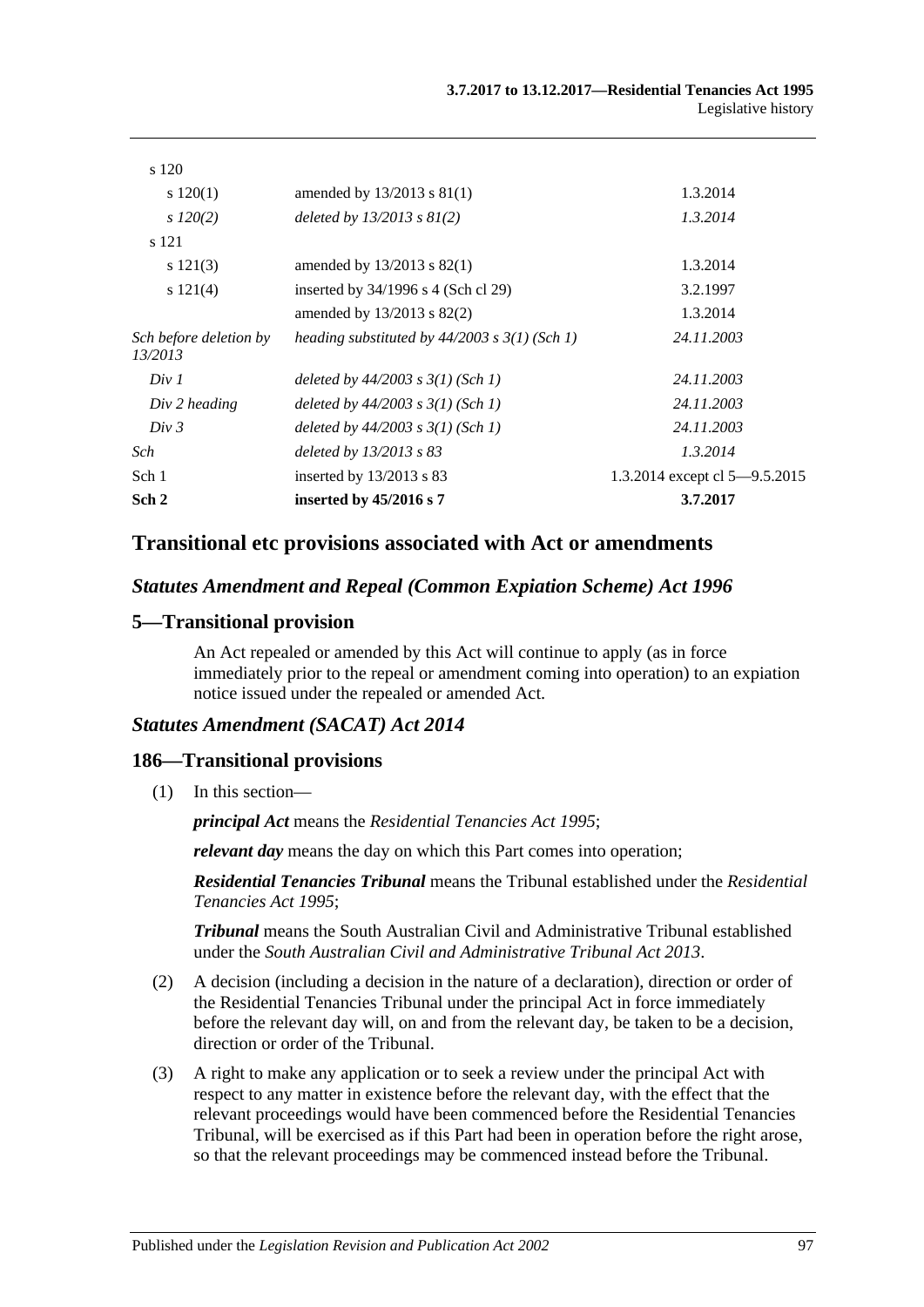- (4) Any proceedings before the Residential Tenancies Tribunal under the principal Act immediately before the relevant day will, subject to such directions as the President of the Tribunal thinks fit, be transferred to the Tribunal where they may proceed as if they had been commenced before the Tribunal.
- (5) The Tribunal may—
	- (a) receive in evidence any transcript of evidence in proceedings before the Residential Tenancies Tribunal, and draw any conclusions of fact from that evidence that appear proper; and
	- (b) adopt any findings or determinations of the Residential Tenancies Tribunal that may be relevant to proceedings before the Tribunal; and
	- (c) adopt or make any decision (including a decision in the nature of a declaration), direction or order in relation to proceedings before the Residential Tenancies Tribunal before the relevant day (including so as to make a decision or declaration, or a direction or order, in relation to proceedings fully heard before the relevant day); and
	- (d) take other steps to promote or ensure the smoothest possible transition from 1 jurisdiction to another in connection with the operation of this section.
- (6) The Tribunal may, on application under section 37 of the principal Act made after the relevant date, vary or set aside an order of the Residential Tenancies Tribunal made before the relevant date.
- <span id="page-97-0"></span>(7) The Residential Tenancies Tribunal is dissolved by force of this subsection.
- (8) A member of the Residential Tenancies Tribunal holding office when [subsection](#page-97-0) (7) comes into operation will cease to hold office at that time and any contract of employment, agreement or arrangement relating to the office held by that member is terminated by force of this subsection at the same time (but any such termination will not affect any right of action that a person may have against a Minister or the State on account of that termination).
- (9) Nothing in this section—
	- (a) affects the ability to register an order of the Residential Tenancies Tribunal made before the relevant day in an appropriate court, as provided for by section 36 of the principal Act before its repeal by this Act; or
	- (b) affects a right to appeal to the Administrative and Disciplinary Division of the District Court against a decision, direction or order of the Residential Tenancies Tribunal made or given before the relevant day.

# **Historical versions**

Reprint No 1—3.2.1997 Reprint No 2—28.5.1998 Reprint No 3—1.7.1999 Reprint No 4—3.10.1999 Reprint No 5—1.7.2002 Reprint No 6—24.11.2003 18.1.2007